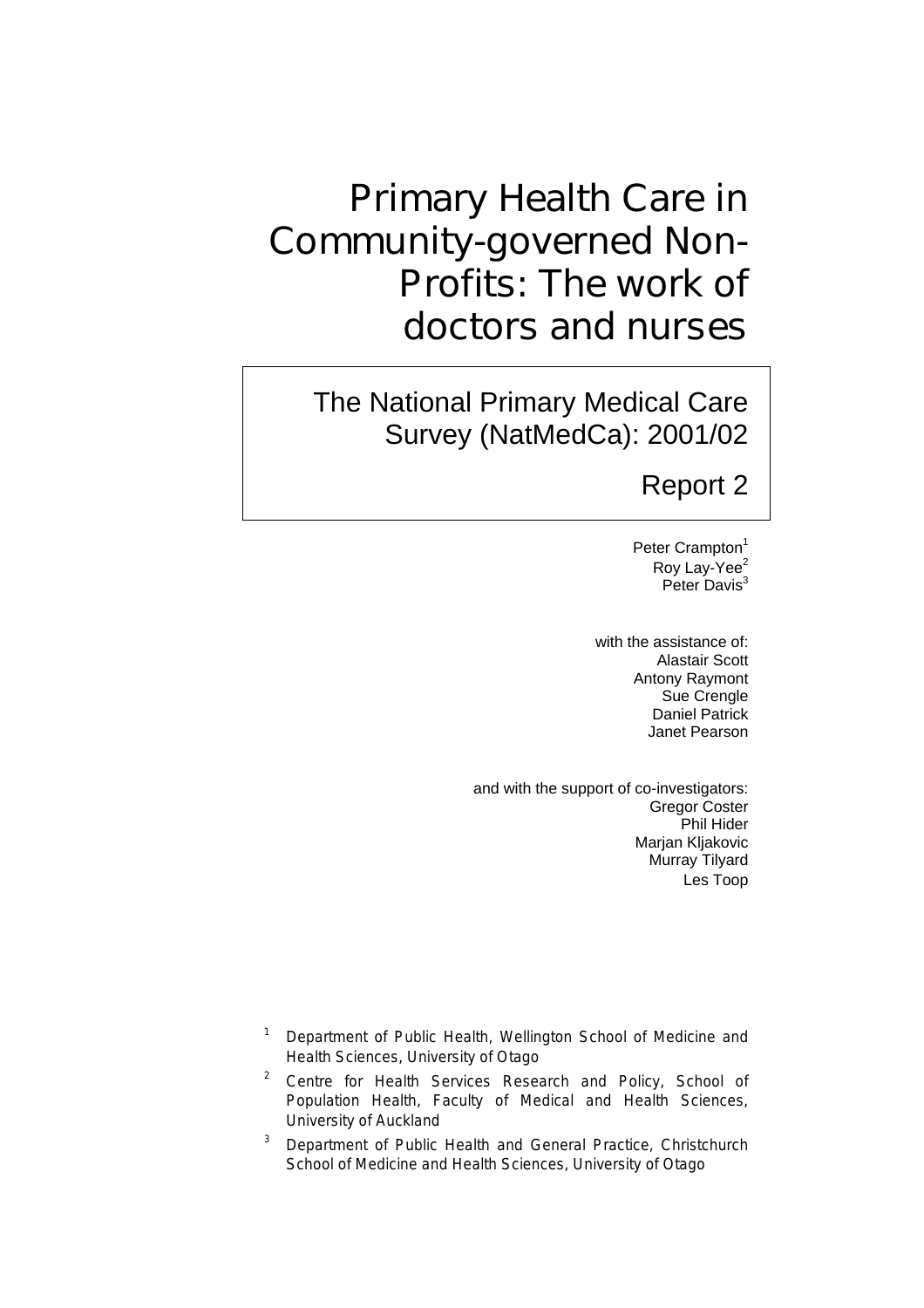Citation: Ministry of Health. 2004. *Primary Health Care in Community-governed Non-Profits: The work of doctors and nurses: The National Primary Medical Care Survey (NatMedCa): 2001/02 Report 2*. Wellington: Ministry of Health.

> Published in August 2004 by the Ministry of Health PO Box 5013, Wellington, New Zealand

> > ISBN 0-478-28234-6 (Book) ISBN 0-478-28235-4 (Internet) HP 3814

This document is available on the Ministry of Health's website: http://www.moh.govt.nz



MANATŪ HAUORA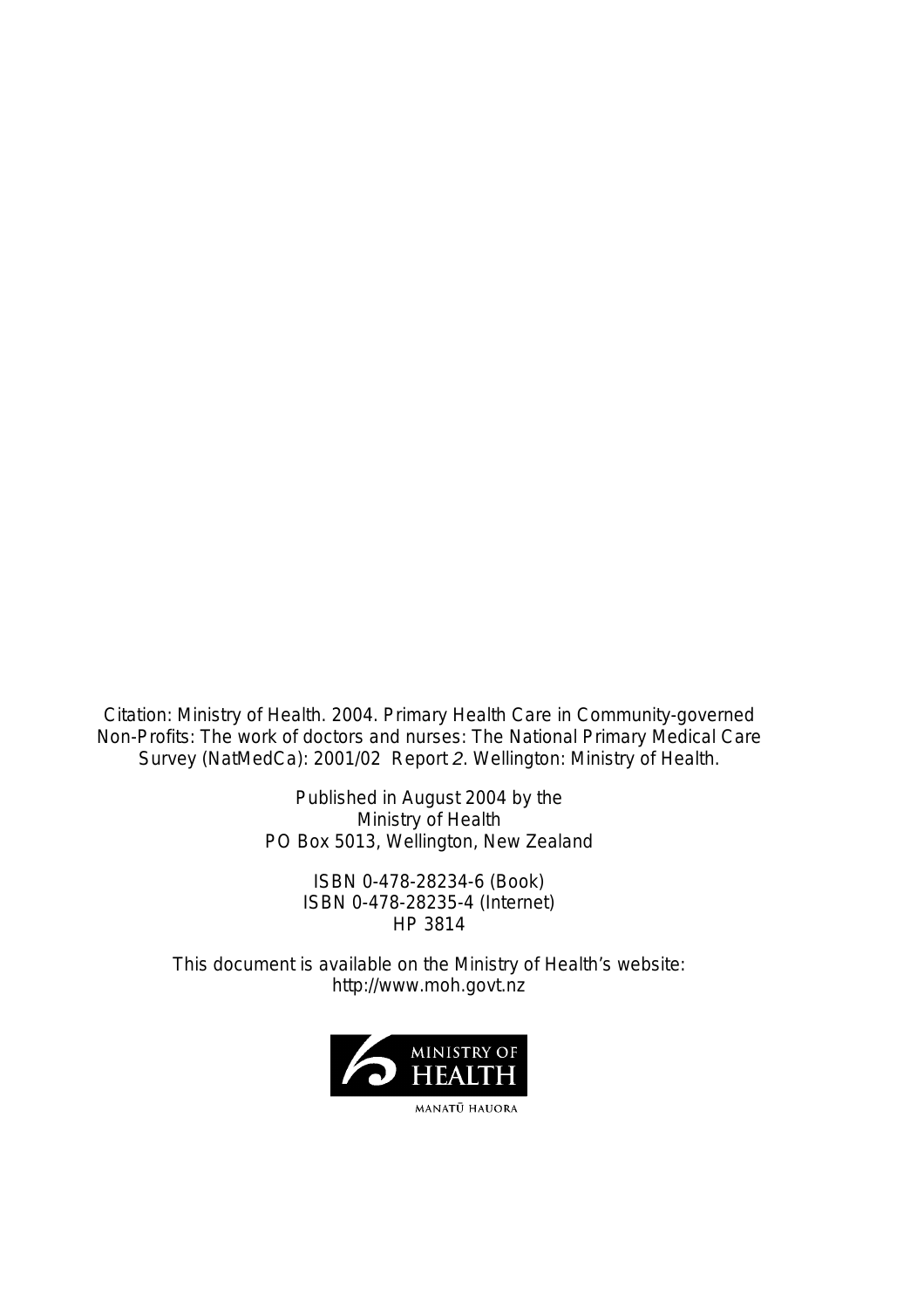## Disclaimer

The views expressed in this occasional paper are the personal views of the authors and should not be taken to represent the views or policy of the Ministry of Health or the Government. Although all reasonable steps have been taken to ensure the accuracy of the information, no responsibility is accepted for the reliance by any person on any information contained in this occasional paper, nor for any error in or omission from the occasional paper.

## Acknowledgements

The NatMedCa study was funded by the Health Research Council of New Zealand. Practical support from the academic Departments of General Practice and from the Royal New Zealand College of General Practitioners is also thankfully acknowledged. We are extremely grateful to the organisations and individual doctors, nurses and support staff, and their patients, who contributed their time and effort to this research project.

Peter Crampton carried out work on this paper while he was at Johns Hopkins University as a Harkness Fellow in Health Care Policy, a programme funded by the Commonwealth Fund.

We are grateful to the Advisory and Monitoring Committee chaired by Professor John Richards. Members are: Dr Jonathan Fox, Dr David Gollogly, Dr Ron Janes, Ms Vera Keefe-Ormsby, Ms Rose Lightfoot, Ms Arapera Ngaha, Dr Bhavani Pedinti, Dr Jorgen Schousboe, Mr Henri van Roon, and Dr Matt Wildbore.

Dr Ashwin Patel developed key coding instruments and assisted with the coding of clinical information. Marijke Oed provided secretarial assistance, Andrew Sporle gave advice on Mäori health issues, and Barry Gribben provided consultancy services. Sandra Johnson, Wendy Bingley and Lisa Fellowes all contributed substantially at earlier stages of the project.

We would like to extend our thanks to the following reviewers, who provided helpful and insightful comments on an earlier draft: Julia Carr, Barbara Starfield, John Richards, Jim Primrose and Peter Glensor.

We would also like to thank Alastair Scott and Clare Salmond, who provided statistical advice.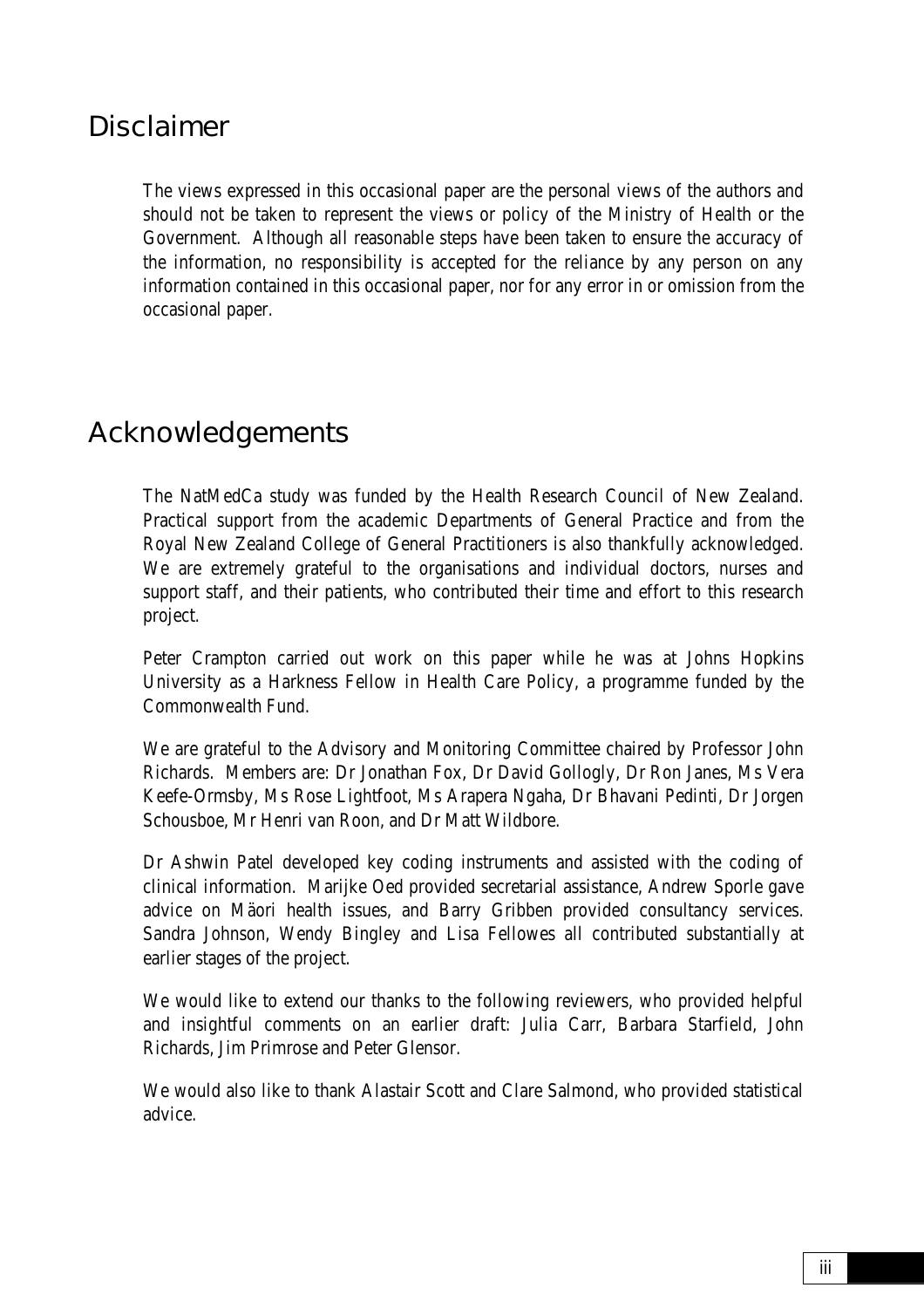## **Contents**

## Executive Summary in the state of the state of the state of the state of the state of the state of the state of the state of the state of the state of the state of the state of the state of the state of the state of the st 1 [Introduction 1](#page-10-0) 1.1 Ownership 1 1.2 [Perspectives on non-profit ownership 2](#page-11-0) 1.3 [Overview of community-governed non-profits in New Zealand 5](#page-14-0) 1.4 [International studies comparing non-profits with for-profits 6](#page-15-0) 2 [Methodology 8](#page-17-0) 2.1 Organisation 8 2.2 Research design 8 2.3 Questionnaires 8 2.4 [Ethnicity 9](#page-18-0) 2.5 Sampling 9 2.6 [Timing 11](#page-20-0) 2.7 Sampling of visits 11 2.8 Recruitment and data collection process 11 2.9 [Data 12](#page-21-0) 2.10 [Grouping reasons-for-visit and problems, and drugs 14](#page-23-0) 2.11 [Ethical issues 15](#page-24-0) 2.12 [Interpreting the results 16](#page-25-0) 3 [Recruitment and Data Collection 17](#page-26-0) 3.1 Characteristics of participating practitioners 17 4 [Characteristics of Patients 19](#page-28-0) 5 [Relationship with Practice 23](#page-32-0) 6 [Visit Characteristics 25](#page-34-0) 7 [Reasons for Visit 29](#page-38-0) 8 [Problems Identified and Managed 32](#page-41-0) 9 [Laboratory Tests and Other Investigations 38](#page-47-0) 10 [Pharmacological Treatment 43](#page-52-0) 11 [Non-drug Treatments 51](#page-60-0) 12 [Disposition 53](#page-62-0)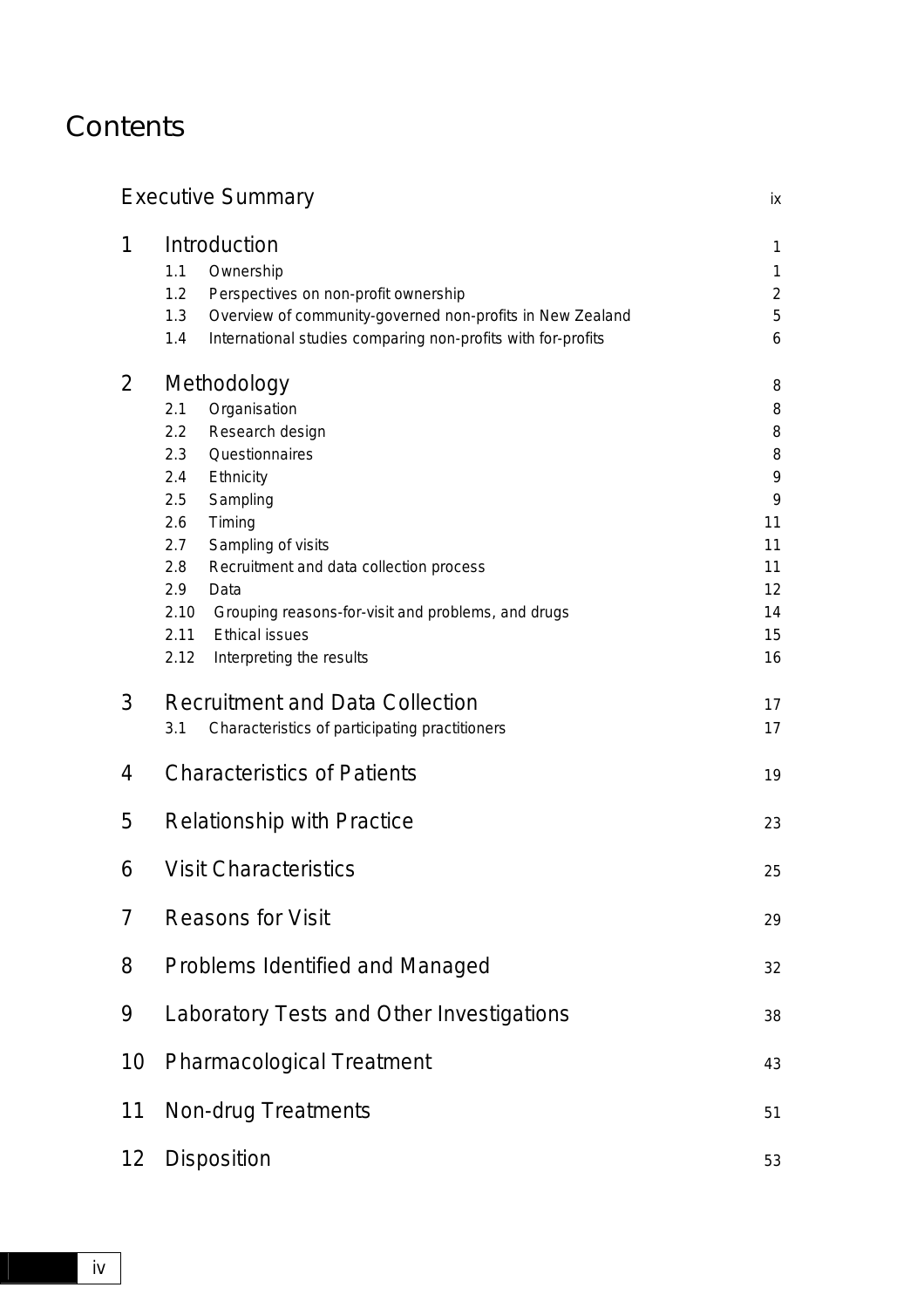| 13                                       | <b>Electronic Data Collection Pilot</b> |                                         | 59 |
|------------------------------------------|-----------------------------------------|-----------------------------------------|----|
| 14                                       |                                         | <b>Discussion and Conclusions</b>       | 66 |
|                                          | 14.1                                    | Main results                            | 66 |
|                                          | 14.2                                    | <b>Practice nurses</b>                  | 68 |
|                                          | 14.3                                    | Policy implications                     | 68 |
|                                          | 14.4                                    | Strengths and limitations of the survey | 69 |
|                                          | 14.5                                    | Conclusions                             | 70 |
|                                          | References                              |                                         | 71 |
|                                          | Appendices                              |                                         |    |
|                                          |                                         | Appendix A: Log of Visits               | 74 |
|                                          |                                         | Appendix B: Visit Report                | 75 |
|                                          |                                         | Appendix C: Practitioner Questionnaire  | 76 |
|                                          |                                         | Appendix D: Nurse Questionnaire         | 77 |
| 78<br>Appendix E: Practice Questionnaire |                                         |                                         |    |
|                                          | Glossary and List of Acronyms<br>84     |                                         |    |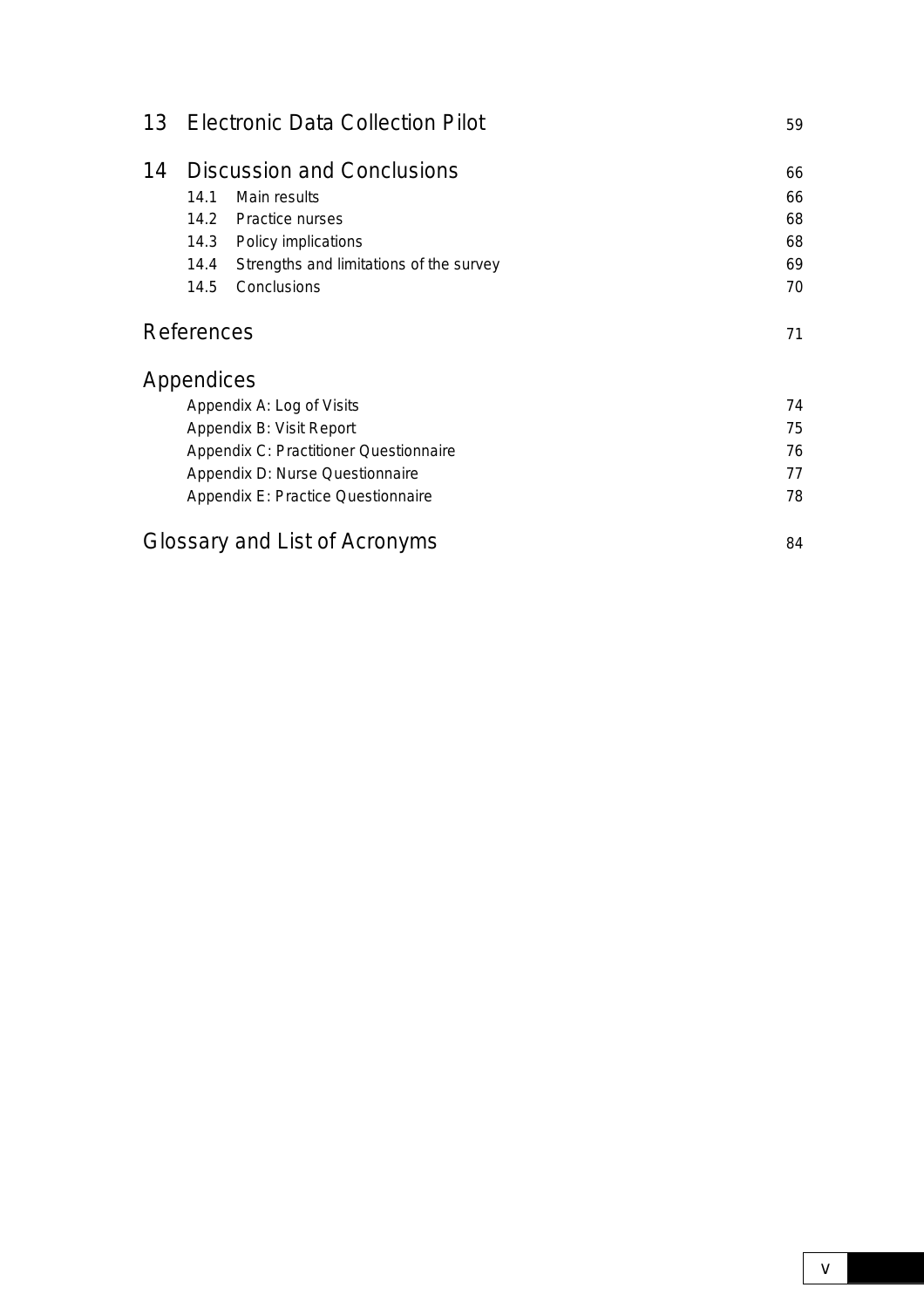### List of Tables

| Table 1.1  | Funding and ownership of primary health care in New Zealand                                         | 3  |
|------------|-----------------------------------------------------------------------------------------------------|----|
| Table 2.1  | Practitioner population, by practice type and stratum                                               | 10 |
| Table 2.2  | Sample size and sampling percentage, all strata                                                     | 11 |
| Table 2.3: | READ2 chapter headings                                                                              | 14 |
| Table 2.4  | List of level 1 categories (Pharmacodes/ATC system)                                                 | 15 |
| Table 3.1  | Practice and practitioner response, by geographical area: number of log and<br>visit questionnaires | 17 |
| Table 3.2  | Characteristics of participating practitioners                                                      | 18 |
| Table 4.1  | Distribution of patients, by age and gender, as percentage of all visits (from<br>log)              | 19 |
| Table 4.2  | Ratio of visits to national population, by age and gender (log data)                                | 19 |
| Table 4.3  | Percentage distribution of all patients, by ethnicity and card status (from log)                    | 20 |
| Table 4.4  | Social support, NZDep2001 of residence, fluency in English: percentage of<br>all patients           | 21 |
| Table 4.5  | Relationship between measures of deprivation                                                        | 22 |
| Table 5.1  | Relationship with practice: three measures                                                          | 23 |
| Table 5.2  | New patients: percentage of age group                                                               | 23 |
| Table 5.3  | Patient-reported number of visits to practice in previous 12 months:<br>percentage distribution     | 24 |
| Table 5.4  | Practitioner-reported rapport: percentage distribution                                              | 24 |
| Table 6.1  | Source and type of payment cited, as percentage of visits                                           | 25 |
| Table 6.2  | Duration of visit: percentage distribution                                                          | 26 |
| Table 6.3  | Urgency and severity of visit: percentage distribution                                              | 26 |
| Table 6.4  | Level of disability: percentage distribution                                                        | 27 |
| Table 6.5  | Percentage distribution of level of uncertainty as to appropriate action                            | 27 |
| Table 6.6  | Relationships between patient and visit characteristics                                             | 28 |
| Table 7.1  | Reasons for visit: age- and gender-specific rates (per 100 visits)                                  | 29 |
| Table 7.2  | Distribution of reasons for visit chapters                                                          | 29 |
| Table 7.3  | Frequency of reasons-for-visit (by READ2 chapter) across practitioner type,<br>rate per 100 visits  | 30 |
| Table 7.4  | Comparison of reason-for-visit components across practitioner type:<br>percentage of all reasons    | 31 |
| Table 8.1  | Percentage distribution of number of problems per visit                                             | 32 |
| Table 8.2  | Number of problems: age- and gender-specific rates (per 100 visits)                                 | 32 |
| Table 8.3  | Distribution of problems managed, by READ2 chapter                                                  | 33 |
| Table 8.4  | Comparison of frequency of problems (per 100 visits), by practitioner type                          | 34 |
| Table 8.5  | Age and gender distribution of new problems (per 100 visits)                                        | 34 |
| Table 8.6  | Comparison of frequency of new problems (per 100 visits), by practitioner<br>type                   | 35 |
| Table 8.7  | Comparison of percentage of problem status across practitioner types                                | 35 |
| Table 8.8  | Age- and gender-specific rates (per 100 visits) of common groups of<br>problems                     | 36 |
| Table 8.9  | Seasonal variation: groups of problems, as percentage of all problems                               | 37 |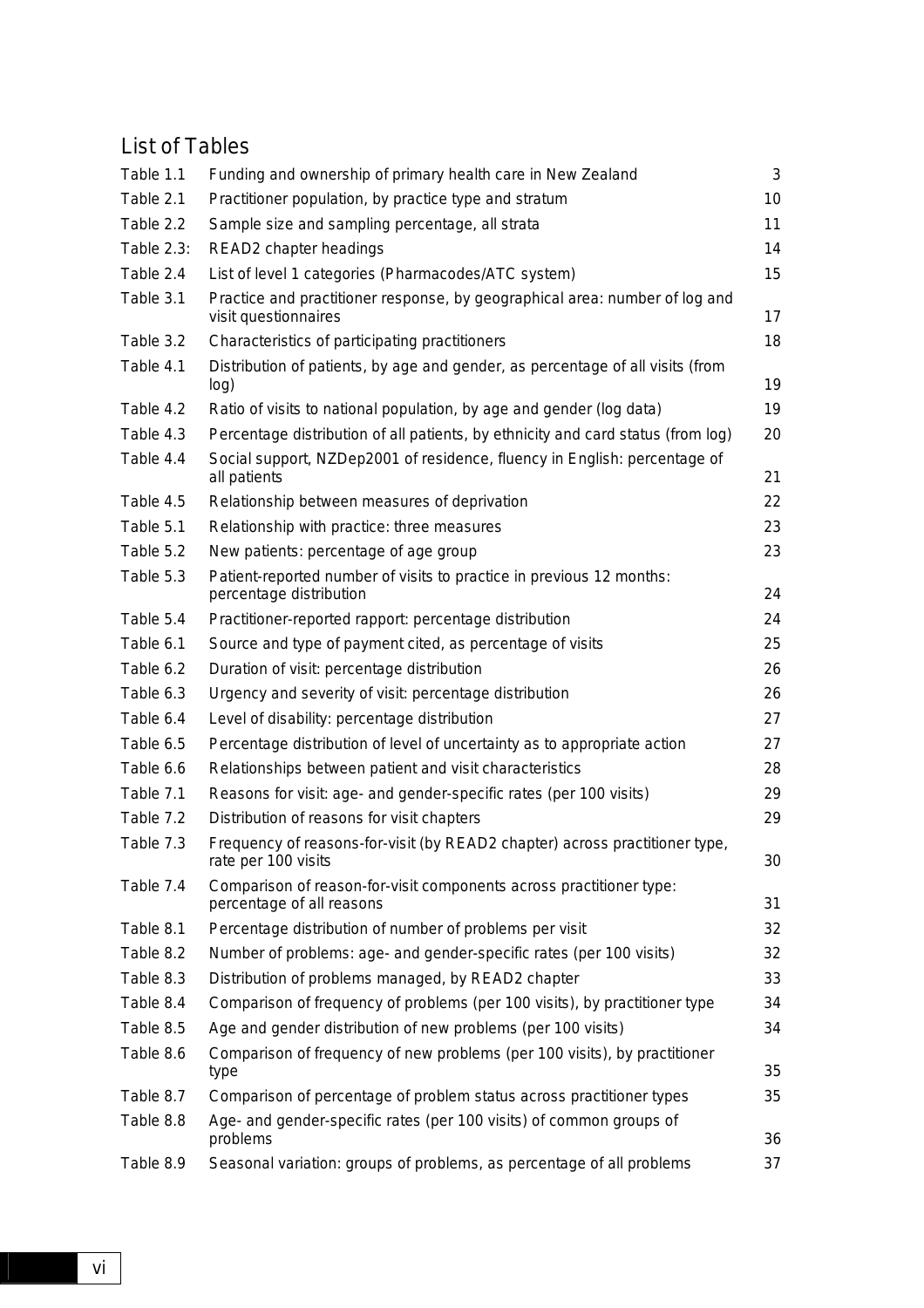| Table 9.1         | Rate per 100 visits at which tests and investigations were ordered                                              | 38 |
|-------------------|-----------------------------------------------------------------------------------------------------------------|----|
| Table 9.2         | Frequency of tests and investigations (per 100 visits), by practitioner type                                    | 39 |
| Table 9.3         | Age- and gender-specific rates (per 100 visits) of tests and investigations                                     | 40 |
| Table 9.4         | Problems most frequently managed at visits that included an order for a<br>laboratory test                      | 41 |
| Table 9.5         | Problems most frequently managed at visits that included an order for an X-<br>ray                              | 42 |
| Table 10.1        | Percentage of visits at which treatments were given, by treatment modality<br>and practitioner type             | 43 |
| Table 10.2        | Number of treatment items by practitioner type: rate per 100 visits and per<br>100 problems                     | 43 |
| Table 10.3        | Any prescription: age- and gender-specific rates (per 100 visits)                                               | 44 |
| Table 10.4        | Prescription items: age- and gender-specific rates (per 100 visits)                                             | 44 |
| Table 10.5        | Distribution of drugs, by group (Pharmacodes/ATC level 1)                                                       | 44 |
| Table 10.6        | Most frequently prescribed drug sub-groups                                                                      | 45 |
| Table 10.7        | Nervous system drugs: age- and gender-specific rates (per 100 visits)                                           | 45 |
| Table 10.8        | Most frequent problems managed by nervous system drugs                                                          | 46 |
| Table 10.9        | Anti-infective drugs: age- and gender-specific rates (per 100 visits)                                           | 46 |
|                   | Table 10.10 Most frequent problems managed by anti-infective drugs                                              | 46 |
|                   | Table 10.11 Respiratory drugs: age- and gender-specific rates (per 100 visits)                                  | 46 |
|                   | Table 10.12 Most frequent problems managed by respiratory drugs                                                 | 47 |
|                   | Table 10.13 Alimentary drugs: age- and gender-specific rates (per 100 visits)                                   | 47 |
|                   | Table 10.14 Most frequent problems managed by alimentary drugs                                                  | 47 |
|                   | Table 10.15 Cardiovascular drugs: age- and gender-specific rates (per 100 visits)                               | 47 |
|                   | Table 10.16 Most frequent problems managed by cardiovascular drugs                                              | 47 |
|                   | Table 10.17 Dermatological drugs: age- and gender-specific rates (per 100 visits)                               | 48 |
|                   | Table 10.18 Most frequent problems managed by dermatological drugs                                              | 48 |
|                   | Table 10.19 Genito-urinary drugs: age- and gender-specific rates (per 100 visits)                               | 48 |
|                   | Table 10.20 Most frequent problems managed by genito-urinary drugs                                              | 48 |
|                   | Table 10.21 Musculoskeletal drugs: age- and gender-specific rates (per 100 visits)                              | 48 |
|                   | Table 10.22 Most frequent problems managed by musculoskeletal drugs                                             | 49 |
|                   | Table 10.23 Blood/blood-forming organ drugs: age- and gender-specific rates (per 100<br>visits)                 | 49 |
|                   | Table 10.24 Most frequent problems managed by blood/blood-forming organ drugs                                   | 49 |
|                   | Table 10.25 Systemic hormone drugs: age- and gender-specific rates (per 100 visits)                             | 49 |
|                   | Table 10.26 Most frequent problems managed by systemic hormone drugs                                            | 50 |
|                   | Table 10.27 Comparison of prescribing rates for different drug groups, by practitioner<br>type (per 100 visits) | 50 |
| Table 11.1        | Frequency of non-drug treatments                                                                                | 51 |
| Table 11.2        | Health advice: age- and gender-specific rates (per 100 visits)                                                  | 51 |
| Table 11.3        | Minor surgery: age- and gender-specific rates (per 100 visits)                                                  | 52 |
| Table 11.4        | Comparison of non-drug treatments, by practitioner type (per 100 visits)                                        | 52 |
| <b>Table 12.1</b> | Frequency of types of disposition, by practitioner type (percent of visits)                                     | 53 |
| Table 12.2        | Follow-up within three months: age- and gender-specific rates (per 100<br>visits)                               | 53 |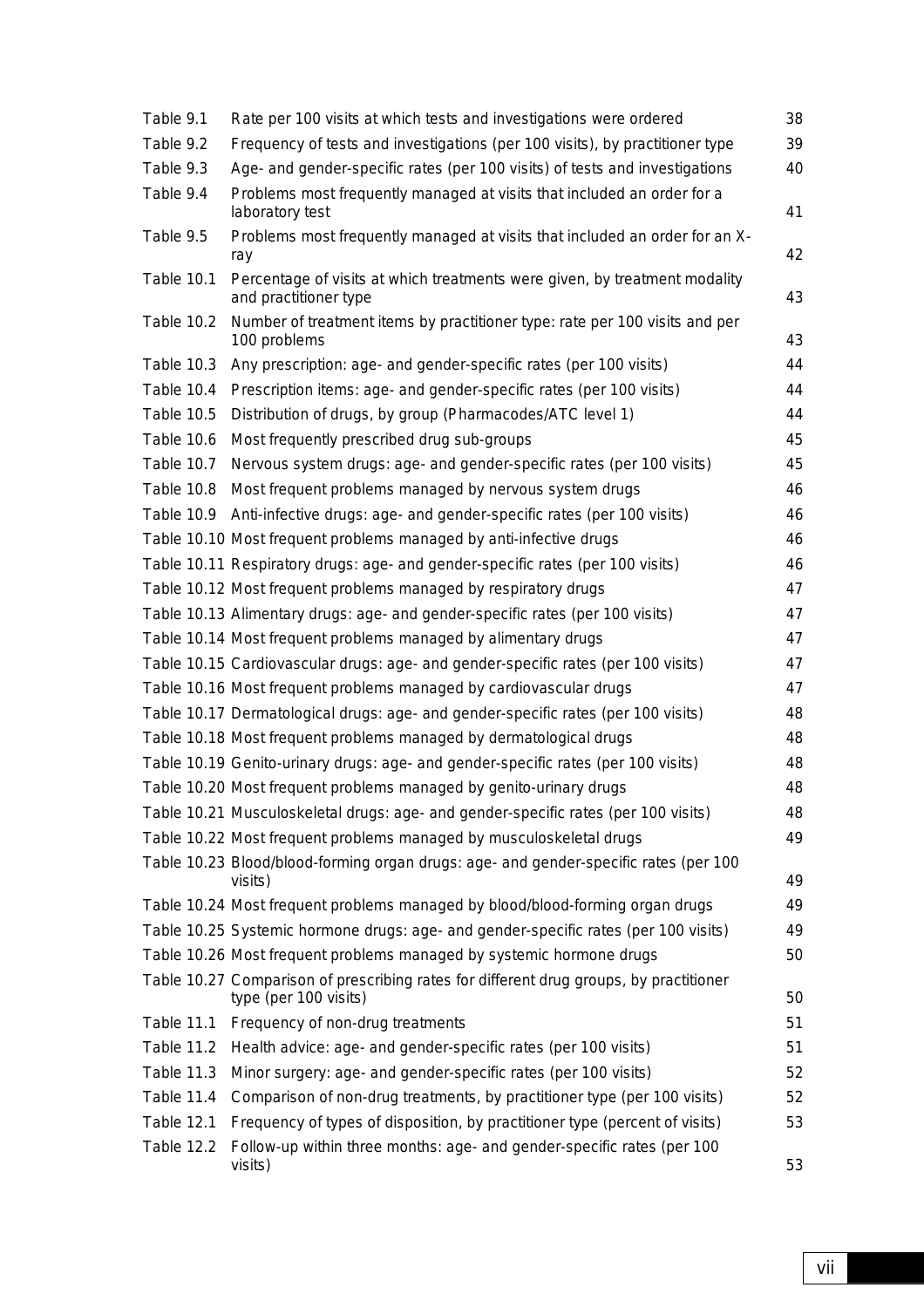|            | Table 12.3 Rates of follow-up, by problem grouping                                                                   | 54 |
|------------|----------------------------------------------------------------------------------------------------------------------|----|
| Table 12.4 | Referral: age- and gender-specific rates (per 100 visits)                                                            | 54 |
| Table 12.5 | Elective medical/surgical referral: age- and gender-specific rates (per 100<br>visits)                               | 54 |
|            | Table 12.6 Rates of elective referral, by problem grouping                                                           | 55 |
|            | Table 12.7 Emergency referral: age- and gender-specific rates (per 100 visits)                                       | 55 |
| Table 12.8 | Rates of emergency referral, by problem grouping                                                                     | 56 |
|            | Table 12.9 Non-medical referral: age- and gender-specific rates (per 100 visits)                                     | 56 |
|            | Table 12.10 Rates of non-medical referral, by problem grouping                                                       | 57 |
|            | Table 12.11 Destination of referrals: percentage distribution and frequency per 100 visits                           | 58 |
|            | Table 13.1 Characteristics of community-governed practices, by data collection method                                | 60 |
|            | Table 13.2 Characteristics of participant practitioners                                                              | 62 |
|            | Table 13.3 Percentage distribution of visits, by patient gender, age and ethnicity                                   | 63 |
| Table 13.4 | Percentage distribution of visits, by patient NZDep2001 quintile (visits data)                                       | 64 |
| Table 13.5 | Percentage distribution, and mean number of reasons per visit                                                        | 64 |
| Table 13.6 | Percentage distribution, and mean number of problems per visit                                                       | 64 |
| Table 13.7 | Percentage of visits where there was any test/investigation, prescription,<br>other treatment, follow-up or referral | 65 |
| Table 13.8 | Number of treatment items per 100 visits, and per 100 problems                                                       | 65 |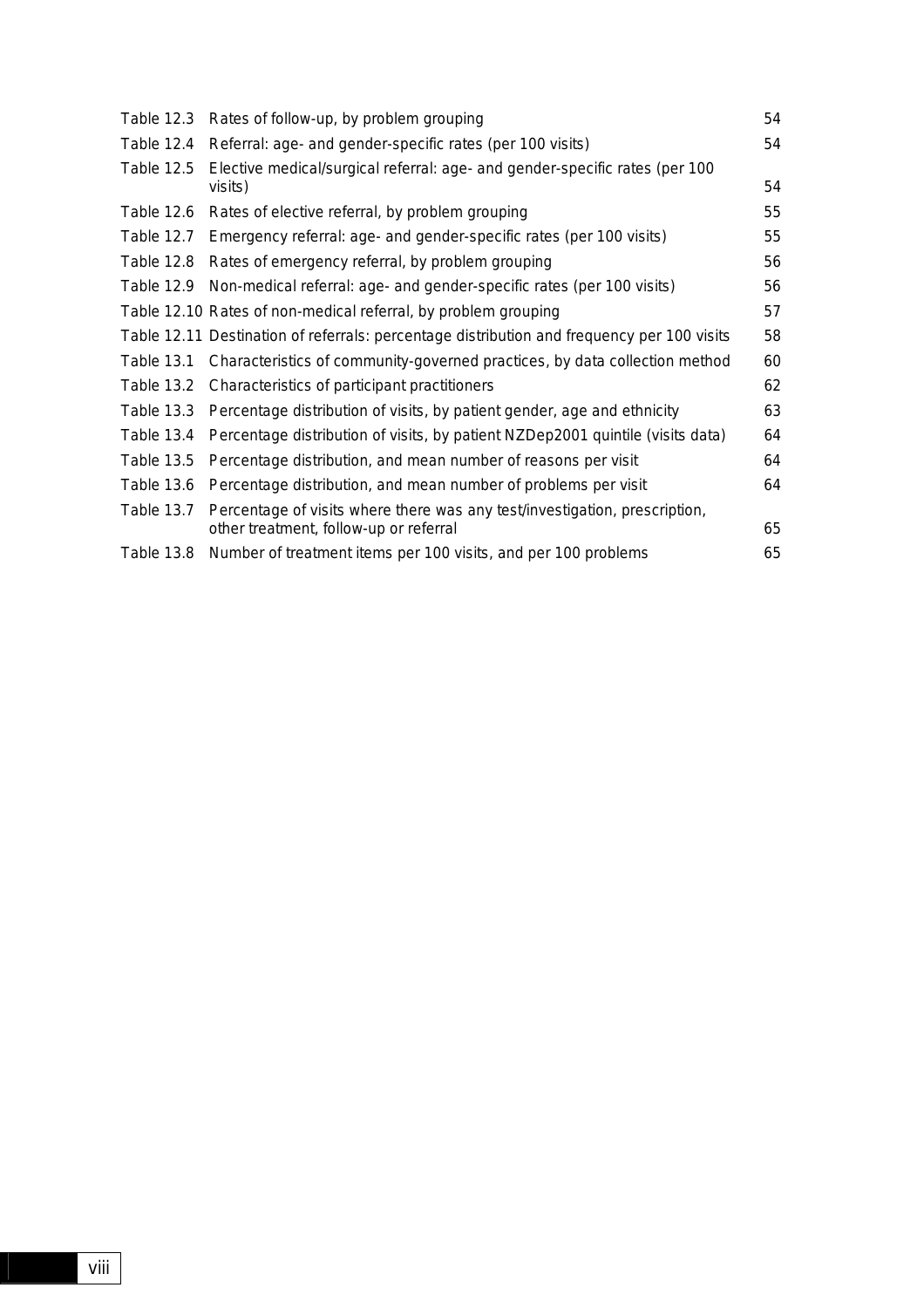## <span id="page-8-0"></span>Executive Summary

Aims. The National Primary Medical Care Survey was undertaken to describe primary health care in New Zealand, including the characteristics of providers and their practices, the patients they see, the problems presented and the management offered. The study covered private general practices (i.e. family doctors), community-governed organisations, and Accident and Medical (A&M) clinics and Emergency Departments. It was intended to compare data across practice types as well as over time.

Subsidiary aims included gathering information on the activities of nurses in primary health care, trialling an electronic data collection tool and developing coding software.

This report describes the characteristics of practitioners, patients and patient visits for six primary health care practices classified as community-governed non-profits. Other reports in the series describe private family doctors, Mäori doctors, after-hours activities and other types of practice, and will analyse differences in practice content that have occurred over time or that exist between practice settings.

Methods. A nationally representative, multi-stage sample of private GPs, stratified by place and practice type, was drawn. Each GP was asked to provide data on themselves and on their practice, and to report on a 25% sample of patients in each of two weeklong periods. Over the same period, all community-governed primary health care practices in New Zealand were invited to participate, as were a 50% random sample of all A&M clinics, and four representative Hospital Emergency Departments.

Community-governed non-profits met at least two of these three criteria:

- they had a community board of governance
- there was no equity ownership by GPs or others associated with the organisation
- there was no profit distribution to GPs or others associated with the organisation.

Medical practitioners in general practices, community-governed non-profit practices, and A&M clinics completed questionnaires, as did the nurses associated with them. Patient and visit data were recorded on a purpose-designed form.

Results. The results presented here relate to 44 practitioners (24 doctors and 20 nurses) employed at six community-governed non-profit practices. The findings include the following.

- Community-governed non-profits served a young population, 19.4% of whom were Māori, 34.1% Pacific and 24.0% European, and 66.1% of whom had a Community Services Card.
- Of patients attending non-profits, 23.2% were not fluent in English, and the majority lived in the 30% of areas ranked as the most deprived by the NZDep2001 index of socio-economic deprivation.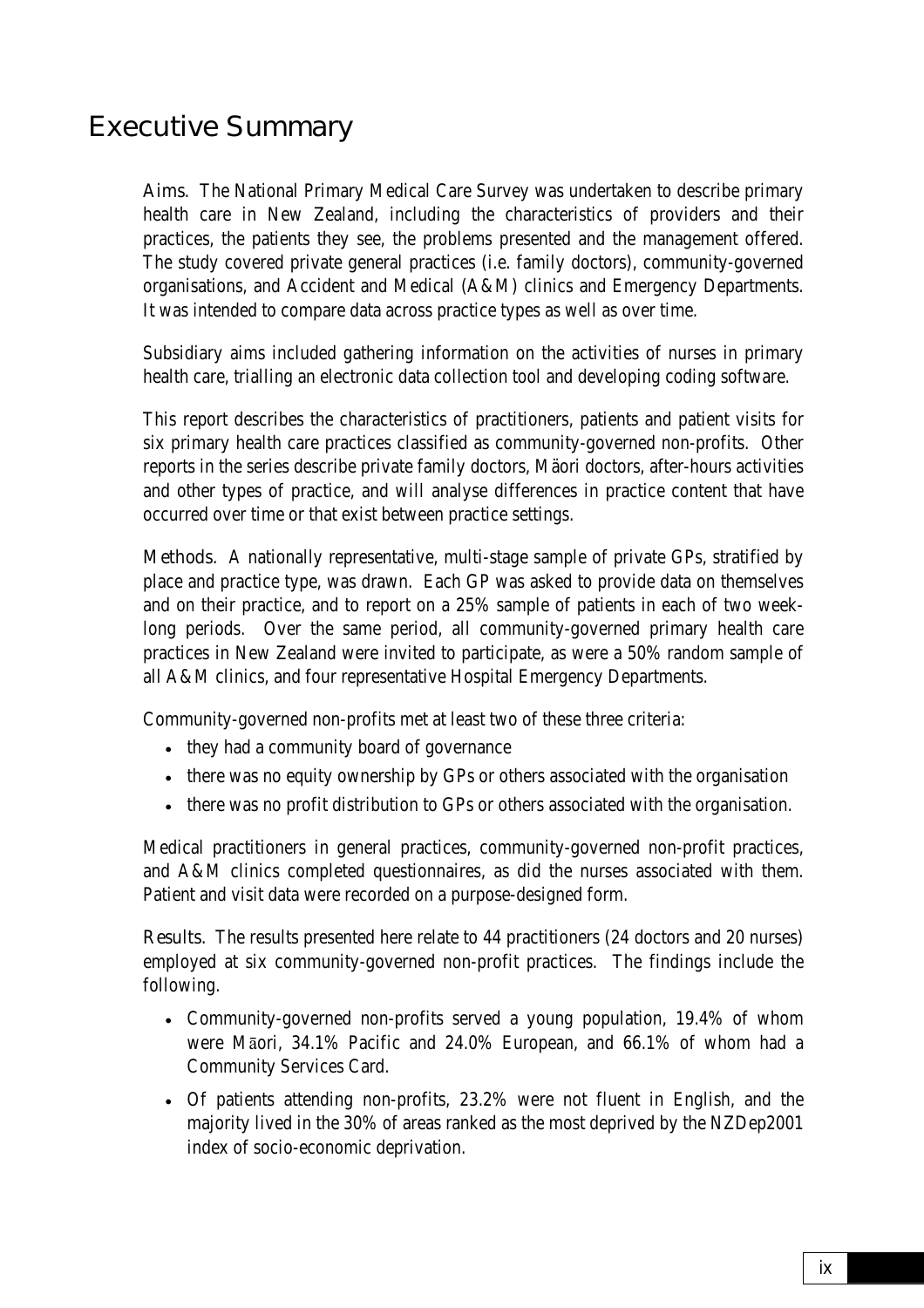- The mean number of visits to the practice over the previous 12 months was 6.8 for visits to doctors and nurses combined, 6.7 for visits to doctors, and 7.0 for visits to nurses.
- GPs working in non-profit practices tended to be female, young and relatively new to general practice.
- In total, over one-quarter of patient visits were longer than 20 minutes (18.8% and 41.6% for doctors and nurses respectively), and about half were between 10 and 15 minutes (59.2% and 34.7% for doctors and nurses respectively).
- For doctors, by far the most frequent type of new problem was respiratory (16.2) per 100 visits), followed by skin problems and infections/parasites. For nurses the most frequent new problem was actions (6.6 per 100 visits), followed by respiratory (5.9 per 100 visits).
- Overall, about a quarter of visits resulted in a test or investigation. Nearly 20% of visits resulted in a laboratory test, which were roughly evenly split between haematology, biochemistry and other lab tests.
- A total of 67.3% of patient visits resulted in a prescription (75.2% for doctors and 53.1% for nurses), and a total of 77.2% of visits resulted in some other form of treatment (80.2% for doctors and 71.9% for nurses).
- Overall, 65% of visits resulted in suggested follow-up within three months, and over one-fifth resulted in some form of referral.

Conclusions. Given the characteristics associated with private community-governed non-profits, this ownership form deserves further research and detailed policy consideration to explore its role either in providing more extensive coverage for lowincome and minority populations, or as a preferred mechanism for providing care to general populations. The capacity of community-governed non-profit practices to serve diverse ethnic and low-income population groups highlights for communities, policy makers and purchasers the hitherto relatively undeveloped potential of this alternative system of ownership and governance to deliver care for under-served populations and shape the purpose and function of primary health care practices.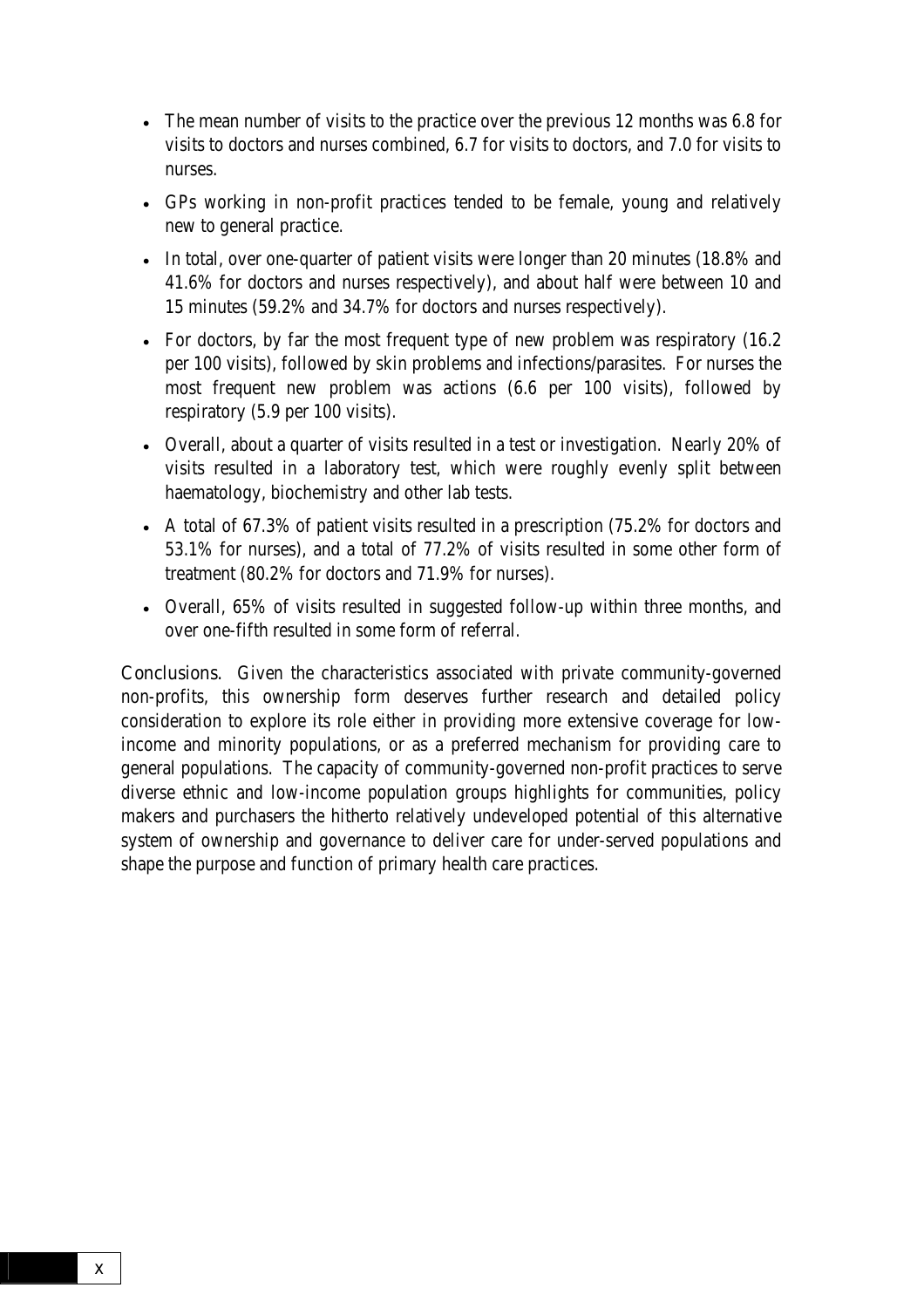## <span id="page-10-0"></span>1 Introduction

This report describes the characteristics of practitioners, patients and patient visits for six primary health care practices classified as community-governed non-profits. The information in this report complements that provided in the other reports in the series. In particular, it should be noted that more than half the community-governed nonprofits included in the NatMedCa survey were Mäori organisations, and are not described here but in the Mäori report.<sup>1</sup> In order to gain a more complete picture of community-governed non-profit primary health care in New Zealand, this report should be read alongside the Mäori document. As a part of the NatMedCa work programme, more detailed studies are under way comparing the characteristics of communitygoverned non-profits with their for-profit counterparts. The results of these comparative studies will be reported in a forthcoming report in this series and in the health services research literature.

### 1.1 Ownership

Ownership comprises the rights to use an asset, to change it in form, substance or location, and to transfer or sell these rights. $2$  Ownership confers governance responsibility (ultimate control) for an organisation, and accountability for its actions. Primary health care organisations can be classed as (1) government owned and operated, or (2) privately owned and operated, with the latter being divided into those responsible to a community-governance board versus those that are not. Community governance seeks to ensure that an organisation is in the control of the users, constituents or clients of the organisation.3

The classical distinction between non-profit and for-profit rests largely on the nondistribution constraint – a non-profit organisation may not lawfully pay its profits to owners or anyone associated with the organisation. $4$  As with most organisational typologies there is an inevitable blurring of organisation forms – for example, general practices in the UK have characteristics in common with non-profit entities, most notably the restrictions placed on their capacity to charge patients and therefore their restricted ability to generate and distribute profits. Typically, however, government organisations, irrespective of their specific governance arrangements, are primarily accountable to government, private for-profit organisations are principally accountable to their proprietary owners or share-holders, and private non-profit organisations are mainly accountable to their governing body. Despite the blurring of ownership boundaries, clear differentiation between the public and private spheres is essential if there is to be accountability for the spending of public funds.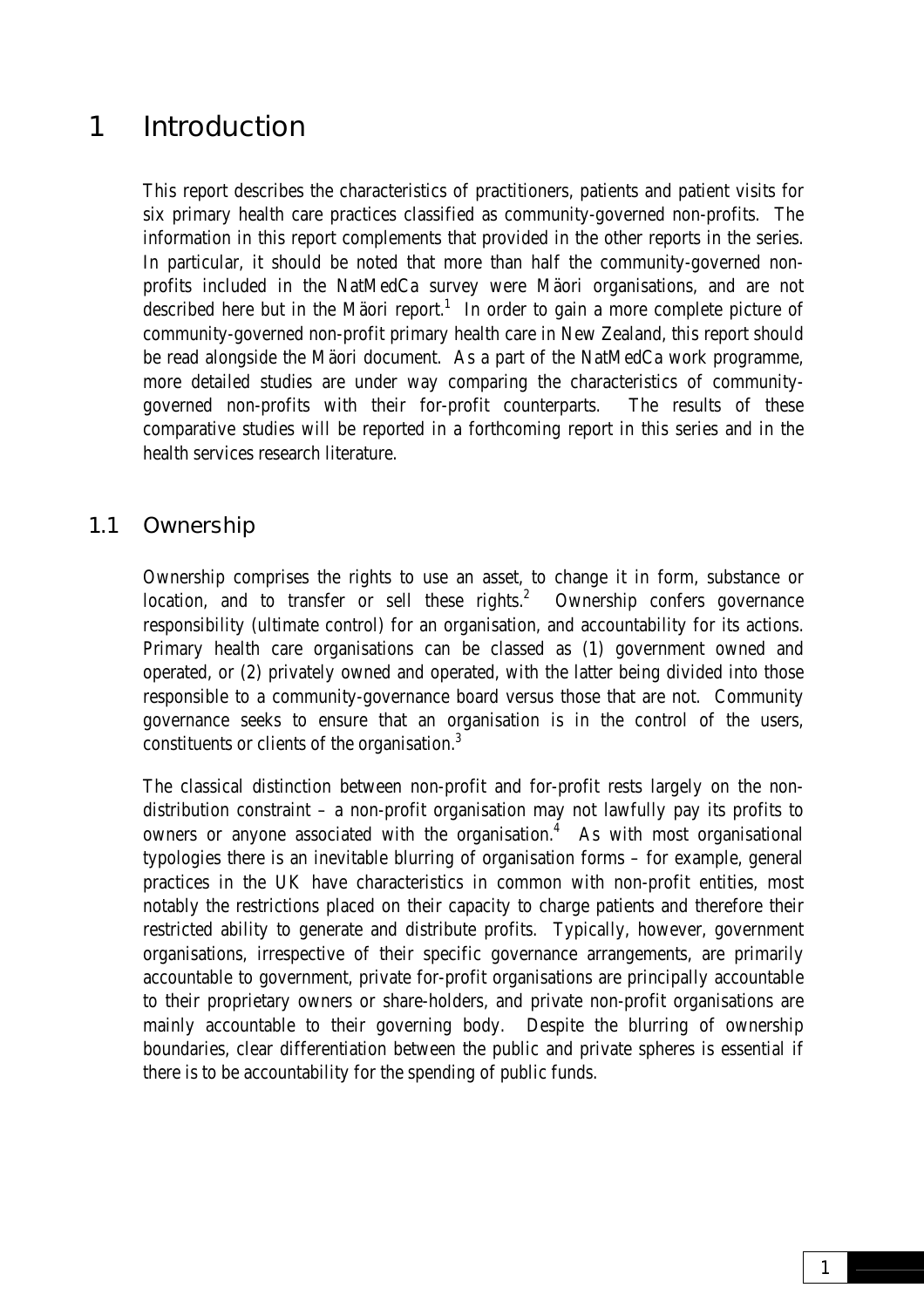<span id="page-11-0"></span>In a broad social policy context, Salamon has outlined a schema that categorises financing as public or private, and delivery as public (national or local) or private (nonprofit or for-profit).<sup>5</sup> This schema allows for simple classification of primary health care along the public/private axis (Table 1.1). Further to this schema, there is a spectrum of for-profit behaviour in health, from proprietary-style general practice (as in the UK and New Zealand) to entrepreneurial investor-owned organisations (an increasingly common US phenomenon). Proprietary health services are independent, owner-operated organisations (typical of general practices in New Zealand, Australia and the UK), and investor-owned are usually part of multi-facility systems whose stock is publicly traded and whose owners therefore have little if any direct contact with the institution. $6$  To date there has been little empirical research on differences in the structure and behaviour of proprietary for-profit primary health care organisations in comparison to non-profits. Instead, policy makers have relied on theory and empirical evidence from other sectors.

#### 1.2 Perspectives on non-profit ownership

Many theories have been formulated to explain the scale and range of non-profit activities in different countries.<sup>4 7 8, p.11 9</sup> These theories can provide a basis for understanding and interpreting the findings of the NatMedCa survey, and for forming policy recommendations based on these findings. Some of the more important theoretical perspectives derive from standard economic, social and political frameworks.

Irrespective of which theoretical orientation is adopted, empirical observations suggest that non-profit organisations (predictably) are able to fulfil a range of social functions that may be of great use to policy makers. Advantages and disadvantages of non-profit primary health care organisations are briefly summarised below and are discussed in more detail elsewhere. $10$ 

Experimenting with policy options: Overseas analysis suggests that non-profits can be expected to experiment with policy options – such as innovative service delivery mechanisms and new approaches to funding − and occupy niche roles because they are less bound by tight democratically based accountability structures than are government organisations.11 This freedom to experiment with policy options may be diminished in circumstances where non-profits are bound by highly specified contracts with government. Salamon argues that this type of "third-party government" has the advantage of making possible democratically responsive priority and expenditure decisions, while leaving operational matters to smaller organisations closer to the problems being addressed.<sup>12, p.110</sup>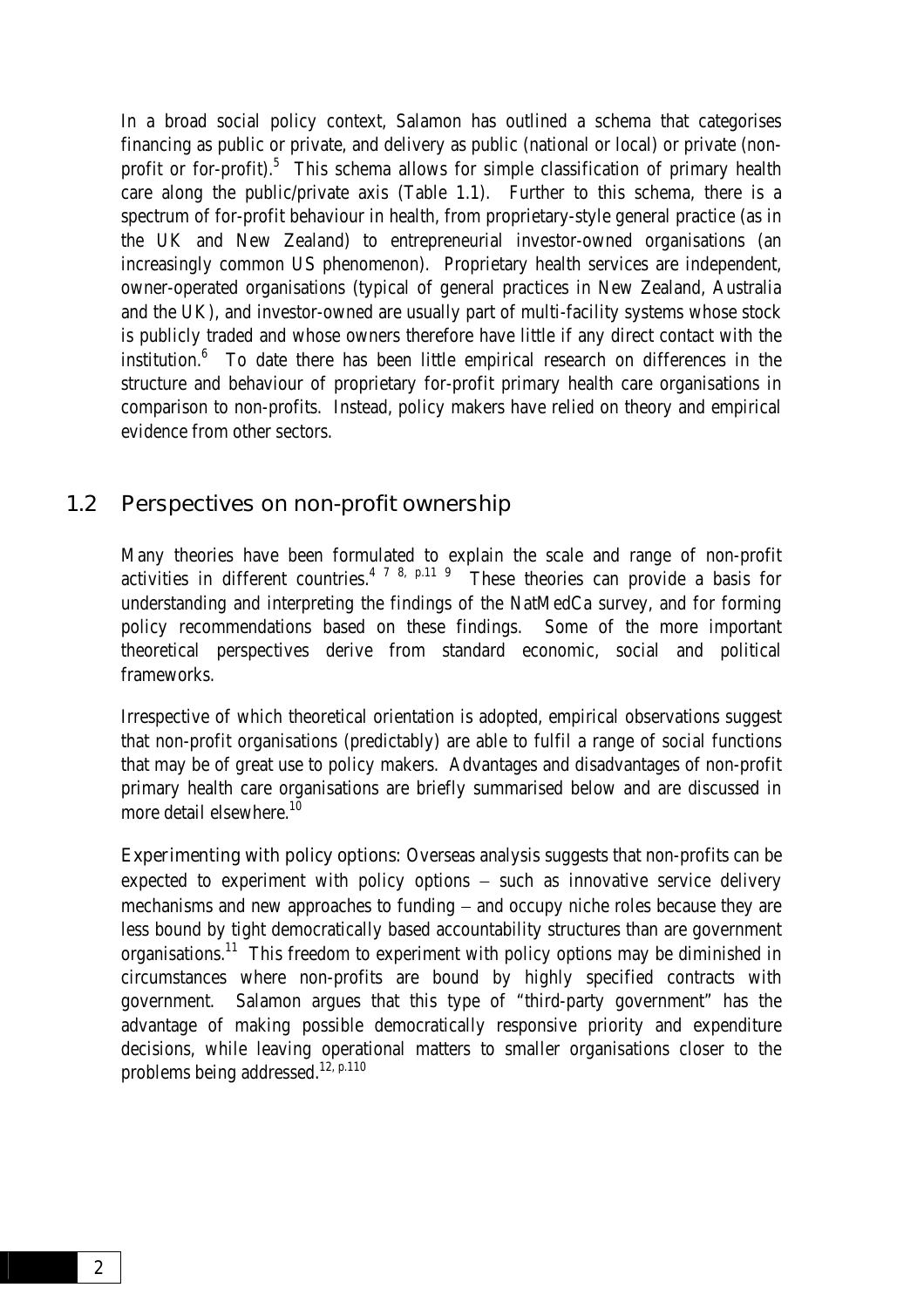| Ownership     |            |                           | Funding                                                                           |                                                                                                               |  |
|---------------|------------|---------------------------|-----------------------------------------------------------------------------------|---------------------------------------------------------------------------------------------------------------|--|
|               |            |                           | <b>Public</b>                                                                     | Private                                                                                                       |  |
| <b>Public</b> |            |                           | For example, special medical<br>areas; hospital A&E departments                   | No examples in New<br>Zealand                                                                                 |  |
| Private       | For profit | Non-community<br>governed | For example, most private GPs<br>and A&M centres are partially<br>publicly funded | For example, some private<br>GPs are funded largely via<br>private sources (insurance<br>and patient charges) |  |
|               | Non-profit | Non-community<br>governed | For example, some IPAs are<br>structured as non-profits                           | No examples in New<br>Zealand                                                                                 |  |
|               |            | Community<br>governed     | For example, Health Care<br>Aotearoa practices                                    | No examples in New<br>Zealand                                                                                 |  |

Table 1.1 Funding and ownership of primary health care in New Zealand

Note: IPA = independent practice association.

Responsive to minority needs: Non-profits can be expected to respond to the needs of minority community interests<sup>9</sup> (e.g. minority ethnic groups) because their governance boards are better able to closely represent minority groups compared with their forprofit counterparts, whose governance structures are likely to reflect the interests of the proprietary owners or share-holders. From a theoretical standpoint this responsiveness to minority needs may reflect a basic motivation arising from the failure of government and for-profits to serve minority populations. Salamon argues that it may also reflect the interdependency of government and the non-profit sector insofar as the non-profit sector, unlike government, is unconstrained by the needs of the "median voter".

In any event, the capacity of non-profits to independently represent the interests of minorities assumes great importance in New Zealand, where Mäori have striven to establish primary health care services tailored to meet their needs. Strongly associated with the rapid growth in the number of Mäori health organisations since the early 1990s has been a Mäori political philosophy oriented towards self-determination and increasing control over the social determinants of health. This philosophy has found expression in primary health care, where Mäori-owned services are seen as reclaiming the right to fashion and control services so that they specifically meet the needs of Mäori communities.<sup>13</sup> The majority of Mäori-owned primary health care organisations are structured as non-profits, have boards of governance representing the local Mäori community, and are funded largely through contracts with government agencies.<sup>14</sup> In this view, government is using the non-profit sector to address long-standing unmet needs of the indigenous population in response to historical and contemporary injustices and government's obligation to Mäori under the Treaty of Waitangi.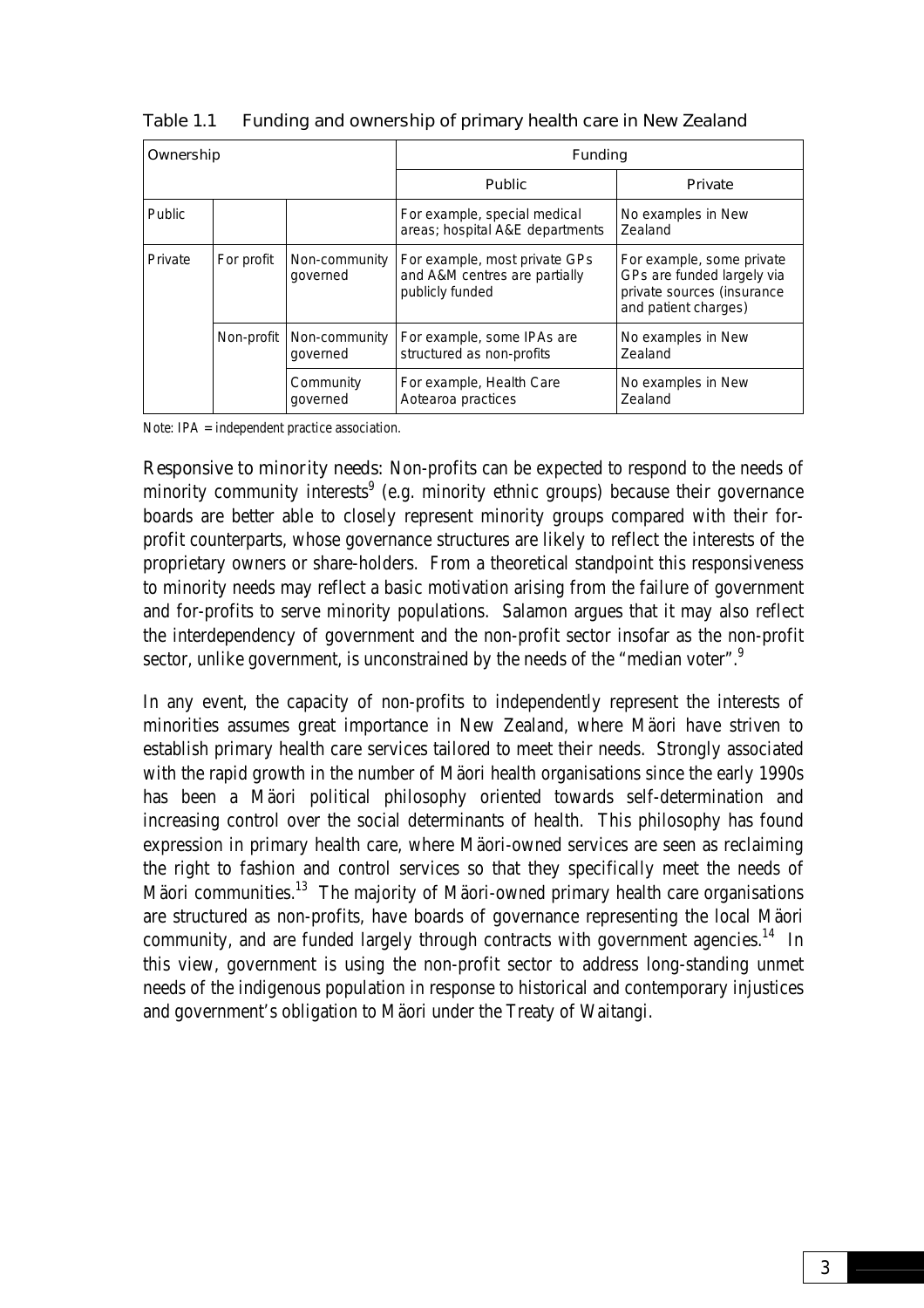**Providing public goods:** Economic theories suggest that non-profit primary health care organisations are more likely than for-profits to produce public goods or quasi-public goods; that is, goods that yield both public and private benefits (are beneficial both to the individual as well as the population).<sup>7 15</sup> Examples in primary health care include immunisation and substance abuse programmes. New Zealand evidence suggests that the objectives of non-profit primary health care organisations mirror very closely those of contemporary government.<sup>16 17</sup>

A convenient solution: Non-profits may act as a "convenient solution" for government, allowing the impression that difficult social problems related to the universal provision of primary health care services are being addressed, thereby blunting more extensive policy development and investment.<sup>18, p.114</sup> In this formulation, non-profits provide governments with a socially acceptable mechanism to avoid their fundamental social responsibilities. Historically, New Zealand has not had universal access to primary health care services, and there is strong bipartisan political support for non-profit primary health care organisations to help to target specific populations in need.<sup>19</sup>

Loosening of central accountability: The use of third-party providers by increasing private sector involvement in programme delivery loosens the accountability structures that are necessary for fully accountable democratic government. Policy makers need to be aware of the trade-off between loss of tight democratic accountability and the convenience of shifting the responsibility of service provision closer to where social problems actually exist. A further factor in this equation is the likelihood that nonprofits provide a mechanism for tighter accountability to *local* populations, rather than the majority national population, thereby increasing their chances of effectively serving diverse local communities.

**Disguised profit distribution:** There is a diversity of governance arrangements in the non-profit sector, just as there is in the private for-profit sector. Experience from the US, New Zealand and elsewhere suggests that non-profit sector status can provide an effective vehicle for the pursuit of business objectives (disguised profit distribution<sup>7, p.11</sup>)  $20, p.404$ ), as may be the case with self-employed doctors working for non-profit health organisations, or where profits are dispensed in the form of increased wages.<sup>7, p.11 21</sup> Support by successive New Zealand governments of non-profit primary health care, on the basis of its objectives being congruent with those of government, should not lead to complacency in judging the merit of non-profit primary-care organisations: government should support non-profit organisations only when their objectives are consistent with government's health objectives.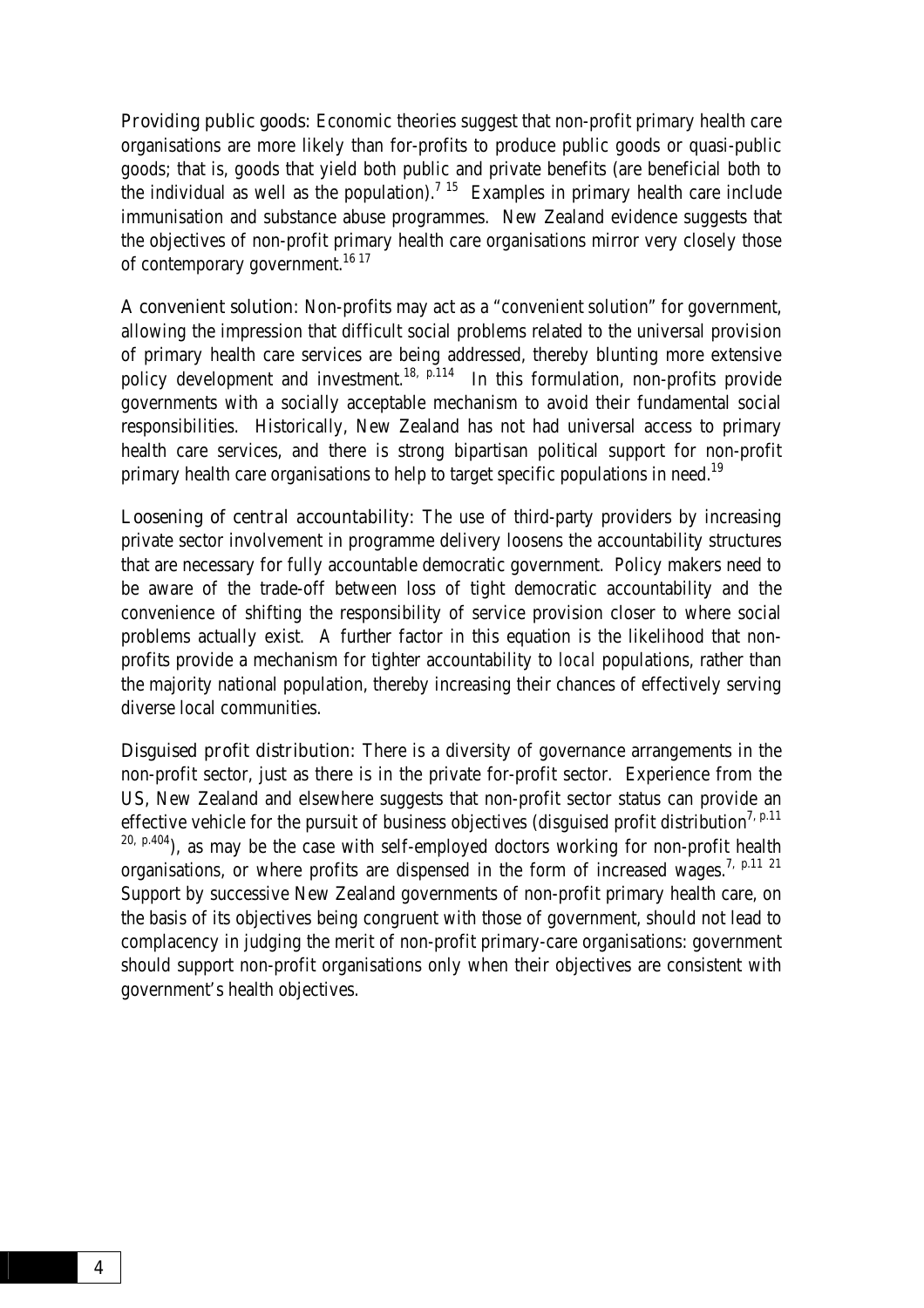<span id="page-14-0"></span>**Other non-profit "failures":** While the primary accountability of private non-profits is generally to their beneficiaries and service users, this does not always result in optimal outcomes for populations. Various forms of failure can occur which justify some form of government intervention.<sup>12</sup> For example, philanthropic paternalism occurs when community resources are channelled into the hands of elites who then disburse them according to their perception of worthiness. The corrosive attitude of *noblesse oblige* may be adopted by non-profit organisations and can lead to "social control through philanthropy".<sup>22</sup> Philanthropic particularism occurs when there is relative neglect of certain population sub-groups, further highlighting the responsibility of representative democratic government for the general welfare of populations. Philanthropic amateurism may result in amateur approaches to dealing with problems, such as the provision of non-professional services to vulnerable groups.

### 1.3 Overview of community-governed non-profits in New Zealand

New Zealand has considerable experience with private for-profit primary health care, and growing experience with private non-profit primary health care.<sup>16 25</sup> There is less experience with government-owned primary health care. The most prominent experiment with government-owned primary health care commenced in 1941 with the setting up of 34 special medical areas in rural locations, to be serviced by publicly paid<br>salaried GPs.<sup>26, p.188</sup> <sup>27, p.51</sup> The programme provided both GP services and The programme provided both GP services and pharmaceuticals free of charge.<sup>28</sup> The 34 special medical areas were reduced, via discontinuance of some of the areas, to 23 in 1967, 19 in 1974, and to 12 in 1993.<sup>27, p.51</sup> Private sector coverage of populations where special medical areas had been discontinued was patchy and unpredictable.

Responsibility for special medical areas was devolved to District Health Boards following the passage of the New Zealand Public Health and Disability Act in 2000. In 2003 special medical areas continued to operate in some areas of the country (e.g. there were four on the West Coast of the South Island, personal communication, Peter McIntosh, West Coast DHB, 22/10/03). Organisational changes associated with the implementation of the Primary Health Care Strategy, $30$  particularly the establishment of Primary Health Organisations, has led to further changes in the configuration of special medical areas.

While not claiming a direct ownership stake, government has also invested heavily in other facets of New Zealand's primary health care infrastructure over the years. For example, over the past 10 years most IPAs (independent practitioner associations) and many non-profit primary health care organisations have benefited from substantial investment by government via different funding streams.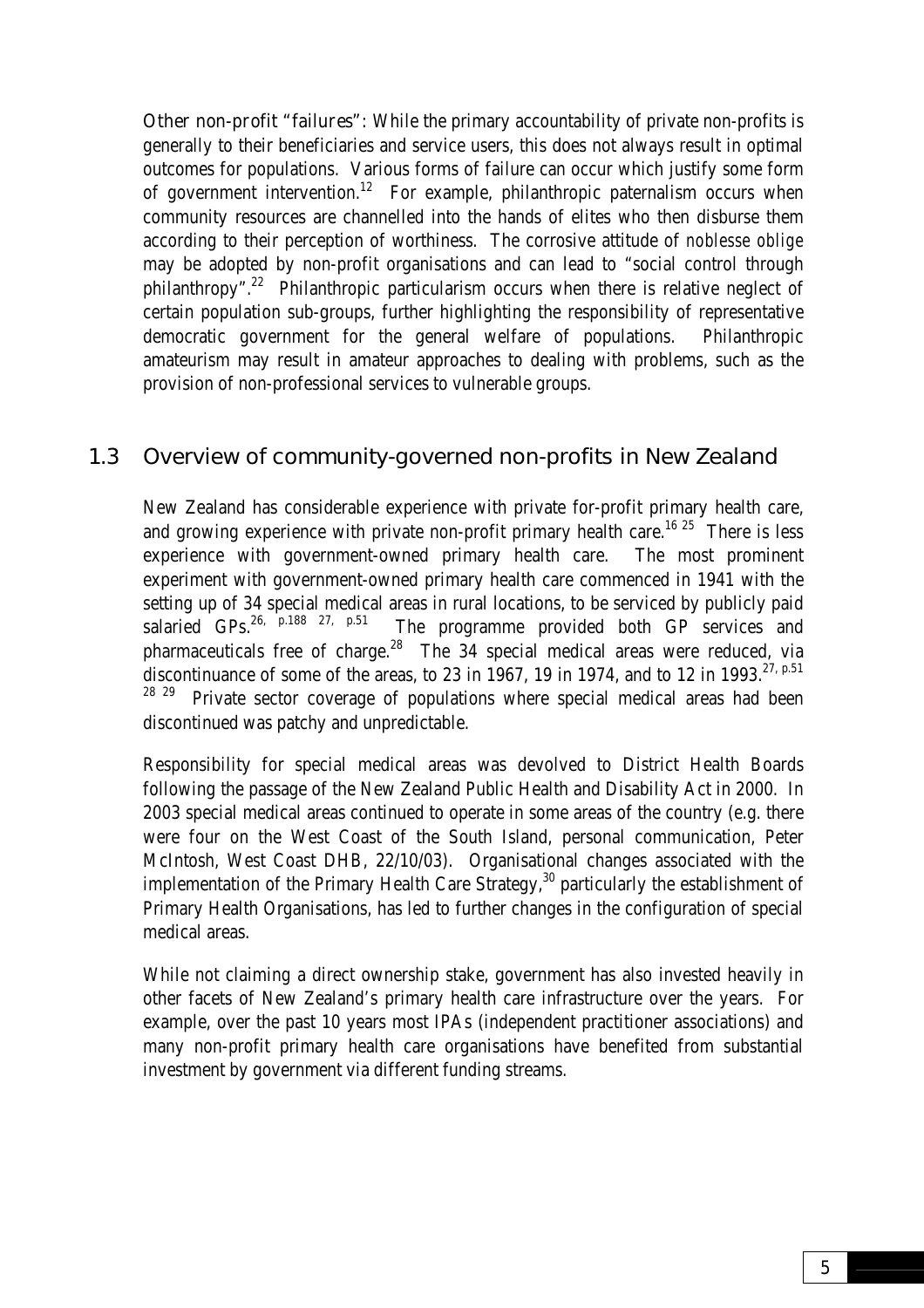<span id="page-15-0"></span>Non-profit primary health care organisations started having a significant presence in New Zealand in the late 1980s. The first trade union health centres were set up in 1987. These centres were supported by successive Ministers of Health, and a diverse range of non-profit primary health care organisations emerged during the early and mid-1990s, most notably Mäori initiatives. Although some concern was expressed regarding the cost and justification for the union health centres, $31$  the Ministry of Health actively promoted these initiatives, especially in funding, perceiving them to be a way of providing health care to vulnerable communities.<sup>32</sup> Community trusts and iwi-owned health services were also seen by government, Mäori groups and communities as worthwhile alternatives to traditional primary health care arrangements.<sup>33</sup>

In 1993 the union health centres formed a national office to provide strategic management and co-ordination for the eight union health centres. In 1994 the union health centres national office, in collaboration with indigenous and other communitybased health centres, was reconstituted as a national network of non-profit primary health care providers called Health Care Aotearoa (HCA).<sup>16</sup> HCA aimed to provide a support network for its member organisations, which are community-managed organisations placing strong emphasis on providing services for low-income populations, and on working biculturally. In 2002 there were 51 member organisations in the HCA network, 33 of which provided comprehensive primary health care services including GP and nursing services (personal communication, P Glensor, National Co-ordinator HCA, January 2003). As well, the authors estimate that somewhere in the region of 10 non-HCA community-governed non-profit primary health care providers existed, most of them iwi-based. Information on patient socio-demographic characteristics and organisational characteristics for HCA practices has been published elsewhere.14 16 25

#### 1.4 International studies comparing non-profits with for-profits

In 2002 a systematic review of the evidence relating to involving patients in the planning and development of health care concluded that involving patients contributes to changes in the provision of services across a range of settings, but that there was no evidence base for the effects of patient involvement on use of services, quality of care, satisfaction or health of patients. $34$  This review reported an almost complete absence of observational studies on the topic. Indeed, direct comparisons of government, private for-profit and private non-profit primary health care organisations in terms of their structural characteristics, utilisation, treatment patterns, costs and health outcomes have only rarely been conducted.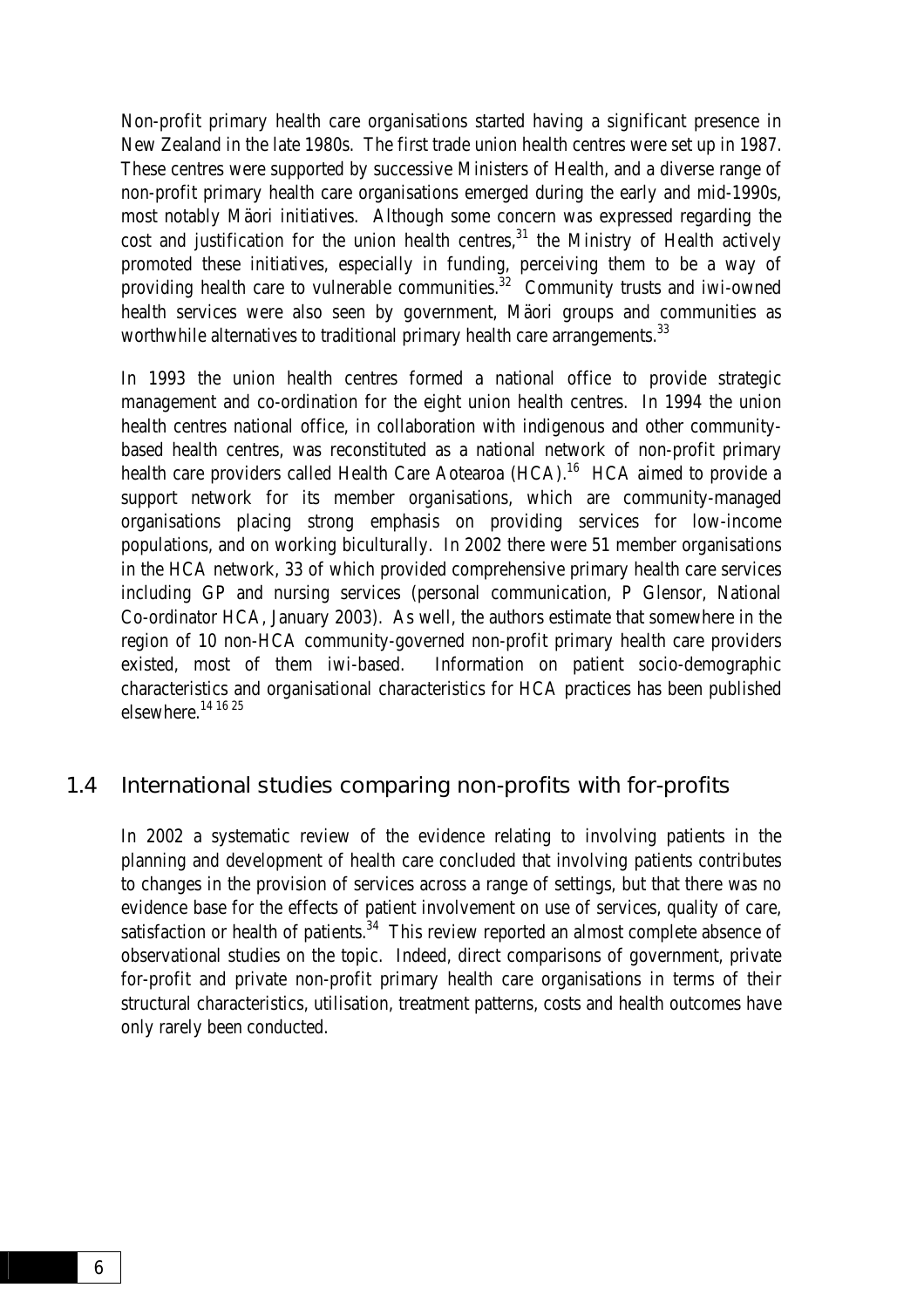Khoury and colleagues compared non-profit and for-profit women's health centres in the US for community benefits and found that non-profits served more uninsured and rural women, offered a broader range of primary health care services and more free education and information services, and were more likely to involve women in their governance.35 There were no differences in the numbers of minority women served, provision of translator services and transport. A comparison of government and nonprofit providers in Dar-es-Salaam (a low-income country) found that care was better overall in non-profit facilities, but that there was a high level of inadequate care in both types of facility.36 This report, and further comparative studies based on NatMedCa data, promises greater understanding of the differences between community-governed non-profits and for-profit primary health care practices.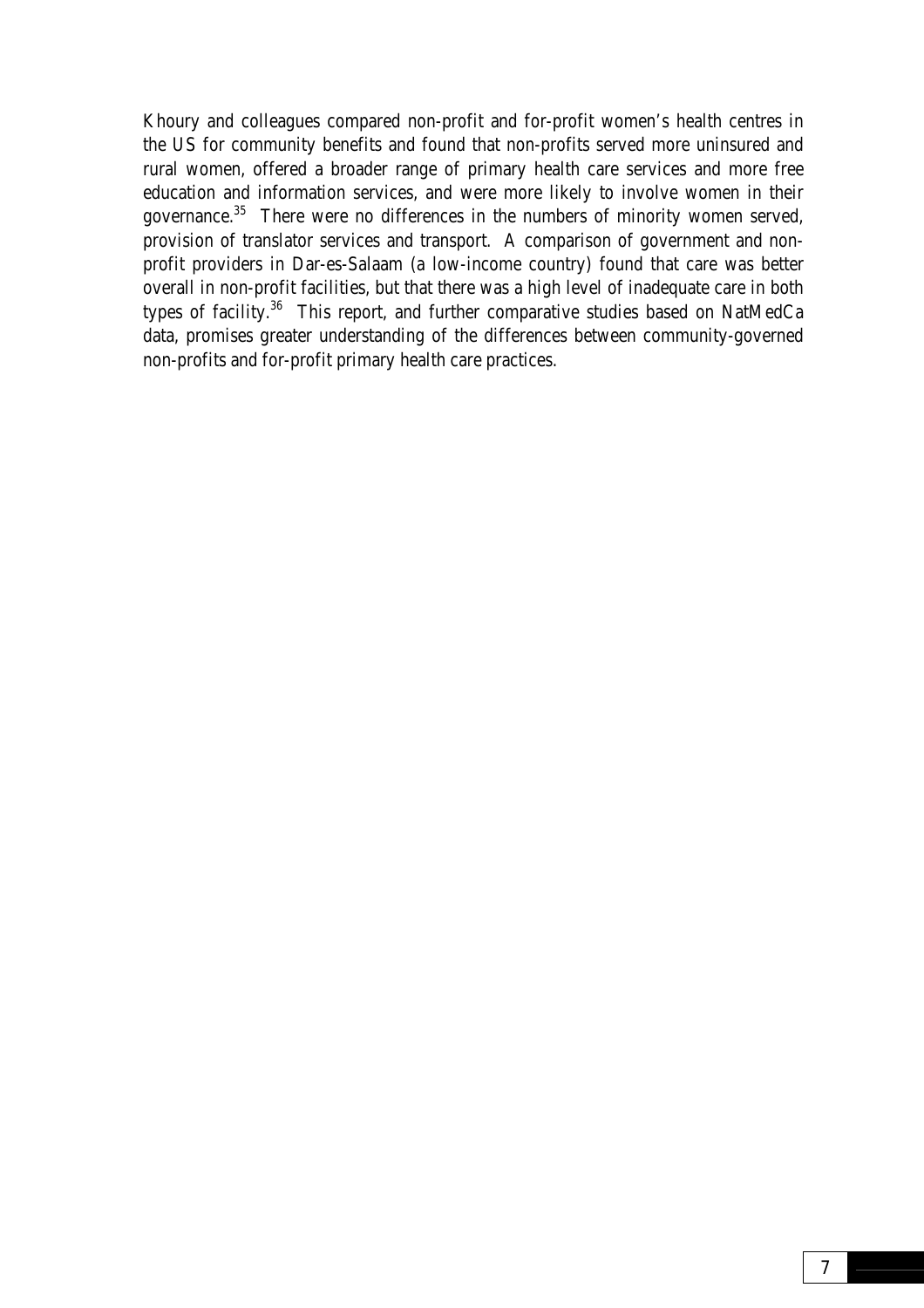## <span id="page-17-0"></span>2 Methodology

Following is a summary description of methods used in the NatMedCa survey. A more detailed account of the background to the study and the methods, along with study instruments used, is given in the first report in this series. $37$ 

#### 2.1 Organisation

The research, funded by the Health Research Council of New Zealand, was undertaken by a project team based within the Centre for Health Services Research and Policy, School of Population Health, Faculty of Medical and Health Sciences, University of Auckland. Advice and support were provided by a research team representing the Departments of General Practice and/or Public Health at each of the four New Zealand Medical Schools.

#### 2.2 Research design

The research followed the general methodology developed by the National Ambulatory Medical Care Survey (NAMCS) in the United States and previously used in New Zealand by Scott et al,<sup>38</sup> the RNZCGP<sup>39</sup> and McAvoy et al.<sup>40</sup> Randomly selected GPs were asked to complete reports on a quarter of all consultations for a period of one week. This data collection was repeated after an interval of six months. The survey covered the whole country and makes provision for a comparison of practice types.

#### 2.3 **Questionnaires**

Copies of the questionnaires are provided in the appendices. The log questionnaire (Appendix A), completed for all patients seen during the data collection period, recorded gender, date of birth, ethnicity and community card status. It also provided the means for recording the address of the fourth patient. The address was detached (at the practice) and sent to an independent agency for coding to the New Zealand Index of Deprivation (NZDep96/01), a measure of residential area deprivation.<sup>41</sup>

The visit questionnaire (Appendix B) recorded data about the patient, his or her problem(s) and the management recommended. Questions were added concerning the patient's level of social support, the presence of a "hidden agenda", and an evaluation of the urgency and gravity of the problem. The practitioner questionnaire (Appendix C) obtained data on practitioner background and current activities. The practice nurse questionnaire (Appendix D) gathered data on the range of clinical responsibilities and other duties. The expanded practice questionnaire (Appendix E) was derived from the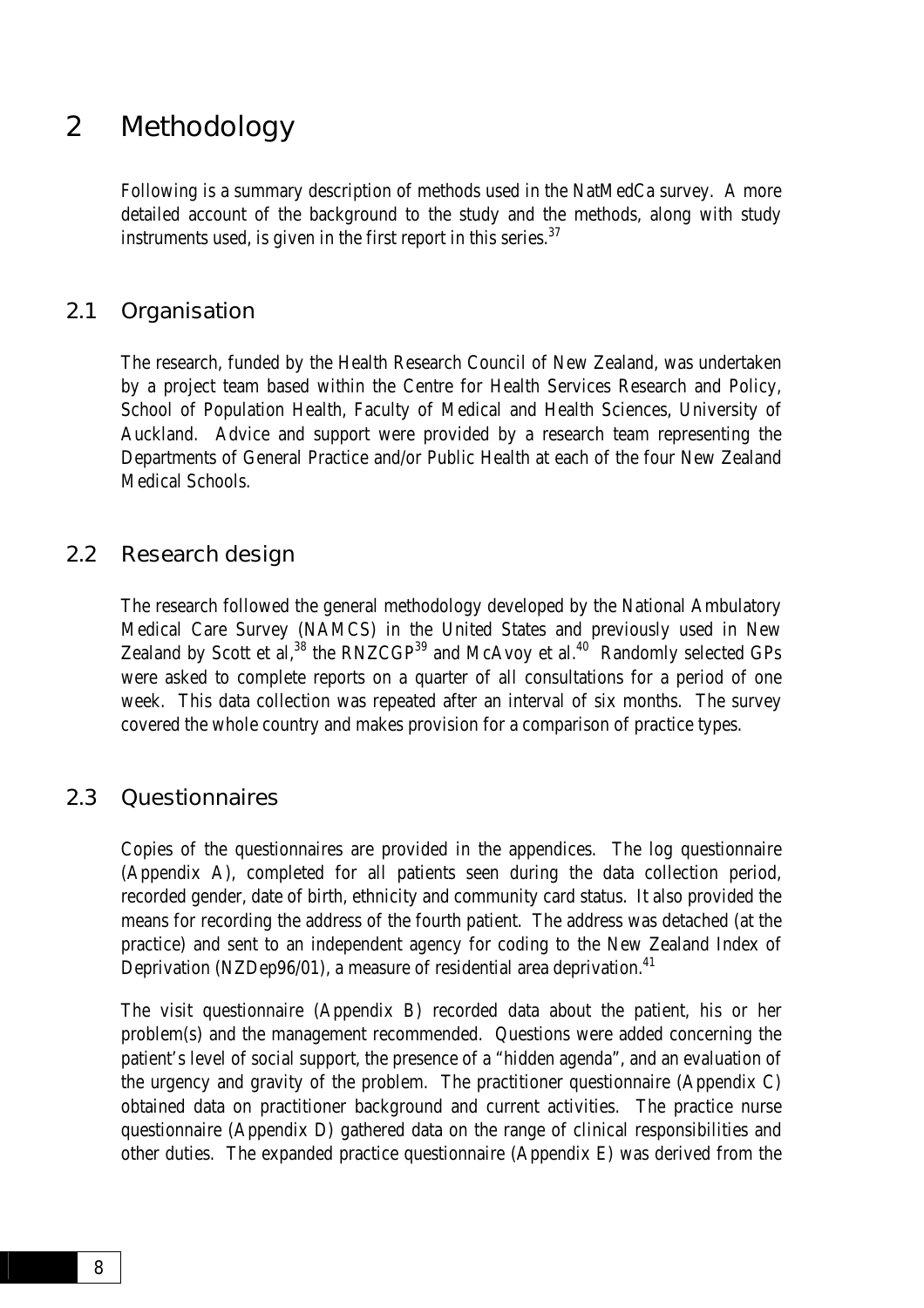<span id="page-18-0"></span>work of Crampton et al<sup>16</sup> and covered hours of access, services provided, equipment on site, personnel employed and various aspects of practice management. In particular, the history and the contractual arrangements within the practice were recorded.

### 2.4 Ethnicity

Previous studies of general practice have been criticised for inaccurate data on patient ethnicity.<sup>16 42</sup> In the present study, copies of the ethnicity question used in the  $2001$ Census were provided for use with each patient. Multiple choices were allowed, but in reporting, a single ethnicity was derived giving priority first to Mäori affiliation and then to Pacific people affiliations. This formula corresponds to that used by Statistics New Zealand in providing summary data.

### 2.5 Sampling

**Sampling practitioners:** The goal of the practitioner sampling process was to achieve representation of all practice types, with adequate numbers in each category. At the same time it aimed to meet two criteria: to ensure representation of the whole country and to recruit participants who had contributed to the WaiMedCa Study<sup>40</sup> in 1991 so that changes over time could be better assessed.

**Sampling frame:** Practices were defined as community-governed non-profits if they met at least two of the following three criteria:

- they had a community board of governance (i.e. board members who were not health professionals)
- there was no equity ownership by GPs or others associated with the organisation
- there was no profit distribution to GPs or others working for the organisation.

A list of community-governed non-profit organisations was obtained from the umbrella organisation Health Care Aotearoa (HCA), and to this were added other organisations that fulfilled the above criteria.

The number of practitioners working in community-governed non-profit organisations is relatively small, and these clinics are of particular interest given their dedication to poorly served populations. All clinics were approached and all practitioners and all nurses were asked to participate.

Further details of the sampling process for independent GPs and GPs associated with an IPA are provided elsewhere.<sup>37</sup> In brief, the sampling frame used for these GPs consisted of a list of all active GPs generated from telephone White Pages listings. Results relating to these GPs are not presented in this report.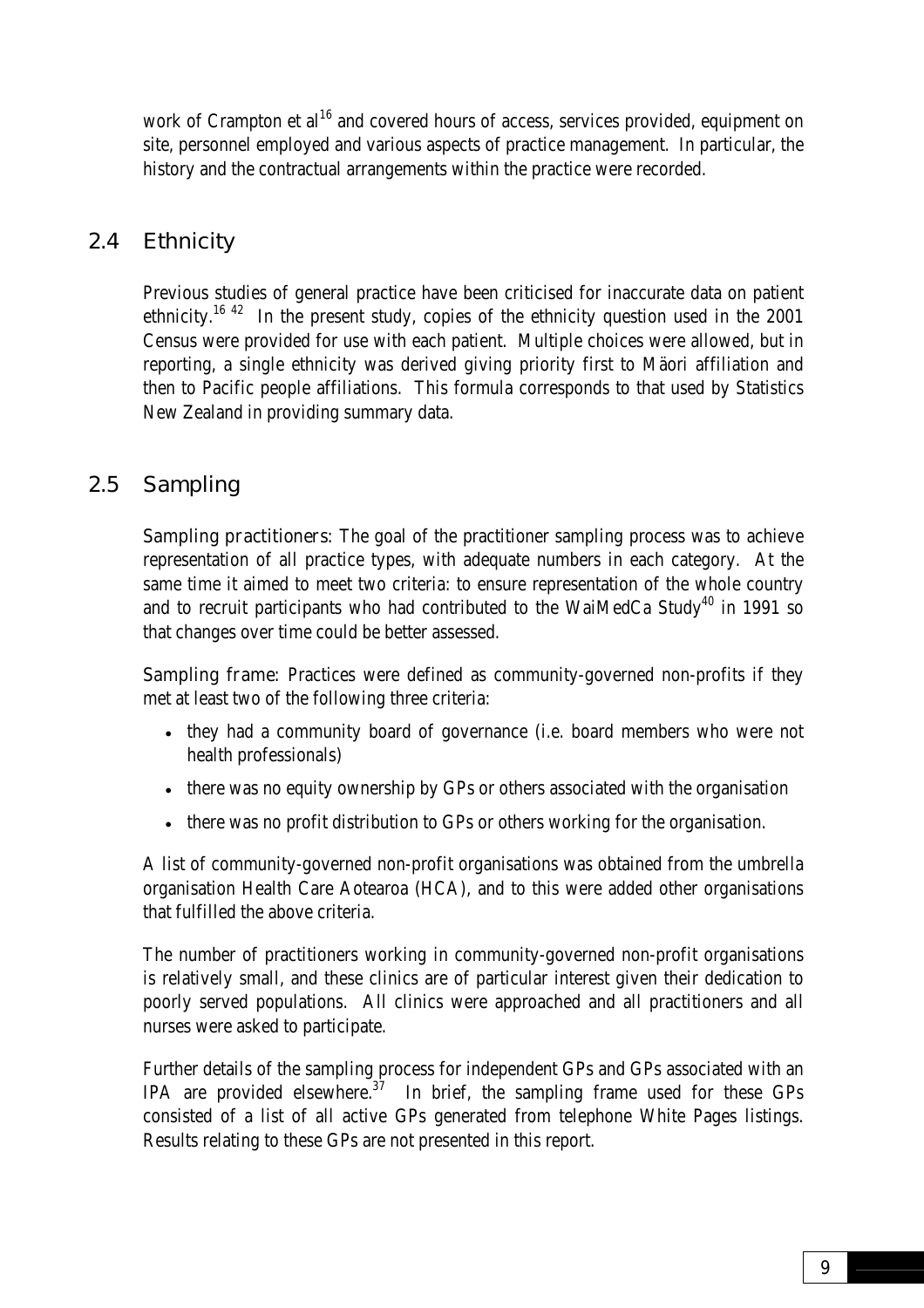Sampling process: Table 2.1 provides a summary of the grid used for constructing the sampling frame for the different arms of the survey.

|                               | Independent    | <b>IPA</b>     | Capitated      | Community-governed<br>non-profit† | <b>Total</b> |
|-------------------------------|----------------|----------------|----------------|-----------------------------------|--------------|
| North Shore City              | 35             | 99             | $\overline{2}$ | 1                                 | 137          |
| <b>Waitakere City</b>         | 52             | 34             | 6              | 9                                 | 101          |
| <b>Auckland City</b>          | 122            | 168            | 12             | 3                                 | 305          |
| Manukau City                  | 46             | 81             | 24             | 13                                | 164          |
| Auckland                      | 255            | 382            | 44             | 26                                | 707          |
| Hamilton                      | 22             | 9              | 27             | 3                                 | 61           |
| Wellington                    | 97             | 161            | 0              | 25                                | 283          |
| Christchurch                  | 60             | 257            | 0              | 3                                 | 320          |
| Dunedin                       | 10             | 77             | 0              | $\mathbf 0$                       | 87           |
| <b>Cities</b>                 | 189            | 504            | 27             | 31                                | 751          |
| <b>Rural Auckland</b>         | 49             | 47             | 8              | $\mathbf 0$                       | 104          |
| Rural Waikato                 | 17             | 31             | 33             | $\overline{2}$                    | 83           |
| Rural Wellington              | 16             | 29             | $\Omega$       | 0                                 | 45           |
| Rural Canterbury              | 12             | 59             | 0              | $\mathbf 0$                       | 71           |
| Rural Otago                   | 11             | 55             | 0              | $\mathbf 0$                       | 66           |
| <b>City-surrounding rural</b> | 105            | 221            | 41             | $\overline{2}$                    | 369          |
| City                          | 9              | $\overline{4}$ | 30             | $\mathbf 0$                       | 43           |
| Rural                         | 8              | 24             | 43             | 0                                 | 75           |
| <b>WAIMEDCA</b>               | 17             | 28             | 73             | $\mathbf 0$                       | 118          |
| Northland                     | 3              | 62             | 20             | 8                                 | 93           |
| Bay of Plenty*                | 28             | 11             | 150            | $\mathbf 0$                       | 189          |
| Gisborne                      | 26             | 4              | 4              | 10                                | 44           |
| Taranaki*                     | 26             | 12             | 38             | 3                                 | 79           |
| Hawke's Bay                   | 5              | 92             | 11             | 1                                 | 109          |
| Wanganui*                     | 0              | 39             | 3              | 4                                 | 46           |
| Manawatu                      | $\overline{7}$ | 75             | $\mathbf 0$    | 0                                 | 82           |
| Wairarapa                     | 13             | 10             | 0              | 0                                 | 23           |
| Nelson/Blenheim               | 5              | 82             | 0              | $\mathbf 0$                       | 87           |
| <b>West Coast</b>             | 1              | 11             | 0              | $\mathbf 0$                       | 12           |
| Southland*                    | 28             | 65             | 0              | $\mathbf 0$                       | 93           |
| Towns/rural                   | 142            | 463            | 226            | 26                                | 857          |
| <b>National total</b>         | 708            | 1598           | 411            | 85                                | 2802         |

Table 2.1 Practitioner population, by practice type and stratum

\* Area in sample.

† Community-governed non-profits sampled wherever identified.

Seven strata were used in the sample selection of GPs, where the first stratum covered those GPs working in community-governed practices (Table 2.2). In the analysis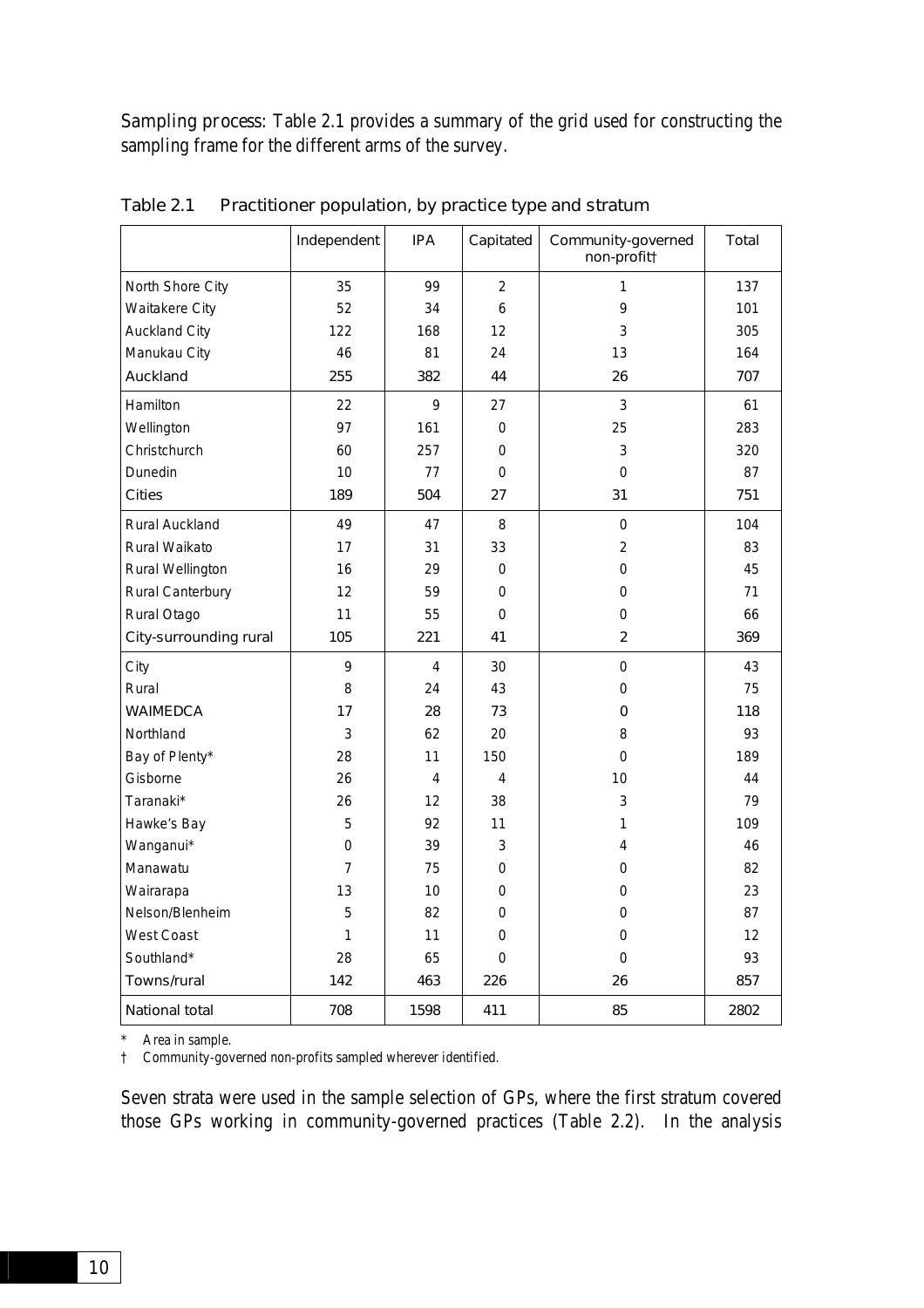<span id="page-20-0"></span>presented in this report, results are given a weight of 1 to reflect the likelihood of being sampled.

| <b>Stratum</b> | <b>Description</b>          | Population of<br><b>GPs</b> | Sample<br>drawn | <b>GP</b> weights | GPs in<br>sample |
|----------------|-----------------------------|-----------------------------|-----------------|-------------------|------------------|
|                | Community-governed          | 66                          | 63              | $1.00*$           | 63               |
| 2              | WaiMedCa                    | 118                         | 58              | 2.03              | 38               |
| 3              | City independent            | 444                         | 50              | 8.88              | 23               |
| 4              | City IPA                    | 886                         | 72              | 12.31             | 51               |
| 5              | City capitated              | 71                          | 40              | 1.78              | 21               |
| 6              | Areas around the big cities | 367                         | 55              | 6.67              | 33               |
| 7              | Remaining town and rural    | 831                         | 59              | 14.08             | 33               |
| Total          |                             | 2783                        | 397             |                   | 262              |

Table 2.2 Sample size and sampling percentage, all strata

Sampled with certainty.

**Replacement and ineligibility:** When attempts were made to contact a GP it was sometimes found that he or she was on sabbatical, had moved or had retired. In such cases, if a new practitioner had been appointed specifically to take on the departed person's workload, the new practitioner was asked to participate. Where there was no direct replacement, the sampled GP was marked ineligible. The other cause of ineligibility was the discovery that the individual was in specialty practice.

### 2.6 Timing

Practitioners were approached serially in order to distribute data collection periods seasonally. Data collection began in March 2001 and continued over 18 months. Each practitioner was asked to initiate the second week of data collection six months after the first.

### 2.7 Sampling of visits

A pad of forms, structured to select each fourth patient, was provided. On the first page, the visits of four patients could be logged; on the second, a detailed record of the visit of the fourth patient was entered. The process was repeated on each subsequent pair of pages.

### 2.8 Recruitment and data collection process

Recruitment of selected practitioners included the following steps: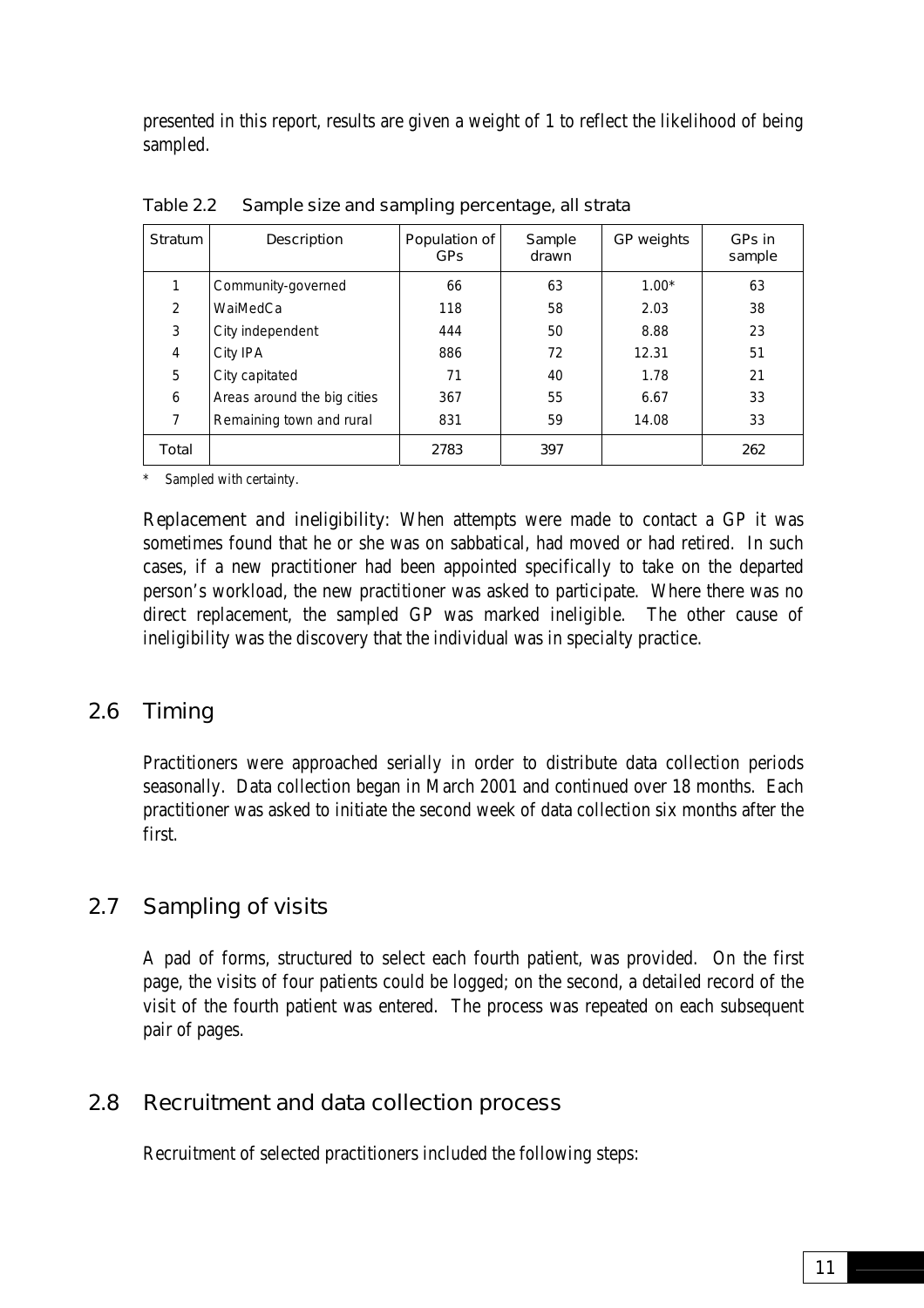- <span id="page-21-0"></span>1. A letter from the project team requesting participation, accompanied by a letter of support from the local Professor of General Practice.
- 2. A phone call from the Clinical Director or the Project Manager requesting an interview.
- 3. A practice visit, at which an information booklet was presented and, with agreement, a time for data collection was set; an estimate of weekly patient numbers was obtained and practitioners signed a consent form.
- 4. Delivery of the visit record pad and other questionnaires by courier.
- 5. A phone call early in the week of data collection.
- 6. Follow-up phone call(s) if the data pack was not returned.
- 7. A phone call prior to the second week of data collection.
- 8. Delivery of the visit record pad by courier.
- 9. Follow-up phone call(s) if the second data pack was not returned.

Note that a small payment was made to practitioners based on the number of completed visit forms. This was seen as recognition of the opportunity cost of contributing to research and was based on an hourly rate similar to the after-cost earnings of GPs. The Royal New Zealand College of General Practitioners recognised participation as a practice review activity able to be submitted for post-graduate education credit (MOPS).

### 2.9 Data

Data management and entry: Unique identifying numbers were assigned to each practice and each practitioner who agreed to participate. A separate number was assigned to the associated practice nurses. These numbers were entered on the questionnaires and visit report pad prior to dispatch. The practitioners returned the forms at the end of the week of data collection using a pre-addressed courier pack. The patients' addresses were recorded and sent from the practice directly to an independent organisation for geo-coding and assignment of NZDep scores.

The progress of recruitment was entered on the master sheet. First, refusal, ineligibility or agreement to participate was recorded. Subsequently, dispatch and receipt of both phases of documents were logged. Data entry was undertaken by trained experienced individuals using pre-formatted electronic forms. A data manager checked entries for accuracy using predetermined processes.

Weighting: In drawing the sample of practitioners for NatMedCa, stratification was used in order to obtain adequate representation of each practice type and each area of the country (Table 2.2). In each data base (Practices, Practitioners, Visits), each line of data was weighted to compensate for this stratification and for the variable rates of sampling. Seven weighting strata were defined for the study population (details are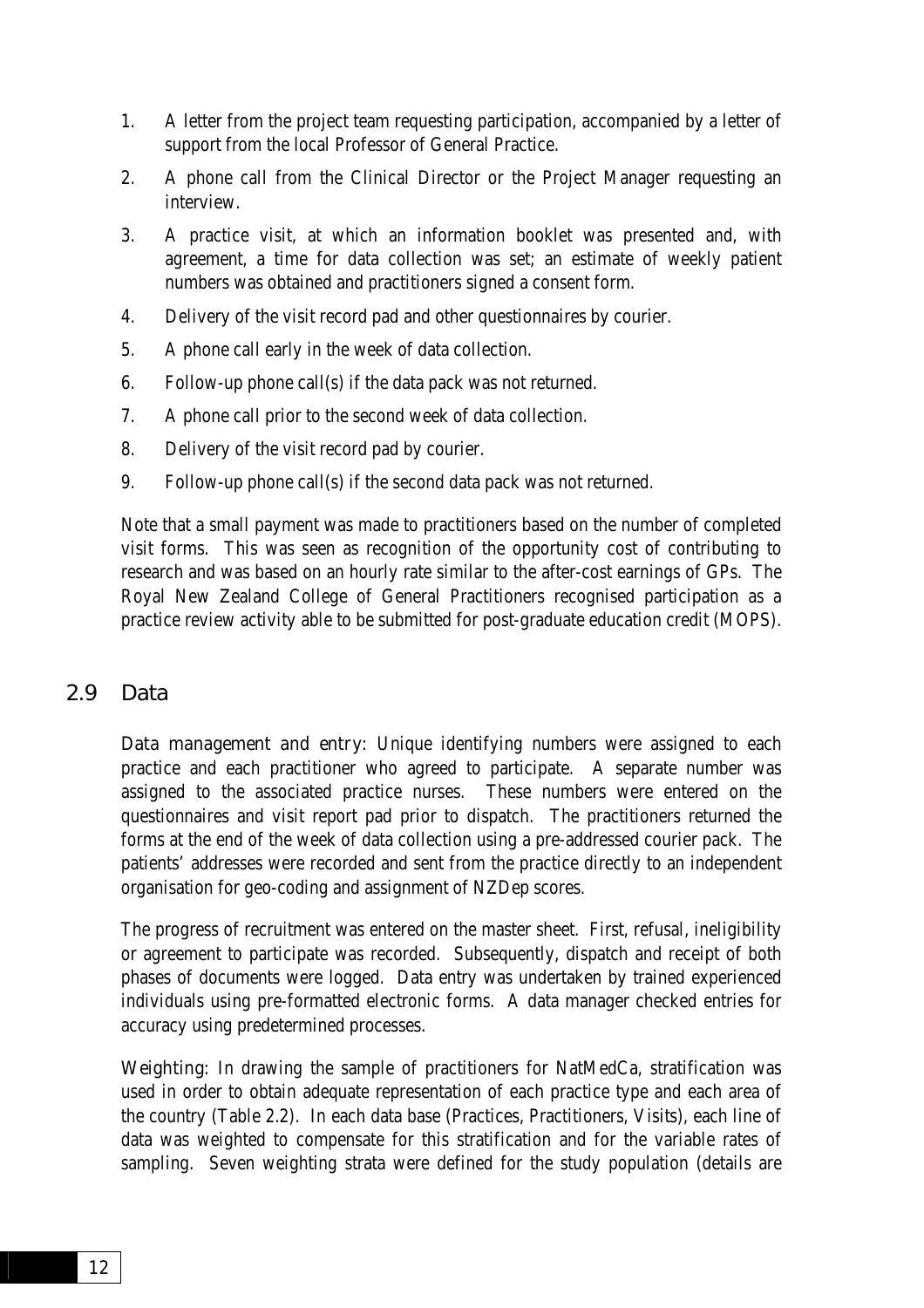given in the first report in this series $35$ ). However, note that community-governed nonprofit GPs were sampled with certainty and therefore their weight is equal to 1.

Visit weights were calculated as GP weight x 4 (where 4 is the inverse of the sampling probability of each patient visit). The weight for each practice was calculated approximately by multiplying the GP weight by the inverse of the number of GPs in the practice, to compensate for the increased likelihood of sampling large practices. The weights for nurses were calculated as the practice weight multiplied by the number of nurses in the practice.

Statistical considerations: The proportions given in this and the companion reports are estimated using analytic approaches that take account of the stratified, multi-stage sampling scheme, the weights associated with each stratum, and clustering at different sampling stages. The precision of these estimated proportions can be assessed using standard error estimates that take into account the study's design parameters.

For the GP dataset  $(N = 24)$ , standard errors of the percentages varied from approximately 4.1% on small percentages (around 4%) to approximately 10.8% on larger percentages (around 50%). For the practice dataset  $(N = 6)$ , standard errors of the percentages were approximately 20.8% on large percentages (around 50%). For the visits dataset  $(N = 463)$ , standard errors of the percentages varied from approximately 1.2% on small percentages (around 5%) to approximately 3.5% on larger percentages (around 56%). Ninety-five percent confidence intervals can be estimated as approximately the percentage  $\pm 2$  standard errors of the percentage.

Standard errors have not been included routinely in the results to avoid cluttering already dense tables. Standard errors for means vary according to the distribution of the variable, so it is not possible to include indicative standard errors here.

Data classification: Patients' addresses were collected and coded, using the NZDep classification of Census mesh blocks, $41$  into one of 10 deprivation categories  $(1 =$  lowest,  $10 =$  highest). Note that in order to maintain patient anonymity, the addresses were sent directly from the practices to an independent organisation for coding. The dataset available to the research team contained only the NZDep96/01 deciles for each patient.

Reason-for-visit and diagnosis were also coded, using READ version 2 (READ2). A significant number of visits to GPs do not result in a clear pathological diagnosis, and READ makes provision for symptoms, administrative functions, intended actions and other types of entry.43 Practitioners entered the variables as free text, and coding was performed electronically. The coding software assigned a READ code to each entry. When no fit was found, the software presented a set of options and the operator could choose an appropriate term. Once an entry had been manually coded, any repeat would be coded in the same way. When a coding fit was questionable, the entry was reviewed by medical personnel, who also undertook random checks of all coding. Drugs were coded using similar software, as were other therapeutic actions.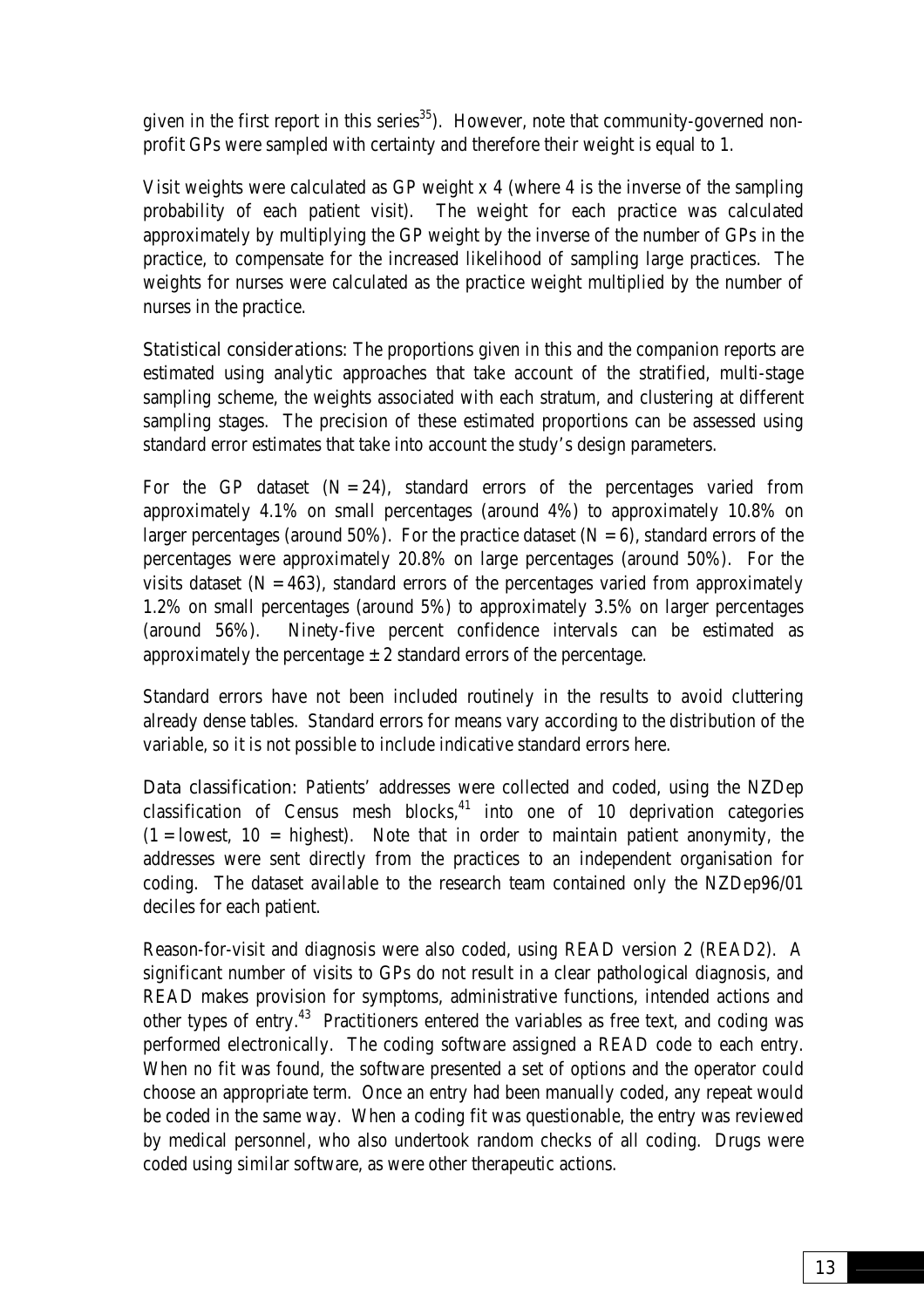### <span id="page-23-0"></span>2.10 Grouping reasons-for-visit and problems, and drugs

READ is a hierarchical system and classifies reasons-for-visit and diagnoses either into pathology-based groups identified by a letter or, when specific pathology has not been reported, into numbered categories which include symptoms and proposed actions. The primary (first digit) categories are given in Table 2.3. In reporting the frequency of the various categories, the first digit of the code was used as a grouper (e.g.  $H =$  respiratory). The more sizeable sub-groups of problems, indicated by the second digit (e.g. H3 = chronic obstructive airway disease) are also reported.

However, all the numbered actions, investigation and administration categories (see Table 2.3) are treated as a single category and the value of the number is used as the second-level grouper. Where a symptom was system-specific (e.g. cough), the case was assigned to the equivalent lettered category.

| Pathology-based categories |                                                                                                  |                | Other categories                                                    |  |  |
|----------------------------|--------------------------------------------------------------------------------------------------|----------------|---------------------------------------------------------------------|--|--|
| А.<br>В.<br>C.             | Infectious/parasitic<br>Cancers/neoplasms<br>Endocrine/nutritional/metabolic/immunity            | 1.<br>2.<br>3. | History and symptoms<br><b>Fxamination</b><br>Diagnostic procedures |  |  |
| D.<br>Е.                   | Blood/blood-forming organs<br>Mental                                                             | 4.<br>5.       | Laboratory tests<br>Radiology                                       |  |  |
| F.<br>G.<br>Η.             | Nervous system/sense organs<br>Cardiovascular/circulatory<br>Respiratory system                  | 6.<br>7.<br>8. | Preventive procedures<br>Surgical procedures<br>Other procedures    |  |  |
| J.<br>К.                   | Digestive system<br>Genito-urinary system                                                        | 9.             | Administration                                                      |  |  |
| L.<br>Μ.<br>N.             | Pregnancy/childbirth/puerperium<br>Skin/subcutaneous tissue<br>Musculoskeletal/connective tissue |                |                                                                     |  |  |
| Р.<br>Q.                   | Congenital<br>Perinatal                                                                          |                |                                                                     |  |  |
| R.<br>S/T.<br>Z.           | Symptoms<br>Injury/poisoning<br>Unspecified conditions                                           |                |                                                                     |  |  |

Drugs were classified using the Pharmacodes/ATC system. The categories are anatomically based. However, anti-bacterials, which may be used across systems, make up their own sub-group under anti-infective agents (Table 2.4). Analgesics, which may also be used across systems, are included in drugs affecting the nervous system. In general, each group has a variety of sub-groups, which may be quite disparate. We have followed the system consistently even when reassignment of drug groups might have been possible (e.g. lipid-lowering drugs could have been put under the cardiovascular system but were left in metabolic).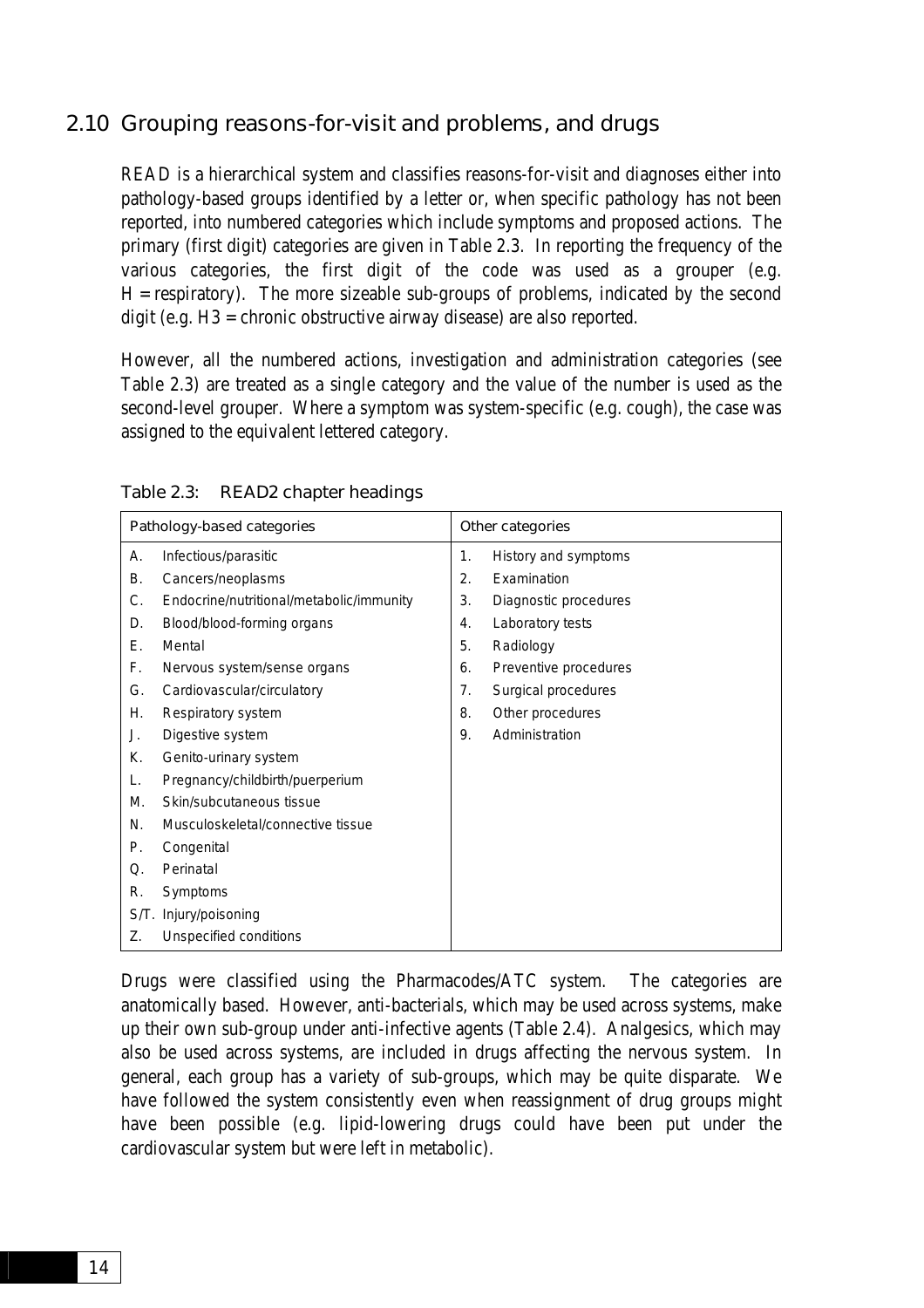<span id="page-24-0"></span>

|  |  |  | Table 2.4 List of level 1 categories (Pharmacodes/ATC system) |  |
|--|--|--|---------------------------------------------------------------|--|
|--|--|--|---------------------------------------------------------------|--|

|    | Drug group                                                   |  |  |  |  |
|----|--------------------------------------------------------------|--|--|--|--|
| 1  | Alimentary tract and metabolism                              |  |  |  |  |
| 4  | Blood and blood-forming organs                               |  |  |  |  |
| 7  | Cardiovascular system                                        |  |  |  |  |
| 10 | Dermatologicals                                              |  |  |  |  |
| 13 | Genito-urinary system                                        |  |  |  |  |
| 14 | Systemic hormone preparations (excludes oral contraceptives) |  |  |  |  |
| 16 | Infections – agents for systemic use                         |  |  |  |  |
| 19 | Musculoskeletal system                                       |  |  |  |  |
| 22 | Nervous system                                               |  |  |  |  |
| 25 | Oncology agents and immunosuppressants                       |  |  |  |  |
| 28 | Respiratory system and allergies                             |  |  |  |  |
| 31 | Sensory organs                                               |  |  |  |  |
| 38 | Extemporaneously compounded preparations and galenicals      |  |  |  |  |
| 40 | Special foods                                                |  |  |  |  |

### 2.11 Ethical issues

Ethical approval, co-ordinated by the Auckland Ethics Committee, was obtained from ethics committees in all areas represented in the survey. Of particular concern was the long-term management of the data. An advisory and monitoring committee was appointed, with representation from the general public and from each of the relevant professional groups. This group has the overall task of ensuring that the data are used in the public interest. Proposed analyses are provided to the group for comment, as are papers being prepared for dissemination.

GPs were provided with a full description of the research and were aware that they could withdraw from the study at any time. A signed consent was obtained at the time of recruitment, following an open discussion of the project. Practitioner confidentiality was maintained and the dataset identifies individuals by code only.

Practitioners were specifically requested to refrain from putting any questions to their patients that were not justified by clinical "need-to-know". Given the anonymity of the patient data and the fact that GPs' questioning and management were not altered for the study, patient consent was not sought.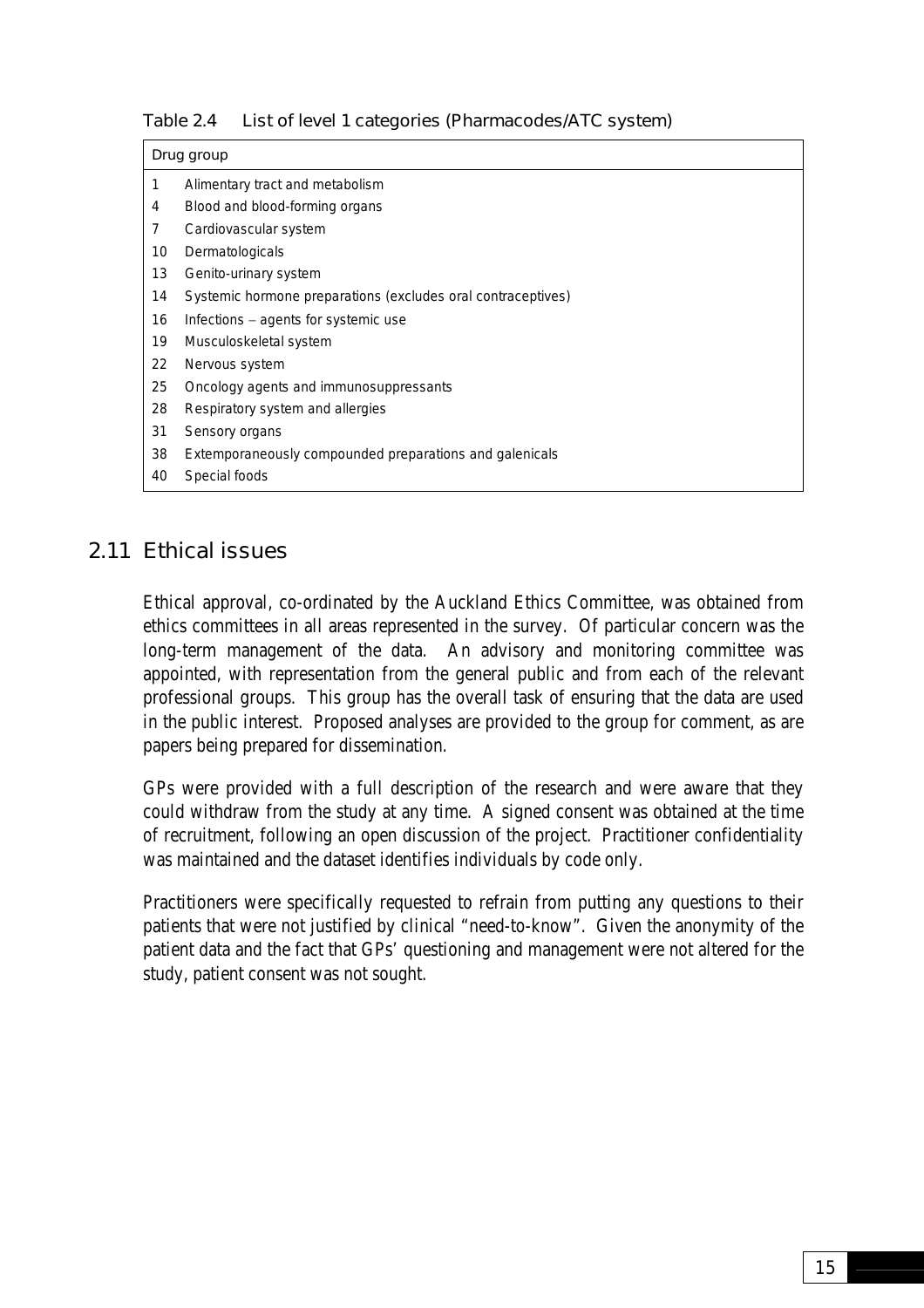#### <span id="page-25-0"></span>2.12 Interpreting the results

The results presented here relate to 44 practitioners (24 doctors and 20 nurses) employed at six community-governed non-profit practices. Details of visits during "office hours" (Monday to Friday 8 am to 6 pm) are provided. More than half the community-governed non-profits included in the NatMedCa survey were Mäori organisations, and are not described here but in the following Mäori report. In order to gain a more complete picture of community-governed non-profit primary health care in New Zealand, this report should be read alongside the Mäori document.

The NatMedCa survey included a pilot study of electronic data collection methods. Four community-governed non-profit primary health care organisations used electronic data collection methods, where data were captured routinely using practice management software in the course of consultations. Data from these four practices have not been included in the results presented in this report because of under-reporting of key data elements, and the consequent likelihood of introducing bias. Further information on the electronic data pilot is given in section 13.

The overall response rate amongst GPs employed in community-governed non-profit practices was 72.7% for the visits dataset, and 95.5% for the practice and practitioners dataset. Note that only a subset of results is presented here, applying to those community-governed non-profit GPs and practices that were non-Mäori and not in the electronic arm of the study. In interpreting the results presented here it must be borne in mind that NatMedCa was a visits-based study which, by its nature, over-represents frequent users. For this reason care must be exercised when generalising results to the general population: the results of this study apply to users of primary health care services rather than to the general population.

No statistical tests are applied in this report. Any comparative judgements made are evaluative only and do not carry the weight of statistical significance. The tables in this report exclude missing data unless otherwise indicated. Note that percentages may not add up to exactly 100% due to rounding.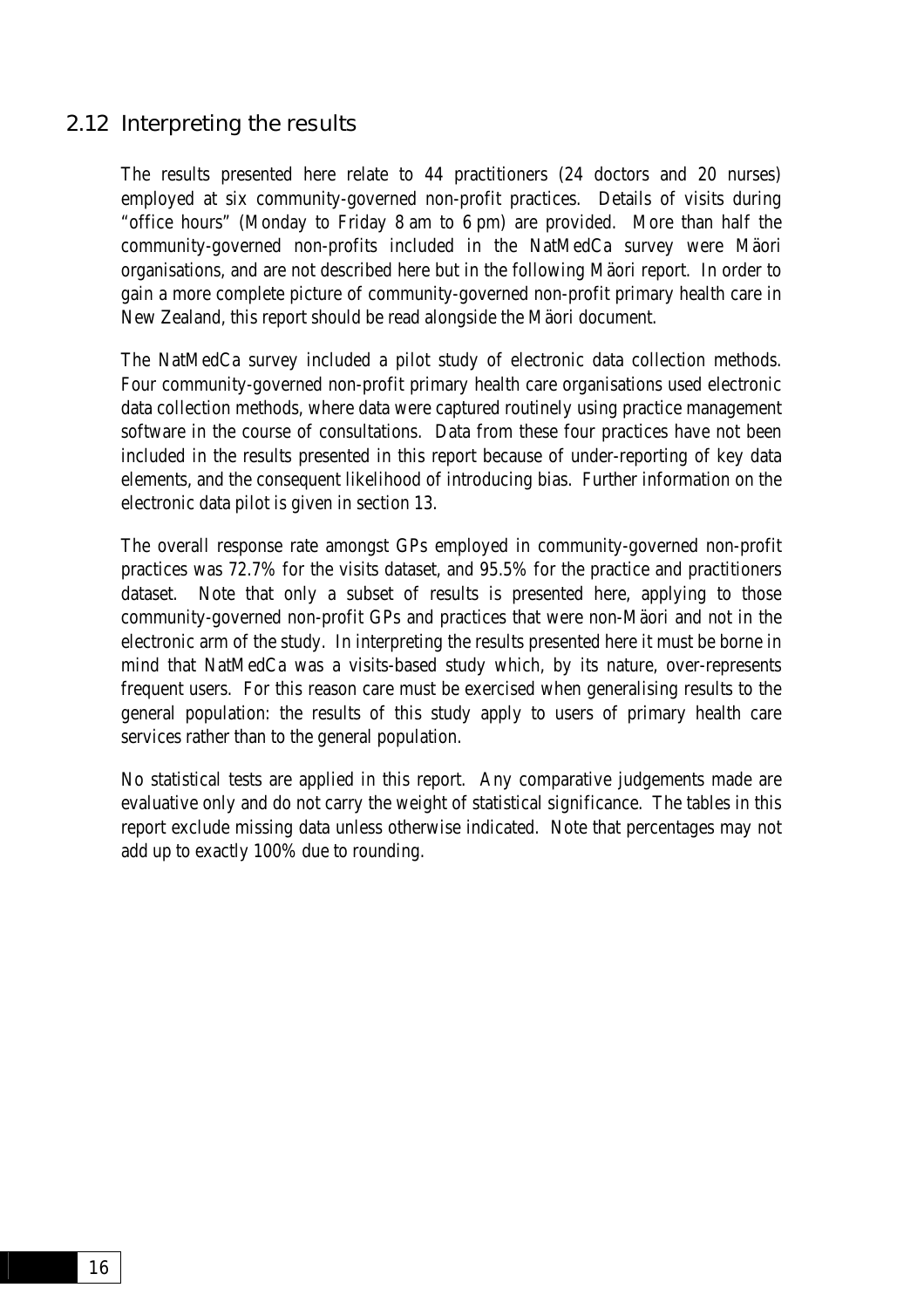## <span id="page-26-0"></span>3 Recruitment and Data Collection

Table 3.1 shows the number of practices (six) and practitioners (44) that contributed data for this report. The majority of practices and practitioners were from the Wellington region (four out of six practices, and 31 out of 44 practitioners). In reading this report it should therefore be remembered that the results have a Wellington bias. Community-governed non-profits in other parts of the country may differ in their organisation and visit characteristics. In total there were 3242 visits.

Area **Number of practices | Number of practitioners | Logs (visits)** Auckland | 1 1 | 8 | 651 (136) Wellington | 4 | 31 | 1973 (434) Christchurch 1 1 5 618 (149) All New Zealand 6 44 3242 (719)

Table 3.1 Practice and practitioner response, by geographical area: number of log and visit questionnaires

### 3.1 Characteristics of participating practitioners

GPs working in non-profit practices were more likely to be female (70.8%), young (the majority, 78.2%, were aged less than 44 years), and relatively new to general practice (Table 3.2). Thirty-seven percent had been in practice for less than six years, and a further 41.7% had been in practice for between 6 and 15 years. About 70% had been employed in their current place of work for less than six years. While about 60% were members of the RNZCGP, only 37.5% were members of the New Zealand Medical Association. They worked, on average, 6.6 half-day sessions per week, seeing 9.6 patients per half-day session and 63.3 daytime patients per week.

Practice nurses employed in the community-governed non-profits described here tended to have an expanded nursing role, substituting to some extent for doctors (see the discussion section for more on the practice nurse role). Their average age (43.9 years) was somewhat older than that of the GPs, but despite this 90% of them had been in practice for less than six years, and 80% had been in their current place of employment for less than six years. All of the practice nurses surveyed were members of the New Zealand Nurses Association. They worked, on average, 7.4 half-days per week, and saw 6.5 patients per half-day session and 48.4 daytime patients per week.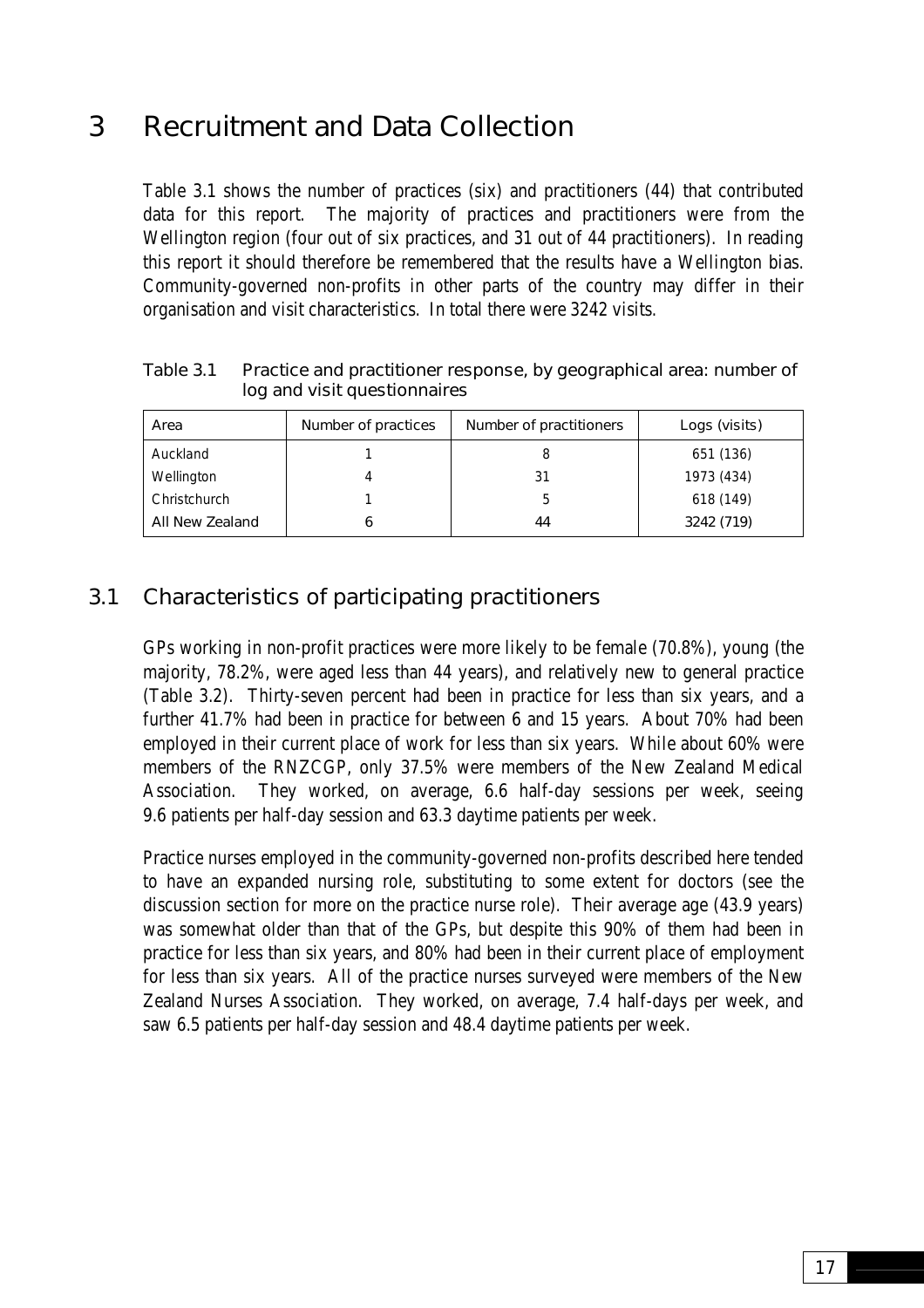|                                               | Participants*                |                               |
|-----------------------------------------------|------------------------------|-------------------------------|
|                                               | <b>Doctors</b><br>$(N = 24)$ | Practice nurses<br>$(N = 20)$ |
| Female                                        | 70.8%                        | (100%)                        |
| <b>Male</b>                                   | 29.2                         | $\mathbf 0$                   |
| Age                                           |                              |                               |
| $< 35$                                        | 21.7                         | 20.0                          |
| $35 - 44$                                     | 56.5                         | 30.0                          |
| $45 - 54$                                     | 21.7                         | 45.0                          |
| $55 - 64$                                     | $\mathbf 0$                  | 5.0                           |
| $>64$                                         | $\mathbf 0$                  | $\mathbf 0$                   |
|                                               | Mean = $39.8$<br>$(N = 23)$  | 43.9<br>$(N = 20)$            |
| Years in practice                             |                              | (as independent practitioner) |
| < 6                                           | 37.5                         | 90.0                          |
| $6 - 15$                                      | 41.7                         | 10.0                          |
| $16 - 25$                                     | 20.8                         | 0                             |
| >25                                           | $\Omega$                     | $\mathbf 0$                   |
|                                               | Mean = $9.0$<br>$(N = 24)$   | 2.9<br>$(N = 10)$             |
| Years this practice                           |                              |                               |
| < 6                                           | 69.6                         | 80.0                          |
| $6 - 15$                                      | 30.4                         | 20.0                          |
| $16 - 25$                                     | 0                            | $\mathbf 0$                   |
| >25                                           | $\Omega$                     | $\mathbf 0$                   |
|                                               | Mean = $4.3$<br>$(N = 23)$   | 3.7<br>$(N = 20)$             |
| Place of graduation                           |                              |                               |
| New Zealand                                   | 70.8                         | 75.0                          |
| United Kingdom                                | 8.3                          | 15.0                          |
| Other                                         | 20.9                         | 10.0                          |
|                                               | $(N = 24)$                   | $(N = 20)$                    |
| % RNZCGP                                      | 59.1                         | College of nursing: 10.0%     |
|                                               | $(N = 22)$                   | $(N = 20)$                    |
| % NZMA                                        | 37.5                         | NZNO: 100%                    |
|                                               | $(N = 24)$                   | $(N = 20)$                    |
| Size of practice<br>(mean FTE doctors/nurses) | 2.9                          | 3.2                           |
| Mean daytime patients/week                    | 63.3                         | 48.4                          |
|                                               | $(N = 24)$                   | $(N = 19)$                    |
| Mean half-days worked per week                | 6.6                          | 7.4                           |
|                                               | $(N = 24)$                   | $(N = 19)$                    |
| Mean patients per half-day session            | 9.6                          | $6.5\,$                       |

## Table 3.2 Characteristics of participating practitioners

\* Practitioners who provided visits data.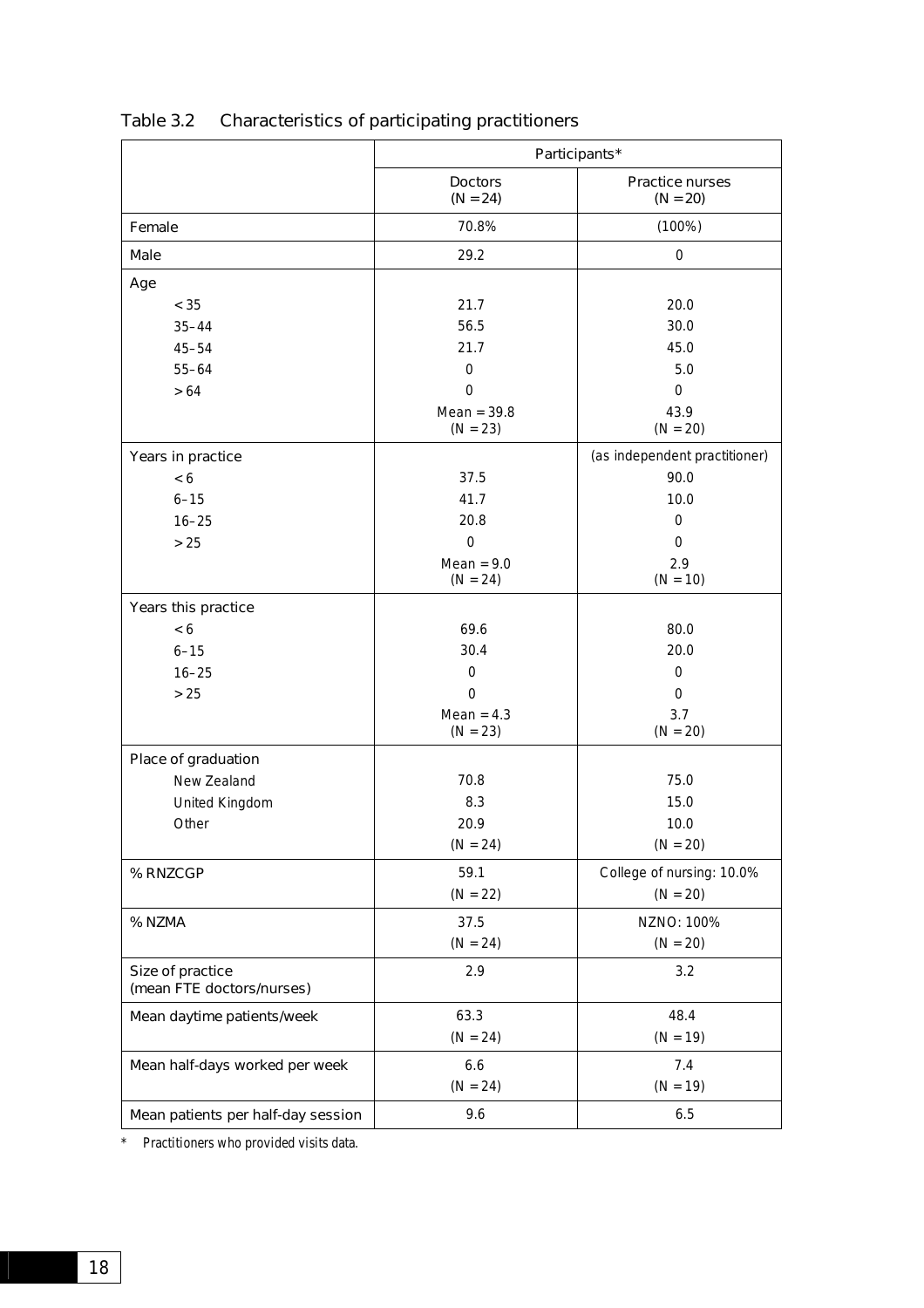## <span id="page-28-0"></span>4 Characteristics of Patients

NatMedCa is a visits-based study and therefore over-represents high users. The sociodemographic profile of patients seen at community-governed non-profits is striking (Table 4.1 to Table 4.5). Somewhat over half of the patients seen were female (57.0%) and almost one-third were aged 24 years or younger (31.8%). The age distribution did not vary much by gender or by the provider visited. Overall, females made more visits, and men fewer, than would be predicted by the national sex distribution (Table 4.2). Similarly, males and females aged 0–4 years, females aged 25–74, and males aged 55–64 also had more visits than would be predicted by the national age/sex distribution.

| Age group    |                | Whole survey   | <b>Doctors</b> | <b>Practice nurses</b> |                |                |
|--------------|----------------|----------------|----------------|------------------------|----------------|----------------|
| (years)      | <b>Missing</b> | <b>Males</b>   | <b>Females</b> | All                    | All            | All            |
| $75+$        | 0              | 3.7            | 3.8            | 3.7                    | 3.4            | 4.3            |
| $65 - 74$    | $\mathbf 0$    | 6.6            | 6.3            | 6.4                    | 6.2            | 6.8            |
| $55 - 64$    | 1              | 10.7           | 9.5            | 10.0                   | 10.2           | 9.7            |
| $45 - 54$    | $\overline{2}$ | 14.8           | 13.9           | 14.3                   | 15.6           | 12.0           |
| $35 - 44$    | 1              | 17.0           | 16.2           | 16.5                   | 18.1           | 13.7           |
| $25 - 34$    | $\Omega$       | 12.1           | 19.0           | 16.0                   | 16.6           | 14.9           |
| $15 - 24$    | $\Omega$       | 8.1            | 11.2           | 9.8                    | 8.9            | 11.5           |
| $5 - 14$     | 3              | 10.8           | 8.5            | 9.5                    | 8.4            | 11.4           |
| $1 - 4$      | $\overline{2}$ | 7.9            | 6.6            | 7.2                    | 6.9            | 7.8            |
| < 1          | $\Omega$       | 7.5            | 3.7            | 5.3                    | 4.4            | 6.9            |
| Missing      | $\mathbf 0$    | 1.0            | 1.4            | 1.2                    | 1.4            | 0.9            |
| Total<br>(N) | (9)            | 100%<br>(1386) | 100%<br>(1847) | 100%<br>(3242)         | 100%<br>(2088) | 100%<br>(1154) |

Table 4.1 Distribution of patients, by age and gender, as percentage of all visits (from log)

| Ratio of visits to national population, by age and gender (log data) | Table 4.2 |  |  |  |  |
|----------------------------------------------------------------------|-----------|--|--|--|--|
|----------------------------------------------------------------------|-----------|--|--|--|--|

|          | All ages | $0 - 4$ | $5 - 14$ | $15 - 24$ |      | 25-34 35-44 | 45–54 | $55 - 64$ | 65–74 | $75+$ |
|----------|----------|---------|----------|-----------|------|-------------|-------|-----------|-------|-------|
| Male     | 0.88     | 1.81    | 0.59     | 0.52      | 0.78 | 0.98        | 1.00  | 1.04      | 0.90  | 0.76  |
| l Female | 1.11     | 1.69    | 0.65     | 0.96      | 1.49 | .16         | 1.22  | 1.21      | .07   | 0.65  |

About one-quarter of patients were of New Zealand European ethnicity (24.0%), 19.4% were Mäori, 34.1% were Pacific, and 22.5% were Asian or Other. There were some differences in ethnic distribution of patients seen between doctors and nurses (Table 4.3). Also, the same table shows 66.1% of patients had a Community Services Card, and 1.0% had a High User Card.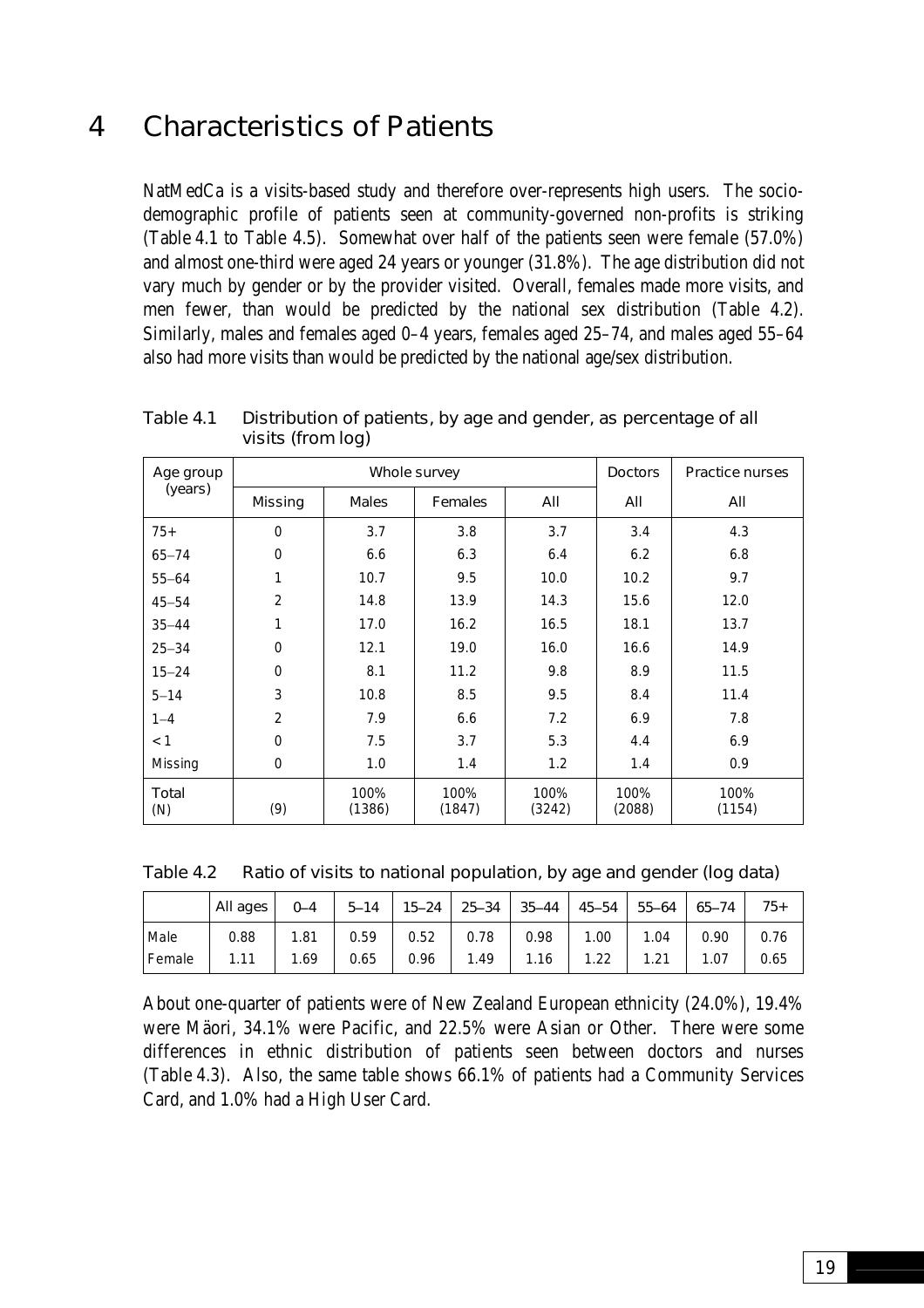|                                | <b>Total</b> | <b>Doctors</b> | Practice nurses |
|--------------------------------|--------------|----------------|-----------------|
| N                              | 3242         | 2088           | 1154            |
| Ethnicity*                     |              |                |                 |
| New Zealand European           | 24.0         | 31.0           | 11.1            |
| Mäori                          | 19.4         | 19.0           | 20.3            |
| Samoan                         | 26.8         | 21.0           | 37.2            |
| Cook Island                    | 4.2          | 4.2            | 4.2             |
| Tongan                         | 2.3          | 2.2            | 2.6             |
| Niuean                         | 0.8          | 0.6            | 1.1             |
| Chinese                        | 1.5          | 1.2            | 2.0             |
| Indian                         | 2.4          | 2.2            | 2.9             |
| Other                          | 18.6         | 18.7           | 18.6            |
| Total                          | 100%         | 100%           | 100%            |
| Card status                    |              |                |                 |
| No card                        | 25.3         | 26.1           | 23.8            |
| <b>Community Services Card</b> | 66.1         | 67.1           | 64.4            |
| High User Card                 | 1.0          | 1.1            | 0.7             |
| Both cards                     | 4.7          | 4.4            | 5.2             |
| Missing                        | 3.0          | 1.4            | 5.9             |
| Total                          | 100%         | 100%           | 100%            |

#### Table 4.3 Percentage distribution of all patients, by ethnicity and card status (from log)

Ethnicity was self-reported, with multiple categories allowed; one ethnic category was then assigned per patient according to prioritisation of Mäori and Pacific people; 32 patients (1%) had missing data.

Nearly two-thirds of patients lived in areas ranked in the three most deprived deciles (NZDep2001, 8−10; Table 4.4). Just over 23% were not fluent in English. For ease of data collection, social support was assessed by the practitioner, and may differ from patients' assessment of their levels of social support. Just over 20% of patients were recorded as having poor or very poor social support. These patterns did not differ markedly by practitioner, although nurses seemed to see more patients who were not fluent in English (Table 4.4).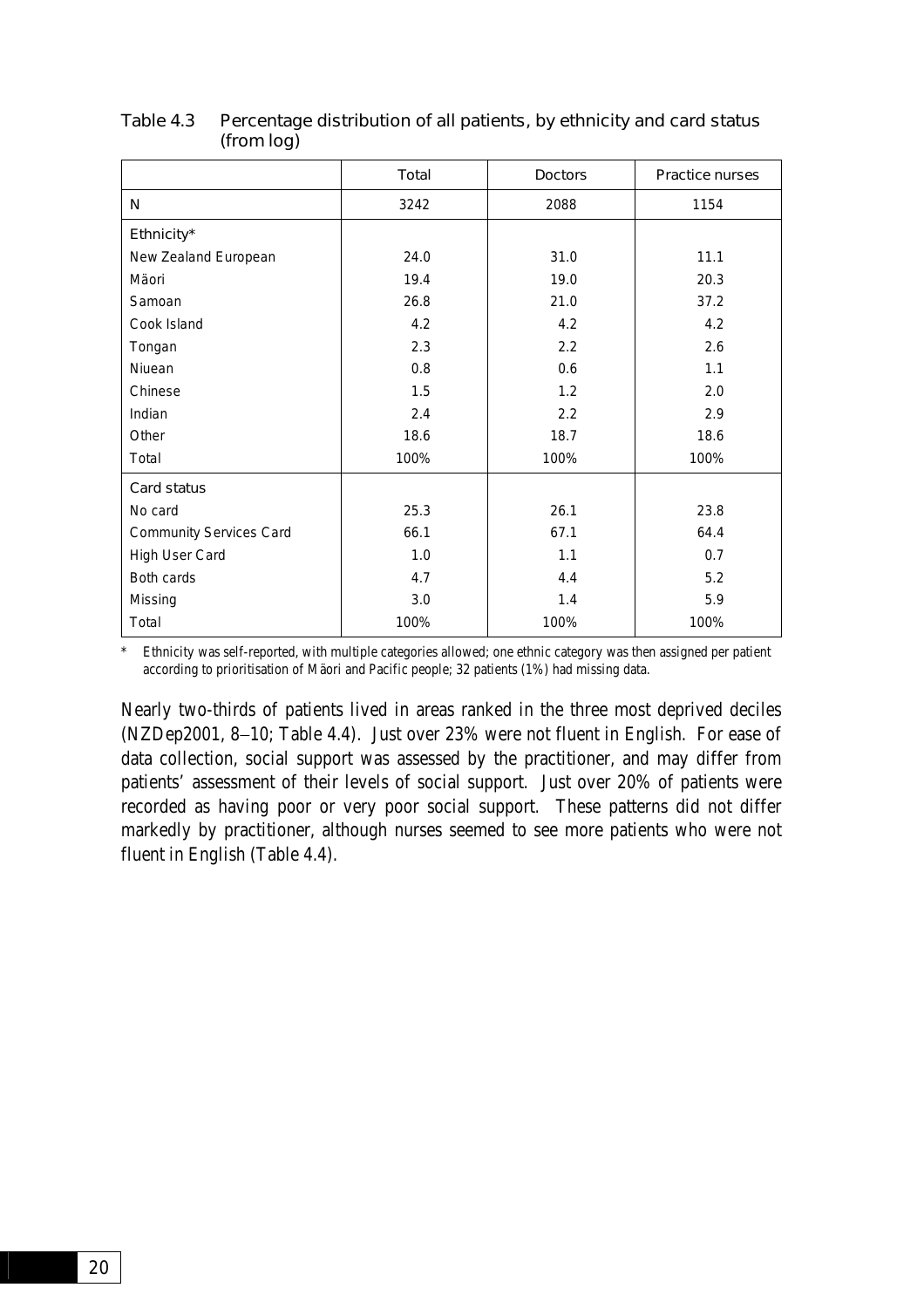|                           | Total         | <b>Doctors</b> | <b>Practice nurses</b> |
|---------------------------|---------------|----------------|------------------------|
| Social support            |               |                |                        |
| 5<br>Very good            | 20.6          | 17.0           | 27.7                   |
| $\overline{4}$<br>Good    | 30.0          | 31.5           | 27.3                   |
| 3<br>Average              | 25.4          | 24.8           | 26.5                   |
| 2<br>Poor                 | 16.1          | 18.0           | 13.4                   |
| $\mathbf{1}$<br>Very poor | 4.1           | 4.6            | 3.2                    |
| Unknown                   | 3.4           | 4.1            | 2.0                    |
| Total<br>(N)              | 100%<br>(713) | 100%<br>(460)  | 100%<br>(253)          |
| <b>Decile</b>             |               |                |                        |
| 1                         | 2.4           | 2.3            | 2.5                    |
| $\overline{2}$            | 3.0           | 3.0            | 2.9                    |
| 3                         | 2.7           | 3.0            | 2.1                    |
| 4                         | 4.6           | 4.8            | 4.2                    |
| 5                         | 6.1           | 5.7            | 6.7                    |
| 6                         | 7.7           | 7.7            | 7.6                    |
| $\overline{7}$            | 9.7           | 9.3            | 10.5                   |
| 8                         | 11.7          | 11.6           | 11.8                   |
| 9                         | 14.8          | 16.2           | 12.2                   |
| 10                        | 37.5          | 36.4           | 39.5                   |
| Total<br>(N)              | 100%<br>(677) | 100%<br>(439)  | 100%<br>(238)          |
| % not fluent<br>(N)       | 23.2<br>(654) | 19.7<br>(426)  | 29.8<br>(228)          |

#### Table 4.4 Social support, NZDep2001 of residence, fluency in English: percentage of all patients

Among those living in areas ranked as NZDep2001 quintile 4 and 5, 71.5% and 75.1% respectively had a Community Services Card. This compared with about half from the least deprived quintile (Table 4.5). There was a gradient in Community Services Card possession across levels of social support (Table 4.5), but less indication of a clear gradient in the proportion with very good or very poor social support across the NZDep quintiles.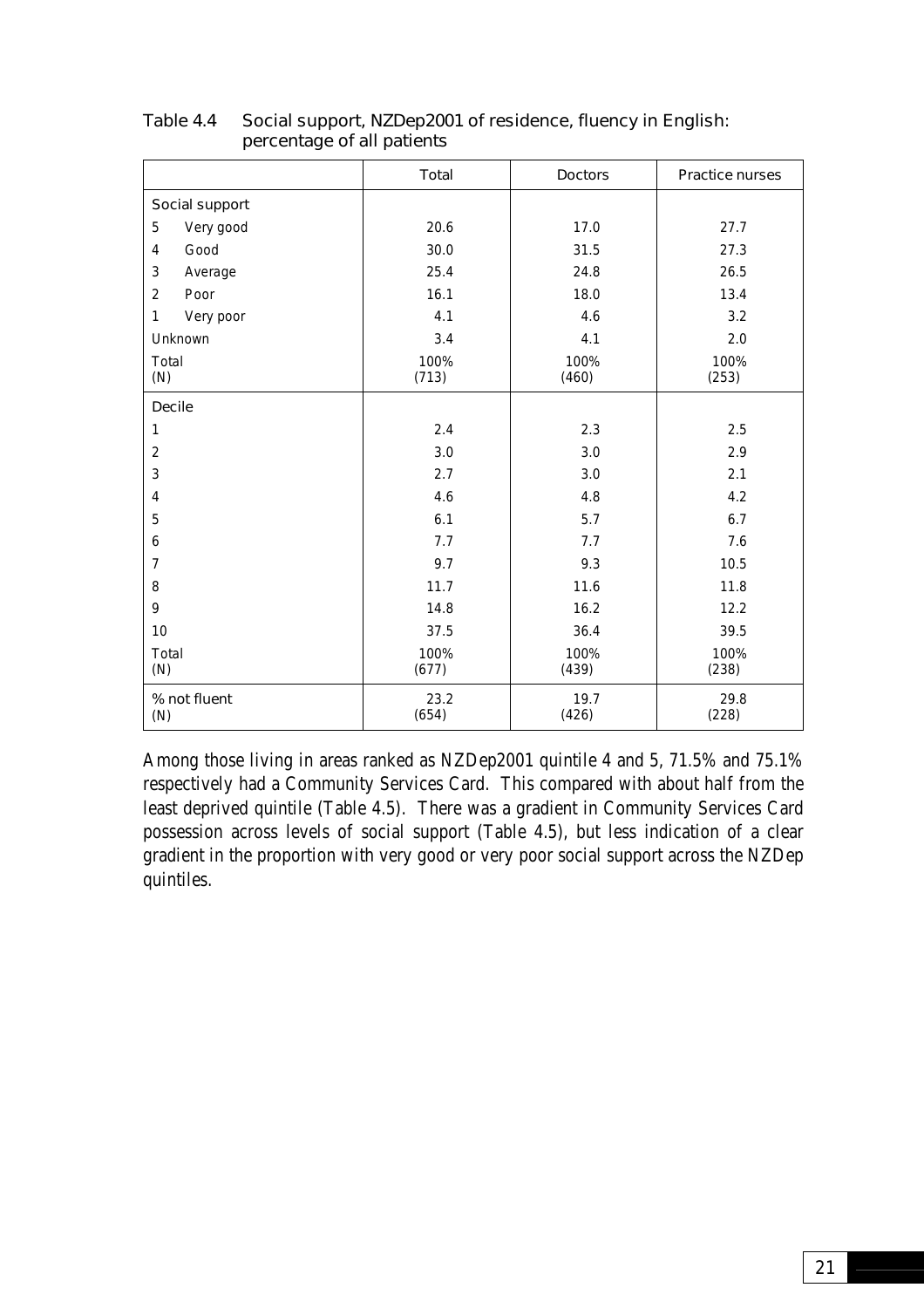| A. Percent possessing a Community Services Card, by NZDep2001 quintile |  |     |      |      |       |             |  |
|------------------------------------------------------------------------|--|-----|------|------|-------|-------------|--|
| Quintile<br>(N)                                                        |  | 33) | (49) | (89) | (144) | г*<br>(344) |  |

Card % 75.1 51.5 67.3 74.2 71.5 71.5

#### Table 4.5 Relationship between measures of deprivation

\* Highest deprivation.

| B. Percent possessing a Community Services Card, by social support |             |        |           |        |             |         |  |
|--------------------------------------------------------------------|-------------|--------|-----------|--------|-------------|---------|--|
| Social support                                                     | 5 Very good | 4 Good | 3 Average | 2 Poor | 1 Very poor | Unknown |  |
| (N)                                                                | (141)       | (206)  | (173)     | (114)  | (28)        | (23)    |  |
| Card %                                                             | 60.3        | 72.7   | 78.6      | 83.3   | 82.1        | 60.9    |  |

| C. Percentage distribution of social support, by NZDep2001 quintile |          |           |           |            |                |  |  |
|---------------------------------------------------------------------|----------|-----------|-----------|------------|----------------|--|--|
| Quintile<br>(N)                                                     | (36)     | 2<br>(49) | 3<br>(93) | 4<br>(144) | $5^*$<br>(349) |  |  |
| 5<br>Very good                                                      | 22.2     | 26.5      | 26.9      | 18.1       | 19.8           |  |  |
| Good<br>4                                                           | 33.3     | 26.5      | 31.2      | 29.9       | 29.2           |  |  |
| 3<br>Average                                                        | 27.8     | 16.3      | 22.6      | 31.9       | 25.5           |  |  |
| 2<br>Poor                                                           | 13.9     | 22.5      | 14.0      | 11.8       | 18.1           |  |  |
| Very poor                                                           | 2.8      | $\Omega$  | 2.2       | 4.2        | 4.9            |  |  |
| Unknown                                                             | $\Omega$ | 8.2       | 3.2       | 4.2        | 2.6            |  |  |
| Total                                                               | 100%     | 100%      | 100%      | 100%       | 100%           |  |  |
| Mean score                                                          | 3.6      | 3.6       | 3.7       | 3.5        | 3.4            |  |  |

\* Highest deprivation.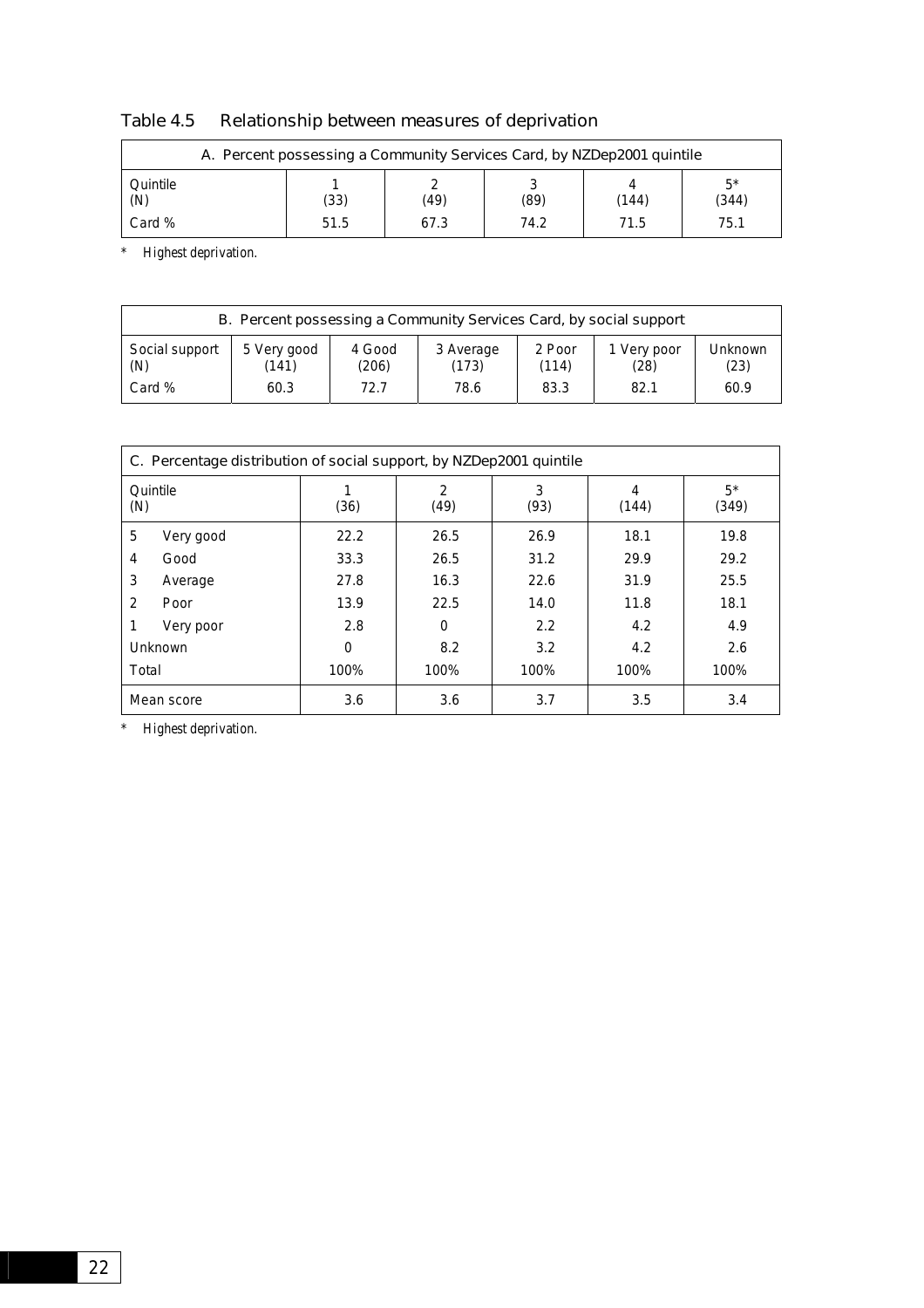## <span id="page-32-0"></span>5 Relationship with Practice

Just on 7.5% of patients were new to the practice, 25.3% were new to the practitioner, and for 9.4% the practice was not their usual source of care. On these three measures nurses seemed to see patients with a less established relationship to the practice (Table 5.1). Those aged less than 25 years were most likely to be both new to the practice and new to the practitioner (Table 5.2).

|                                   | Total         | <b>Doctors</b> | <b>Practice nurses</b> |
|-----------------------------------|---------------|----------------|------------------------|
| % new to practice                 | 7.5           | 6.5            | 9.6                    |
| % new to practitioner             | 25.3          | 24.0           | 27.8                   |
| % not usual source<br>(minimum N) | 9.4%<br>(690) | 6.3<br>(457)   | 15.5<br>(229)          |

#### Table 5.1 Relationship with practice: three measures

| New patients: percentage of age group |
|---------------------------------------|
|                                       |

| Patient age<br>group | Percent of age group new to practitioner<br>$(N = 684)$ | Percent of age group new to practice<br>$(N = 679)$ |
|----------------------|---------------------------------------------------------|-----------------------------------------------------|
| $65+$                | 11.6                                                    | 1.6                                                 |
| $45 - 64$            | 13.4                                                    | 6.2                                                 |
| $25 - 44$            | 27.3                                                    | 7.7                                                 |
| < 25                 | 36.4                                                    | 10.4                                                |

Approximately a fifth of patients reported more than nine visits over the previous year. The mean number of visits to the practice was 6.8 to doctors and nurses combined, 6.7 for visits to doctors, and 7.0 for visits to nurses (Table 5.3). Nearly two-thirds of practitioners reported "high rapport" during the current visit (Table 5.4).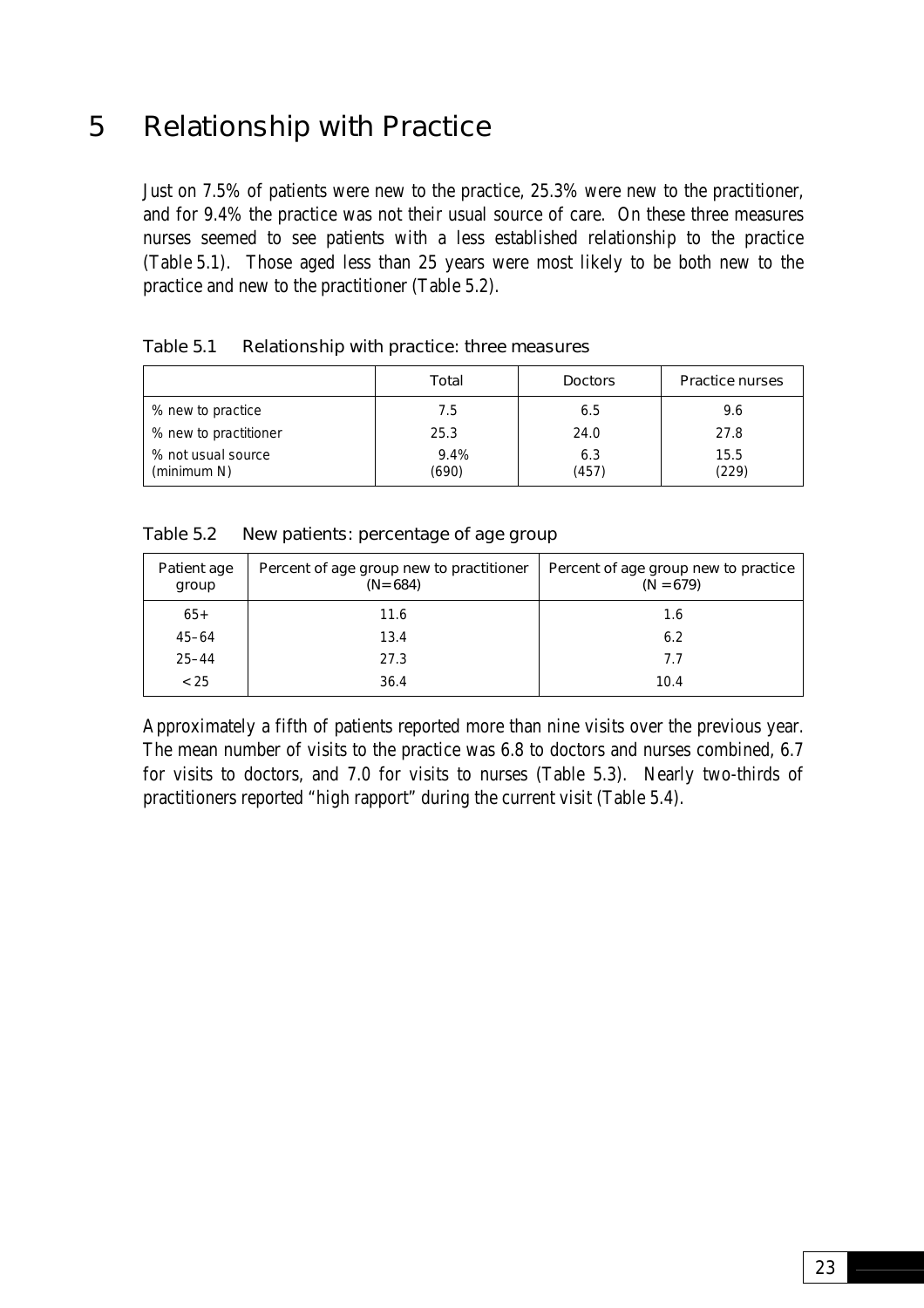| Number*        | Total         | <b>Doctors</b> | <b>Practice nurses</b> |
|----------------|---------------|----------------|------------------------|
| 1              | 13.9          | 14.1           | 13.3                   |
| $\overline{2}$ | 8.0           | 7.9            | 8.4                    |
| 3              | 11.0          | 11.0           | 11.1                   |
| 4              | 10.4          | 9.6            | 12.0                   |
| 5              | 8.6           | 9.6            | 6.7                    |
| 6              | 9.5           | 10.8           | 7.1                    |
| $\overline{7}$ | 7.0           | 5.8            | 9.3                    |
| 8              | 5.8           | 6.1            | 5.3                    |
| 9              | 4.6           | 4.9            | 4.0                    |
| > 9            | 21.0          | 20.2           | 22.8                   |
| Total<br>(N)   | 100%<br>(671) | 100%<br>(446)  | 100%<br>(225)          |
| Maximum        | (50)          | (50)           | (46)                   |
| Mean           | 6.8           | 6.7            | 7.0                    |

#### Table 5.3 Patient-reported number of visits to practice in previous 12 months: percentage distribution

\* Includes the current visit.

#### Table 5.4 Practitioner-reported rapport: percentage distribution

|              |                | Total         | <b>Doctors</b> | <b>Practice nurses</b> |
|--------------|----------------|---------------|----------------|------------------------|
|              | Rapport low    | 2.8           | 3.0            | 2.3                    |
|              | Rapport medium | 35.3          | 34.1           | 37.9                   |
| 3            | Rapport high   | 61.9          | 62.8           | 59.8                   |
| Total<br>(N) |                | 100%<br>(679) | 100%<br>(460)  | 100%<br>(219)          |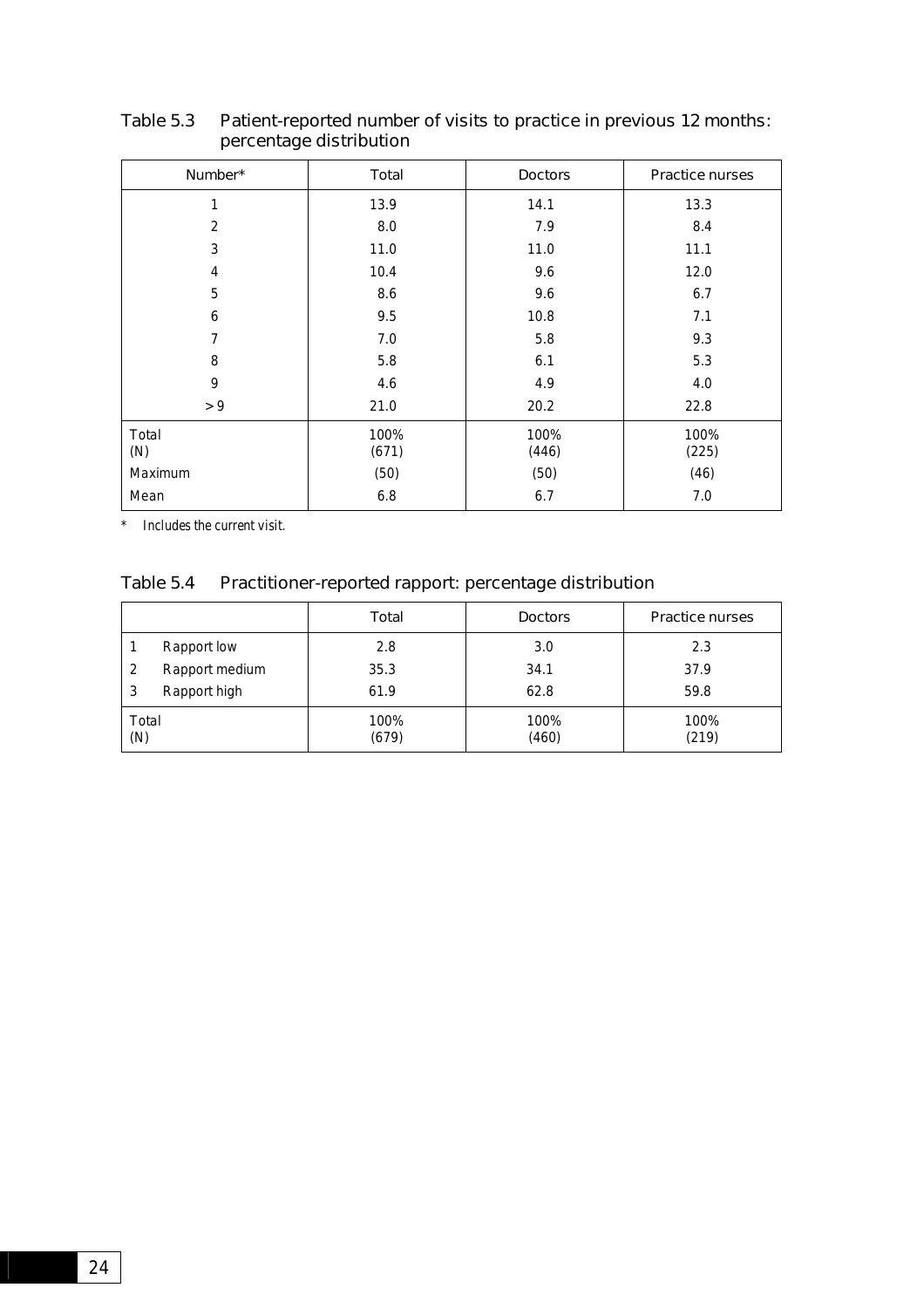## <span id="page-34-0"></span>6 Visit Characteristics

In interpreting these results, note that more than one subsidy type could be received for each consultation. All the practices included in this report received government General Medical Services (GMS) subsidy payments via a capitation funding mechanism. GMS subsidy (via capitation) and/or cash was the payment method for 91.7% of consultations (93.1% of doctor and 88.8% of nurse consultations) (Table 6.1). A further 4.5% of consultations were funded by ACC (3.7% of doctor and 6.1% of nurse consultations), and 3.8% by maternity subsidy payments (3.2% of doctor and 5.1% of nurse consultations).

| Source of payment*      | Total         | <b>Doctors</b> | <b>Practice nurses</b> |
|-------------------------|---------------|----------------|------------------------|
| % visits cash/ GMS      | 91.7          | 93.1           | 88.8                   |
| Under six (Y)           | 19.4          | 16.3           | 26.7                   |
| Child, card (J1)        | 8.5           | 8.5            | 8.5                    |
| Child, no card (J3)     | 2.7           | 1.7            | 5.1                    |
| Adult, card (A1)        | 49.7          | 53.0           | 42.0                   |
| Adult, no card (A3)     | 19.6          | 20.4           | 17.6                   |
| Subtotal                | 100%          | 100%           | 100%                   |
| % visits ACC payment    | 4.5           | 3.7            | 6.1                    |
| % visits maternity care | 3.8           | 3.2            | 5.1                    |
| Total<br>(N)            | 100%<br>(629) | 100%<br>(432)  | 100%<br>(197)          |

Table 6.1 Source and type of payment cited, as percentage of visits

Categories are mutually exclusive, with maternity or ACC taking precedence over cash/GMS where more than one source cited.

In total, 26.8% of patient visits were longer than 20 minutes (18.8% and 41.6% for doctors and nurses respectively), and 50.6% were between 10 and 15 minutes (59.2% and 34.7% for doctors and nurses respectively) (Table 6.2). In terms of urgency, 6.5% of visits were categorised as "ASAP" (3.9% and 12.0% for doctors and nurses respectively), and 28% as "today" (27.1% and 30.0% for doctors and nurses respectively) (Table 6.3).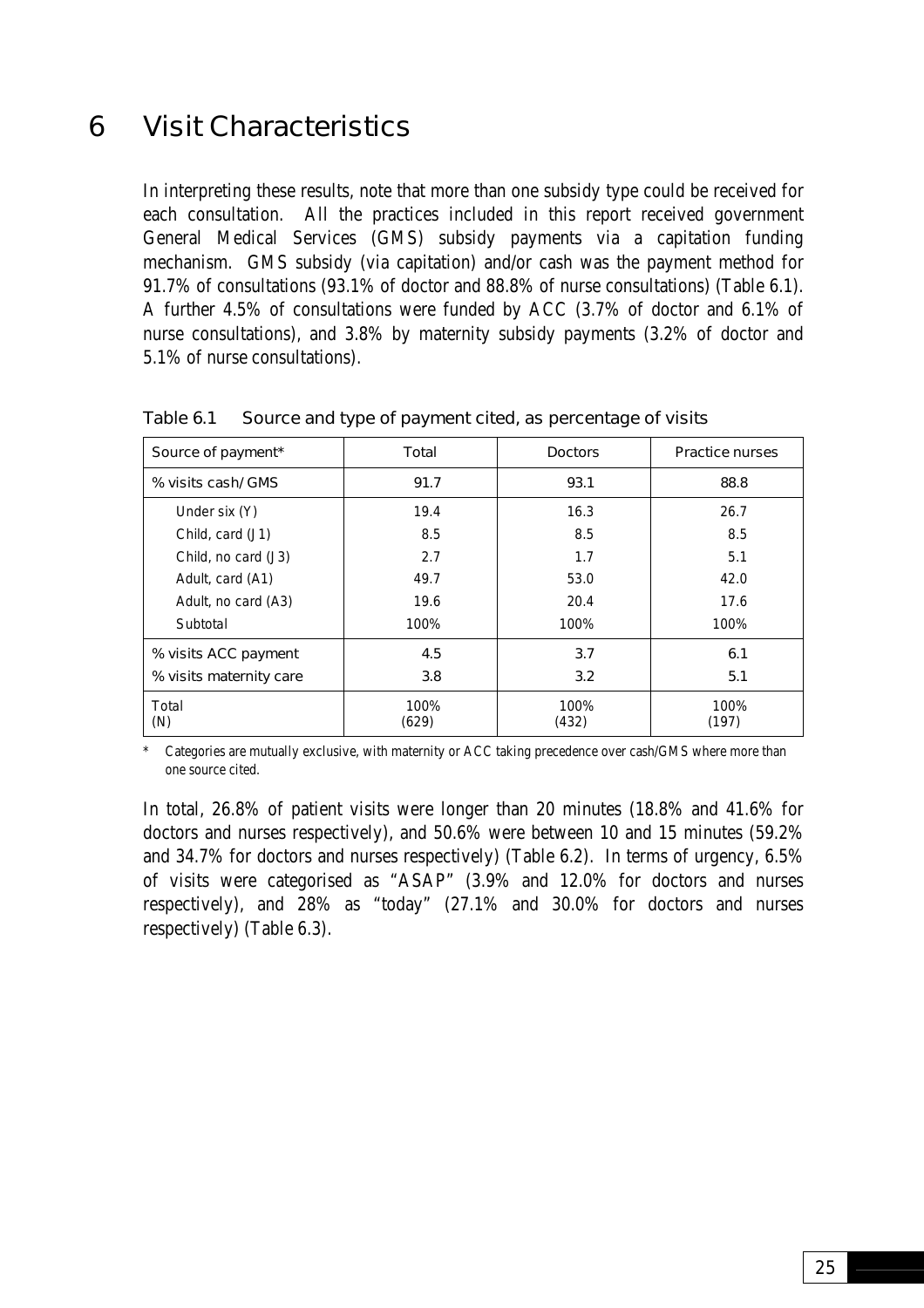| Duration                | Total         | <b>Doctors</b> | <b>Practice nurses</b> |
|-------------------------|---------------|----------------|------------------------|
| Shorter $<$ 10 minutes  | 4.0           | 4.6            | 2.9                    |
| Average 10-15 minutes   | 50.6          | 59.2           | 34.7                   |
| Longer 15-20 minutes    | 18.6          | 17.4           | 20.8                   |
| Longest > 20 minutes    | 26.8          | 18.8           | 41.6                   |
| Total<br>(N)            | 100%<br>(698) | 100%<br>(453)  | 100%<br>(245)          |
| Mean duration (minutes) | 21.3          | 17.8           | 27.9                   |

Table 6.2 Duration of visit: percentage distribution

#### Table 6.3 Urgency and severity of visit: percentage distribution

|                 |                  | Total         | <b>Doctors</b> | <b>Practice nurses</b> |
|-----------------|------------------|---------------|----------------|------------------------|
| <b>Urgency</b>  |                  |               |                |                        |
| 4               | <b>ASAP</b>      | 6.5           | 3.9            | 12.0                   |
| 3               | Today            | 28.0          | 27.1           | 30.0                   |
| 2               | This week        | 46.2          | 49.0           | 40.1                   |
| 1               | This month       | 19.3          | 20.0           | 18.0                   |
| Total<br>(N)    |                  | 100%<br>(678) | 100%<br>(461)  | 100%<br>(217)          |
| <b>Severity</b> |                  |               |                |                        |
| 4               | Life-threatening | 2.4           | 1.7            | 3.7                    |
| 3               | Intermediate     | 42.7          | 54.0           | 18.6                   |
| 2               | Self-limiting    | 29.4          | 27.9           | 32.6                   |
| 1               | Severity NA      | 25.5          | 16.3           | 45.1                   |
| Total<br>(N)    |                  | 100%<br>(674) | 100%<br>(459)  | 100%<br>(215)          |

Judged on severity, for the 75% of visits that had a severity code assigned, 2.4% of visits were categorised as "life-threatening" (1.7% and 3.7% for doctors and nurses respectively), and 42.7% as "intermediate" (54.0% and 18.6% for doctors and nurses respectively) (Table 6.3).

Overall, 37.7% of patients were considered to have no disability (25.3% and 65.2% for doctors and nurses respectively), and 11.6% to have a major disability (13.0% and 8.3% for doctors and nurses respectively). This suggests, as would be expected, that doctors were seeing more severely ill people than were nurses (Table 6.4).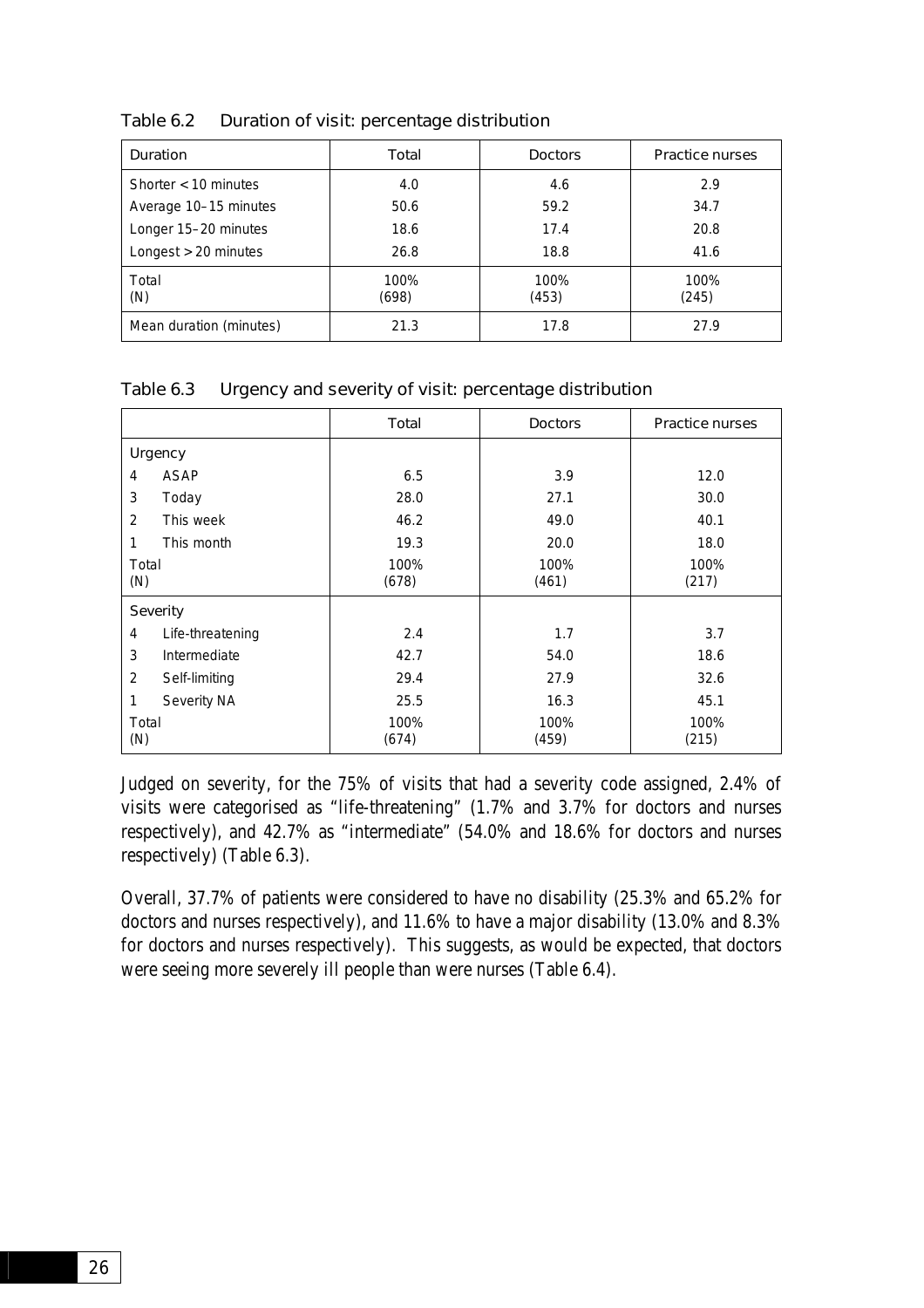| <b>Disability</b> | <b>Total</b>                   | <b>Doctors</b> | <b>Practice nurses</b> |
|-------------------|--------------------------------|----------------|------------------------|
| No disability     | 37.7                           | 25.3           | 65.2                   |
| Minor             | 50.8                           | 61.7           | 26.5                   |
| Major             | 11.6                           | 13.0           | 8.3                    |
| Total<br>(N)      | 100%<br>100%<br>(658)<br>(454) |                | 100%<br>(204)          |
| Temporary         | 76.2                           | 77.9           | 66.7                   |
| Permanent         | 23.8                           | 22.1           | 33.3                   |
| Total<br>(N)      | 100%<br>(386)                  | 100%<br>(326)  | 100%<br>(60)           |
| Minor temporary   | 66.7                           | 68.0           | 59.3                   |
| Major temporary   | 9.4                            | 9.6            | 8.5                    |
| Minor permanent   | 15.2                           | 14.9           | 16.9                   |
| Major permanent   | 8.7                            | 7.5            | 15.3                   |
| Total<br>(N)      | 100%<br>(381)                  | 100%<br>(322)  | 100%<br>(59)           |

Table 6.4 Level of disability: percentage distribution

| Table 6.5 | Percentage distribution of level of uncertainty as to appropriate |
|-----------|-------------------------------------------------------------------|
|           | action                                                            |

| Level of uncertainty |        | Total         | <b>Doctors</b> | <b>Practice nurses</b> |
|----------------------|--------|---------------|----------------|------------------------|
|                      | None   | 50.1          | 40.8           | 71.3                   |
| 2                    | Low    | 36.0          | 42.3           | 21.8                   |
| 3                    | Medium | 11.9          | 14.5           | 5.9                    |
| 4                    | High   | 2.0           | 2.4            | 1.0                    |
| Total<br>(N)         |        | 100%<br>(663) | 100%<br>(461)  | 100%<br>(202)          |

When doctors and nurses were asked about uncertainty as to diagnosis or management (Table 6.5), in 50.1% of visits were associated with no uncertainty (40.8% and 71.3% for doctors and nurses respectively), 11.9% were associated with medium uncertainty (14.5% and 5.9% for doctors and nurses respectively), and 2.0% were associated with high uncertainty (2.4% and 1.0% for doctors and nurses respectively).

Taking visit characteristics in aggregate against key socio-demographic factors, there seems to have been little variation in rapport (as judged by the practitioner), duration, urgency, severity and uncertainty by age group, gender, or deprivation status. The only pattern of any note was a gradient in the proportion of patients new to the practice (higher among younger patients) (Table 6.6).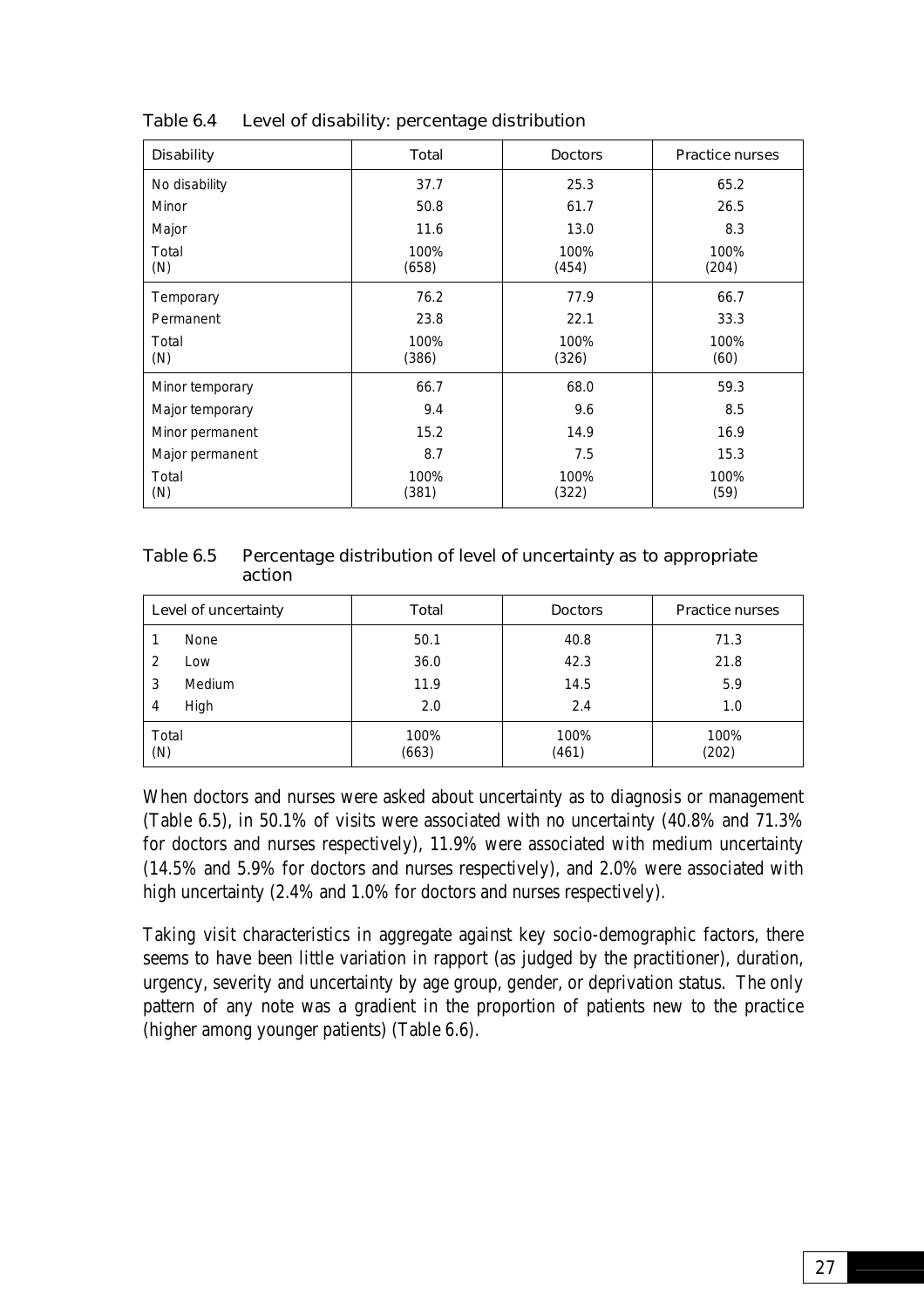|                         | Age<br>< 25 | Age<br>$25 - 44$ | Age<br>$45 - 64$ | Age<br>$65+$ | Male | Female | <b>Decile</b><br>$1 - 3$ | <b>Decile</b><br>$4 - 7$ | <b>Decile</b><br>$8 - 10$ |
|-------------------------|-------------|------------------|------------------|--------------|------|--------|--------------------------|--------------------------|---------------------------|
| % new to practice       | 10.4        | 7.7              | 6.2              | 1.6          | 7.4  | 7.7    | 5.7                      | 10.9                     | 6.0                       |
| Mean rapport*           | 2.5         | 2.5              | 2.7              | 2.8          | 2.5  | 2.6    | 2.7                      | 2.6                      | 2.6                       |
| Mean duration (minutes) | 20.1        | 21.8             | 21.7             | 23.3         | 19.7 | 22.5   | 21.7                     | 21.5                     | 21.2                      |
| Mean urgency*           | 2.4         | 2.2              | 2.1              | 2.0          | 2.3  | 2.2    | 2.1                      | 2.1                      | 2.3                       |
| Mean severity*          | 2.1         | 2.3              | 2.3              | 2.3          | 2.3  | 2.2    | 2.4                      | 2.1                      | 2.3                       |
| Mean uncertainty*       | 1.5         | 1.8              | 1.7              | 1.7          | 1.6  | 1.7    | 1.7                      | 1.8                      | 1.6                       |
| Minimum N for column    | 219         | 208              | 162              | 64           | 283  | 376    | 48                       | 183                      | 393                       |

Table 6.6 Relationships between patient and visit characteristics

\* Categories converted to numerical scores as indicated in Tables 5.4, 6.3 and 6.5.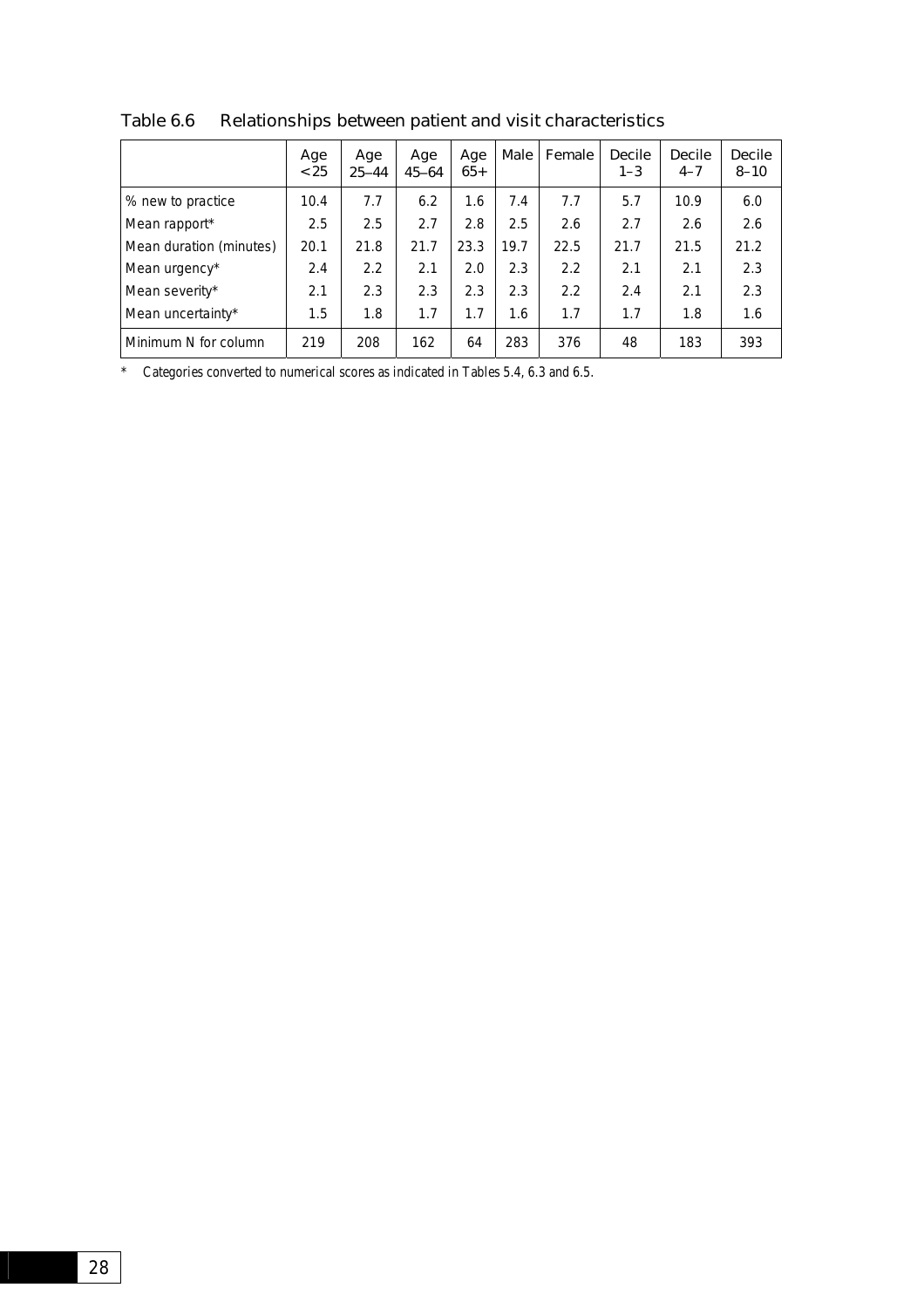# 7 Reasons for Visit

Reasons for visit represents the patients' presenting problems expressed in their own words. Up to four reasons-for-visit could be recorded. The number of reasons for patient visits increased with age, with females in all age groups having a greater array of presenting problems than males (Table 7.1). "Actions" represents a broad grouping of READ2 chapters that includes preventive procedures, operations/procedures, other therapeutic procedures, administration, and various medications/drug treatments. Actions occur where a practitioner writes an "action" for the "reason" or "diagnosis". Actions represent by far the most common reason-for-visit (24.2% of reasons), followed by non-specific symptoms (12.2%), investigations (10.6%) and respiratory symptoms (9.9%) (Table 7.2).

| Table 7.1 | Reasons for visit: age- and gender-specific rates (per 100 visits) |  |  |  |  |
|-----------|--------------------------------------------------------------------|--|--|--|--|
|-----------|--------------------------------------------------------------------|--|--|--|--|

|        | All ages | : 25 | $25 - 44$ | $45 - 64$ | $65+$ |
|--------|----------|------|-----------|-----------|-------|
| Male   | 158      | 135  | 161       | 178       | 168   |
| Female | 176      | 151  | 178       | 195       | 204   |

| Reason-for-visit (RfV) grouping<br>READ2 chapter* | RfV grouping,<br>% of visits | RfV grouping,<br>as % of reasons |
|---------------------------------------------------|------------------------------|----------------------------------|
| Actions                                           | 33.8                         | 24.2                             |
| Symptoms non-specific                             | 18.5                         | 12.2                             |
| Investigations                                    | 15.7                         | 10.6                             |
| Respiratory                                       | 15.2                         | 9.9                              |
| Nervous system/sense organs                       | 8.9                          | 5.5                              |
| Musculoskeletal/connective tissue                 | 8.6                          | 5.3                              |
| Skin/subcutaneous tissue                          | 8.5                          | 5.4                              |
| Unspecified conditions                            | 7.8                          | 4.9                              |
| Digestive                                         | 6.4                          | 4.0                              |
| Endocrine/nutritional/metabolic/immunity          | 5.4                          | 3.3                              |
| Injury/poisoning                                  | 4.9                          | 2.9                              |
| Cardiovascular/circulatory                        | 4.7                          | 2.8                              |
| Genito-urinary                                    | 4.6                          | 3.1                              |
| Mental                                            | 3.3                          | 2.0                              |
| Infectious/parasitic                              | 2.9                          | 1.7                              |
| Cancers/neoplasms                                 | 0.6                          | 0.3                              |
| Blood/blood-forming organs                        | 0.4                          | 0.3                              |
| Pregnancy/childbirth/puerperium                   | 0.4                          | 0.3                              |
| Congenital                                        | 0                            | 0                                |
| Perinatal                                         | $\Omega$                     | $\Omega$                         |
| Not coded                                         | 2.0                          | 1.3                              |
| <b>Total</b><br>(N)                               | (719)                        | 100%<br>(1217)                   |

Major groupings based on READ2 chapters. Where possible, symptoms from chapters 1 and R have been attributed to the corresponding body system (chapters A to Q). Chapters 1 to 5 have been broadly classified under "Investigations", and chapters 6 to 9 and a to v under "Actions".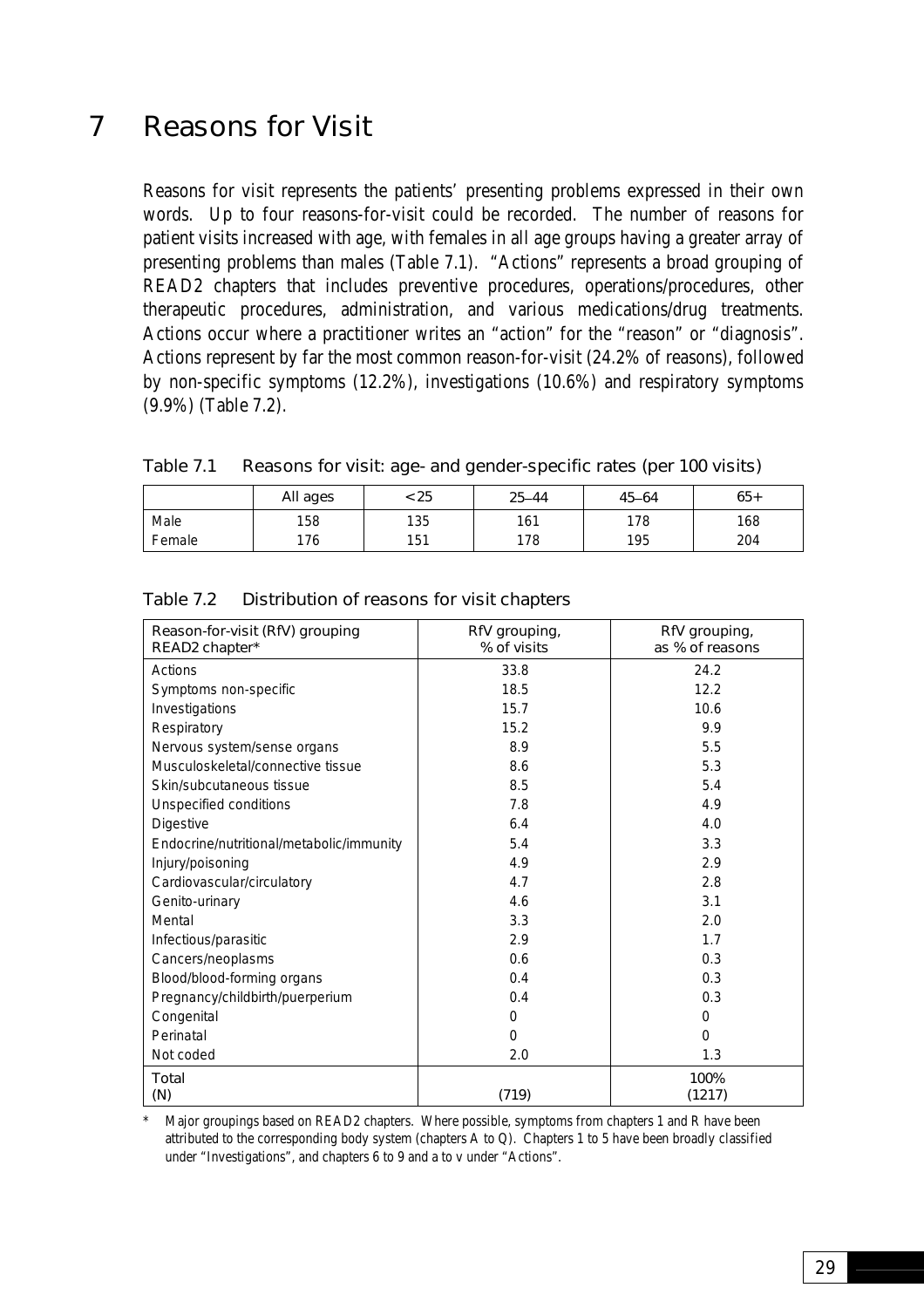The ranking of reasons-for-visit varied by practitioner type (doctors and practice nurses), with practice nurse visits being dominated by actions (56.3% of visits) and doctor visits being more equally spread over actions, different types of symptoms and investigations (Table 7.3).

| RfV grouping<br>READ2 chapter             | Total    | <b>Doctors</b> | Practice<br>nurses |
|-------------------------------------------|----------|----------------|--------------------|
| Actions*                                  | 41.0     | 32.6           | 56.3               |
| Symptoms non-specific                     | 20.6     | 21.2           | 19.5               |
| Investigations                            | 17.9     | 20.7           | 12.9               |
| Respiratory                               | 16.8     | 21.2           | 9.0                |
| Nervous system/sense organs               | 9.3      | 10.6           | 7.0                |
| Skin/subcutaneous tissue                  | 9.2      | 10.6           | 6.6                |
| Musculoskeletal/connective tissue         | 9.0      | 11.0           | 5.5                |
| Unspecified conditions                    | 8.2      | 7.3            | 9.8                |
| <b>Digestive</b>                          | 6.8      | 9.1            | 2.7                |
| Endocrine/nutritional/metabolic/ immunity | 5.6      | 5.2            | 6.3                |
| Genito-urinary                            | 5.3      | 6.3            | 3.5                |
| Injury/poisoning                          | 4.9      | 5.2            | 4.3                |
| Cardiovascular/circulatory                | 4.7      | 5.6            | 3.1                |
| Mental                                    | 3.3      | 4.3            | 1.6                |
| Infectious/parasitic                      | 2.9      | 2.6            | 3.5                |
| Cancers/neoplasms                         | 0.6      | 0.9            |                    |
| Blood/blood-forming organs                | 0.4      | 0.4            | 0.4                |
| Pregnancy/childbirth/puerperium           | 0.4      | 0.2            | 0.8                |
| Congenital                                | 0        | $\Omega$       | $\Omega$           |
| Perinatal                                 | $\Omega$ | $\Omega$       | $\Omega$           |
| Not coded                                 | 2.2      | 0.6            | 5.1                |
| Total reasons per 100 visits              | 169.3    | 175.6          | 157.8              |

Table 7.3 Frequency of reasons-for-visit (by READ2 chapter) across practitioner type, rate per 100 visits

\* Actions includes READ2 chapters 6 (preventive procedures), 7 (operations/procedures), 8 (other therapeutic procedures), 9 (administration) and a to v (various medications/drug treatment) inclusive. Actions occur where a practitioner writes an "action" for the "reason" or "diagnosis".

Symptoms, diseases, treatments, investigations and prevention were, in descending order, the commonest overall components of patient visits, with practice nurse visits involving relatively more prevention components than doctor visits (Table 7.4).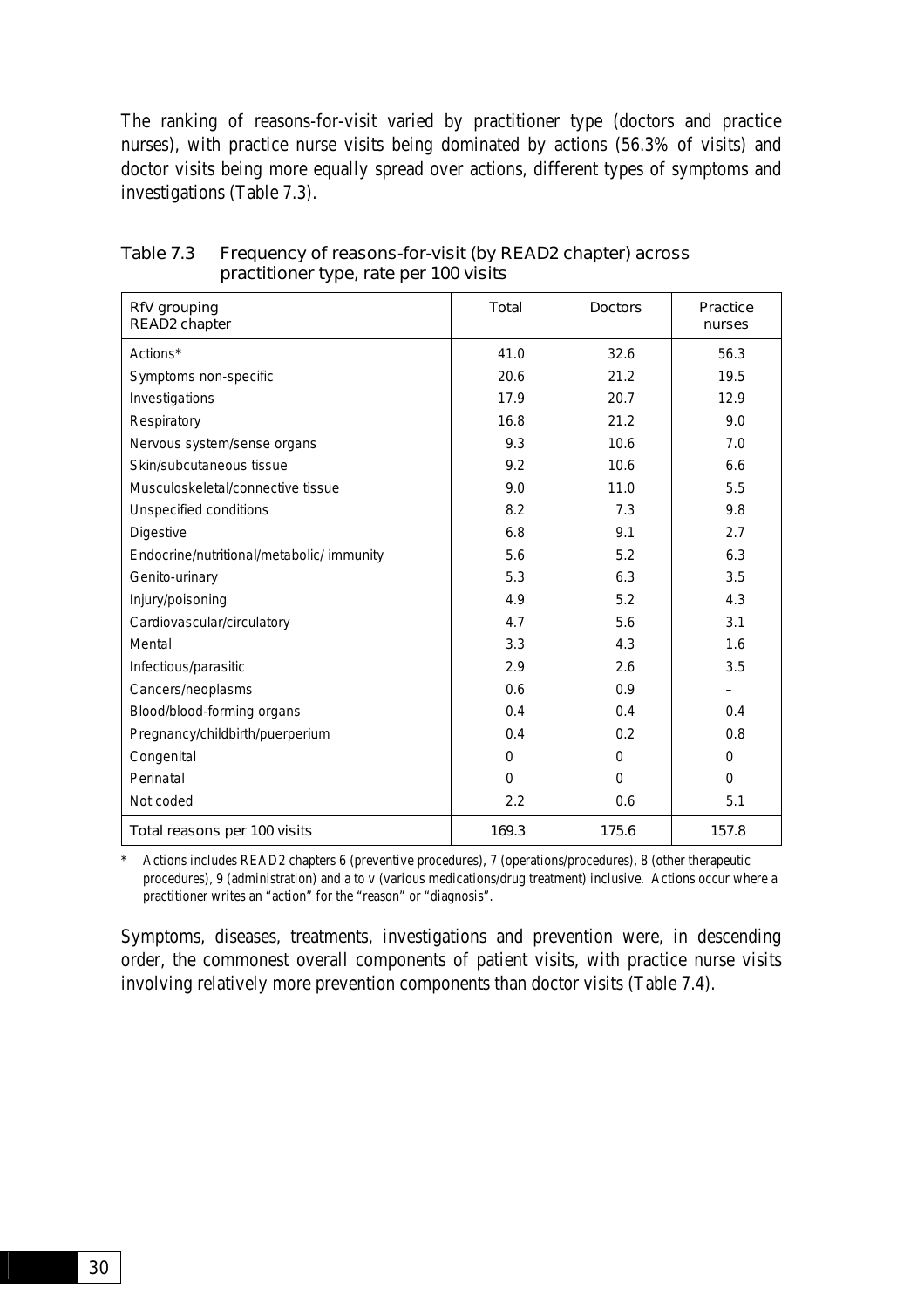| <b>READ2</b> component | Total          | <b>Doctors</b> | <b>Practice nurses</b> |
|------------------------|----------------|----------------|------------------------|
| Symptoms               | 29.2           | 32.2           | 23.0                   |
| <b>Disease</b>         | 27.0           | 29.9           | 21.0                   |
| <b>Treatments</b>      | 11.3           | 10.5           | 12.9                   |
| Investigations         | 10.6           | 11.8           | 8.2                    |
| Prevention             | 9.0            | 5.2            | 16.8                   |
| Injury/poisoning       | 2.9            | 3.0            | 2.7                    |
| Administrative         | 3.9            | 3.0            | 5.9                    |
| Unspecified conditions | 4.9            | 4.2            | 6.2                    |
| Not coded              | 1.3            | 0.4            | 3.2                    |
| Total<br>(N)           | 100%<br>(1217) | 100%<br>(813)  | 100%<br>(404)          |

#### Table 7.4 Comparison of reason-for-visit components across practitioner type: percentage of all reasons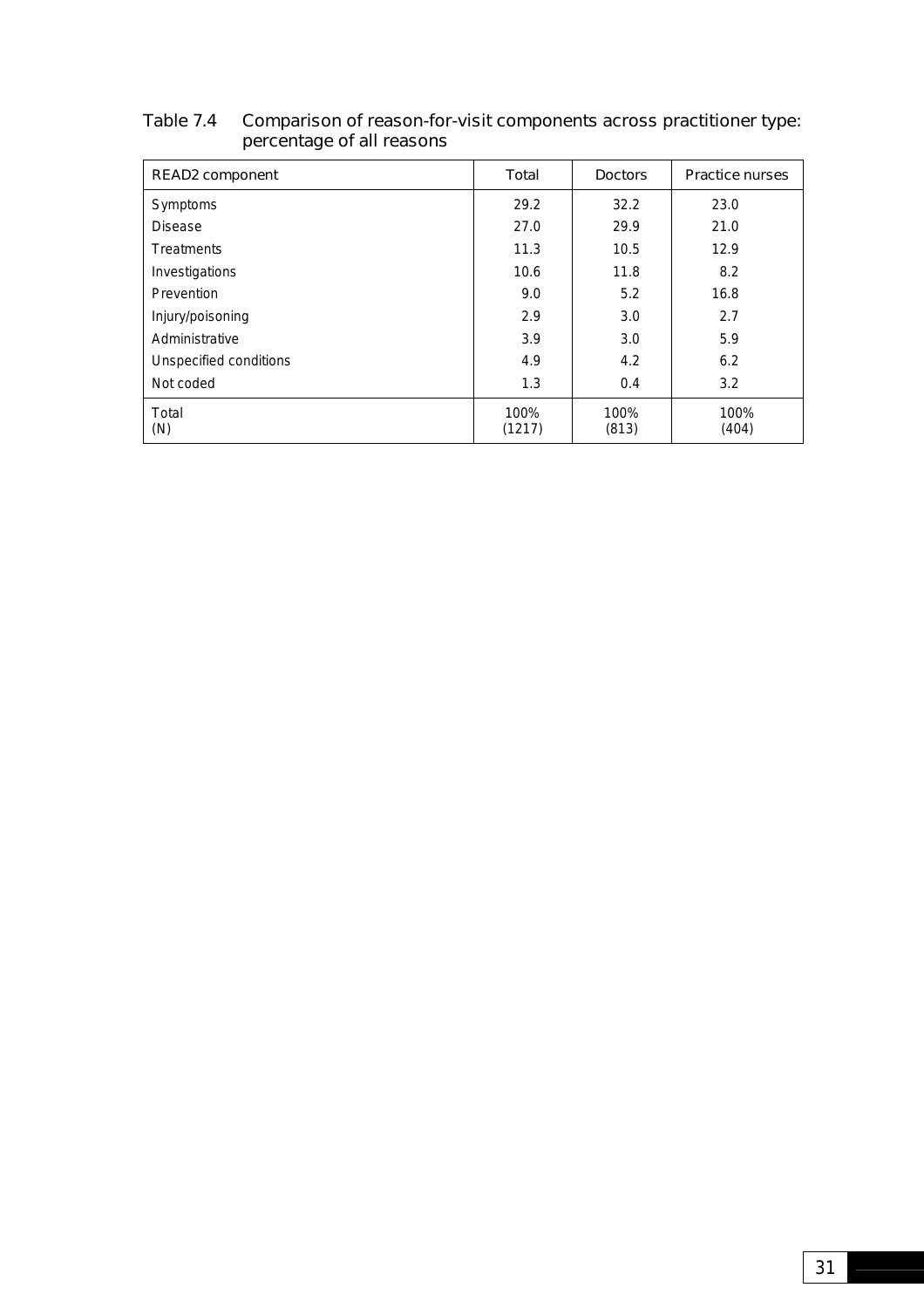# 8 Problems Identified and Managed

"Problems identified and managed" refers to problems identified and classified by the practitioner, as opposed to those identified by the patient (which are described in section 7 as "reasons-for-visit"). Up to four problems (or diagnoses) could be recorded. Table 8.1 illustrates that visits were most commonly associated with one problem (39.6%), whereas 10.9% were associated with four problems, and 0.6% with no identified problem. This pattern varied somewhat between doctors and practice nurses, with the former seeing relatively more multiple-problem patients and the latter seeing relatively more patients with a single problem. Overall, the number of problems identified by the practitioner increased with age for both sexes, with a small decrease in the number for the oldest age group (65+ years) (Table 8.2). Women had more problems identified than did men.

| Number of problems      | Total         | <b>Doctors</b> | <b>Practice nurses</b> |
|-------------------------|---------------|----------------|------------------------|
| No problem              | 0.6           | 0              | 1.6                    |
| 1 problem               | 39.6          | 35.0           | 48.0                   |
| 2 problems              | 30.0          | 30.9           | 28.5                   |
| 3 problems              | 18.9          | 19.9           | 17.2                   |
| 4 problems              | 10.9          | 14.2           | 4.7                    |
| Total<br>(N)            | 100%<br>(719) | 100%<br>(463)  | 100%<br>(256)          |
| Mean number of problems | 2.00          | 2.13           | 1.75                   |

Table 8.1 Percentage distribution of number of problems per visit

Table 8.2 Number of problems: age- and gender-specific rates (per 100 visits)

|        | All ages | < 25 | $25 - 44$ | $45 - 64$ | $65+$ |
|--------|----------|------|-----------|-----------|-------|
| Male   | 193      | 165  | 191       | 223       | 220   |
| Female | 206      | 174  | 211       | 238       | 217   |

The frequency of types of problems identified was similar − but not identical − to the frequency of reasons-for-visit, with actions, respiratory and investigations being the most common problems identified (Table 8.3). Unspecified symptoms were far less common (7.7% of visits) among problems listed by practitioners compared with patients' reasons-for-visits (18.5% of visits). The most frequent problems for both doctors and practice nurses were actions and respiratory symptoms, following which a somewhat different ranking of symptom clusters predominated for each professional type, with doctors tending to deal with more symptoms overall than nurses, who dealt more with actions (Table 8.4).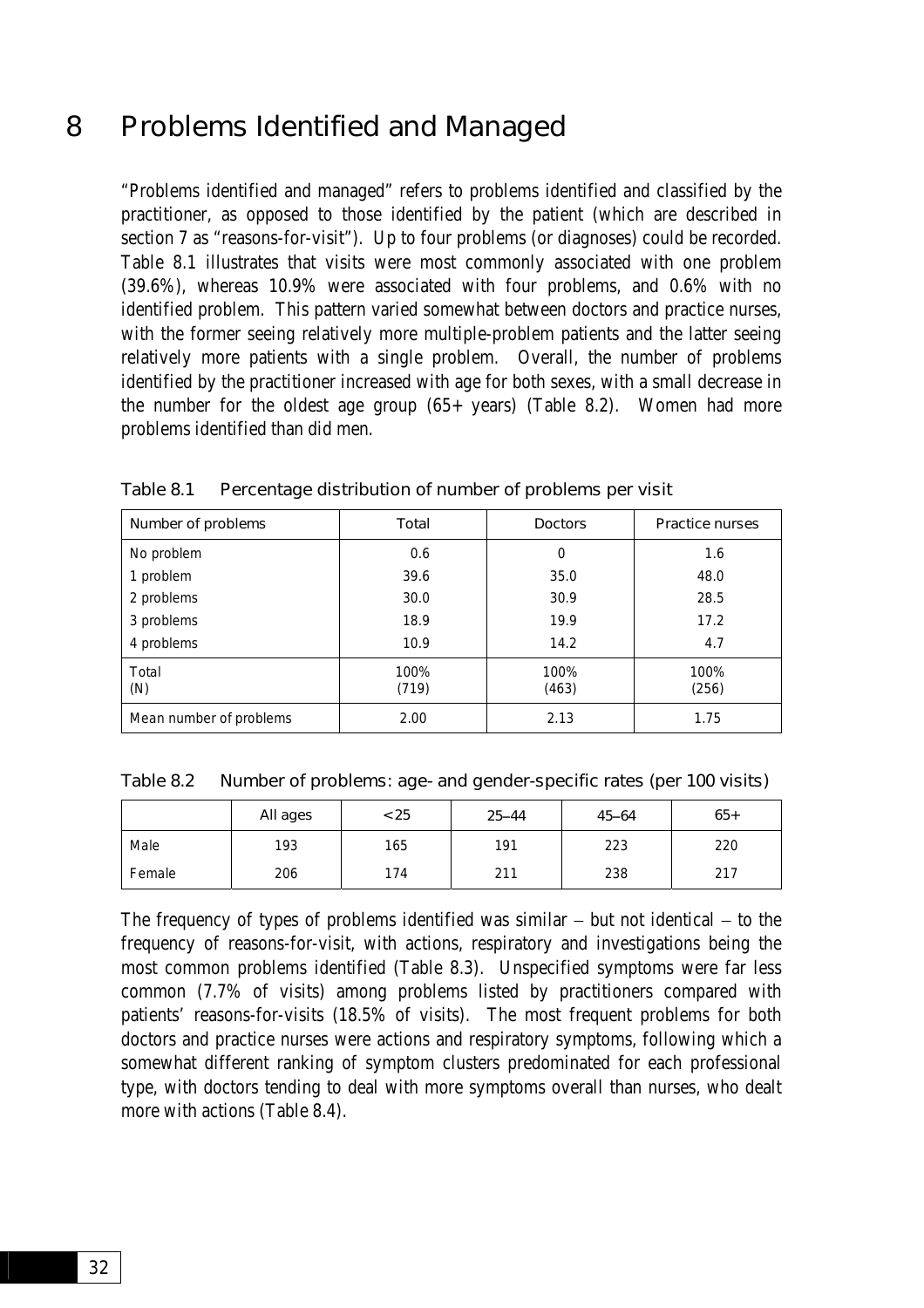| Problem grouping<br>READ2 Chapter*       | Problem grouping<br>- % of visits | Percent of all<br>problems | Percent of new<br>problems |
|------------------------------------------|-----------------------------------|----------------------------|----------------------------|
| Actions                                  | 25.7                              | 15.2                       | 9.0                        |
| Respiratory                              | 23.2                              | 12.8                       | 20.7                       |
| Investigations                           | 14.3                              | 7.7                        | 6.9                        |
| Cardiovascular/circulatory               | 13.1                              | 7.1                        | 2.5                        |
| Mental                                   | 12.9                              | 7.4                        | 3.7                        |
| Endocrine/nutritional/metabolic/immunity | 12.2                              | 6.4                        | 0.5                        |
| Nervous system/sense organs              | 11.8                              | 6.2                        | 6.2                        |
| Skin/subcutaneous tissue                 | 11.4                              | 5.9                        | 8.1                        |
| Unspecified conditions                   | 8.9                               | 4.7                        | 3.7                        |
| Musculoskeletal/connective tissue        | 8.8                               | 4.5                        | 4.8                        |
| Infectious/parasitic                     | 8.3                               | 4.2                        | 7.8                        |
| Symptoms non-specific                    | 7.7                               | 4.1                        | 6.4                        |
| Injury/poisoning                         | 7.2                               | 4.0                        | 6.9                        |
| Genito-urinary                           | 6.7                               | 3.6                        | 4.6                        |
| <b>Digestive</b>                         | 6.0                               | 3.1                        | 5.8                        |
| Cancers/neoplasms                        | 1.8                               | 0.9                        | 0.9                        |
| Blood/blood-forming organs               | 0.8                               | 0.4                        | 0.5                        |
| Pregnancy/childbirth/puerperium          | 0.8                               | 0.4                        | 0.9                        |
| Congenital                               | 0.4                               | 0.2                        | 0.2                        |
| Perinatal                                | 0.1                               | 0.1                        |                            |
| Not coded                                | 2.0                               | 1.0                        |                            |
| <b>Total</b><br>(N)                      | (719)                             | 100%<br>(1437)             | 100%<br>(435)              |

# Table 8.3 Distribution of problems managed, by READ2 chapter

\* Major groupings based on READ2 chapters. Where possible, symptoms from chapters 1 and R have been attributed to the corresponding body system (chapters A to Q). Chapters 1 to 5 have been broadly classified under "Investigations", and chapters 6 to 9 and a to v under "Actions".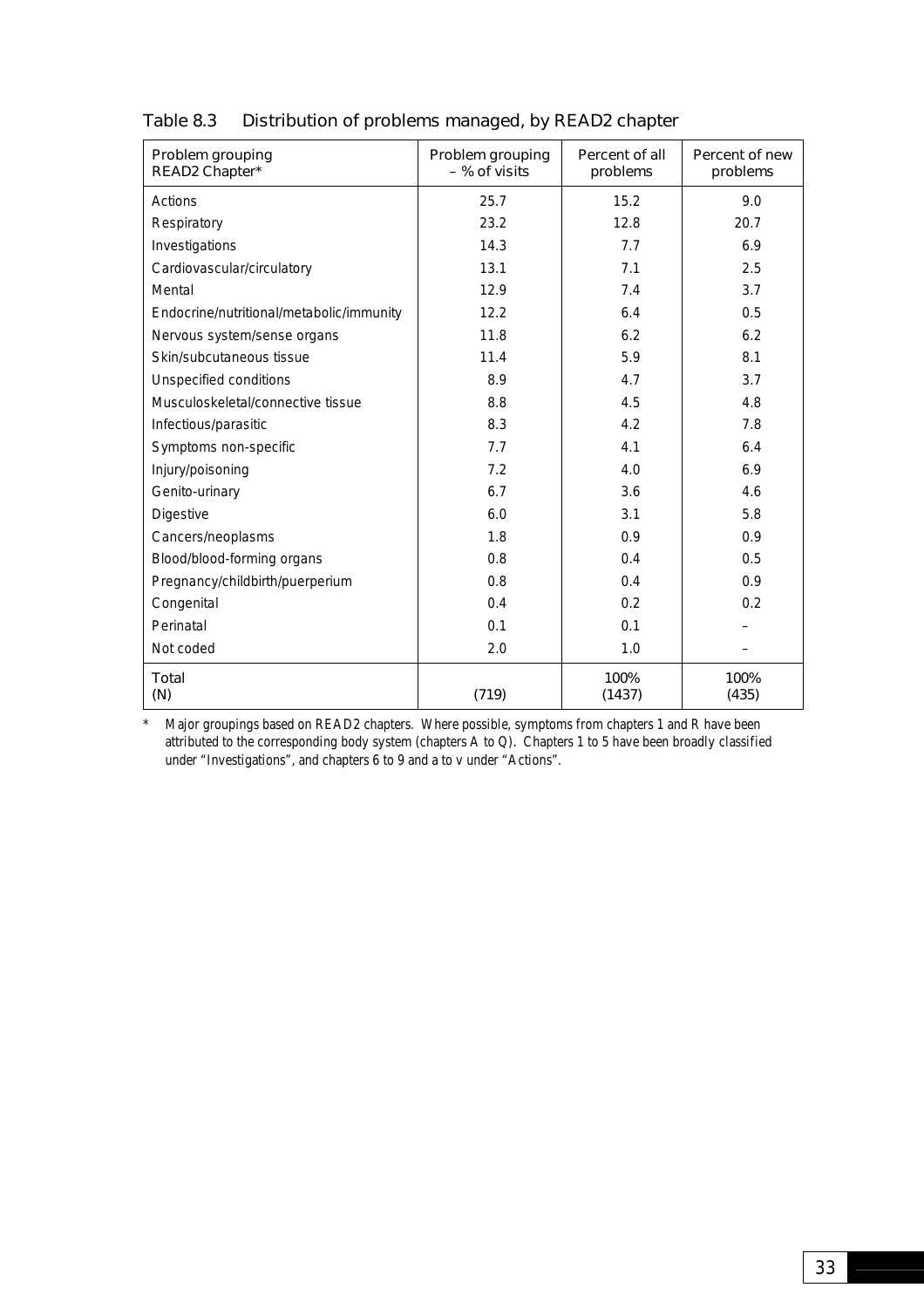| <b>Problems</b><br>(READ2 chapter)       | <b>Total</b> | <b>Doctors</b> | <b>Practice nurses</b> |
|------------------------------------------|--------------|----------------|------------------------|
| Actions*                                 | 30.5         | 24.8           | 40.6                   |
| Respiratory                              | 25.6         | 28.3           | 20.7                   |
| Investigations                           | 15.4         | 14.7           | 16.8                   |
| Mental                                   | 14.7         | 17.9           | 9.0                    |
| Cardiovascular/circulatory               | 14.2         | 16.2           | 10.5                   |
| Endocrine/nutritional/metabolic/immunity | 12.8         | 14.0           | 10.5                   |
| Nervous system/sense organs              | 12.4         | 14.3           | 9.0                    |
| Skin/subcutaneous tissue                 | 11.8         | 14.0           | 7.8                    |
| Unspecified conditions                   | 9.3          | 9.3            | 9.4                    |
| Musculoskeletal/connective tissue        | 9.0          | 10.6           | 6.3                    |
| Infectious/parasitic                     | 8.5          | 9.1            | 7.4                    |
| Symptoms non-specific                    | 8.2          | 7.8            | 9.0                    |
| Injury/poisoning                         | 7.9          | 8.4            | 7.0                    |
| Genito-urinary                           | 7.2          | 9.3            | 3.5                    |
| <b>Digestive</b>                         | 6.3          | 8.9            | 1.6                    |
| Cancers/neoplasms                        | 1.8          | 2.6            | 0.4                    |
| Blood/blood-forming organs               | 0.8          | 0.9            | 0.8                    |
| Pregnancy/childbirth/puerperium          | 0.8          | 0.9            | 0.8                    |
| Congenital                               | 0.4          | 0.4            | 0.4                    |
| Perinatal                                | 0.1          |                | 0.4                    |
| Not coded                                | 1.9          | 1.1            | 3.5                    |
| Total problems per 100 visits            | 199.9        | 213.4          | 175.4                  |

# Table 8.4 Comparison of frequency of problems (per 100 visits), by practitioner type

\* Actions includes READ2 chapters 6 (preventive procedures), 7 (operations/procedures), 8 (other therapeutic procedures), 9 (administration), and a to v (various medications/drug treatment) inclusive. Actions occur where a practitioner writes an "action" for the "reason" or "diagnosis".

New problems were, overall, more common among females than males, presenting most commonly in both sexes in those aged less than 44 years (Table 8.5). For doctors, by far the most frequent type of new problem was respiratory (16.2% of visits), followed by skin problems and infections/parasites. For nurses the most frequent new problem was actions (6.6% of visits), followed by respiratory (5.9% of visits) (Table 8.6).

| Table 8.5 | Age and gender distribution of new problems (per 100 visits) |  |  |  |
|-----------|--------------------------------------------------------------|--|--|--|
|-----------|--------------------------------------------------------------|--|--|--|

|        | All ages | < 25 | $25 - 44$ | $45 - 64$ | $65+$ |
|--------|----------|------|-----------|-----------|-------|
| Male   | 58       | 58   | 70        | 44        | 52    |
| Female | 62       | 74   | 67        | 53        | 40    |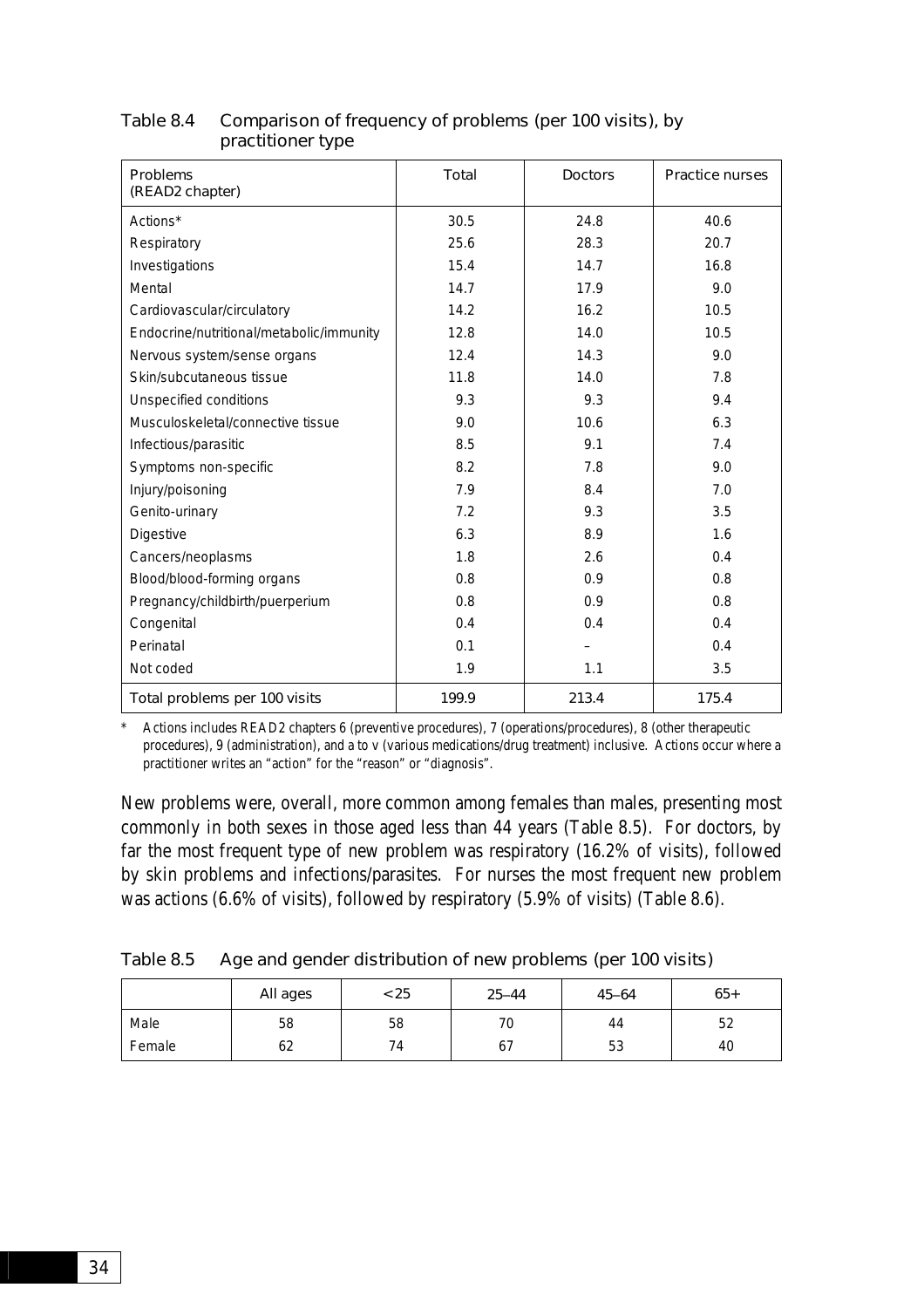| <b>Problems</b><br>(READ2 chapter)       | <b>Total</b> | <b>Doctors</b> | <b>Practice nurses</b> |
|------------------------------------------|--------------|----------------|------------------------|
| Respiratory                              | 12.5         | 16.2           | 5.9                    |
| Actions <sup>*</sup>                     | 5.4          | 4.8            | 6.6                    |
| Skin/subcutaneous tissue                 | 4.9          | 5.6            | 3.5                    |
| Infectious/parasitic                     | 4.7          | 5.2            | 3.9                    |
| Investigations                           | 4.2          | 3.0            | 6.3                    |
| Injury/poisoning                         | 4.2          | 4.3            | 3.9                    |
| Symptoms non-specific                    | 3.9          | 4.3            | 3.1                    |
| Nervous system/sense organs              | 3.8          | 4.5            | 2.3                    |
| <b>Digestive</b>                         | 3.5          | 4.5            | 1.6                    |
| Musculoskeletal/connective tissue        | 2.9          | 3.7            | 1.6                    |
| Genito-urinary                           | 2.8          | 3.9            | 0.8                    |
| Mental                                   | 2.2          | 3.2            | 0.4                    |
| Unspecified conditions                   | 2.2          | 2.4            | 2.0                    |
| Cardiovascular/circulatory               | 1.5          | 2.2            | 0.4                    |
| Cancers/neoplasms                        | 0.6          | 0.9            | $\Omega$               |
| Pregnancy/childbirth/puerperium          | 0.6          | 0.6            | 0.4                    |
| Endocrine/nutritional/metabolic/immunity | 0.3          | 0.4            | $\Omega$               |
| Blood/blood-forming organs               | 0.3          | 0.4            | $\Omega$               |
| Congenital                               | 0.1          | 0.2            | $\Omega$               |
| Perinatal                                | $\Omega$     | $\Omega$       | $\Omega$               |
| Not coded                                | $\Omega$     | $\Omega$       | $\Omega$               |
| Total - new problems per 100 visits      | 60.5         | 70.4           | 42.6                   |

# Table 8.6 Comparison of frequency of new problems (per 100 visits), by practitioner type

\* Actions include READ2 chapters 6 (preventive procedures), 7 (operations/procedures), 8 (other therapeutic procedures), 9 (administration), and a to v (various medications/drug treatment) inclusive. Actions occur where a practitioner writes an "action" for the "reason" or "diagnosis".

Doctors saw more new problems than did practice nurses (33% of problems vs 24.3% respectively), who dealt with relatively more preventive care than did doctors (Table 8.7). In both cases new problems were the most common type of patient visit.

Table 8.7 Comparison of percentage of problem status across practitioner types

| <b>Status</b>           | Total          | <b>Doctors</b> | <b>Practice nurses</b> |
|-------------------------|----------------|----------------|------------------------|
| New problem             | 30.3           | 33.0           | 24.3                   |
| Short-term follow-up    | 12.0           | 11.6           | 12.9                   |
| Long-term follow-up     | 26.7           | 28.4           | 22.9                   |
| Long-term with flare-up | 7.3            | 7.3            | 7.1                    |
| Preventative            | 8.1            | 5.6            | 13.9                   |
| (Not given)             | 15.6           | 14.1           | 18.9                   |
| Total<br>(N)            | 100%<br>(1437) | 100%<br>(988)  | 100%<br>(449)          |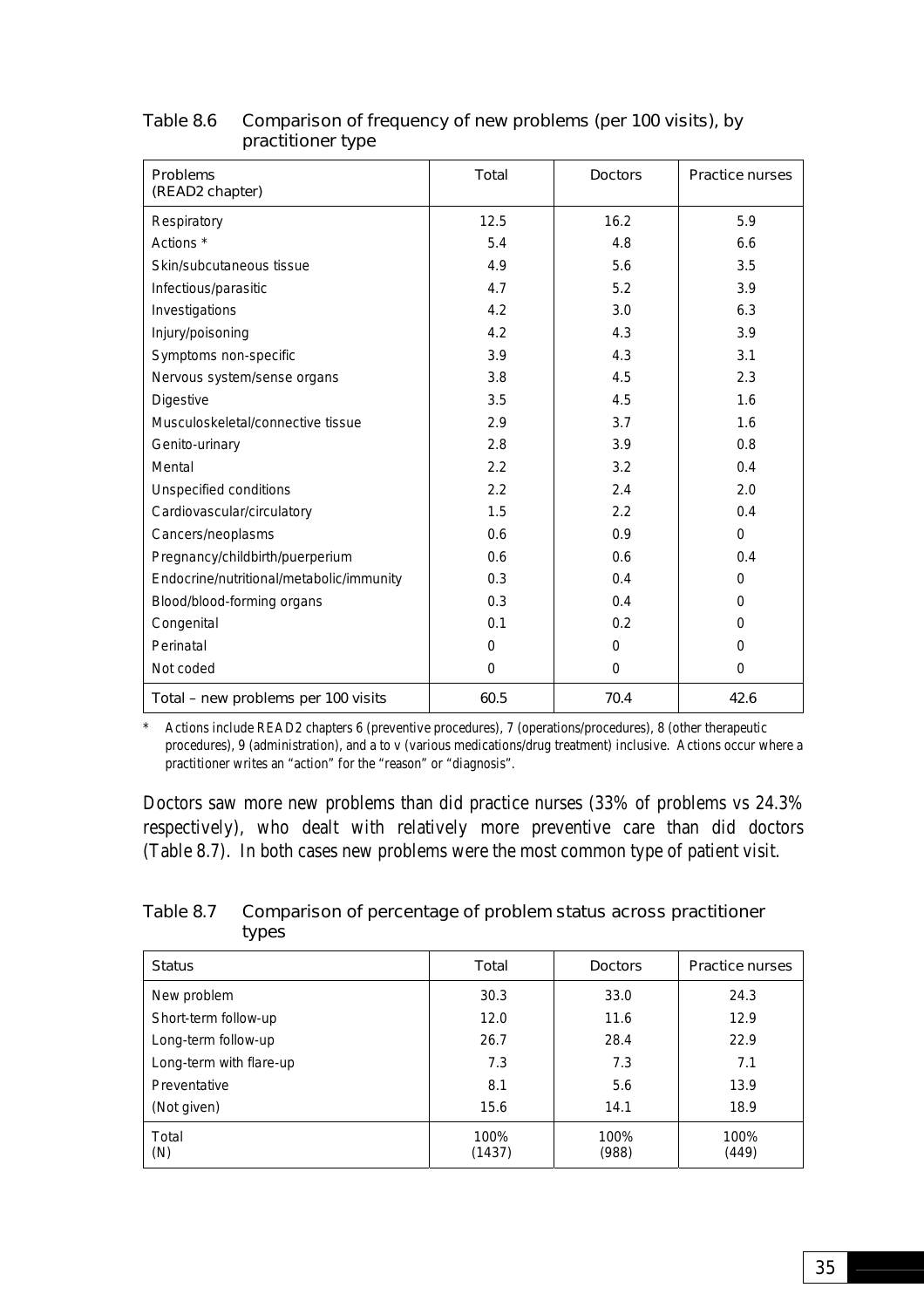Table 8.8 presents the age- and gender-specific rates of common groups of problems. As would be expected, rates vary depending on the condition; for example, respiratory problems were most common for males and females in the youngest age group, and cardiovascular problems were most common in the oldest age group.

|                                           | All ages         | < 25             | $25 - 44$      | $45 - 64$        | $65+$            |
|-------------------------------------------|------------------|------------------|----------------|------------------|------------------|
| Respiratory                               |                  |                  |                |                  |                  |
| Male                                      | 25               | 31               | 19             | 20               | 24               |
| Female                                    | 26               | 36               | 23             | 25               | 11               |
| <b>Mental health</b>                      |                  |                  |                |                  |                  |
| Male                                      | 17               | 5                | 31             | 22               | 8                |
| Female                                    | 14               | 5                | 21             | 17               | 4                |
| Cardiovascular                            |                  |                  |                |                  |                  |
| Male                                      | 16               | 0.9              | 14             | 33               | 44               |
| Female                                    | 13               | 0.8              | 6              | 29               | 36               |
| Endocrine/nutritional/ metabolic/immunity |                  |                  |                |                  |                  |
| Male                                      | 14               | $\mathbf{3}$     | 11             | 27               | 36               |
| Female                                    | 12               | $\mathbf 0$      | 10             | 25               | 30               |
| Nervous system/sense organs               |                  |                  |                |                  |                  |
| Male                                      | 11               | 11               | 12             | 12               | 4                |
| Female                                    | 14               | 11               | 10             | 20               | 19               |
| <b>Skin</b>                               |                  |                  |                |                  |                  |
| Male                                      | 13               | 16               | 10             | 12               | 8                |
| Female                                    | 11               | 17               | 12             | 5                | 6                |
| Infectious/ parasitic                     |                  |                  |                |                  |                  |
| Male                                      | 10               | 13               | 12             | $\overline{2}$   | 4                |
| Female                                    | 8                | 16               | $\overline{4}$ | 6                | $\overline{2}$   |
| Musculoskeletal                           |                  |                  |                |                  |                  |
| Male                                      | 8                | $\overline{4}$   | 5              | 12               | 24               |
| Female                                    | 9                | 0.8              | 8.2            | 18               | 19               |
| Injury/poisoning                          |                  |                  |                |                  |                  |
| Male                                      | 9                | 10               | 9              | 9                | 4                |
| Female                                    | $\overline{7}$   | $\overline{7}$   | 10             | $\overline{7}$   | 4                |
| Genito-urinary                            |                  |                  |                |                  |                  |
| Male                                      | 4                | $\overline{4}$   | 4              | $\overline{7}$   | 0                |
| Female                                    | 9                | 12               | 9              | 11               | $\overline{4}$   |
| <b>Digestive</b>                          |                  |                  |                |                  |                  |
| Male                                      | $\boldsymbol{6}$ | 5                | 5              | 9                | 0                |
| Female                                    | $\overline{7}$   | 9                | $\overline{4}$ | 9                | $\boldsymbol{6}$ |
| Cancers/neoplasms                         |                  |                  |                |                  |                  |
| Male                                      | $\mathbf{1}$     | $\boldsymbol{0}$ | $\mathbf{3}$   | $\boldsymbol{0}$ | 8                |

Table 8.8 Age- and gender-specific rates (per 100 visits) of common groups of problems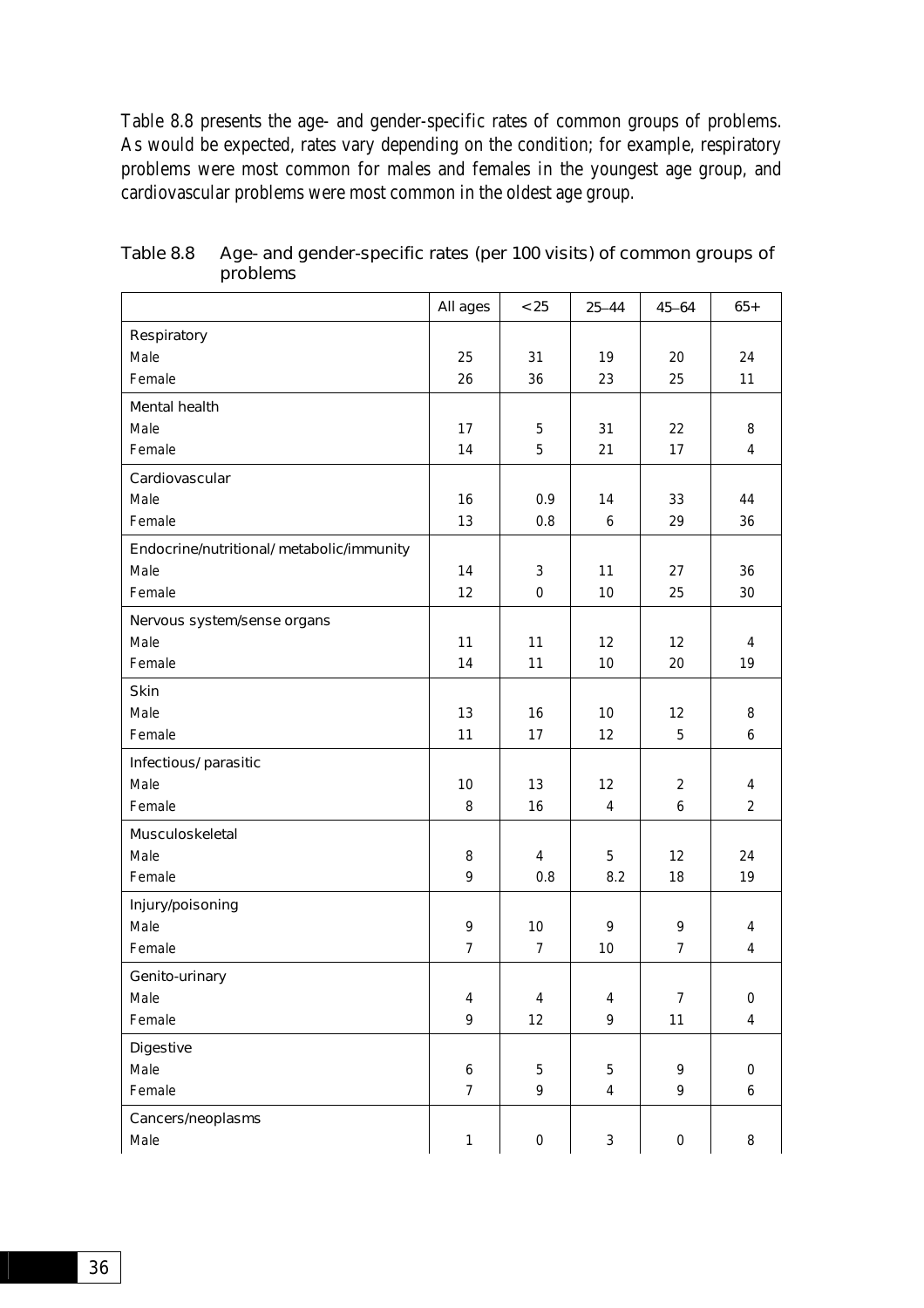| _<br>Female | $\overline{\phantom{0}}$ |  |  |  |  |
|-------------|--------------------------|--|--|--|--|
|-------------|--------------------------|--|--|--|--|

Some of the seasonal variations noted in Table 8.9 are to be expected, such as the predominance of respiratory problems during the winter and spring months. Other variations require further investigation, such as the high frequency of actions over the summer months, and the high frequency of cardiovascular problems in spring. Small numbers may be partly responsible for some of the observed variations.

| Problem grouping<br>(READ2 chapter)      | March-<br>May<br>(autumn) | June-<br>August<br>(winter) | September-<br><b>November</b><br>(spring) | December-<br>February<br>(summer) |
|------------------------------------------|---------------------------|-----------------------------|-------------------------------------------|-----------------------------------|
| Actions                                  | 15.4                      | 14.6                        | 12.0                                      | 19.4                              |
| Respiratory                              | 10.9                      | 13.7                        | 15.6                                      | 10.8                              |
| Investigations                           | 8.0                       | 9.1                         | 6.0                                       | 7.3                               |
| Mental                                   | 7.7                       | 6.6                         | 8.1                                       | 7.3                               |
| Cardiovascular/circulatory               | 7.1                       | 5.9                         | 10.2                                      | 5.4                               |
| <b>Unspecified conditions</b>            | 6.6                       | 4.6                         | 3.6                                       | 3.8                               |
| Endocrine/nutritional/metabolic/immunity | 6.3                       | 7.1                         | 6.3                                       | 5.7                               |
| Nervous system/sense organs              | 5.7                       | 6.6                         | 6.3                                       | 6.0                               |
| Musculoskeletal/connective tissue        | 5.7                       | 5.3                         | 3.6                                       | 3.2                               |
| Skin/subcutaneous tissue                 | 5.4                       | 5.3                         | 5.7                                       | 7.6                               |
| Symptoms non-specific                    | 5.4                       | 3.4                         | 2.4                                       | 5.4                               |
| Genito-urinary                           | 4.3                       | 3.9                         | 3.9                                       | 2.2                               |
| Injury/poisoning                         | 4.0                       | 2.5                         | 4.2                                       | 5.7                               |
| Infectious/parasitic                     | 3.1                       | 4.8                         | 4.8                                       | 4.1                               |
| <b>Digestive</b>                         | 2.9                       | 2.7                         | 4.2                                       | 2.9                               |
| Cancers/neoplasms                        | 0.3                       | 0.9                         | 1.5                                       | 1.0                               |
| Blood/blood-forming organs               | 0.3                       | 0.2                         | 0.9                                       | 0.3                               |
| Congenital                               | 0.3                       |                             |                                           | 0.6                               |
| Pregnancy/childbirth/puerperium          |                           | 0.9                         |                                           | 0.6                               |
| Perinatal                                |                           | 0.2                         |                                           |                                   |
| Not coded                                | 0.6                       | 1.6                         | 0.9                                       | 0.6                               |
| Total<br>$(N=1437)$                      | 100%<br>(350)             | 100%<br>(438)               | 100%<br>(334)                             | 100%<br>(315)                     |

Table 8.9 Seasonal variation: groups of problems, as percentage of all problems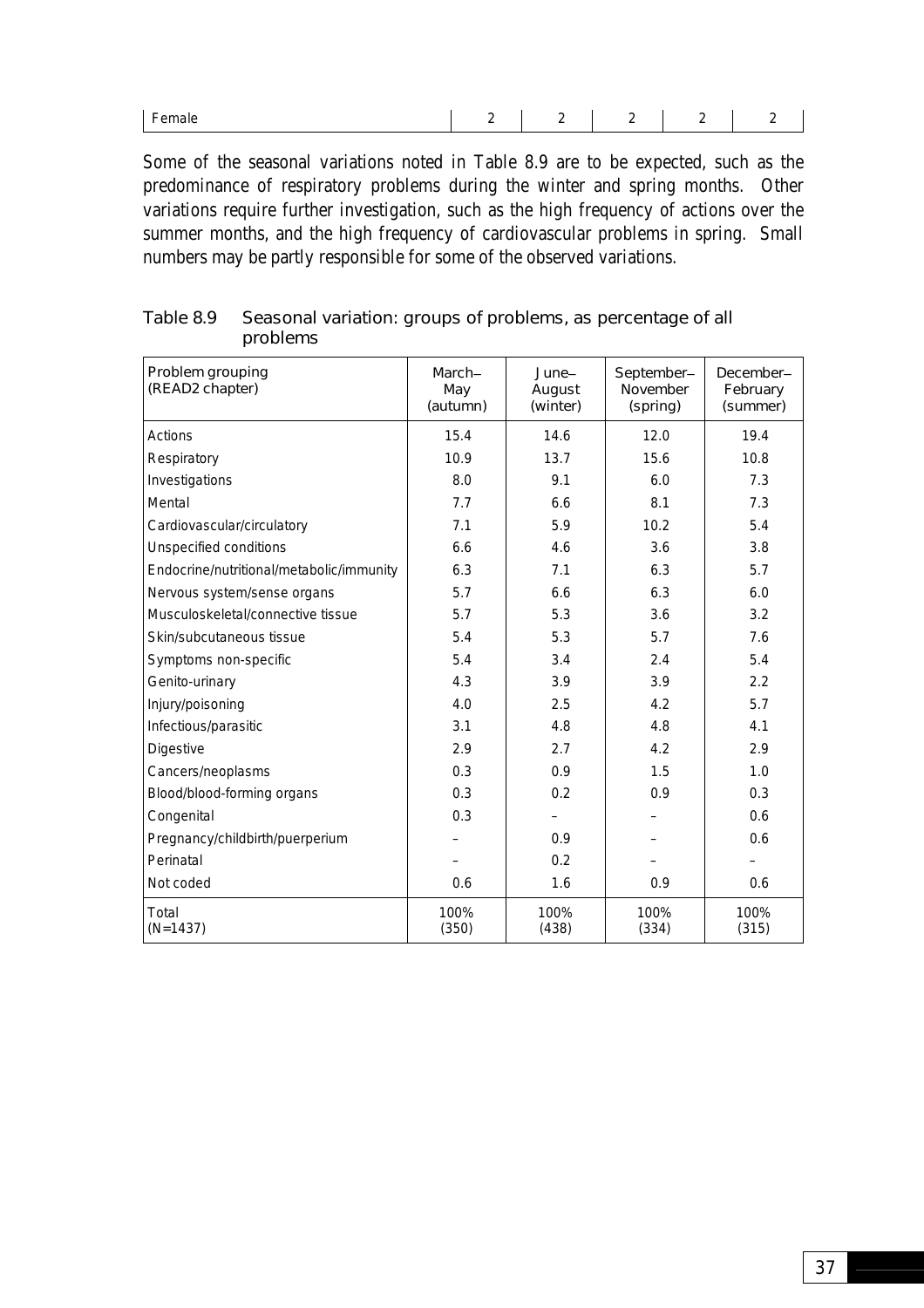# 9 Laboratory Tests and Other Investigations

In the following tables "laboratory test" includes haematology, biochemistry and other laboratory tests; "any test" refers to all tests and investigations. Overall, about a quarter of visits resulted in a test or investigation (Table 9.1). Nearly 20% of visits resulted in a laboratory test, which were roughly evenly split between haematology, biochemistry and other lab tests (8.1%, 10.2% and 8.9% of visits respectively), while 2.4% of visits resulted in a radiological investigation, the most common of which was a plain X-ray.

| Test group*            |      | Rate per 100 visits<br>$(N = 719)$ | Test sub-group      |
|------------------------|------|------------------------------------|---------------------|
| Any laboratory test    | 19.5 |                                    |                     |
| Haematology            | 8.1  | 8.1                                | Full blood count    |
|                        |      | 2.6                                | Sed rate            |
|                        |      | 2.8                                | Fe, B12, folic acid |
| Biochemistry           | 10.2 | 6.5                                | Serum glucose       |
|                        |      | 6.3                                | Creatinine/urea     |
|                        |      | 5.7                                | Liver function      |
|                        |      | 4.5                                | Lipids              |
|                        |      | 3.3                                | Thyroid             |
|                        |      | 3.8                                | Other chemistry     |
| Other                  | 8.9  | 7.8                                | Culture             |
|                        |      | 1.7                                | Pap smear           |
| Imaging                | 2.4  | 1.5                                | Plain X-ray         |
|                        |      | $\Omega$                           | Contrast            |
|                        |      | 0.8                                | Ultrasound          |
| Other                  | 9.7  | 0.8                                | <b>ECG</b>          |
|                        |      | $\Omega$                           | Spirometry          |
|                        |      | 8.9                                | Other               |
| Any test/investigation | 25.5 |                                    |                     |

Table 9.1 Rate per 100 visits at which tests and investigations were ordered

\* "Missing" is counted as "none".

Overall, doctors ordered more tests and investigations than nurses (29.8 per 100 visits, versus 17.6). However, the relative frequency within those rates were comparable across both practitioner types, except that doctors appeared to order proportionally slightly more biochemistry tests and imaging procedures (Table 9.2).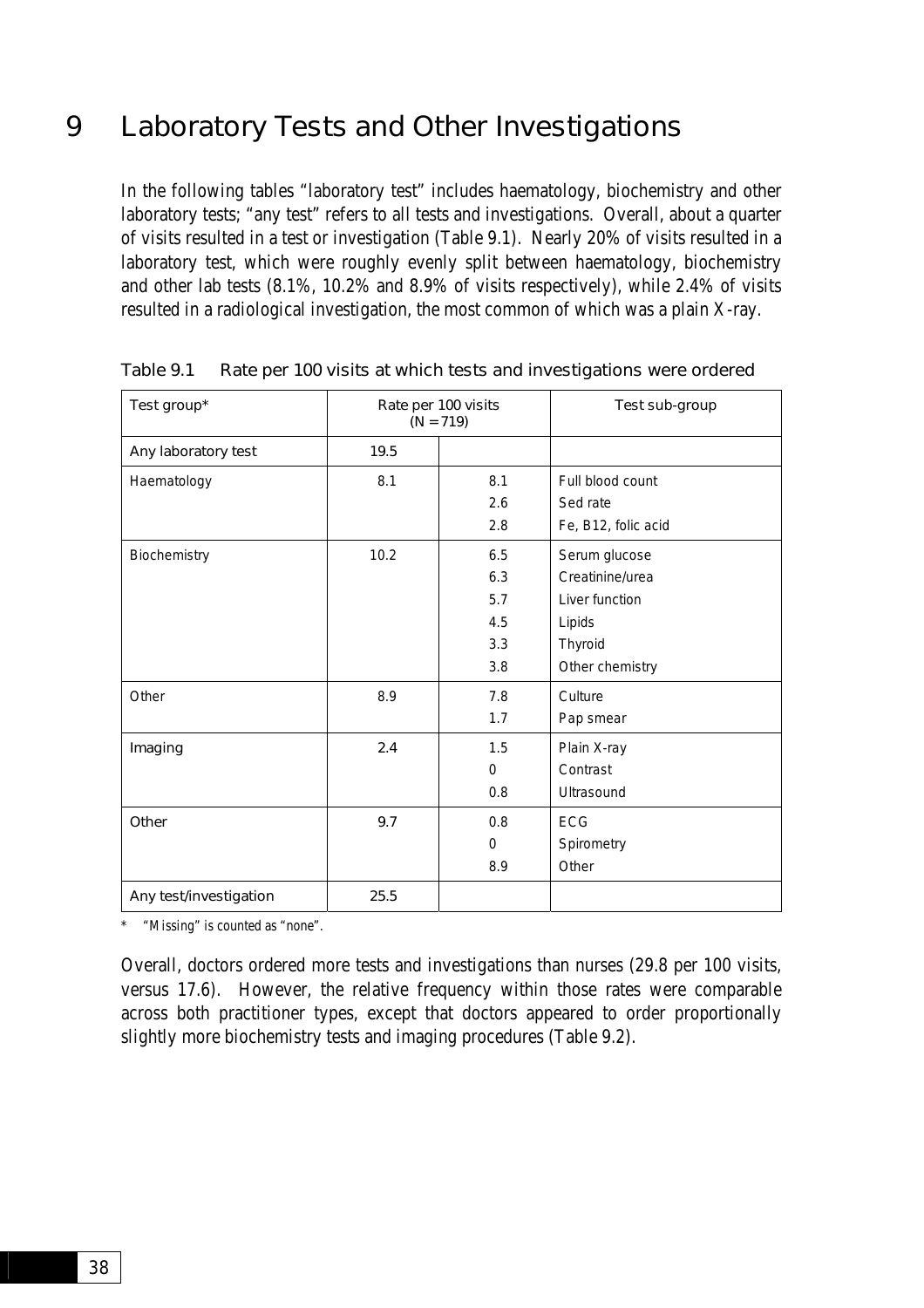| Test type                     | Total         | <b>Doctors</b> | <b>Practice nurses</b> |
|-------------------------------|---------------|----------------|------------------------|
| All laboratory tests          | 19.5          | 22.2           | 14.5                   |
| Haematology                   | 8.1           | 9.1            | 6.3                    |
| Biochemistry                  | 10.2          | 12.5           | 5.9                    |
| Microbiology culture          | 7.8           | 8.8            | 7.8                    |
| Cervical smear                | 1.7           | 1.9            | 1.6                    |
| Imaging                       | 2.4           | 3.5            | 0.4                    |
| Other                         | 9.7           | 11.7           | 6.3                    |
| Any test/investigation<br>(N) | 25.5<br>(719) | 29.8<br>(463)  | 17.6<br>(256)          |

# Table 9.2 Frequency of tests and investigations (per 100 visits), by practitioner type

Overall, a higher proportion of female patients received tests (Table 9.3). Similarly, for haematology tests, biochemistry tests and microbiology cultures, a slightly higher proportion of females received tests.

Cervical smears for women were less likely in the under-25 age group compared with older age groups, but were carried out at similar rates in the 25−44 years and 45−64 years age groups.

Overall, men were slightly more likely to have an imaging test ordered. Men aged 45−64 years were the group most likely to have some form of radiological investigation.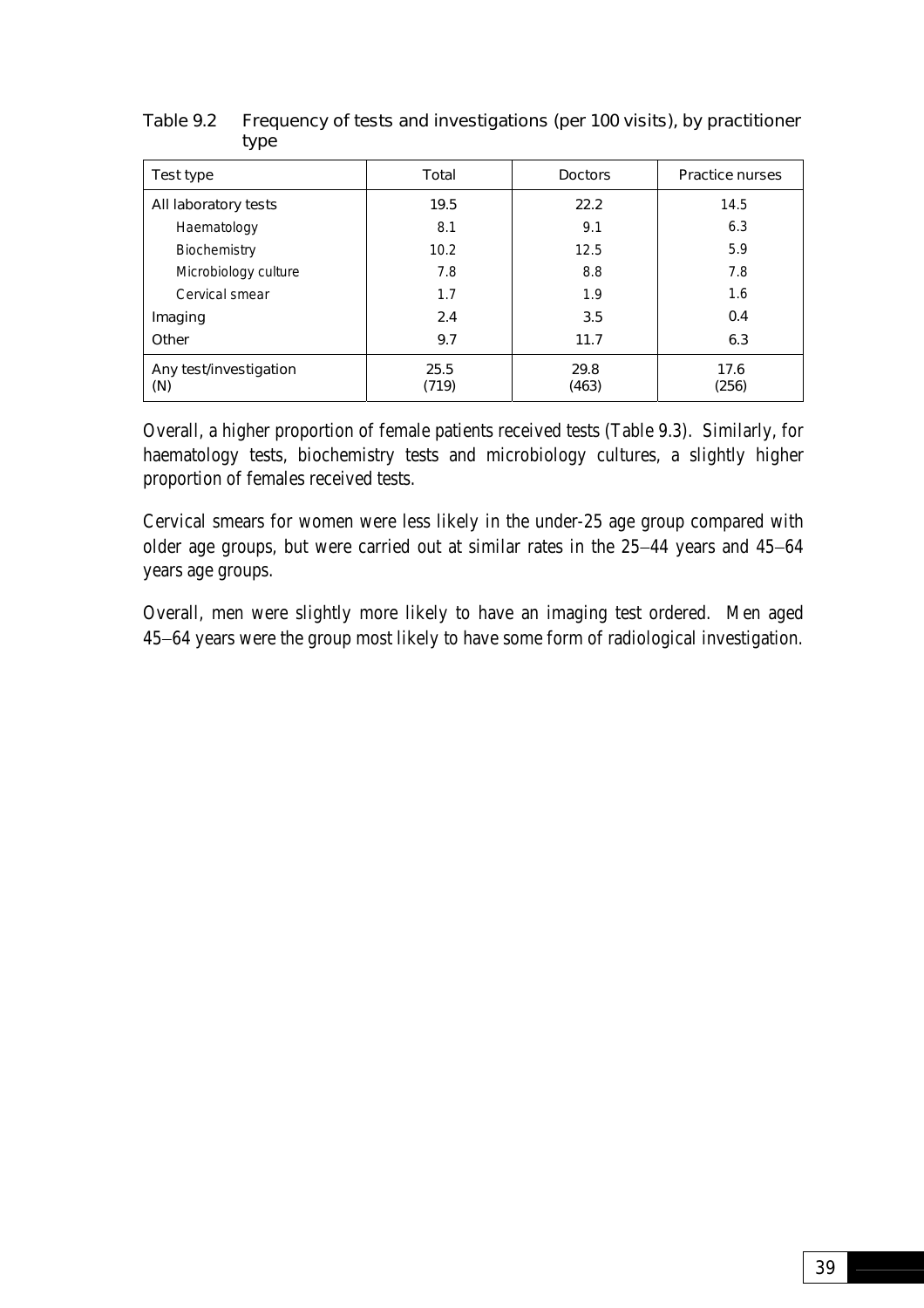|                      | All ages       | < 25             | $25 - 44$      | $45 - 64$      | $65+$          |
|----------------------|----------------|------------------|----------------|----------------|----------------|
| Any test             |                |                  |                |                |                |
| Male ( $N=304$ )     | 22             | 18               | 22             | 31             | 12             |
| Female (N=408)       | 28             | 31               | 29             | 31             | 19             |
| Haematology          |                |                  |                |                |                |
| Male                 | 6              | 4                | 6              | 9              | $\overline{4}$ |
| Female               | 10             | $\overline{4}$   | 12             | 15             | 6              |
| Biochemistry         |                |                  |                |                |                |
| Male                 | 10             | 3                | 9              | 22             | 8              |
| Female               | 10             | 4                | 12             | 18             | 11             |
| Microbiology culture |                |                  |                |                |                |
| Male                 | $\overline{7}$ | 13               | $\overline{7}$ | 4              | $\Omega$       |
| Female               | 8              | 15               | 8              | $\overline{2}$ | $\mathbf 0$    |
| Cervical smear       |                |                  |                |                |                |
| Female               | 2.7            | 2.5              | 3.4            | 3.5            | $\mathbf 0$    |
| Imaging              |                |                  |                |                |                |
| Male                 | 3              | $\overline{2}$   | 1              | 6              | $\mathbf 0$    |
| Female               | $\overline{2}$ | $\boldsymbol{0}$ | 4              | 2              | 2              |
| Other tests          |                |                  |                |                |                |
| Male                 | $\overline{7}$ | 4                | 6              | 11             | 4              |
| Female               | 12             | 16               | 10             | 13             | 19             |

## Table 9.3 Age- and gender-specific rates (per 100 visits) of tests and investigations

Actions were the problem group most commonly cited in a visit at which a laboratory test was ordered (nearly a third of such visits), followed by the endocrine/nutrition/ metabolic/immunity group, respiratory, and unspecified conditions (Table 9.4). The percentage of visits that generated a laboratory test was highest for the following three problems: cancers (46.2% of visits resulted in a test), genito-urinary (41.7%) and unspecified conditions (39.1%).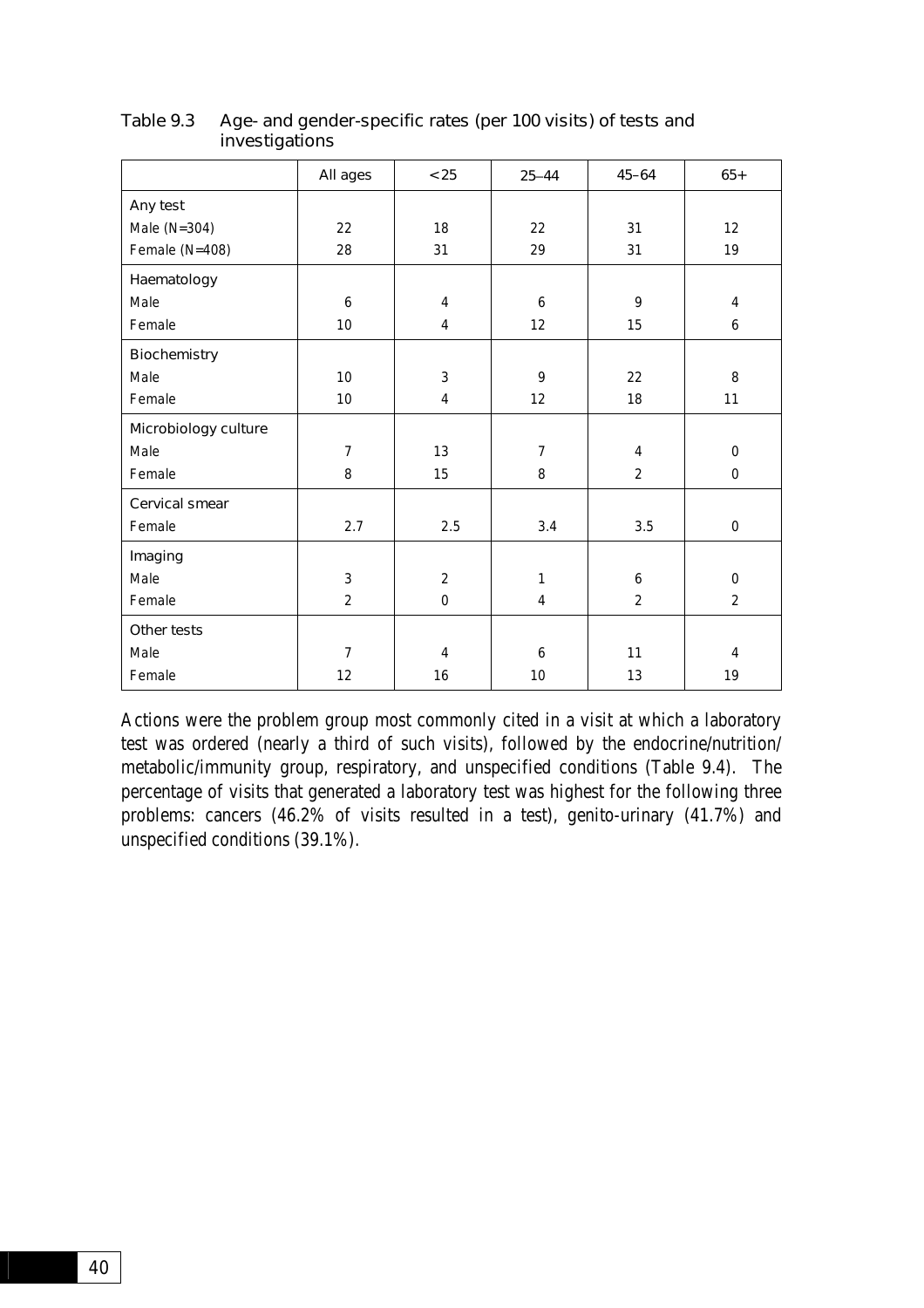| Problem grouping<br>READ2 chapter        | Rate per 100<br>visits where test<br>ordered<br>$(N = 140)$ | Rate per 100 -<br>all visits<br>$(N = 719)$ | <b>Percent of visits</b><br>for that problem<br>group - where<br>test ordered |
|------------------------------------------|-------------------------------------------------------------|---------------------------------------------|-------------------------------------------------------------------------------|
| Actions                                  | 32.1                                                        | 6.3                                         | 24.3                                                                          |
| Endocrine/nutritional/metabolic/immunity | 20.0                                                        | 3.9                                         | 31.8                                                                          |
| Respiratory                              | 18.6                                                        | 3.6                                         | 15.6                                                                          |
| Unspecified conditions                   | 17.9                                                        | 3.5                                         | 39.1                                                                          |
| Investigations                           | 16.4                                                        | 3.2                                         | 22.3                                                                          |
| Cardiovascular/circulatory               | 15.0                                                        | 2.9                                         | 22.3                                                                          |
| Genito-urinary                           | 14.3                                                        | 2.8                                         | 41.7                                                                          |
| Mental                                   | 10.7                                                        | 2.1                                         | 16.1                                                                          |
| Nervous system/sense organs              | 10.7                                                        | 2.1                                         | 17.7                                                                          |
| Skin/subcutaneous tissue                 | 10.7                                                        | 2.1                                         | 18.3                                                                          |
| <b>Digestive</b>                         | 9.3                                                         | 1.8                                         | 30.2                                                                          |
| Musculoskeletal/connective tissue        | 9.3                                                         | 1.8                                         | 20.6                                                                          |
| Symptoms non-specific                    | 9.3                                                         | 1.8                                         | 23.6                                                                          |
| Infectious/parasitic                     | 8.6                                                         | 1.7                                         | 20.0                                                                          |
| Injury/poisoning                         | 5.0                                                         | 1.0                                         | 13.5                                                                          |
| Cancers/neoplasms                        | 4.3                                                         | 0.8                                         | 46.2                                                                          |
| Pregnancy/childbirth/puerperium          | 1.4                                                         | 0.3                                         | 33.3                                                                          |
| Blood/blood-forming organs               | 0.7                                                         | 0.1                                         | 16.7                                                                          |
| Congenital                               | 0.7                                                         | 0.1                                         | 33.3                                                                          |
| Perinatal                                | 0.7                                                         | 0.1                                         | 100.0                                                                         |
| Not coded                                | 2.1                                                         | 0.4                                         | 21.4                                                                          |

### Table 9.4 Problems most frequently managed at visits that included an order for a laboratory test

Among visits that resulted in an X-ray, musculoskeletal/connective tissue, respiratory, infectious/parasitic, cancers, endocrine/nutritional, skin and non-specific symptoms were, in descending order, the most common problems (Table 9.5). Over 15% of cancer consultations resulted in an X-ray, as did 9.5% of musculoskeletal consultations.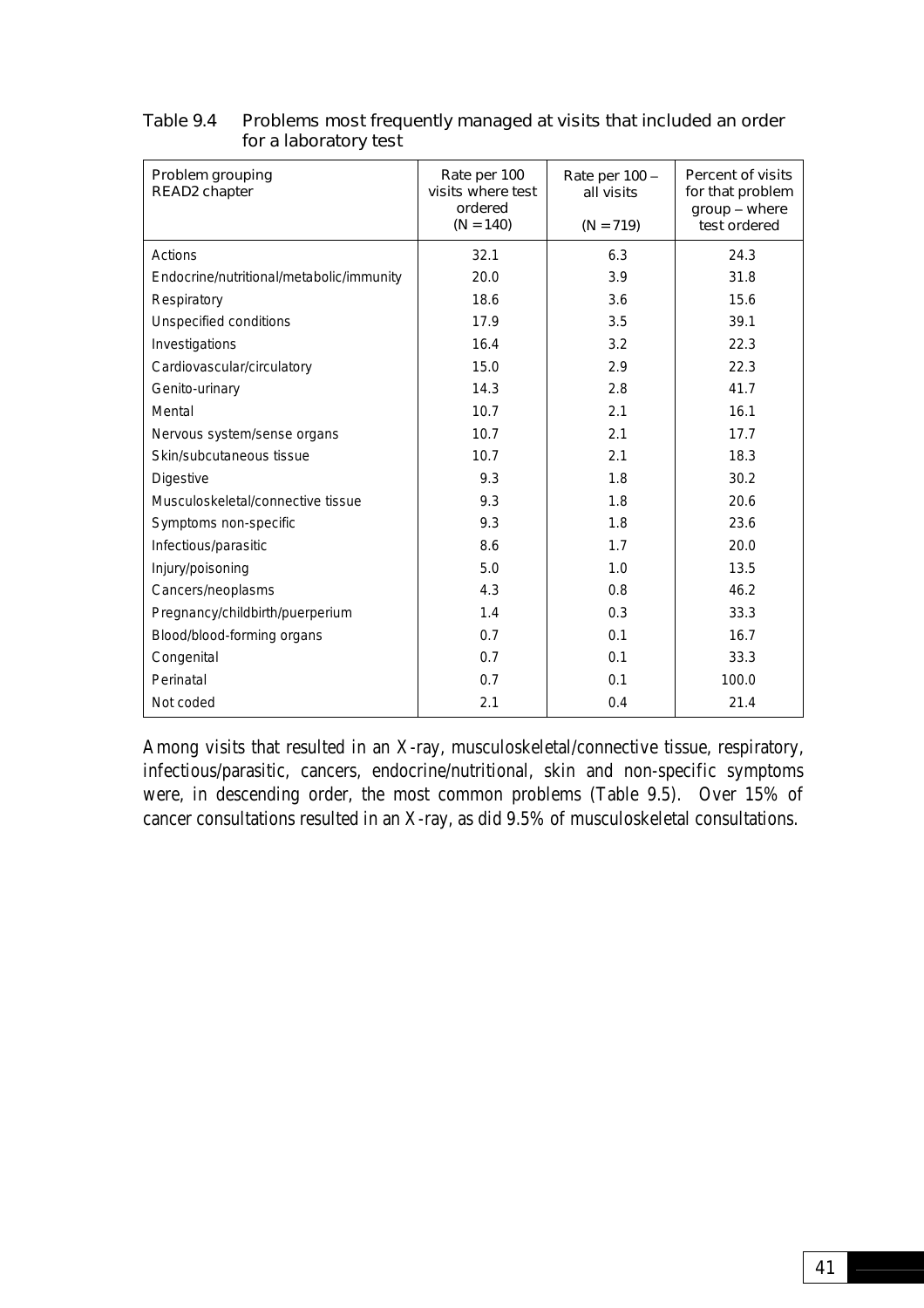| Problem grouping<br><b>READ2</b> chapter | Rate per 100<br>visits where<br>X-ray ordered<br>$(N = 11)$ | Rate per 100 -<br>all visits<br>$(N = 719)$ | <b>Percent of visits</b><br>for that problem<br>group where<br>X-ray ordered |
|------------------------------------------|-------------------------------------------------------------|---------------------------------------------|------------------------------------------------------------------------------|
| Musculoskeletal/connective tissue        | 54.6                                                        | 0.8                                         | 9.5                                                                          |
| Respiratory                              | 27.3                                                        | 0.4                                         | 1.8                                                                          |
| Infectious/parasitic                     | 18.2                                                        | 0.3                                         | 3.3                                                                          |
| Cancers/neoplasms                        | 18.2                                                        | 0.3                                         | 15.4                                                                         |
| Endocrine/nutritional/metabolic/immunity | 18.2                                                        | 0.3                                         | 2.3                                                                          |
| Skin/subcutaneous tissue                 | 18.2                                                        | 0.3                                         | 2.4                                                                          |
| Symptoms non-specific                    | 18.2                                                        | 0.3                                         | 3.6                                                                          |
| Mental                                   | 9.1                                                         | 0.1                                         | 1.1                                                                          |
| Nervous system/sense organs              | 9.1                                                         | 0.1                                         | 1.2                                                                          |
| Cardiovascular/circulatory               | 9.1                                                         | 0.1                                         | 1.1                                                                          |
| Digestive                                | 9.1                                                         | 0.1                                         | 2.3                                                                          |
| <b>Actions</b>                           | 9.1                                                         | 0.1                                         | 0.5                                                                          |
| Investigations                           | 9.1                                                         | 0.1                                         | 1.0                                                                          |
| Injury/poisoning                         | 9.1                                                         | 0.1                                         | 1.9                                                                          |
| Blood/blood-forming organs               | $\Omega$                                                    | $\Omega$                                    | $\Omega$                                                                     |
| Genito-urinary                           | $\Omega$                                                    | $\Omega$                                    | $\Omega$                                                                     |
| Pregnancy/childbirth/puerperium          | $\Omega$                                                    | $\Omega$                                    | 0                                                                            |
| Congenital                               | $\Omega$                                                    | $\mathbf{0}$                                | $\Omega$                                                                     |
| Perinatal                                | $\Omega$                                                    | $\Omega$                                    | 0                                                                            |
| Unspecified conditions                   | 0                                                           | $\Omega$                                    | 0                                                                            |
| Not coded                                | $\Omega$                                                    | $\overline{0}$                              | 0                                                                            |

### Table 9.5 Problems most frequently managed at visits that included an order for an X-ray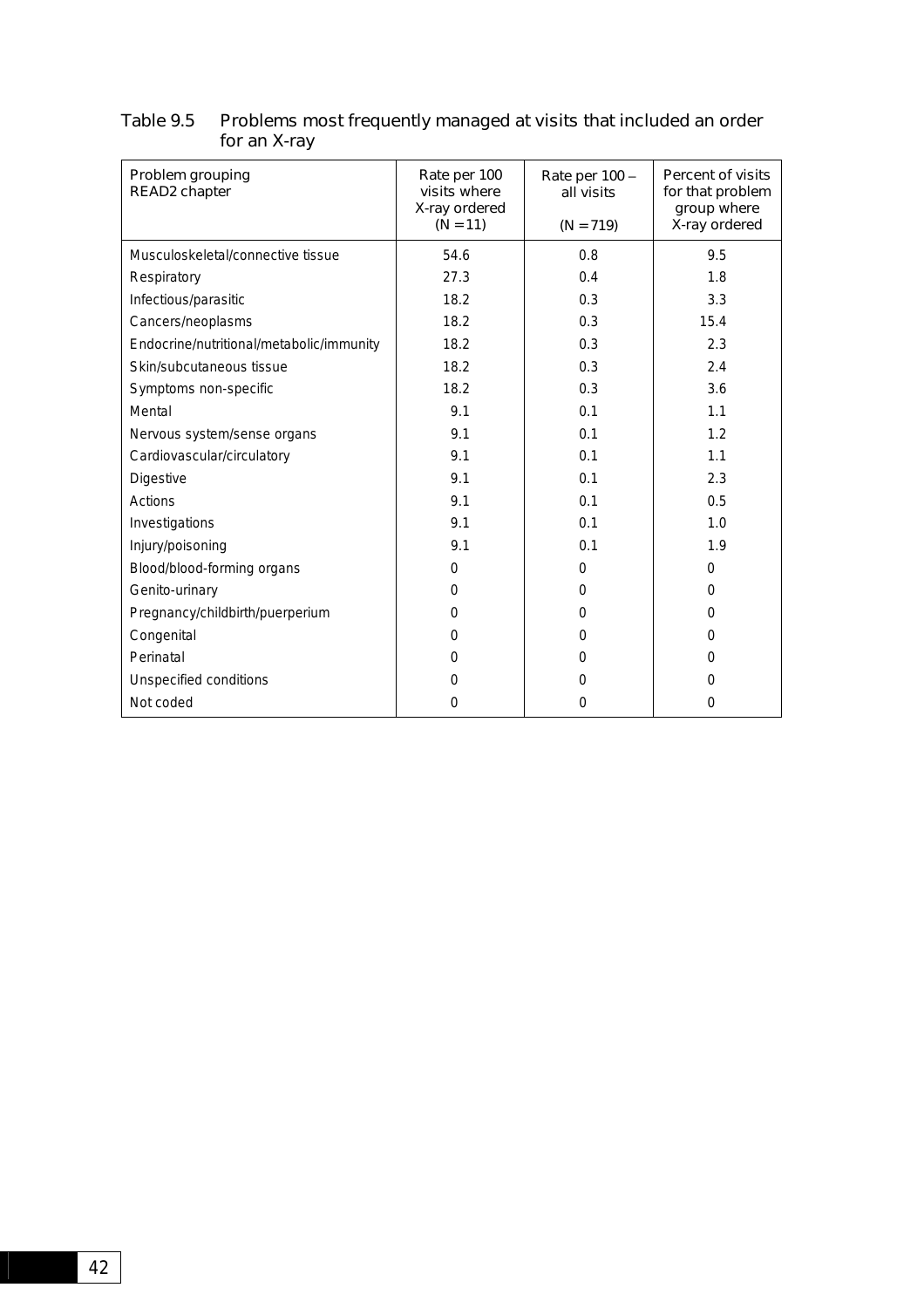# 10 Pharmacological Treatment

Treatments include any drug actions related to up to four possible problems for a patient visit. All drugs were counted. Drugs were classified according to the Pharmacodes/ ATC system. Treatments also include any non-drug actions related to up to four possible problems for a patient visit. However, only one action of each type (e.g. administration) was allowed to be counted for each problem. The following section describes non-drug treatments in more detail.

A total of 67.3% of patient visits resulted in a prescription (75.2% for doctors and 53.1% for nurses), and 77.2% of visits resulted in some other form of treatment (80.2% for doctors and 71.9% for nurses) (Table 10.1). The overall rate of prescribing was slightly higher among women's visits (Table 10.4). For men the highest number of prescription items was for the 65+ years age group, and for women it was the 45−64 years age group.

| <b>Treatment</b>         | All visits    | <b>Doctors</b> | <b>Practice nurses</b> |
|--------------------------|---------------|----------------|------------------------|
| No treatment             | 7.4           | 5.0            | 11.7                   |
| Prescriptions only       | 15.4          | 14.9           | 16.4                   |
| Other treatments only    | 25.3          | 19.9           | 35.2                   |
| <b>Both</b>              | 51.9          | 60.3           | 36.7                   |
| Total<br>(N)             | 100%<br>(719) | 100%<br>(463)  | 100%<br>(256)          |
| Percent prescriptions    | 67.3          | 75.2           | 53.1                   |
| Percent other treatments | 77.2          | 80.2           | 71.9                   |

Table 10.1 Percentage of visits at which treatments were given, by treatment modality and practitioner type

### Table 10.2 Number of treatment items by practitioner type: rate per 100 visits and per 100 problems

| $N$ visits =<br>$N$ problems = |                  | <b>Total</b><br>719<br>1437 | <b>Doctors</b><br>463<br>988 | <b>Practice nurses</b><br>256<br>449 |
|--------------------------------|------------------|-----------------------------|------------------------------|--------------------------------------|
| All treatments                 | Per 100 visits   | 312                         | 336                          | 270                                  |
|                                | Per 100 problems | 156                         | 157                          | 154                                  |
| All script items               | Per 100 visits   | 131                         | 152                          | 94                                   |
|                                | Per 100 problems | 66                          | 71                           | 54                                   |
| All other treatment            | Per 100 visits   | 181                         | 184                          | 176                                  |
| items                          | Per 100 problems | 91                          | 86                           | 100                                  |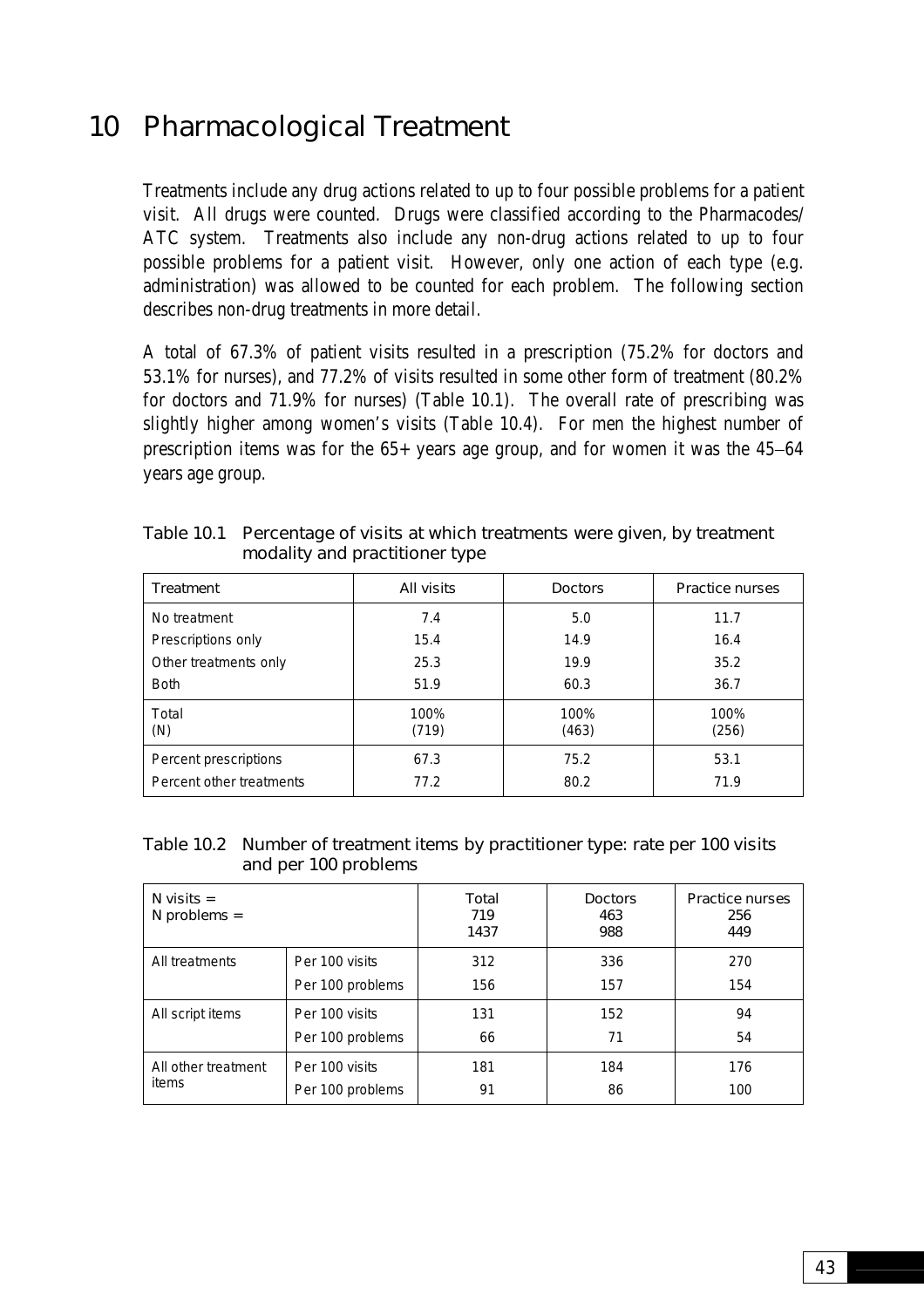|        | All ages | < 25 | $25 - 44$ | $45 - 64$ | $65+$ |
|--------|----------|------|-----------|-----------|-------|
| Male   | $\sigma$ | 62   | 69        | 67        | 84    |
| Female | 68       | 68   | 63        |           | 79    |

Table 10.3 Any prescription: age- and gender-specific rates (per 100 visits)

Table 10.4 Prescription items: age- and gender-specific rates (per 100 visits)

|        | All ages | < 25 | $25 - 44$ | $45 - 64$ | $65+$ |
|--------|----------|------|-----------|-----------|-------|
| Male   | 127      | 113  | 116       | 122       | 204   |
| Female | 135      | 133  | 114       | 173       | 147   |

Table 10.5 shows the distribution of drugs prescribed, by therapeutic group. The highest proportion of prescription items was for nervous system drugs (18.5% of script items), followed by systemic anti-infective agents (15.7%), followed by respiratory and allergy drugs (11.0%).

Table 10.5 gives the frequency of the most commonly prescribed drug groups. Antibacterials (prescribed in 15.0% of script items), analgesics (13.4%), asthma relievers (4.3%), and diabetes drugs (4.3%) were, overall, the most frequently prescribed drug groups.

|                     | Drug group                                                   | Percent of all<br>prescription<br>items | Rate per 100<br>- all visits |
|---------------------|--------------------------------------------------------------|-----------------------------------------|------------------------------|
| 22                  | Nervous system                                               | 18.5                                    | 24.2                         |
| 16                  | Infections - agents for systemic use                         | 15.7                                    | 20.6                         |
| 28                  | Respiratory system and allergies                             | 11.0                                    | 14.5                         |
| 1                   | Alimentary tract and metabolism                              | 9.7                                     | 12.7                         |
| 7                   | Cardiovascular system                                        | 9.0                                     | 11.8                         |
| 10                  | Dermatologicals                                              | 8.3                                     | 10.8                         |
| 13                  | Genito-urinary system                                        | 5.1                                     | 6.7                          |
| 19                  | Musculoskeletal system                                       | 4.6                                     | 6.0                          |
| 4                   | Blood and blood-forming organs                               | 4.5                                     | 5.8                          |
| 14                  | Systemic hormone preparations (excludes oral contraceptives) | 3.7                                     | 4.9                          |
| 38                  | Extemporaneously compounded preparations and galenicals      | 1.5                                     | 1.9                          |
| 31                  | Sensory organs                                               | 0.7                                     | 1.0                          |
| 25                  | Oncology agents and immunosuppressants                       | 0.2                                     | 0.3                          |
| 40                  | Special foods                                                | 0.2                                     | 0.3                          |
|                     | Medication non-specific                                      | 7.4                                     | 9.7                          |
| <b>Total</b><br>(N) |                                                              | 100%<br>(943)                           | 131.2<br>(719)               |

Table 10.5 Distribution of drugs, by group (Pharmacodes/ATC level 1)

\* Includes drug sub-groups with frequencies  $\geq 1\%$  of all script items.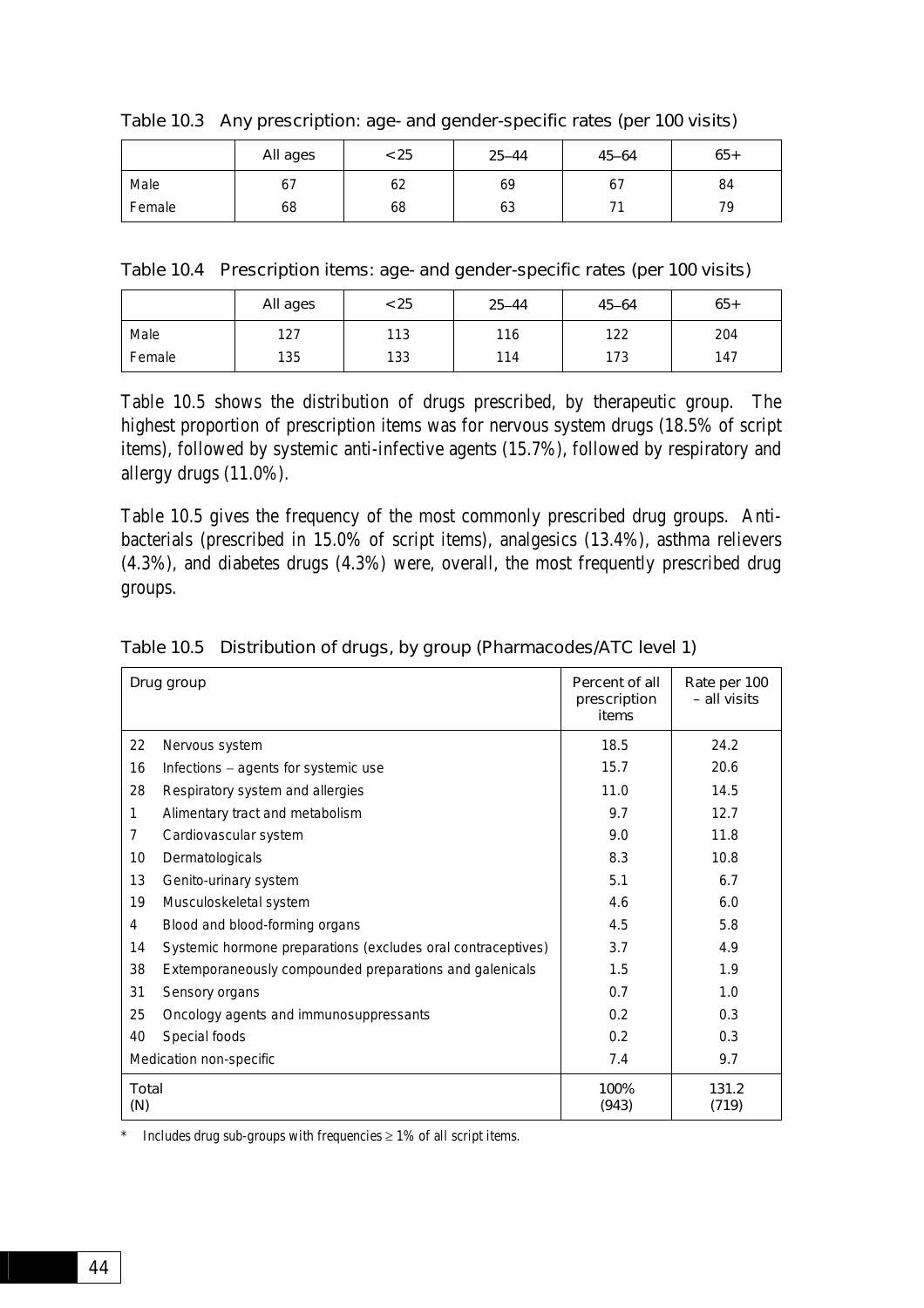| Drug sub-group (Pharmacodes/ATC level 2)*      | Percent of script items<br>$(N = 943)$ | Per 100 visits<br>$(N = 719)$ |
|------------------------------------------------|----------------------------------------|-------------------------------|
| Anti-bacterials                                | 15.0                                   | 19.6                          |
| Analgesics                                     | 13.4                                   | 17.5                          |
| Beta-adrenoceptor agonists (tablets)           | 4.3                                    | 5.7                           |
| Diabetes and diabetes management               | 4.3                                    | 5.6                           |
| Corticosteroids topical                        | 3.6                                    | 4.7                           |
| Anti-inflammatory non-steroidal drugs (NSAIDs) | 3.5                                    | 4.6                           |
| Inhaled corticosteroids                        | 3.2                                    | 4.2                           |
| Agents affecting the renin-angiotensin system  | 3.0                                    | 3.9                           |
| <b>Diuretics</b>                               | 2.4                                    | 3.2                           |
| Antidepressants                                | 2.3                                    | 3.1                           |
| Corticosteroids and related agents             | 2.2                                    | 2.9                           |
| Beta-adrenoceptor blockers                     | 1.8                                    | 2.4                           |
| Anti-ulcerants                                 | 1.7                                    | 2.2                           |
| Emollient and barrier creams                   | 1.7                                    | 2.2                           |
| Anti-thrombotic agents                         | 1.7                                    | 2.2                           |
| Contraceptives non-hormonal                    | 1.6                                    | 2.1                           |
| Contraceptives hormonal                        | 1.4                                    | 1.8                           |
| Lipid-modifying agents                         | 1.4                                    | 1.8                           |
| Laxatives                                      | 1.3                                    | 1.7                           |

# Table 10.6 Most frequently prescribed drug sub-groups

\* Includes drug sub-groups with frequencies ≥ 1% of all script items.

Table 10.7 to Table 10.23 give age and gender-specific prescribing rates for the following major drug groups, and the problems for which they were most frequently used: nervous system, anti-infective, respiratory, alimentary, cardiovascular, dermatological, genito-urinary, musculoskeletal, blood and blood-forming organs, and systemic hormone drugs. For example, the two most common clinical problems for which nervous system drugs (including analgesics and psychological drugs) were prescribed were acute respiratory infections (15.5% of nervous system prescription items) and non-organic psychoses, that is, psychosis of unknown cause (13.8% of nervous system prescription items).

| Table 10.7 Nervous system drugs: age- and gender-specific rates (per 100 |
|--------------------------------------------------------------------------|
| visits)                                                                  |

|        | All ages | < 25 | $25 - 44$        | $45 - 64$ | $65+$ |
|--------|----------|------|------------------|-----------|-------|
| Male   | 25       | 24   | 30               | 20        | 28    |
| Female | 24       | 24   | ົາ<br><u> 21</u> | 25        | $-1$  |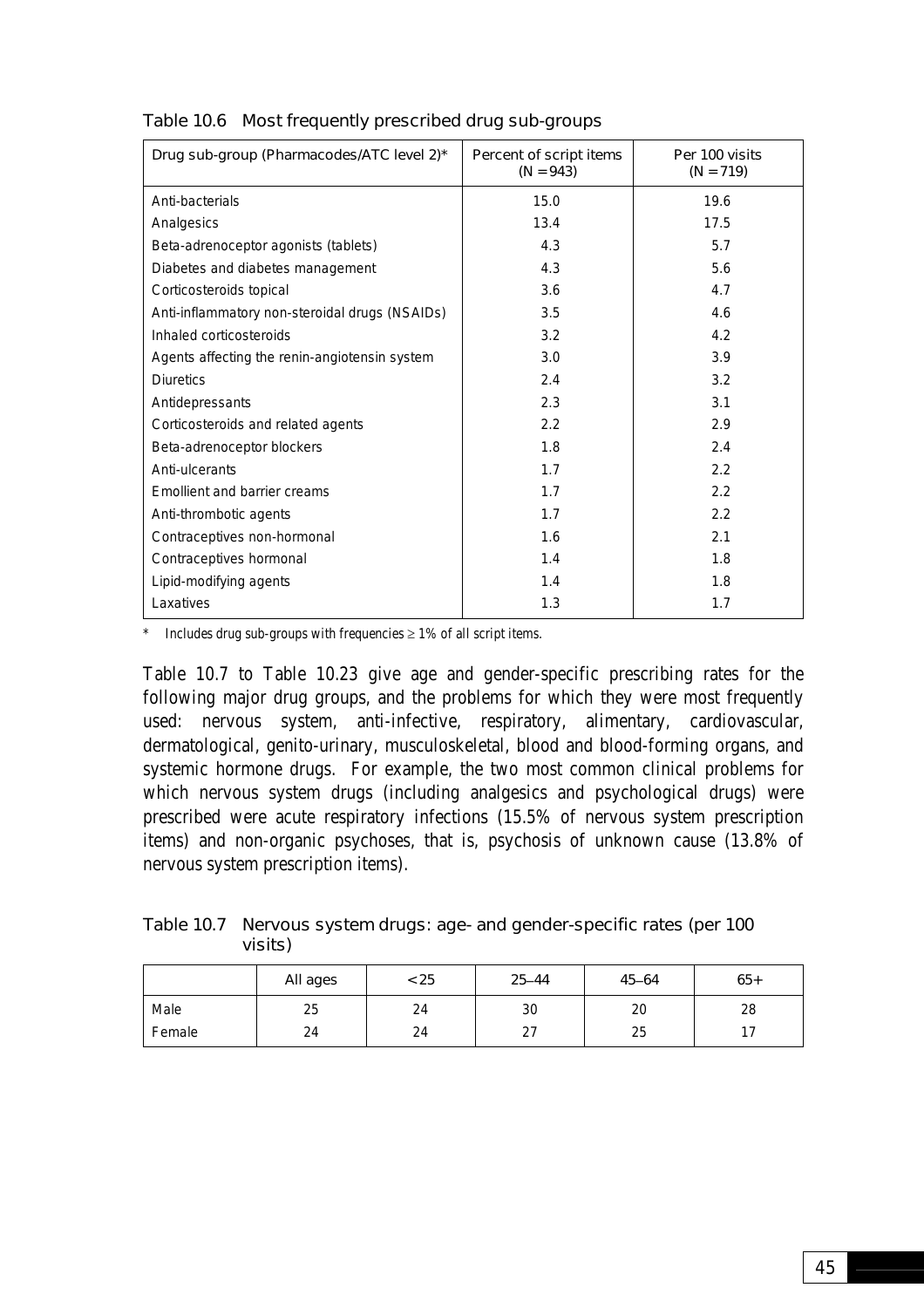#### Table 10.8 Most frequent problems managed by nervous system drugs

| Problem <sup>*</sup><br>(READ2 sub-chapter) |                                                         | <b>Percent of nervous</b><br>system <sup>t</sup> prescription<br>items ( $N = 174$ ) | Percent of<br>problems<br>so treated |
|---------------------------------------------|---------------------------------------------------------|--------------------------------------------------------------------------------------|--------------------------------------|
| H <sub>0</sub>                              | Acute respiratory infections                            | 15.5                                                                                 | 40.3                                 |
| E1                                          | Non-organic psychoses                                   | 13.8                                                                                 | 38.0                                 |
| H2                                          | Pneumonia and influenza                                 | 5.8                                                                                  | 50.0                                 |
| E <sub>2</sub>                              | Neurotic, personality and other non-psychotic disorders | 5.2                                                                                  | 16.7                                 |

\* Includes any problems, for which the drug group was prescribed, with ≥ 5% of group script items.

<sup>†</sup> This drug group includes analgesics and psychological drugs.

#### Table 10.9 Anti-infective drugs: age- and gender-specific rates (per 100 visits)

|        | All ages | < 25 | $25 - 44$ | $45 - 64$  | $65+$                      |
|--------|----------|------|-----------|------------|----------------------------|
| Male   | 25       | 41   | 16        | 12<br>د ا  | $1^{\circ}$<br><u>. . </u> |
| Female | 18       | 28   | 15        | 1 ገ<br>. . | -1                         |

### Table 10.10 Most frequent problems managed by anti-infective drugs

| Problem <sup>*</sup><br>(READ2 sub-chapter) |                                         | Percent of anti-infective <sup>T</sup><br>prescription items<br>$(N = 148)$ | Percent of<br>problems so<br>treated |
|---------------------------------------------|-----------------------------------------|-----------------------------------------------------------------------------|--------------------------------------|
| MO.                                         | Skin and subcutaneous tissue infections | 21.0                                                                        | 75.9                                 |
| F5.                                         | Ear diseases                            | 12.2                                                                        | 43.3                                 |
| H <sub>0</sub>                              | Acute respiratory infections            | 12.2                                                                        | 26.9                                 |
| H <sub>2</sub>                              | Pneumonia and influenza                 | 6.1                                                                         | 38.9                                 |
| H3                                          | Chronic obstructive airways disease     | 5.4                                                                         | 12.1                                 |
| M1                                          | Dermatitis/dermatoses                   | 5.4                                                                         | 20.0                                 |

\* Includes any problems, for which the drug group was prescribed, with  $\geq 5\%$  of group script items.

† This drug group includes systemic anti-bacterials, anti-fungals and anti-virals.

#### Table 10.11 Respiratory drugs: age- and gender-specific rates (per 100 visits)

|        | All ages      | < 25 | $25 - 44$ | $45 - 64$ | $65+$ |
|--------|---------------|------|-----------|-----------|-------|
| Male   | $\sim$<br>د ا | 14   |           |           | 24    |
| Female | 16            | 17   | 1 ິ<br>12 | 25        |       |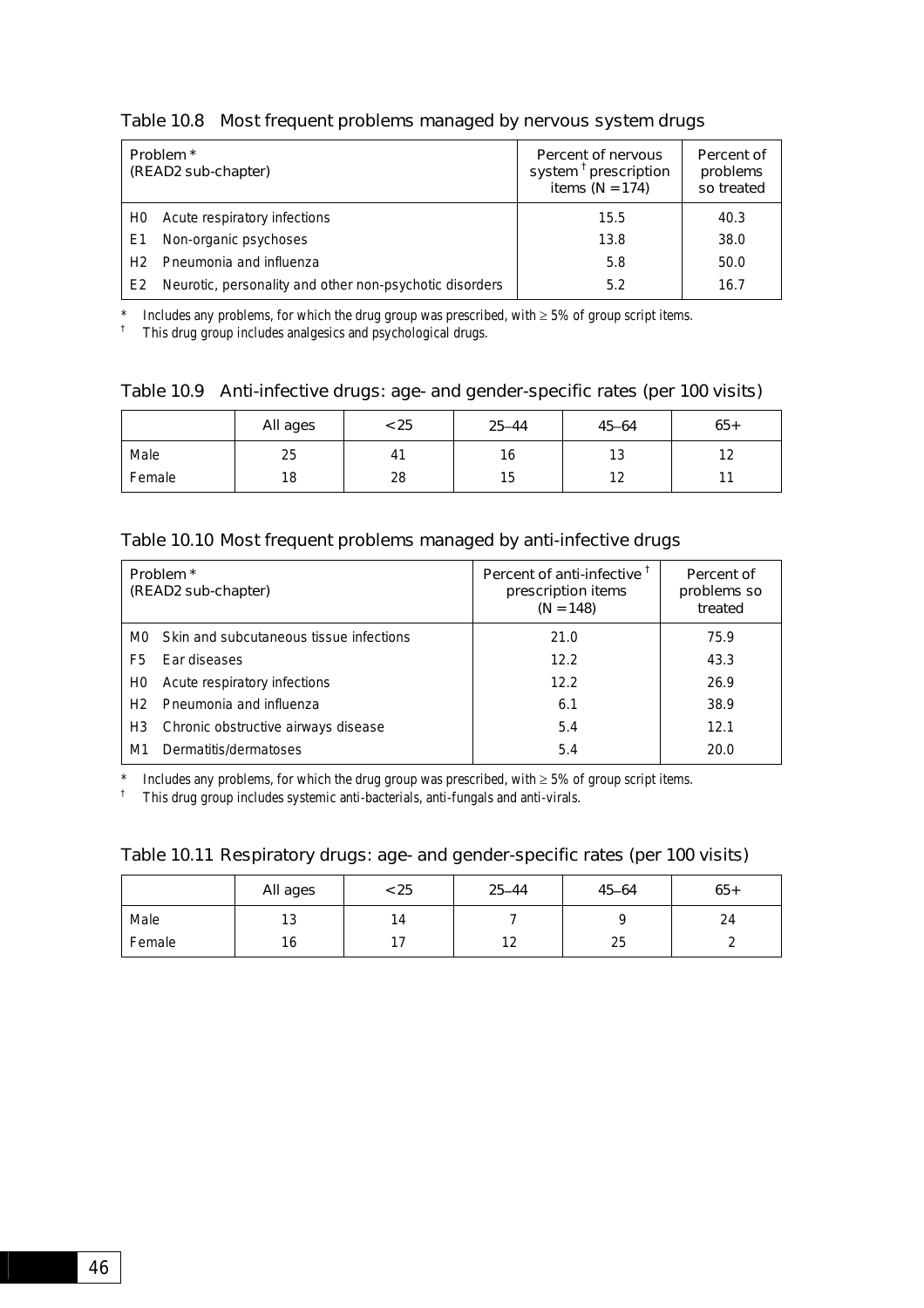# Table 10.12 Most frequent problems managed by respiratory drugs

| Problem <sup>*</sup><br>(READ2 sub-chapter) |                                                  | Percent of respiratory<br>prescription items<br>$(N = 104)$ | Percent of<br>problems<br>so treated |
|---------------------------------------------|--------------------------------------------------|-------------------------------------------------------------|--------------------------------------|
| H3                                          | Chronic obstructive airways disease <sup>T</sup> | 49.0                                                        | 56.9                                 |
| H <sub>0</sub>                              | Acute respiratory infections                     | 10.6                                                        | 14.9                                 |
| H1                                          | Other upper respiratory tract diseases           | 6.7                                                         | 70.0                                 |

\* Includes any problems, for which the drug group was prescribed, with ≥ 5% of group script items.

† The category "chronic obstructive airways disease" includes asthma.

### Table 10.13 Alimentary drugs: age- and gender-specific rates (per 100 visits)

|        | All ages  | < 25 | $25 - 44$ | $45 - 64$ | $65+$                     |
|--------|-----------|------|-----------|-----------|---------------------------|
| Male   | 10<br>1 Z |      | 14        | 20        | $1^{\circ}$<br>. <u>.</u> |
| Female | 14        |      | u         | 35        | $-$<br>. .                |

### Table 10.14 Most frequent problems managed by alimentary drugs

| Problem <sup>*</sup><br>(READ2 sub-chapter) |                                | Percent of alimentary<br>prescription items<br>$(N = 91)$ | Percent of<br>problems so<br>treated |
|---------------------------------------------|--------------------------------|-----------------------------------------------------------|--------------------------------------|
|                                             | Other endocrine gland diseases | 40.7                                                      | 41.3                                 |
|                                             | Duodenal diseases              | 11.0                                                      | 66.7                                 |
| 19                                          | Gastrointestinal symptoms      | 7.7                                                       | 26.3                                 |

\* Includes any problems, for which the drug group was prescribed, with  $\geq 5\%$  of group script items.

### Table 10.15 Cardiovascular drugs: age- and gender-specific rates (per 100 visits)

|        | All ages | < 25 | $25 - 44$ | $45 - 64$    | $65+$ |
|--------|----------|------|-----------|--------------|-------|
| Male   | 15       |      |           | 32           | 56    |
| Female | 10       | 0.8  |           | $\sim$<br>∠∣ | 43    |

#### Table 10.16 Most frequent problems managed by cardiovascular drugs

| Problem <sup>*</sup><br>(READ2 sub-chapter) |                                             | Percent of cardiovascular<br>prescription items<br>$(N = 85)$ | Percent of<br>problems so<br>treated |
|---------------------------------------------|---------------------------------------------|---------------------------------------------------------------|--------------------------------------|
|                                             | G2 BP - hypertensive disease                | 56.5                                                          | 59.7                                 |
| G5.                                         | Other forms of heart disease                | 14.1                                                          | 54.6                                 |
| C1                                          | Other endocrine gland diseases <sup>†</sup> | 8.2                                                           | 7.9                                  |
| G <sub>3</sub>                              | Arteriosclerotic heart disease              | 5.9                                                           | 62.5                                 |

\* Includes any problems, for which the drug group was prescribed, with  $\geq 5\%$  of group script items.

<sup>†</sup> The category "other endocrine gland diseases" includes mainly diabetes.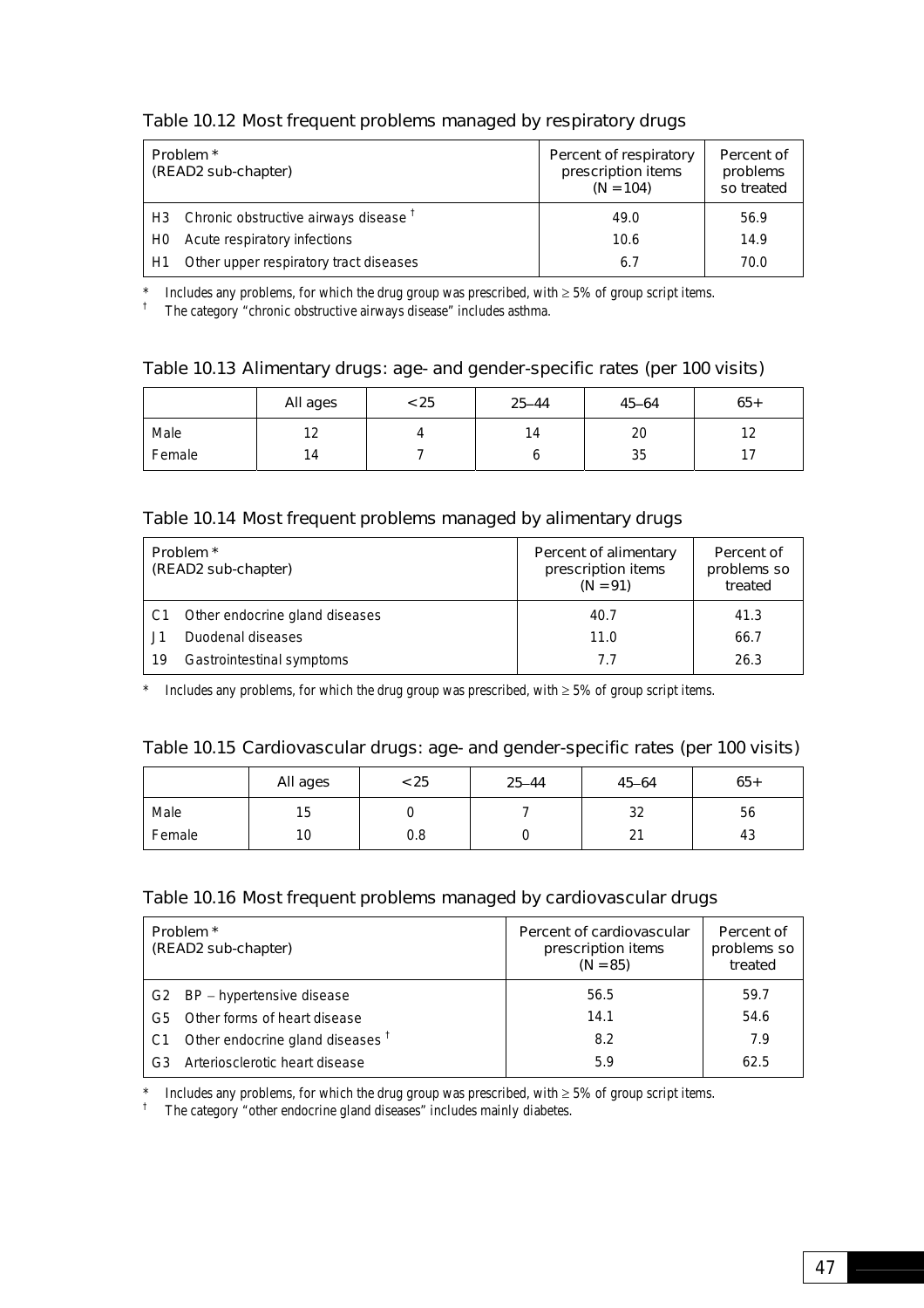|        | All ages      | < 25 | $25 - 44$ | $45 - 64$ | $65+$ |
|--------|---------------|------|-----------|-----------|-------|
| Male   |               | 14   |           | ັ         |       |
| Female | $\sim$<br>. L | 26   |           | ◡         |       |

## Table 10.17 Dermatological drugs: age- and gender-specific rates (per 100 visits)

# Table 10.18 Most frequent problems managed by dermatological drugs

| Problem <sup>*</sup><br>(READ2 sub-chapter) |                                                 | Percent of<br>dermatological<br>prescription items<br>$(N = 78)$ | Percent of<br>problems<br>so treated |
|---------------------------------------------|-------------------------------------------------|------------------------------------------------------------------|--------------------------------------|
| M1                                          | Dermatitis/dermatoses                           | 53.9                                                             | 71.4                                 |
| A5.                                         | Viral diseases with exanthema                   | 6.4                                                              | 55.6                                 |
| M0.                                         | Skin and subcutaneous tissue infections         | 5.1                                                              | 13.8                                 |
| M2.                                         | Other skin and\or subcutaneous tissue disorders | 5.1                                                              | 28.6                                 |

\* Includes any problems, for which the drug group was prescribed, with  $\geq 5\%$  of group script items.

### Table 10.19 Genito-urinary drugs: age- and gender-specific rates (per 100 visits)

|        | All ages | < 25      | $25 - 44$ | $45 - 64$ | $65+$ |
|--------|----------|-----------|-----------|-----------|-------|
| Male   |          | ັ         |           |           |       |
| Female |          | າາ<br>1 Z |           |           |       |

#### Table 10.20 Most frequent problems managed by genito-urinary drugs

| Problem <sup>*</sup><br>(READ2 sub-chapter) |                                      | Percent of genito-urinary<br>prescription items<br>$(N = 48)$ | Percent of<br>problems so<br>treated |
|---------------------------------------------|--------------------------------------|---------------------------------------------------------------|--------------------------------------|
| 61                                          | Contraception                        | 29.2                                                          | 40.7                                 |
| 1Α                                          | Genito-urinary symptoms              | 6.3                                                           | 14.3                                 |
| 1Β                                          | CNS symptom                          | 6.3                                                           | 6.5                                  |
| 7E                                          | Upper female genital tract operation | 6.3                                                           | 6.3                                  |
| AB                                          | <b>Mycoses</b>                       | 6.3                                                           | 33.3                                 |
| K5                                          | Other female genital tract disorders | 6.3                                                           | 17.7                                 |

\* Includes any problems, for which the drug group was prescribed, with  $\geq$  5% of group script items.

# Table 10.21 Musculoskeletal drugs: age- and gender-specific rates (per 100 visits)

|        | All ages | < 25 | $25 - 44$ | $45 - 64$ | $65+$ |
|--------|----------|------|-----------|-----------|-------|
| Male   | u        |      |           |           | 28    |
| Female |          | 0.8  | u         |           | и.    |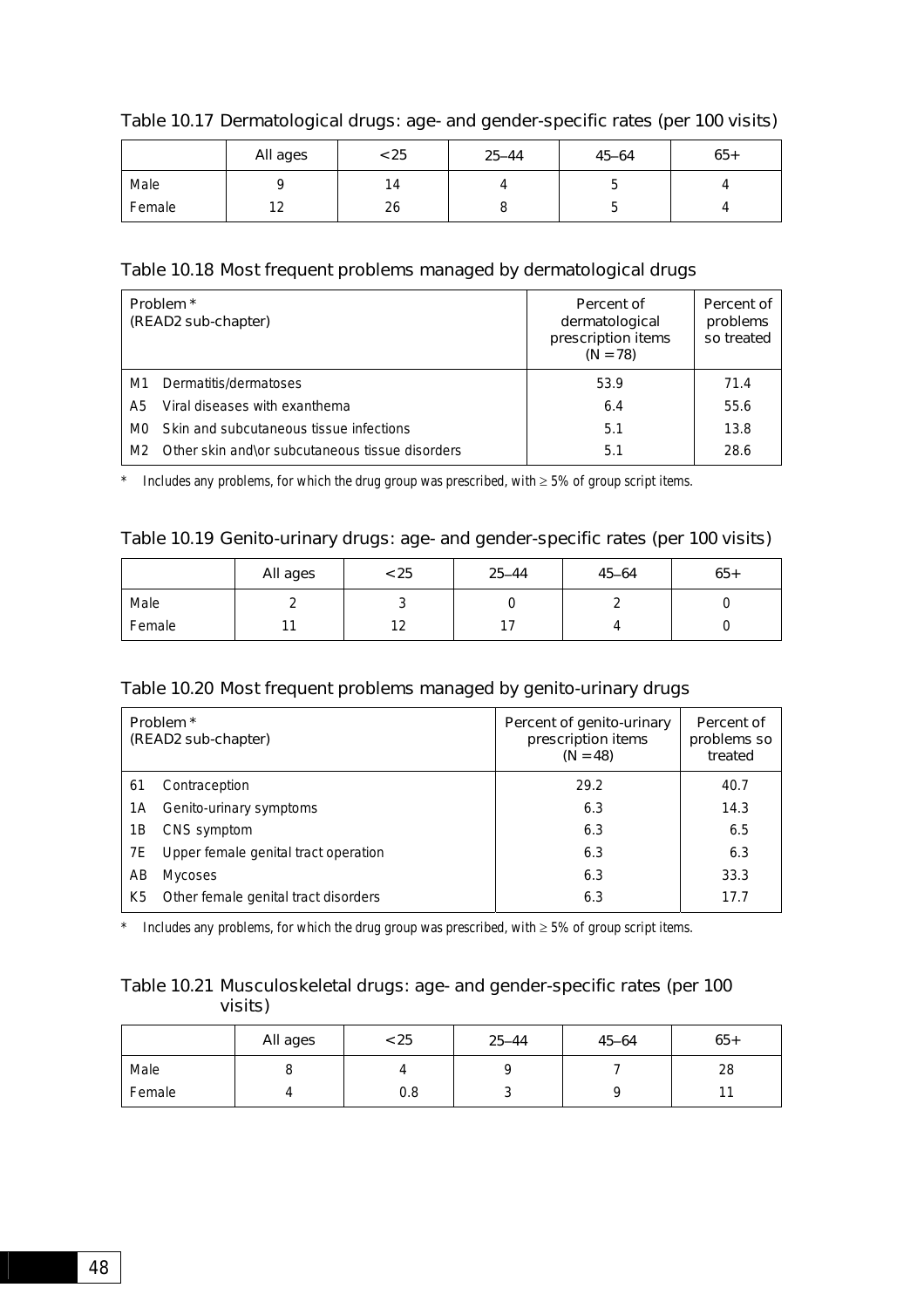### Table 10.22 Most frequent problems managed by musculoskeletal drugs

| Problem <sup>*</sup><br>(READ2 sub-chapter) |                                                        | Percent of musculoskeletal<br>prescription items<br>$(N = 43)$ | Percent of<br>problems<br>so treated |
|---------------------------------------------|--------------------------------------------------------|----------------------------------------------------------------|--------------------------------------|
|                                             | C3 Other metabolic and immunity disorders <sup>t</sup> | 20.9                                                           | 30.8                                 |
| S5                                          | Sprains and strains of joints and adjacent muscles     | 16.3                                                           | 53.9                                 |
| N0                                          | Arthropathies and related disorders                    | 14.0                                                           | 28.7                                 |
| N1                                          | Vertebral column syndromes                             | 9.3                                                            | 20.0                                 |
| N <sub>2</sub>                              | Rheumatism, excluding the back                         | 7.0                                                            | 18.8                                 |

Includes any problems, for which the drug group was prescribed, with  $\geq$  5% of group script items.

† The category "other metabolic and immunity disorders" includes largely cholesterol metabolism, gout and obesity/hyperalimentation.

#### Table 10.23 Blood/blood-forming organ drugs: age- and gender-specific rates (per 100 visits)

|        | All ages | < 25 | $25 - 44$ | $45 - 64$ | $65+$     |
|--------|----------|------|-----------|-----------|-----------|
| Male   |          |      |           |           | 20        |
| Female | ◡        |      |           | $\sim$    | 17<br>. . |

### Table 10.24 Most frequent problems managed by blood/blood-forming organ drugs

| Problem <sup>1</sup><br>(READ2 sub-chapter) |                                        | Percent of blood/blood-forming<br>organ* prescription items<br>$(N = 42)$ | Percent of<br>problems<br>so treated |
|---------------------------------------------|----------------------------------------|---------------------------------------------------------------------------|--------------------------------------|
| G <sub>3</sub>                              | Arteriosclerotic heart disease         | 16.7                                                                      | 50.0                                 |
| G5                                          | Other forms of heart disease           | 11.9                                                                      | 36.4                                 |
| A0                                          | Bacterial food poisoning               | 9.5                                                                       | 40.0                                 |
| C <sub>3</sub>                              | Other metabolic and immunity disorders | 9.5                                                                       | 15.4                                 |

\* "Blood and blood-forming organ drugs" include largely anti-thrombotic agents, lipid-modifying agents, antianaemics, fluids and electrolytes.

† Includes any problems, for which the drug group was prescribed, with  $\geq$  5% of group script items.

### Table 10.25 Systemic hormone drugs: age- and gender-specific rates (per 100 visits)

|        | All ages | < 25 | $25 - 44$ | $45 - 64$ | $65+$ |
|--------|----------|------|-----------|-----------|-------|
| Male   |          |      | $\cdot$   |           | 10    |
| Female |          |      | u         | J         |       |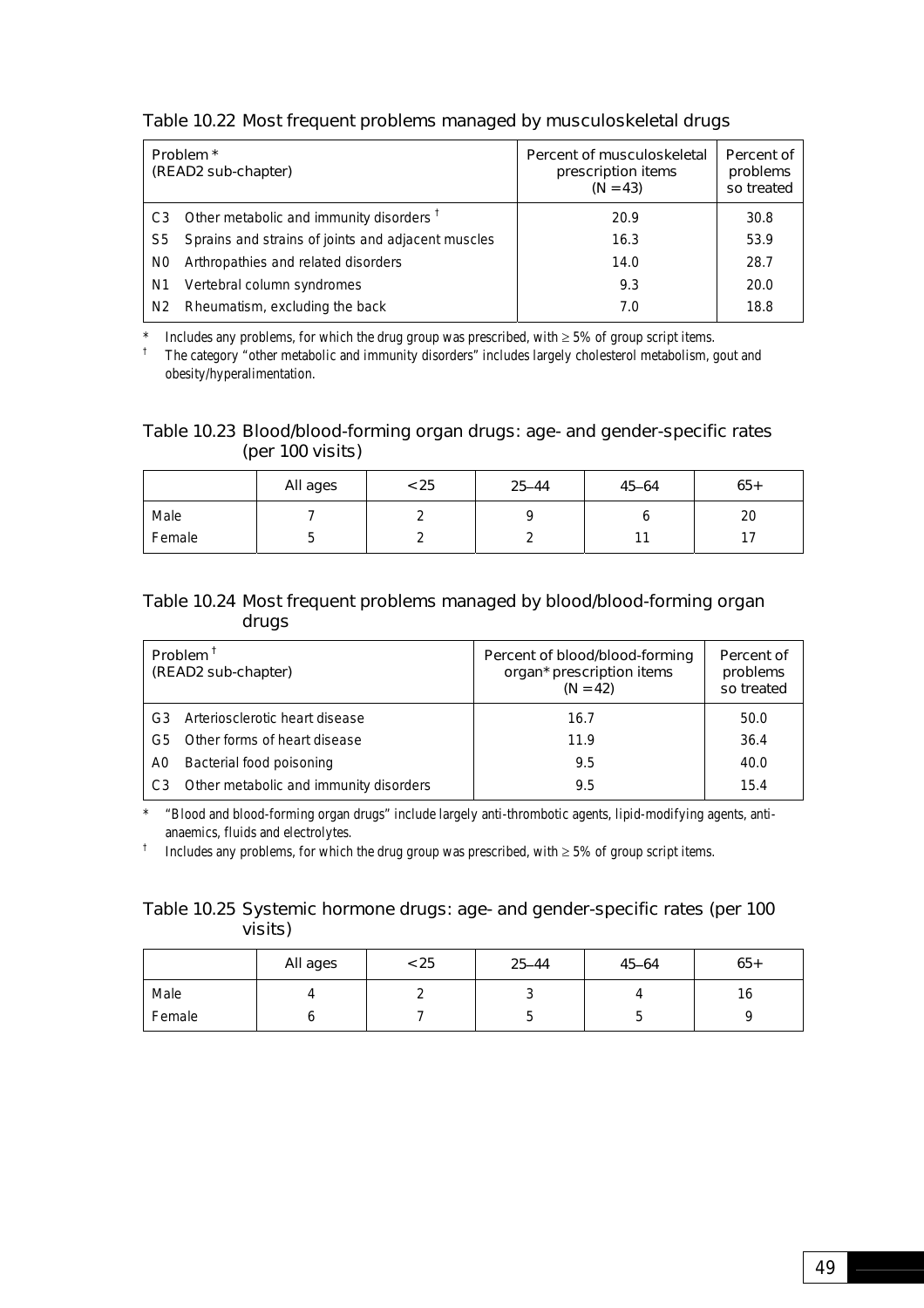| Problem <sup>*</sup><br>(READ2 sub-chapter) |                                                               | Percent of systemic hormone<br>prescription items<br>$(N = 35)$ | Percent of<br>problems so<br>treated |
|---------------------------------------------|---------------------------------------------------------------|-----------------------------------------------------------------|--------------------------------------|
| H3                                          | Chronic obstructive airways disease                           | 25.7                                                            | 15.5                                 |
| 61                                          | Contraception                                                 | 14.3                                                            | 18.5                                 |
| C1                                          | Other endocrine gland diseases                                | 8.8                                                             | 4.8                                  |
| C0                                          | Stroma – goitre                                               | 5.7                                                             | 66.7                                 |
| K5                                          | Other female genital tract disorders                          | 5.7                                                             | 11.8                                 |
| N <sub>2</sub>                              | Rheumatism, excluding the back                                | 5.7                                                             | 12.5                                 |
| N <sub>3</sub>                              | Osteopathy/chondropathy/acquired<br>musculoskeletal deformity | 5.7                                                             | 12.5                                 |

Table 10.26 Most frequent problems managed by systemic hormone drugs

Includes any problems, for which the drug group was prescribed, with  $\geq$  5% of group script items.

† This drug group excludes contraceptives.

The ranking of most commonly prescribed drug groups was similar, but not identical, for doctors and nurses.

| Table 10.27 Comparison of prescribing rates for different drug groups, by |
|---------------------------------------------------------------------------|
| practitioner type (per 100 visits)                                        |

| Drug group<br>(Pharmacodes/ATC level 1)<br>(N visits)    |                                                                   | Total<br>(719) | <b>Doctors</b><br>(463) | <b>Practice nurses</b><br>(256) |
|----------------------------------------------------------|-------------------------------------------------------------------|----------------|-------------------------|---------------------------------|
| 22                                                       | Nervous system                                                    | 24.2           | 29.4                    | 14.8                            |
| 16                                                       | Infections - agents for systemic use                              | 20.6           | 25.7                    | 11.3                            |
| 28                                                       | Respiratory system and allergies                                  | 14.5           | 16.6                    | 10.5                            |
| $\mathbf{1}$                                             | Alimentary tract and metabolism                                   | 12.7           | 14.7                    | 9.0                             |
| $\overline{7}$                                           | Cardiovascular system                                             | 11.8           | 11.4                    | 12.5                            |
| 10                                                       | Dermatologicals                                                   | 10.8           | 11.4                    | 9.8                             |
| 13                                                       | Genito-urinary system                                             | 6.7            | 7.3                     | 5.5                             |
| 19                                                       | Musculoskeletal system                                            | 6.0            | 6.9                     | 4.3                             |
| 4                                                        | Blood and blood-forming organs                                    | 5.8            | 7.1                     | 3.5                             |
| 14                                                       | Systemic hormone preparations* (excluding<br>oral contraceptives) | 4.9            | 5.0                     | 4.7                             |
| 38                                                       | Extemporaneously compounded<br>preparations and galenicals        | 1.9            | 2.8                     | 0.4                             |
| 31                                                       | Sensory organs                                                    | 1.0            | 1.1                     | 0.8                             |
| 25                                                       | Oncology agents and immunosuppressants                            | 0.3            | $\Omega$                | 0.8                             |
| 40                                                       | Special foods                                                     | 0.3            | 0.4                     | $\Omega$                        |
|                                                          | Medication non-specific                                           | 9.7            | 11.7                    | 6.3                             |
| All prescriptions - per 100 visits<br>(N - script items) |                                                                   | 131.2<br>(943) | 151.6<br>(702)          | 94.1<br>(241)                   |

\* For example, corticosteroids.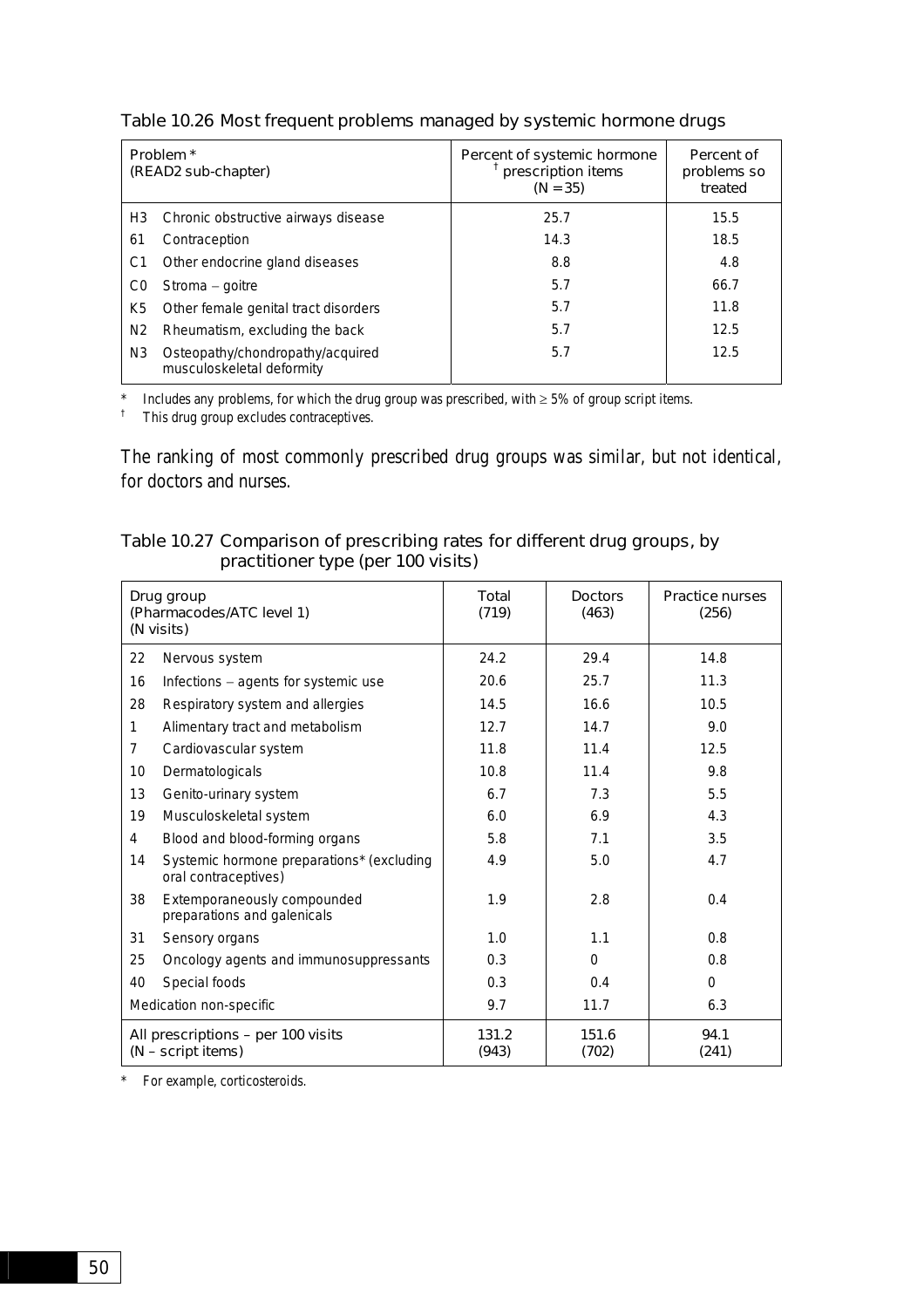# 11 Non-drug Treatments

Non-drug treatments include any non-drug actions related to up to four possible problems for a patient visit. However, only one action of each type (e.g. administration) was counted for each problem.

The three most frequently used non-drug treatments were health advice (37.7% of all non-drug treatments), investigation/examination/screening (24.3% of non-drug treatments), and referral (12.7% of non-drug treatments) (Table 11.1).

| Non-drug treatments                 | Percentage of all<br>non-drug treatments | <b>Frequency per</b><br>100 visits | Frequency per<br>100 problems |
|-------------------------------------|------------------------------------------|------------------------------------|-------------------------------|
| Health advice                       | 37.7                                     | 68.3                               | 34.2                          |
| Investigation/examination/screening | 24.3                                     | 44.1                               | 22.1                          |
| Referral                            | 12.7                                     | 23.1                               | 11.6                          |
| Follow-up                           | 8.7                                      | 15.7                               | 7.9                           |
| Administration                      | 6.0                                      | 10.8                               | 5.4                           |
| Immunisation                        | 4.1                                      | 7.4                                | 3.7                           |
| Other procedure                     | 2.6                                      | 4.7                                | 2.4                           |
| Minor surgery                       | 2.1                                      | 3.8                                | 1.9                           |
| Dressing                            | 1.0                                      | 1.8                                | 0.9                           |
| Complementary medicine              | 0.6                                      | 1.1                                | 0.6                           |
| Physical medicine                   | 0.2                                      | 0.4                                | 0.2                           |
| Total<br>(N)                        | 100%<br>(1303 treatments)                | 181.2<br>$(719 \text{ visits})$    | 90.7<br>(1437 problems)       |

Table 11.1 Frequency of non-drug treatments

This ranking for the two most frequently used non-drug treatments was the same for doctors and nurses, although the frequency per 100 visits varies somewhat between the two professional groups (Table 11.4). The frequency of health advice by age and gender is shown in Table 11.2, which shows there is a tendency towards higher frequency of health advice with increasing age. The frequency of minor surgery by age and gender is shown in Table 11.3.

Table 11.2 Health advice: age- and gender-specific rates (per 100 visits)

|        | All ages  | < 25 | $25 - 44$ | $45 - 64$ | $65+$ |
|--------|-----------|------|-----------|-----------|-------|
| Male   | 63        | 56   | 61        | 70        | 84    |
| Female | 77<br>1 Z | 55   | 89        | 67        |       |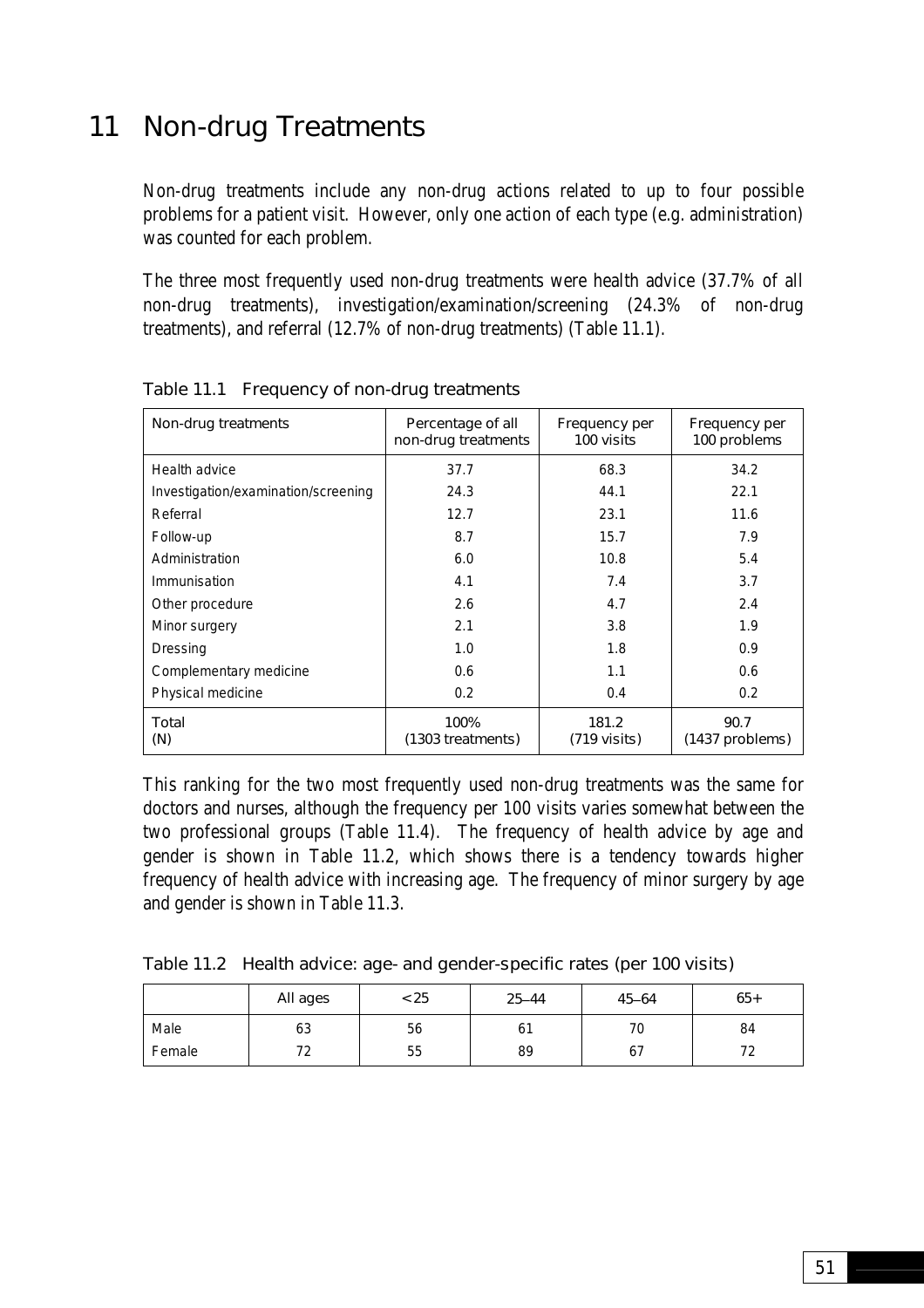|        | All ages | $25$ | $25 - 44$ | $45 - 64$ | $65+$ |
|--------|----------|------|-----------|-----------|-------|
| Male   |          |      |           |           |       |
| Female |          | ັ    | υ. Ι      |           |       |

# Table 11.3 Minor surgery: age- and gender-specific rates (per 100 visits)

#### Table 11.4 Comparison of non-drug treatments, by practitioner type (per 100 visits)

| Non-drug treatments                   | Total                    | <b>Doctors</b>          | <b>Practice nurses</b>  |
|---------------------------------------|--------------------------|-------------------------|-------------------------|
| Health advice                         | 68.3                     | 71.5                    | 62.5                    |
| Investigation/examination/screening   | 44.1                     | 43.0                    | 46.1                    |
| Referral                              | 23.1                     | 26.6                    | 16.8                    |
| Follow-up                             | 15.7                     | 14.9                    | 17.2                    |
| Administration                        | 10.8                     | 13.2                    | 6.6                     |
| Immunisation                          | 7.4                      | 4.8                     | 12.1                    |
| Other procedure                       | 4.7                      | 3.2                     | 7.4                     |
| Minor surgery                         | 3.8                      | 3.2                     | 4.7                     |
| Dressing                              | 1.8                      | 1.7                     | 2.0                     |
| Complementary medicine                | 1.1                      | 1.5                     | 0.4                     |
| Physical medicine                     | 0.4                      | 0.6                     | $\Omega$                |
| Total<br>(N visits)<br>(N treatments) | 181.2<br>(719)<br>(1303) | 184.2<br>(463)<br>(853) | 175.8<br>(256)<br>(450) |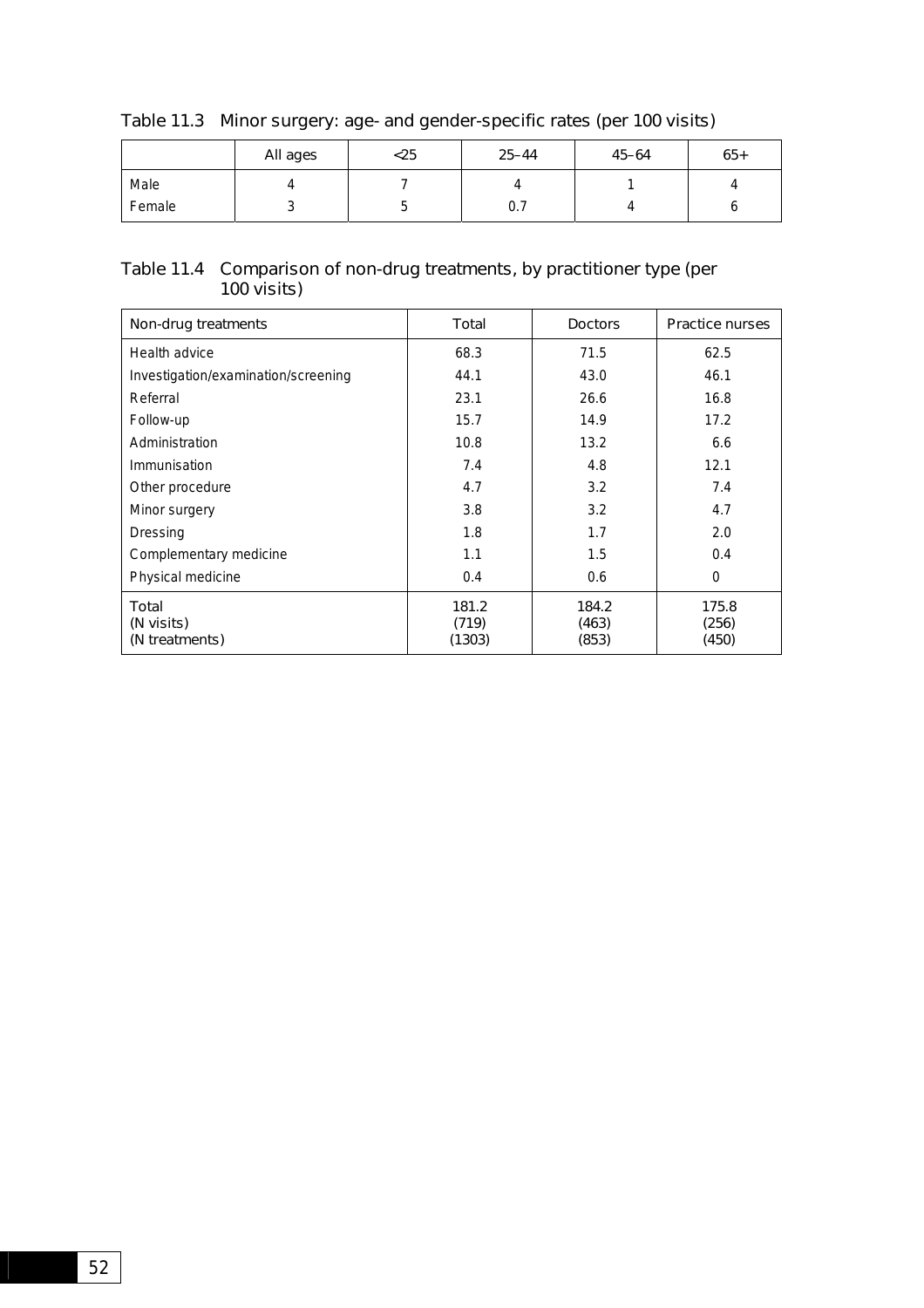# 12 Disposition

For the results in this section, only one referral per visit was counted, and referral types are mutually exclusive. Overall, 65% of visits resulted in suggested follow-up within three months (67.0% and 61.3% for doctors and nurses respectively), and 22.0% resulted in some form of referral (23.3% and 19.5% for doctors and nurses respectively) (Table 12.1).

A small minority of visits (1.8%) resulted in emergency referrals to hospital (1.9% and 1.6% for doctors and nurses respectively), 10.7% resulted in referral to medical or surgical specialists (14.2% and 4.3% for doctors and nurses respectively), and 8.6% resulted in referrals to non-medical specialists (6.0% and 13.3% for doctors and nurses respectively).

|                               | Total | <b>Doctors</b> | <b>Practice nurses</b> |
|-------------------------------|-------|----------------|------------------------|
| Follow-up within three months | 65.0  | 67.0           | 61.3                   |
| Referred on                   | 22.0  | 23.3           | 19.5                   |
| Emergency                     | 1.8   | 1.9            | 1.6                    |
| Unspecified                   | 1.0   | 1.3            | 0.4                    |
| Medical/surgical specialties  | 10.7  | 14.2           | 4.3                    |
| Non-medical                   | 8.6   | 6.0            | 13.3                   |
| (N)                           | 719)  | (463)          | (256)                  |

Table 12.1 Frequency of types of disposition, by practitioner type (percent of visits)

Follow-up within three months, total referrals, and emergency referral were all more frequent with increasing age (Table 12.2, Table 12.4 and Table 12.7).

Table 12.2 Follow-up within three months: age- and gender-specific rates (per 100 visits)

|                  | All ages | < 25 | $25 - 44$ | $45 - 64$ | $65+$ |
|------------------|----------|------|-----------|-----------|-------|
| Male $(N=304)$   | 64       | 56   | 57        |           | 84    |
| Female $(N=408)$ | 65       | 50   | 67        | 79        | 70    |

Table 12.3 shows the problems that were most frequently followed up. For example, all pregnancy and childbirth problems and all perinatal problems resulted in follow-up, as did 92.2% of mental health problems.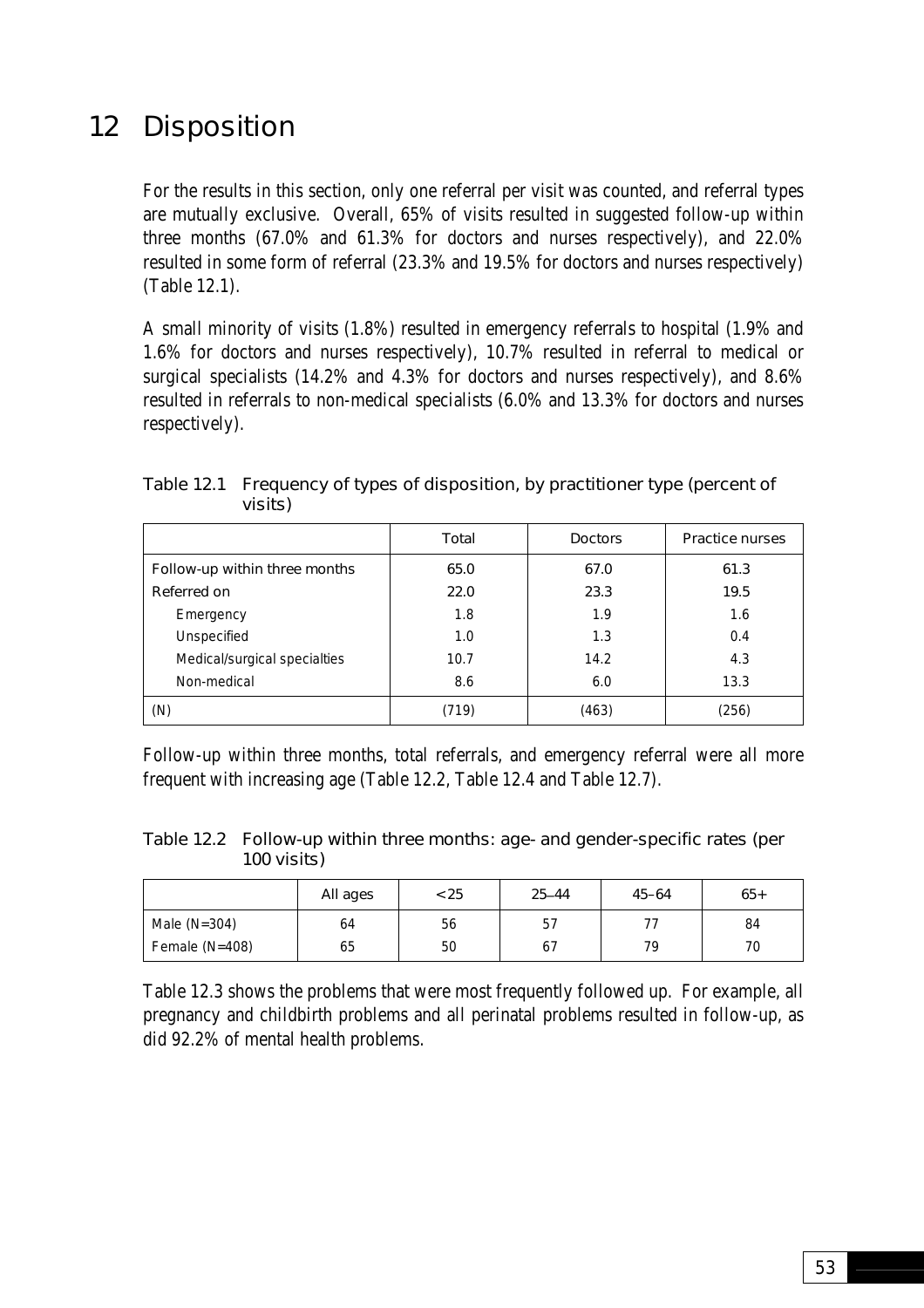| Problem grouping<br>(based on READ2 chapters) | Percent of problems<br>so treated | Percent of new<br>problems so treated |
|-----------------------------------------------|-----------------------------------|---------------------------------------|
| Pregnancy/childbirth/puerperium               | 100.0                             | 100.0                                 |
| Perinatal                                     | 100.0                             | $\Omega$                              |
| Mental                                        | 92.2                              | 87.5                                  |
| Cancers/neoplasms                             | 90.0                              | 66.7                                  |
| <b>Digestive</b>                              | 88.1                              | 87.5                                  |
| Cardiovascular/circulatory                    | 87.9                              | 100.0                                 |
| Musculoskeletal/connective tissue             | 86.7                              | 72.2                                  |
| Endocrine/nutritional/metabolic/immunity      | 85.9                              | 100.0                                 |
| Genito-urinary                                | 77.1                              | 85.0                                  |
| Actions                                       | 74.5                              | 85.7                                  |
| Nervous system/sense organs                   | 73.8                              | 70.8                                  |
| Investigations                                | 73.1                              | 85.7                                  |
| Symptoms non-specific                         | 72.6                              | 62.5                                  |
| Skin/subcutaneous tissue                      | 72.5                              | 60.6                                  |
| Unspecified conditions                        | 71.9                              | 75.0                                  |
| Infectious/parasitic                          | 70.4                              | 60.7                                  |
| Blood/blood-forming organs                    | 66.7                              | 50.0                                  |
| Congenital                                    | 66.7                              | $\Omega$                              |
| Respiratory                                   | 62.2                              | 45.9                                  |
| Injury/poisoning                              | 60.4                              | 48.3                                  |
| Not coded                                     | 100.0                             | 0                                     |

Table 12.3 Rates of follow-up, by problem grouping

# Table 12.4 Referral: age- and gender-specific rates (per 100 visits)

|                | All ages | < 25 | $25 - 44$ | $45 - 64$ | $65+$    |
|----------------|----------|------|-----------|-----------|----------|
| Male $(N=304)$ | 18       | 15   | 16        | $\sim$    | າາ<br>ےت |
| Female (N=408) | 25       | 13   | 30        | 34        | 26       |

| Table 12.5 Elective medical/surgical referral: age- and gender-specific rates (per |
|------------------------------------------------------------------------------------|
| 100 visits)                                                                        |

|                | All ages   | < 25 | $25 - 44$ | $45 - 64$ | $65+$  |
|----------------|------------|------|-----------|-----------|--------|
| Male $(N=304)$ | 10         |      | 12        | 13        | 16     |
| Female (N=408) | 1 ລ<br>ے ا | ັ    | 16        | 14        | $\sim$ |

The frequency of elective referral was highest for cancers (50% of such problems resulted in elective referral), blood/blood forming organs (50%), pregnancy-related (50%), genito-urinary (36.1%) and congenital (33.3%).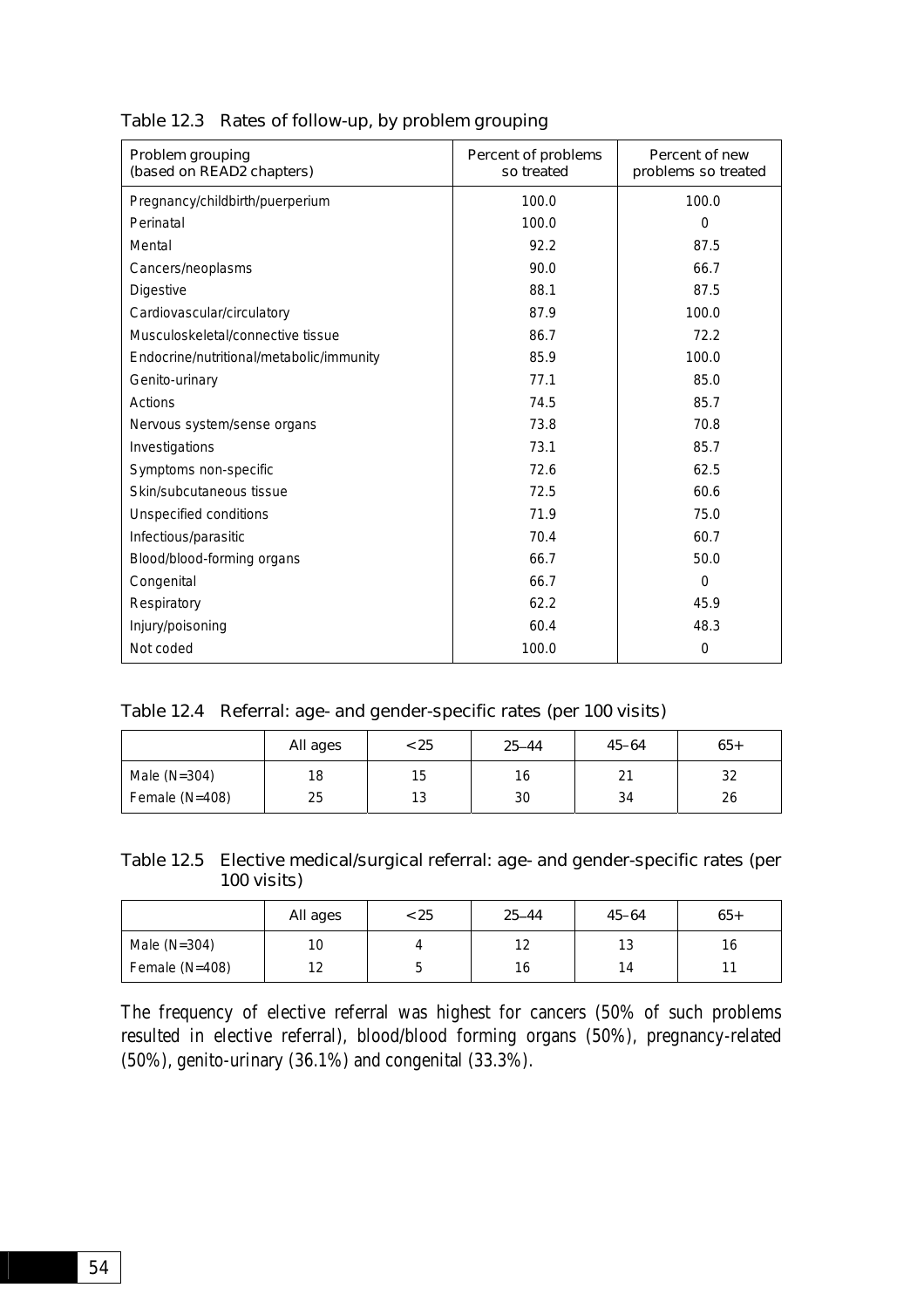| Problem grouping<br>(based on READ2 chapters) | Percent of problems<br>so treated | Percent of new<br>problems so treated |
|-----------------------------------------------|-----------------------------------|---------------------------------------|
| Cancers/neoplasms                             | 50.0                              | 66.7                                  |
| Blood/blood-forming organs                    | 50.0                              | 100.0                                 |
| Pregnancy/childbirth/puerperium               | 50.0                              | 66.7                                  |
| Genito-urinary                                | 36.1                              | 35.7                                  |
| Congenital                                    | 33.3                              | 100.0                                 |
| <b>Digestive</b>                              | 22.5                              | 18.2                                  |
| Mental                                        | 19.6                              | 18.8                                  |
| Nervous system/sense organs                   | 19.5                              | 16.7                                  |
| Endocrine/nutritional/metabolic/immunity      | 19.0                              | 100.0                                 |
| Cardiovascular/circulatory                    | 17.8                              | 30.0                                  |
| Investigations                                | 17.8                              | 8.7                                   |
| Skin/subcutaneous tissue                      | 15.9                              | $\Omega$                              |
| Unspecified conditions                        | 14.0                              | $\Omega$                              |
| Musculoskeletal/connective tissue             | 12.1                              | 11.1                                  |
| Actions                                       | 11.5                              | 5.7                                   |
| Injury/poisoning                              | 10.4                              | 7.7                                   |
| Symptoms non-specific                         | 9.5                               | 5.0                                   |
| Infectious/parasitic                          | 6.8                               | 4.6                                   |
| Respiratory                                   | 6.7                               | 5.1                                   |
| Perinatal                                     | $\Omega$                          | 0                                     |
| Not coded                                     | 20.0                              | 0                                     |

# Table 12.6 Rates of elective referral, by problem grouping

|  |  | Table 12.7 Emergency referral: age- and gender-specific rates (per 100 visits) |  |  |
|--|--|--------------------------------------------------------------------------------|--|--|
|--|--|--------------------------------------------------------------------------------|--|--|

|                  | All ages | < 25 | $25 - 44$ | $45 - 64$    | $65+$           |
|------------------|----------|------|-----------|--------------|-----------------|
| Male $(N=304)$   | 1.3      | 0.9  |           | 2.4          | 4.0             |
| Female $(N=408)$ | 2.2      | 2.5  | 2.7       | 1 າ<br>ے ، ا | 21<br><b>4.</b> |

The frequency of emergency referral was highest for skin/subcutaneous tissue problems (5.8% of such problems resulted in emergency referral), followed by cardiovascular/ circulatory problems (5.6%) and injury/poisoning (4.2%) (Table 12.8).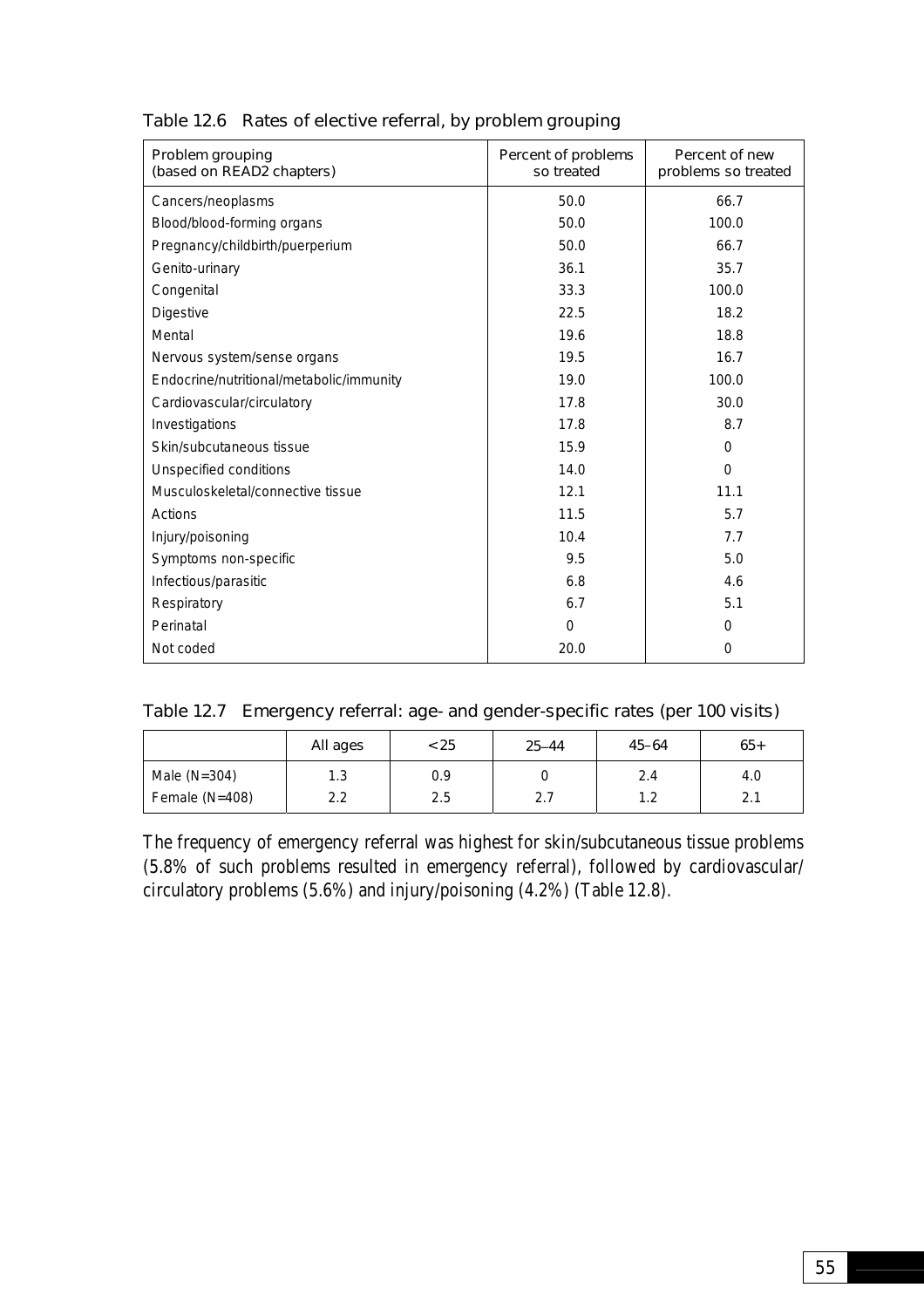| Problem grouping<br>(based on READ2 chapters) | Percent of problems<br>so treated | Percent of new<br>problems so treated |
|-----------------------------------------------|-----------------------------------|---------------------------------------|
| Skin/subcutaneous tissue                      | 5.8                               | 3.7                                   |
| Cardiovascular/circulatory                    | 5.6                               | 20.0                                  |
| Injury/poisoning                              | 4.2                               | 3.9                                   |
| Genito-urinary                                | 2.8                               | $\Omega$                              |
| Respiratory                                   | 2.7                               | 2.5                                   |
| Infectious/parasitic                          | 2.3                               | $\mathbf 0$                           |
| Musculoskeletal/connective tissue             | 1.7                               | 5.6                                   |
| Actions                                       | 1.7                               | 2.9                                   |
| Endocrine/nutritional/metabolic/immunity      | 1.3                               | $\Omega$                              |
| Nervous system/sense organs                   | 1.3                               | 4.2                                   |
| Mental                                        | 1.1                               | 0                                     |
| Cancers/neoplasms                             | $\Omega$                          | $\Omega$                              |
| Blood/blood-forming organs                    | $\Omega$                          | $\Omega$                              |
| <b>Digestive</b>                              | 0                                 | 0                                     |
| Pregnancy/childbirth/puerperium               | $\Omega$                          | 0                                     |
| Congenital                                    | 0                                 | 0                                     |
| Perinatal                                     | $\Omega$                          | 0                                     |
| Unspecified conditions                        | $\Omega$                          | 0                                     |
| Investigations                                | $\Omega$                          | 0                                     |
| Symptoms non-specific                         | 0                                 | 0                                     |
| Not coded                                     | 0                                 | 0                                     |

# Table 12.8 Rates of emergency referral, by problem grouping

|  |  | Table 12.9 Non-medical referral: age- and gender-specific rates (per 100 visits) |  |
|--|--|----------------------------------------------------------------------------------|--|
|--|--|----------------------------------------------------------------------------------|--|

|                  | All ages | < 25 | $25 - 44$ | $45 - 64$ | $65+$                 |
|------------------|----------|------|-----------|-----------|-----------------------|
| Male $(N=304)$   |          |      |           | ◡         | $1^{\circ}$           |
| Female $(N=408)$ | 10       |      | 10        | 15        | 1 <sub>0</sub><br>ں ו |

The problems most frequently managed by non-medical referral were, in order, unspecified conditions, musculoskeletal/connective tissue problems, nervous system/ sense organ problems, cancers, and blood/blood-forming organ problems (Table 12.10).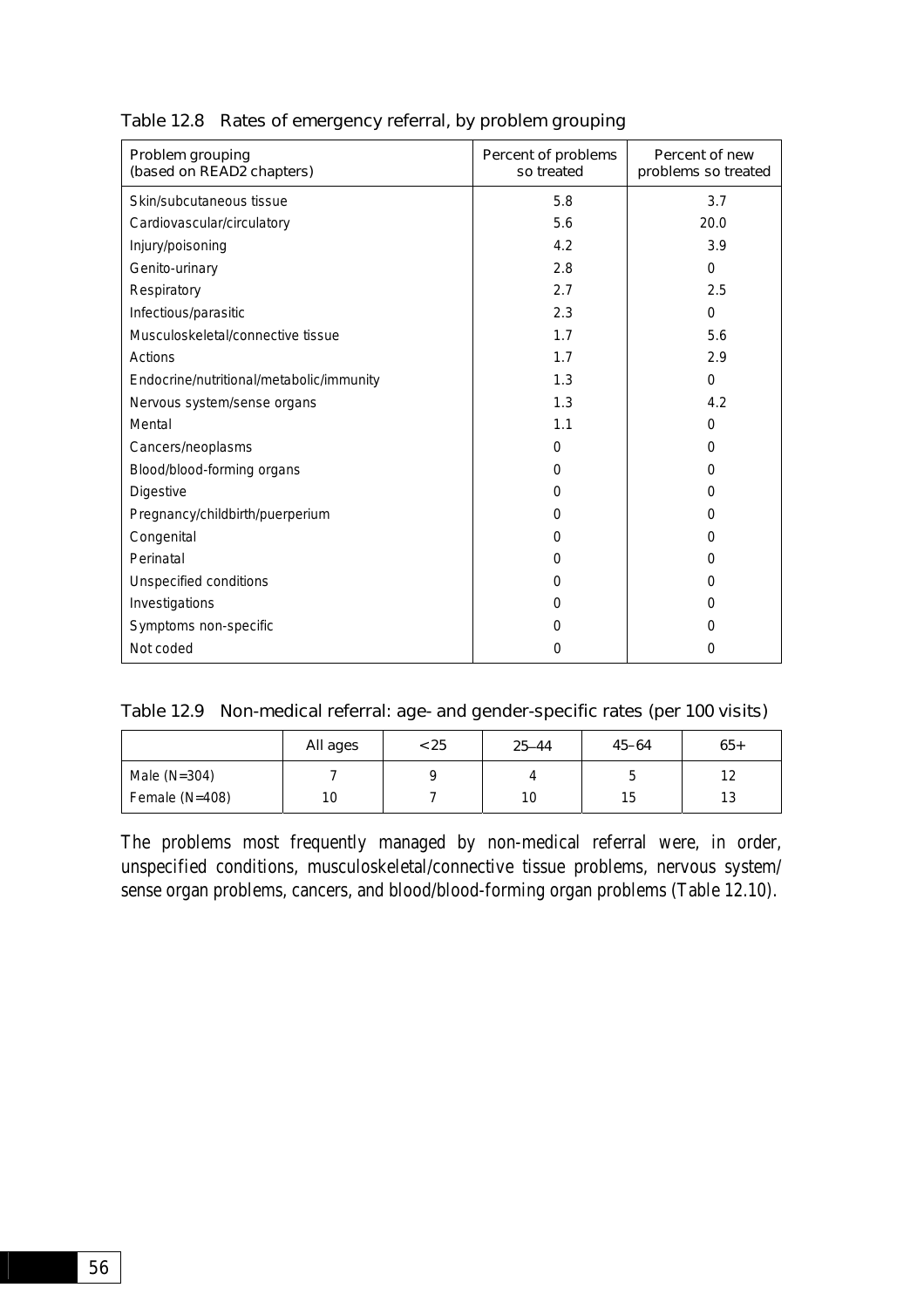| Problem grouping<br>(based on READ2 chapters) | Percent of problems<br>so treated | Percent of new<br>problems so treated |
|-----------------------------------------------|-----------------------------------|---------------------------------------|
| Unspecified conditions                        | 19.3                              | 33.3                                  |
| Musculoskeletal/connective tissue             | 19.0                              | 22.2                                  |
| Nervous system/sense organs                   | 18.2                              | 16.7                                  |
| Cancers/neoplasms                             | 16.7                              | $\Omega$                              |
| Blood/blood-forming organs                    | 16.7                              | $\Omega$                              |
| Symptoms non-specific                         | 14.3                              | 15.0                                  |
| Actions                                       | 13.8                              | 14.3                                  |
| Mental                                        | 13.0                              | 12.5                                  |
| Endocrine/nutritional/metabolic/immunity      | 12.7                              | $\Omega$                              |
| Investigations                                | 12.2                              | 8.7                                   |
| Cardiovascular/circulatory                    | 11.1                              | 20.0                                  |
| <b>Digestive</b>                              | 7.5                               | 4.6                                   |
| Respiratory                                   | 7.4                               | 3.8                                   |
| Infectious/parasitic                          | 4.6                               | 4.6                                   |
| Injury/poisoning                              | 4.2                               | 3.9                                   |
| Skin/subcutaneous tissue                      | 2.9                               | 7.4                                   |
| Genito-urinary                                | 2.8                               | $\Omega$                              |
| Pregnancy/childbirth/puerperium               | $\Omega$                          | 0                                     |
| Congenital                                    | $\Omega$                          | 0                                     |
| Perinatal                                     | 0                                 | 0                                     |
| Not coded                                     | $\Omega$                          | 0                                     |

# Table 12.10 Rates of non-medical referral, by problem grouping

Among referrals to medical and surgical specialists, gynaecology, ophthalmology, psychiatry and paediatric referrals were the most common (Table 12.11). Among nonmedical referrals, physiotherapy and nursing were the most frequent. Nursing referrals included a wide range of nursing specialties, including such categories as community nurse, asthma nurse, diabetes nurse and ENT (ear, nose and throat) nurse.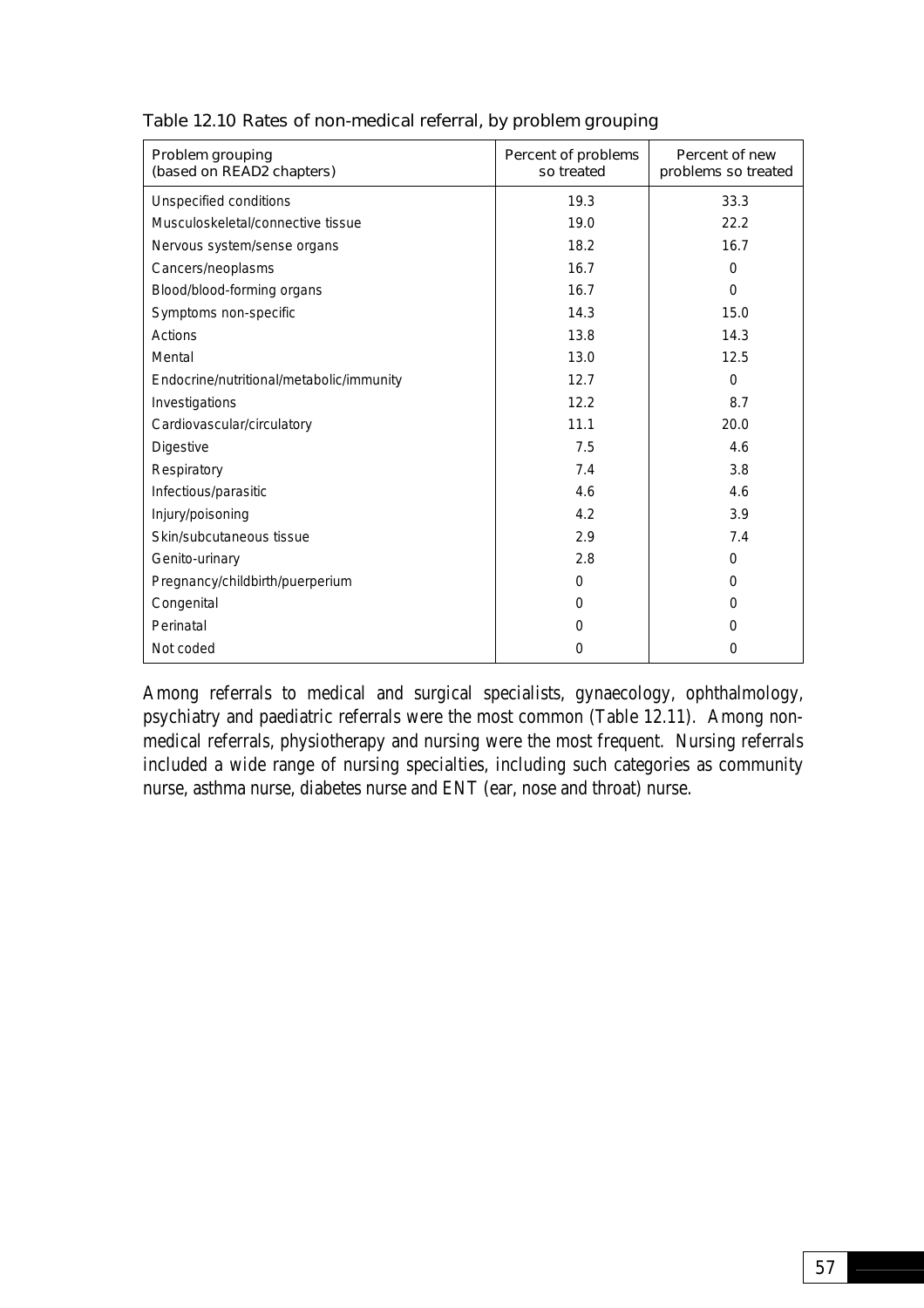| <b>Destination</b>           | Percent of all referrals | Frequency per 100 visits |  |
|------------------------------|--------------------------|--------------------------|--|
| <b>Emergency referral</b>    | 8.2                      | 1.8                      |  |
| Referral unspecified         | 4.4                      | 1.0                      |  |
| Medical/surgical specialties | 48.4                     | 10.7                     |  |
| Gynaecology                  | 6.3                      | 1.4                      |  |
| Ophthalmology                | 6.3                      | 1.4                      |  |
| Psychiatry                   | 3.8                      | 0.8                      |  |
| Paediatrics                  | 3.1                      | 0.7                      |  |
| Orthopaedics                 | 1.9                      | 0.4                      |  |
| Urology                      | 1.9                      | 0.4                      |  |
| Cardiology                   | 1.9                      | 0.4                      |  |
| Gastroenterology             | 1.9                      | 0.4                      |  |
| Dermatology                  | 1.9                      | 0.4                      |  |
| Rheumatology                 | 1.3                      | 0.3                      |  |
| Obstetric                    | 1.3                      | 0.3                      |  |
| Vascular                     | 1.3                      | 0.3                      |  |
| Respiratory                  | 1.3                      | 0.3                      |  |
| <b>Breast clinic</b>         | 1.3                      | 0.3                      |  |
| Diabetes clinic              | 1.3                      | 0.3                      |  |
| ENT                          | 0.6                      | 0.1                      |  |
| Sexual health                | 0.6                      | 0.1                      |  |
| Endocrinology                | 0.6                      | 0.1                      |  |
| Geriatrics                   | 0.6                      | 0.1                      |  |
| Pathology                    | 0.6                      | 0.1                      |  |
| Non-medical referrals        | 39.0                     | 8.6                      |  |
| Physiotherapist              | 5.0                      | 1.1                      |  |
| Nursing                      | 3.1                      | 0.7                      |  |
| Midwife                      | 1.9                      | 0.4                      |  |
| Audiology                    | 1.9                      | 0.4                      |  |
| Dental                       | 1.3                      | 0.3                      |  |
| Counselling                  | 1.3                      | 0.3                      |  |
| Radiology                    | 1.3                      | 0.3                      |  |
| Podiatry                     | 1.3                      | 0.3                      |  |
| Dietician                    | 0.6                      | 0.1                      |  |
| <b>Total</b>                 | 100%                     | 22.1                     |  |
| (N)                          | (159)                    | (719)                    |  |

### Table 12.11 Destination of referrals: percentage distribution and frequency per 100 visits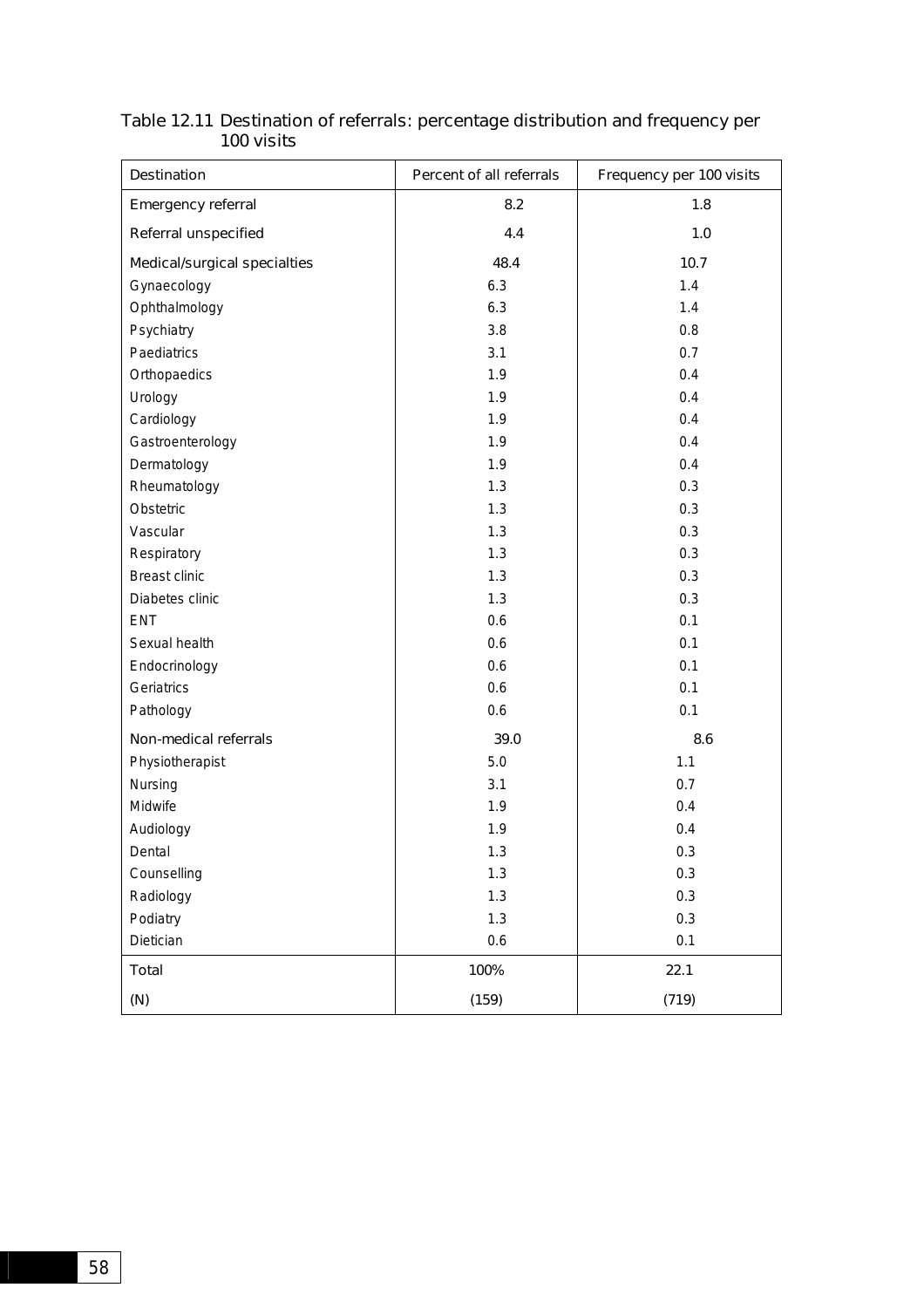# 13 Electronic Data Collection Pilot

Data for the NatMedCa survey were collected using paper collection methods consisting of pre-printed pads on the desks of participating general practitioners and nurses. The NatMedCa survey also included a pilot study of electronic data collection methods for a total of 65 practitioners from 22 practices. Four community-governed non-profit primary health care organisations used electronic methods, where data were captured routinely using enhanced practice management software in the course of consultations. All were Auckland-based.

The visits data from these four practices provide evidence for differences in practitioner data reporting despite similar patient characteristics; thus, if grouped with paper collection practitioners, they are likely to introduce bias. The following tables show comparative results from six paper collection practices (24 doctors and 20 nurses) and four electronic practices (nine doctors and four nurses). Most importantly, in terms of the capture of comparable data, the problems per visit for GP consultations in the electronic arm of the study averaged 1.29 and reasons-for-visit averaged 0.29; in contrast to the paper collection non-profits, which averaged 2.13 and 1.76 respectively (Table 13.5 and Table 13.6).

The very low number of reasons-for-visit in the electronic arm indicates a high likelihood of systematic bias in the electronic pilot practices, as every visit should have at least one reason for the encounter (in the patient's words). Other important differences include GP referral rates (23.3% of visits in the paper practices and 7.1% in the electronic practices) (Table 13.7), and "all other treatment items" for GPs (184 per 100 visits in the paper practices and 118 per 100 visits in the electronic practices) (Table 13.8).

Some of the observed differences between these two groups of practices, which include, for example, the mean number of daytime patients per week per GP (63.3 in the paper practices and 82.2 in the electronic practices) (Table 13.2), may represent real differences or may be random variations due to the small number of practices for which data are presented.

As a result, data from the four electronic-arm practices have not been included in the results presented in this report because of under-reporting of key data elements, and the consequent likelihood of bias. The extent of under-reporting of key data elements by the electronic pilot practices has yet to be fully examined.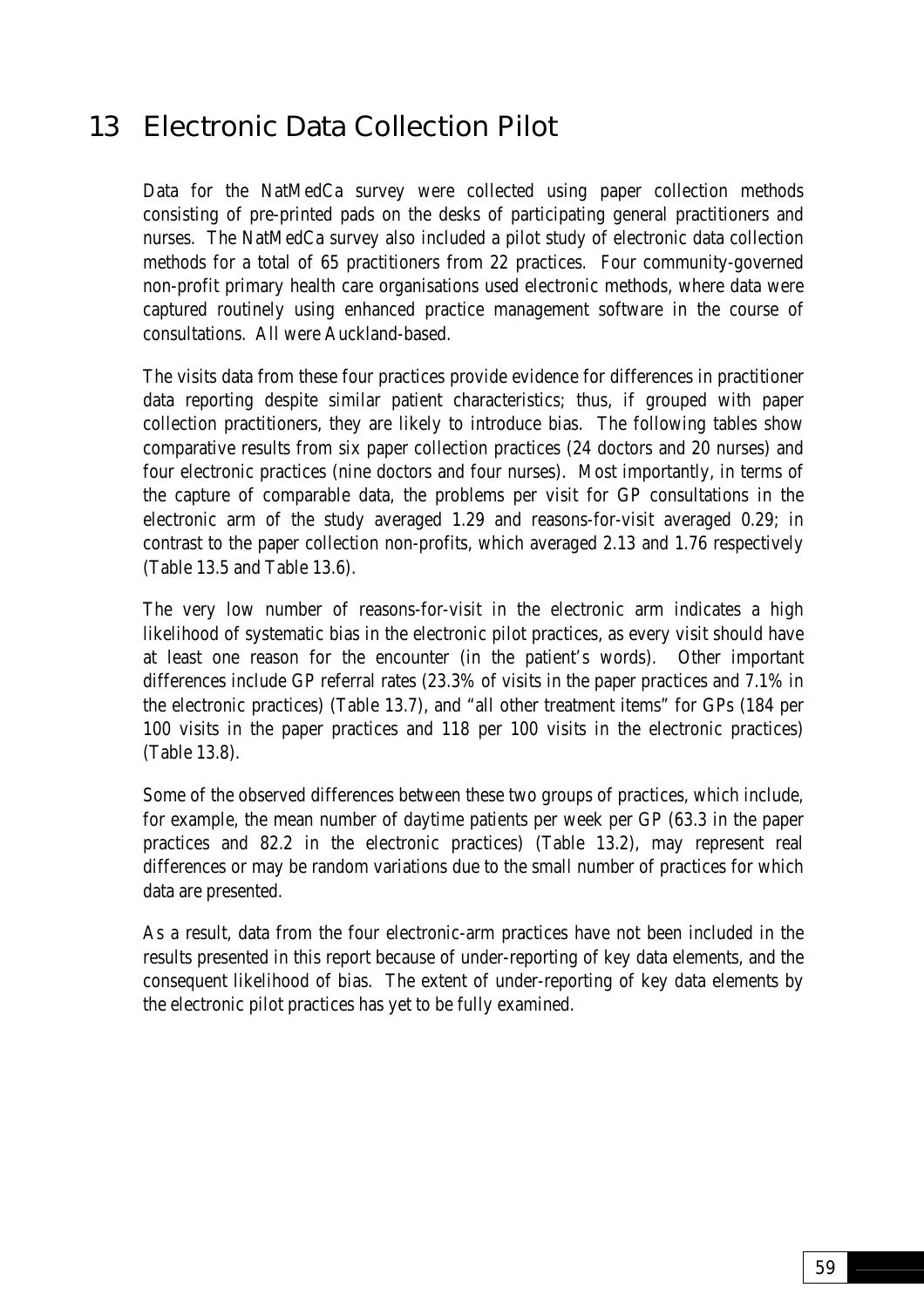A likely reason for this under-reporting is that routinely used practice management software packages do not prompt (make visually available) additional reporting of survey information, as is possible with pen and paper data collection, but instead have practitioners collect information in their normal, more limited and utilitarian, manner. For example, in routine consultations not all the reasons for the visit are necessarily recorded. Practice management software systems do not readily encourage retrospective completion of the patient notes (and thus the study instrument), as the normal process is to proceed to the next fields and then exit, with billing details being automated.

The findings of the pilot of electronic data collection are important for researchers using, or intending to use, similar methods: there may be considerable underrepresentation of data. The difference may be due to routine versus survey-based data collection as well as electronic versus paper methods.

| Practice characteristic*                    | Paper<br>$(N = 6)$ | Electronic<br>$(N = 4)$ |
|---------------------------------------------|--------------------|-------------------------|
| Personnel (mean number)                     |                    |                         |
| Full-time equivalent (FTE) doctors          | 2.9                | 1.8                     |
| FTE nurses                                  | 3.2                | 1.9                     |
| FTE community workers                       | 0.4                | 0.6                     |
| <b>Access</b>                               |                    |                         |
| Hours open per week (mean)                  | 45.1               | 42.3                    |
| Offering evening surgery hours (%)          | 33.3               | $\Omega$                |
| Offering weekend surgery hours (%)          | 66.7               | 100                     |
| Offering booking system (%)                 | 100                | 100                     |
| Ethnicity of patient population (%)         |                    |                         |
| Mäori                                       | 18.1               | 28.0                    |
| Pacific                                     | 37.0               | 25.9                    |
| Services provided (%)                       |                    |                         |
| Doctors providing maternity care            | 33.3               | 50.0                    |
| Independent nursing consultations           | 100                | 100                     |
| Complementary/alternative services          | 60.0               | 50.0                    |
| Group health promotion                      | 83.3               | 75.0                    |
| Community worker services                   | 66.7               | 50.0                    |
| Computerisation (%)                         |                    |                         |
| Computerised patient records                | 50.0               | 100                     |
| Governance (%)                              |                    |                         |
| Separate, or external, management structure | 100                | 50.0                    |
| Patient representation in management        | 66.7               | 25.0                    |

Table 13.1 Characteristics of community-governed practices, by data collection method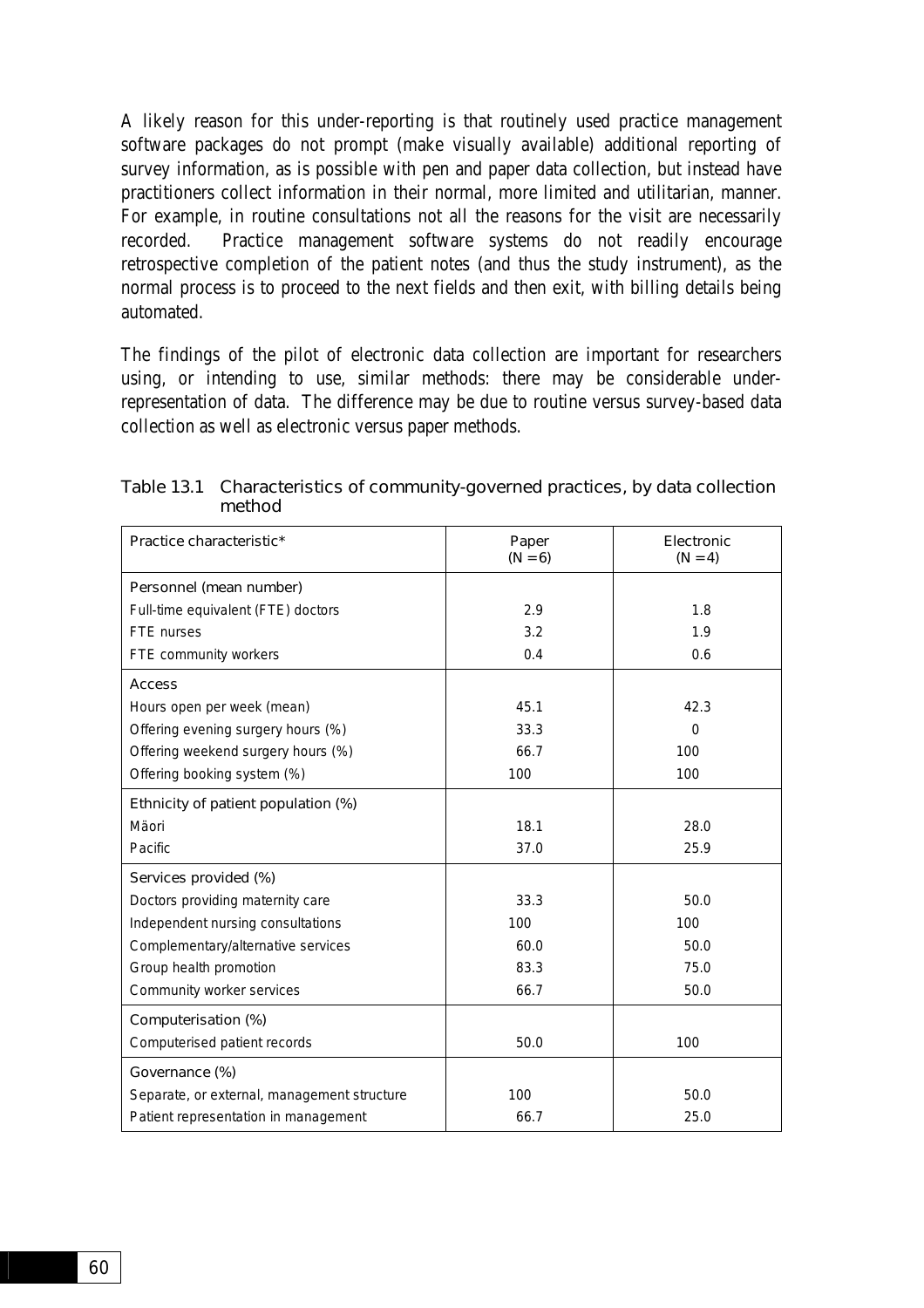| Practice characteristic*              | Paper<br>$(N = 6)$ |             | Electronic<br>$(N = 4)$ |          |
|---------------------------------------|--------------------|-------------|-------------------------|----------|
| Legal practice structure (%)          |                    |             |                         |          |
| Sole trader                           | $\Omega$           |             | $\Omega$                |          |
| Partnership                           | 0                  |             | $\Omega$                |          |
| Community trust                       |                    | $\Omega$    | 75.0                    |          |
| Other trust                           | $\Omega$           |             | $\Omega$                |          |
| Incorporated society                  | 83.3               |             | $\Omega$                |          |
| Limited liability company             | 16.7               |             | 25.0                    |          |
| Other                                 |                    | $\mathbf 0$ | $\mathbf 0$             |          |
| Practice needs (%)                    |                    |             |                         |          |
| Formal community needs assessment     | 33.3               |             | 50.0                    |          |
| Locality service planning             | 33.3               |             | 50.0                    |          |
| Inter-sectoral case management        | 50.0               |             | 50.0                    |          |
| Quality management (%)                |                    |             |                         |          |
| Written policy on complaints          | 100                |             | 75.0                    |          |
| Written policy for quality management | 83.3               |             | 75.0                    |          |
| Standard fees (mean \$)               | Card <sub>1</sub>  | No card     | Card <sub>1</sub>       | No card  |
| Child (0-5 years)                     | $\Omega$           | $\Omega$    | 0                       | 0        |
| Child (6-17 years)                    | 0.80               | 2.30        | $\Omega$                | $\Omega$ |
| Adult (18 years and over)             | 7.00               | 22.00       | 2.50                    | 16.30    |
| Funding regime (%)                    |                    |             |                         |          |
| Capitated                             | 83.3               |             | 75.0                    |          |
| <b>Budget holding</b>                 | 16.7               |             | $\overline{0}$          |          |
| Location (%)                          |                    |             |                         |          |
| Urban (population $> 100,000$ )       | 100                |             | 100                     |          |
| Town (30,000-100,000)                 | $\Omega$           |             | 0                       |          |
| Rural area (< 30,000)                 | 0                  |             | 0                       |          |

\* Health Care Aotearoa (HCA) union.

† High User and/or Community Services cards.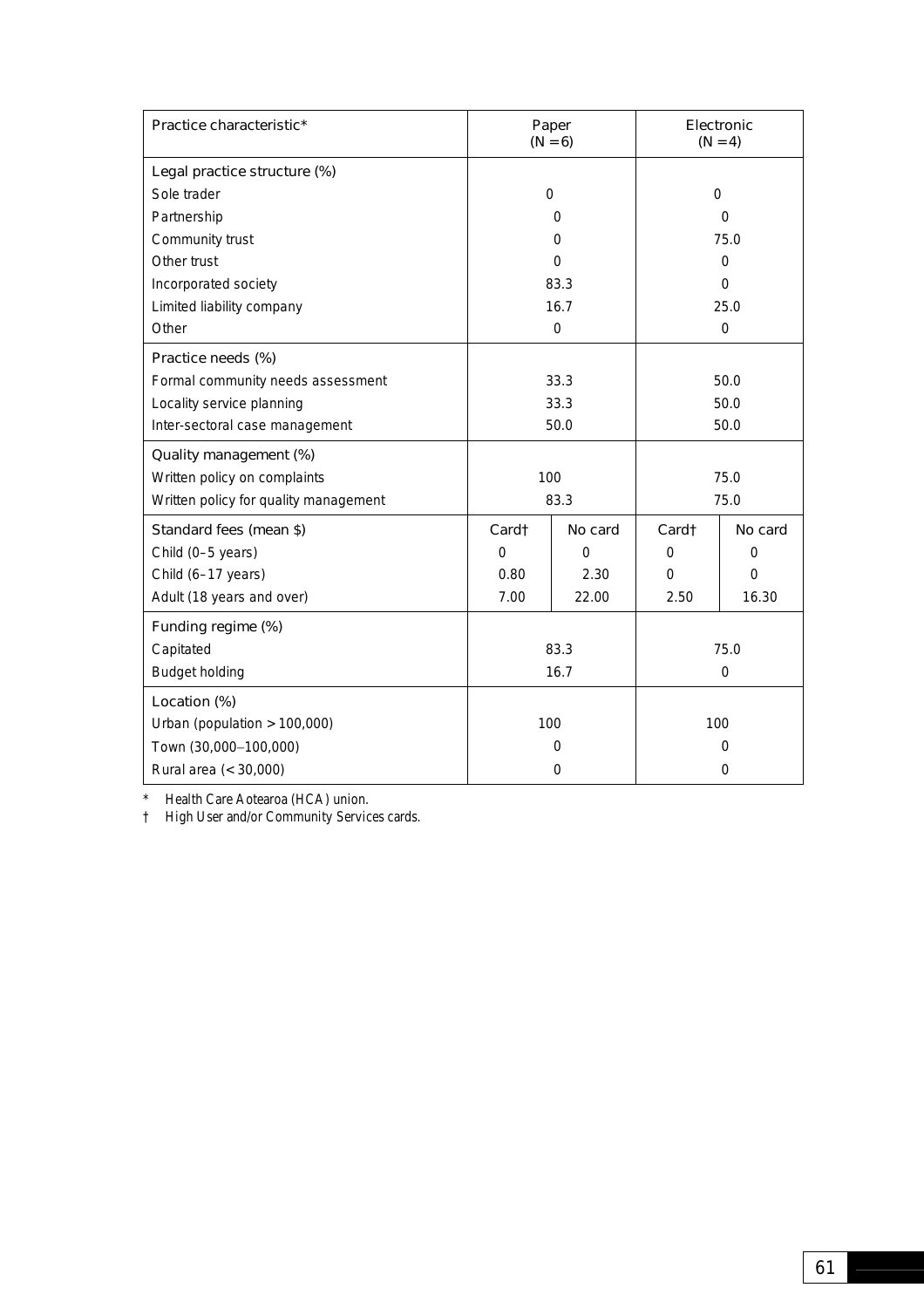| Participant practitioners*                    |                              | Paper                            | Electronic                  |                                  |
|-----------------------------------------------|------------------------------|----------------------------------|-----------------------------|----------------------------------|
|                                               | <b>Doctors</b><br>$(N = 24)$ | <b>Nurses</b><br>$(N = 20)$      | <b>Doctors</b><br>$(N = 9)$ | <b>Nurses</b><br>$(N = 4)$       |
| Gender                                        |                              |                                  |                             |                                  |
| Female                                        | 70.8                         | 100.0                            | 37.5                        | 100                              |
| Male                                          | 29.2                         | $\mathbf 0$                      | 62.5                        | $\mathbf 0$                      |
| Total                                         | 100%                         | 100%                             | 100%                        | 100%                             |
| Age                                           |                              |                                  |                             |                                  |
| < 35                                          | 21.7                         | 20.0                             | 25.0                        | $\mathbf 0$                      |
| $35 - 44$                                     | 56.5                         | 30.0                             | 50.0                        | 33.3                             |
| $45 - 54$                                     | 21.7                         | 45.0                             | 12.5                        | 66.7                             |
| $55 - 64$                                     | $\boldsymbol{0}$             | 5.0                              | $\mathbf 0$                 | $\boldsymbol{0}$                 |
| $>64$                                         | 0                            | $\boldsymbol{0}$                 | 12.5                        | $\mathbf 0$                      |
| Total                                         | 100%                         | 100%                             | 100%                        | 100%                             |
| Mean                                          | 39.8 years                   | 43.9                             | 42.4                        | 45.7                             |
| Years in practice                             |                              | (as independent<br>practitioner) |                             | (as independent<br>practitioner) |
| < 6                                           | 37.5                         | 90.0                             | 28.6                        | 50.0                             |
| $6 - 15$                                      | 41.7                         | 10.0                             | 57.1                        | 50.0                             |
| $16 - 25$                                     | 20.8                         | $\mathbf 0$                      | 14.3                        | $\mathbf 0$                      |
| >25                                           | $\mathbf 0$                  | $\mathbf 0$                      | $\mathbf 0$                 | $\mathbf 0$                      |
| Total                                         | 100%                         | 100%                             | 100%                        | 100%                             |
| Mean                                          | 9.0 years                    | 2.9                              | 9.1                         | 6.9                              |
| Years this practice                           |                              |                                  |                             |                                  |
| < 6                                           | 69.6                         | 80.0                             | 50.0                        | 100.0                            |
| $6 - 15$                                      | 30.4                         | 20.0                             | 50.0                        | $\boldsymbol{0}$                 |
| $16 - 25$                                     | 0                            | $\mathbf 0$                      | $\mathbf 0$                 | $\boldsymbol{0}$                 |
| > 25                                          | 0<br>100%                    | $\mathbf 0$<br>100%              | $\Omega$<br>100%            | $\mathbf 0$<br>100%              |
| Total<br>Mean                                 | 4.3 years                    | 3.7                              | 6.6                         | 1.6                              |
|                                               |                              |                                  |                             |                                  |
| Place of graduation                           |                              |                                  |                             |                                  |
| New Zealand                                   | 70.8                         | 75.0                             | 75.0                        | 66.7                             |
| United Kingdom                                | 8.3                          | 15.0                             | $\mathbf 0$                 | $\boldsymbol{0}$                 |
| Australia<br>Other                            | 0<br>20.9                    | 0<br>10.0                        | 12.5<br>12.5                | 0<br>33.3                        |
| Total                                         | 100%                         | 100%                             | 100%                        | 100%                             |
|                                               |                              | (College of                      |                             | (College of                      |
| RNZCGP (%)                                    |                              | Nursing)                         |                             | Nursing)                         |
|                                               | 59.1                         | 10.0                             | 62.5                        | 25.0                             |
| <b>NZMA (%)</b>                               |                              | (NZNO)                           |                             | (NZNO)                           |
|                                               | 37.5                         | 100                              | 28.6                        | 75.0                             |
| Size of practice<br>(mean FTE doctors/nurses) | 2.9                          | 3.2                              | 1.8                         | 1.9                              |
| Mean daytime patients/week                    | 63.3                         | 48.4                             | 82.2                        | 101.3                            |
| Mean half-days worked per week                | 6.6                          | 7.4                              | 7.3                         | 9.5                              |
| Mean daytime patients per half-day            | 9.6                          | 6.5                              | 11.3                        | 10.7                             |

# Table 13.2 Characteristics of participant practitioners

\* Practitioners who provided visits data.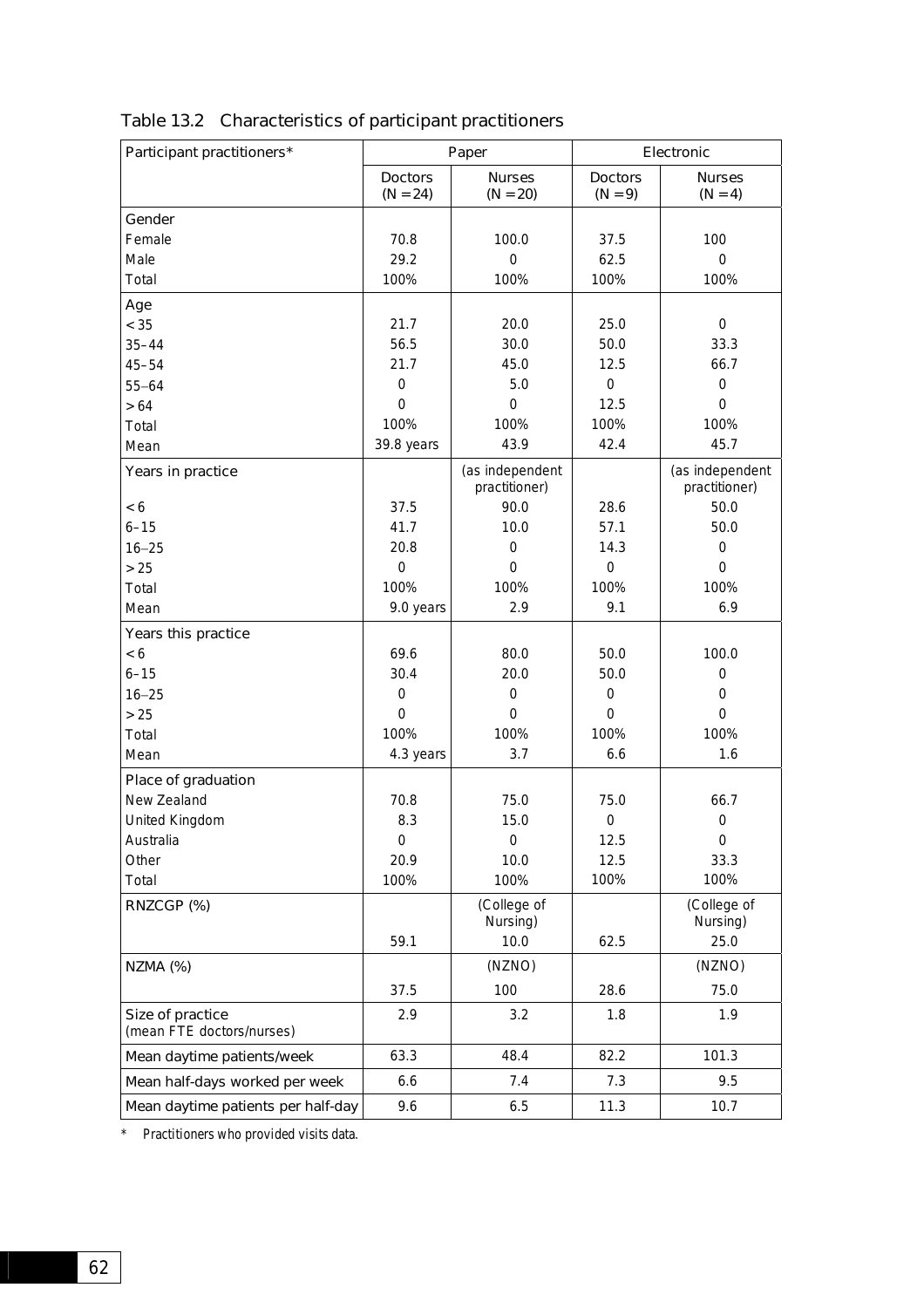|                      |                | Paper          |                | Electronic    |
|----------------------|----------------|----------------|----------------|---------------|
|                      | <b>Doctors</b> | <b>Nurses</b>  | <b>Doctors</b> | <b>Nurses</b> |
| Gender               |                |                |                |               |
| Male                 | 42.9           | 42.5           | 42.4           | 37.9          |
| Female               | 56.9           | 57.2           | 57.5           | 62.1          |
| Missing              | 0.2            | 0.4            | 0.1            | $\mathbf 0$   |
| Total<br>(N)         | 100%<br>(2088) | 100%<br>(1154) | 100%<br>(1531) | 100%<br>(834) |
| Age group            |                |                |                |               |
| $75+$                | 3.4            | 4.3            | 4.1            | 2.6           |
| $65 - 74$            | 6.2            | 6.8            | 7.0            | 5.9           |
| $55 - 64$            | 10.2           | 9.7            | 12.8           | 8.4           |
| $45 - 54$            | 15.6           | 12.0           | 17.7           | 15.4          |
| $35 - 44$            | 18.1           | 13.7           | 16.0           | 19.4          |
| $25 - 34$            | 16.6           | 14.9           | 15.1           | 17.3          |
| $15 - 24$            | 8.9            | 11.5           | 10.2           | 12.6          |
| $5 - 14$             | 8.4            | 11.4           | 9.3            | 8.6           |
| $1 - 4$              | 6.9            | 7.8            | 4.7            | 5.2           |
| < 1                  | 4.4            | 6.9            | 3.1            | 4.6           |
| Missing              | 1.4            | 0.9            | 0.1            | 0.1           |
| Total<br>(N)         | 100%<br>(2088) | 100%<br>(1154) | 100%<br>(1531) | 100%<br>(834) |
| Ethnic group         | $\star$        |                | $\ddagger$     |               |
| New Zealand European | 31.0           | 11.1           | 10.6           | 12.6          |
| Mäori                | 19.0           | 20.3           | 18.2           | 20.9          |
| Samoan               | 21.0           | 37.2           | 23.3           | 29.2          |
| Cook Island          | 4.2            | 4.2            | 4.4            | 7.5           |
| Tongan               | 2.2            | 2.6            | 5.3            | 7.7           |
| Niuean               | 0.6            | 1.1            | 3.2            | 3.0           |
| Chinese              | 1.2            | 2.0            | 0.5            | 0.1           |
| Indian               | 2.2            | 2.9            | 5.1            | 5.3           |
| Other                | 18.7           | 18.6           | 29.4           | 13.7          |
| Total<br>(N)         | 100%<br>(2074) | 100%<br>(1136) | 100%<br>(1517) | 100%<br>(832) |

\* "Paper" – ethnicity was self-reported with multiple categories allowed; one ethnic category was then assigned per patient according to prioritisation of Mäori and Pacific people; 32 patients had missing data.

† "Electronic" – ethnicity was obtained from the practice management database, which allowed for a single category per patient; "European" has been included in "New Zealand European", and "Other European" assigned to "Other"; 16 "electronic" patients had missing data.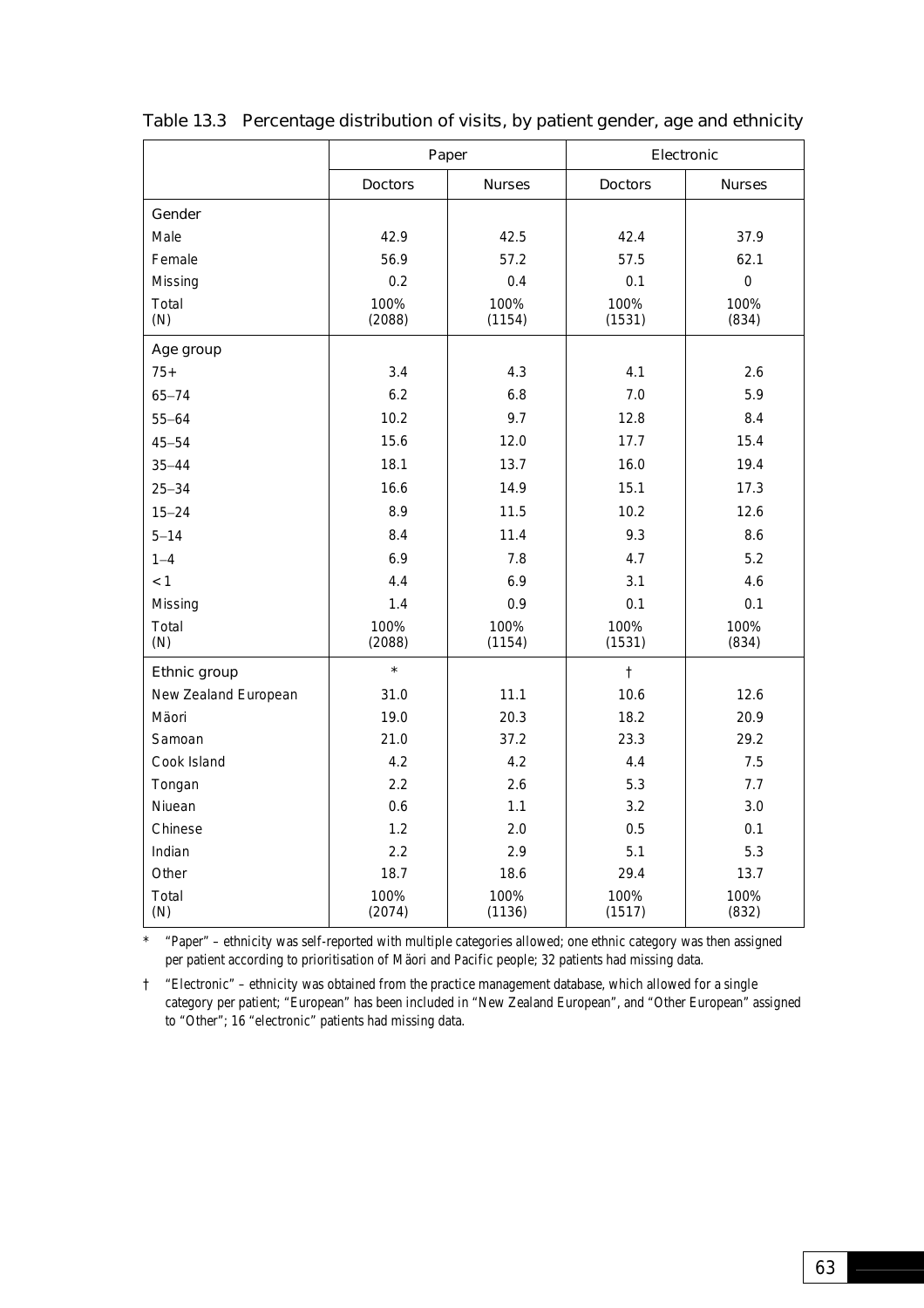| NZDep2001 quintile |                | Paper         |                | Electronic    |
|--------------------|----------------|---------------|----------------|---------------|
|                    | <b>Doctors</b> | <b>Nurses</b> | <b>Doctors</b> | <b>Nurses</b> |
|                    | 5.2            | 5.5           | 6.1            | 1.3           |
| 2                  | 7.7            | 6.3           | 7.0            | 2.6           |
| 3                  | 13.4           | 14.3          | 11.0           | 2.6           |
| 4                  | 21.0           | 22.3          | 21.1           | 23.7          |
| 5                  | 52.6           | 51.7          | 54.8           | 69.7          |
| Total*<br>(N)      | 100%<br>(439)  | 100%<br>(238) | 100%<br>(228)  | 100%<br>(73)  |

### Table 13.4 Percentage distribution of visits, by patient NZDep2001 quintile (visits data)

\* Excludes missing data.

|                         | Table 13.5 Percentage distribution, and mean number of reasons per visit |  |
|-------------------------|--------------------------------------------------------------------------|--|
| $\cdot$ $\cdot$ $\cdot$ |                                                                          |  |

| No. of reasons per visit* |                | Paper         |                | Electronic    |
|---------------------------|----------------|---------------|----------------|---------------|
|                           | <b>Doctors</b> | <b>Nurses</b> | <b>Doctors</b> | <b>Nurses</b> |
| 0                         | $\Omega$       | 0             | 73.1           | 59.7          |
|                           | 53.4           | 63.7          | 24.8           | 36.4          |
| 2                         | 24.8           | 21.1          | 2.1            | 3.9           |
| 3                         | 14.7           | 9.0           | $\Omega$       | 0             |
| 4                         | 7.1            | 6.3           | $\Omega$       | 0             |
| Total<br>(N)              | 100%<br>(463)  | 100%<br>(256) | 100%<br>(238)  | 100%<br>(77)  |
| Mean                      | 1.76           | 1.58          | 0.29           | 0.44          |

\* Up to four reasons per visit could be recorded.

|  | Table 13.6 Percentage distribution, and mean number of problems per visit |  |  |
|--|---------------------------------------------------------------------------|--|--|
|--|---------------------------------------------------------------------------|--|--|

| No. of problems per visit* | Paper          |               |                | Electronic    |
|----------------------------|----------------|---------------|----------------|---------------|
|                            | <b>Doctors</b> | <b>Nurses</b> | <b>Doctors</b> | <b>Nurses</b> |
| 0                          | $\Omega$       | 1.6           | 0.8            | 3.9           |
|                            | 35.0           | 48.0          | 74.8           | 87.0          |
| $\overline{2}$             | 30.9           | 28.5          | 18.9           | 7.8           |
| 3                          | 19.9           | 17.2          | 5.5            | 1.3           |
| 4                          | 14.2           | 4.7           | $\Omega$       | 0             |
| Total<br>(N)               | 100%<br>(463)  | 100%<br>(256) | 100%<br>(238)  | 100%<br>(77)  |
| Mean                       | 2.13           | 1.75          | 1.29           | 1.06          |

\* Up to four problems per visit could be recorded.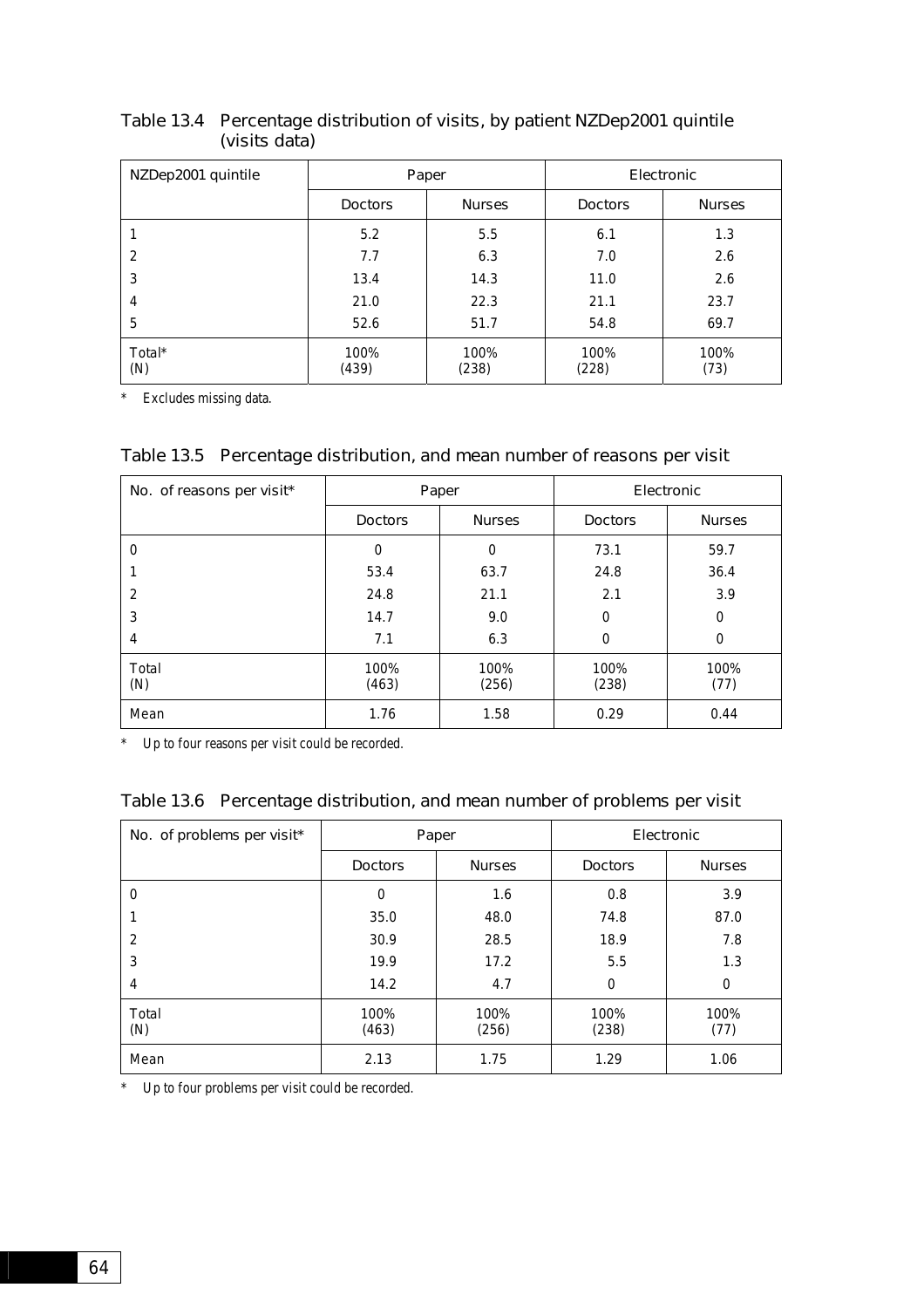|                    |                | Paper         |                | Electronic    |
|--------------------|----------------|---------------|----------------|---------------|
|                    | <b>Doctors</b> | <b>Nurses</b> | <b>Doctors</b> | <b>Nurses</b> |
| Test/investigation | 29.8           | 17.6          | 35.7           | 27.3          |
| Prescription       | 75.2           | 53.1          | 73.5           | 70.1          |
| Other treatment    | 80.2           | 71.9          | 57.6           | 41.6          |
| Follow-up          | 67.0           | 61.3          | 52.9           | 40.3          |
| Referral           | 23.3           | 19.5          | 7.1            | 3.9           |
| (N)                | (463)          | (256)         | (238)          | (77)          |

### Table 13.7 Percentage of visits where there was any test/investigation, prescription, other treatment, follow-up or referral

# Table 13.8 Number of treatment items per 100 visits, and per 100 problems

|                            | Paper          |               |                | Electronic    |
|----------------------------|----------------|---------------|----------------|---------------|
|                            | <b>Doctors</b> | <b>Nurses</b> | <b>Doctors</b> | <b>Nurses</b> |
| All treatment items:*      |                |               |                |               |
| Per 100 visits<br>(N)      | 336<br>(463)   | 270<br>(256)  | 274<br>(238)   | 220<br>(77)   |
| Per 100 problems<br>(N)    | 157<br>(988)   | 154<br>(449)  | 213<br>(307)   | 207<br>(82)   |
| All prescription items:    |                |               |                |               |
| Per 100 visits             | 152            | 94            | 156            | 132           |
| Per 100 problems           | 71             | 54            | 121            | 124           |
| All other treatment items: |                |               |                |               |
| Per 100 visits             | 184            | 176           | 118            | 88            |
| Per 100 problems           | 86             | 100           | 92             | 83            |

\* All treatment items = All prescription items + All other treatment items.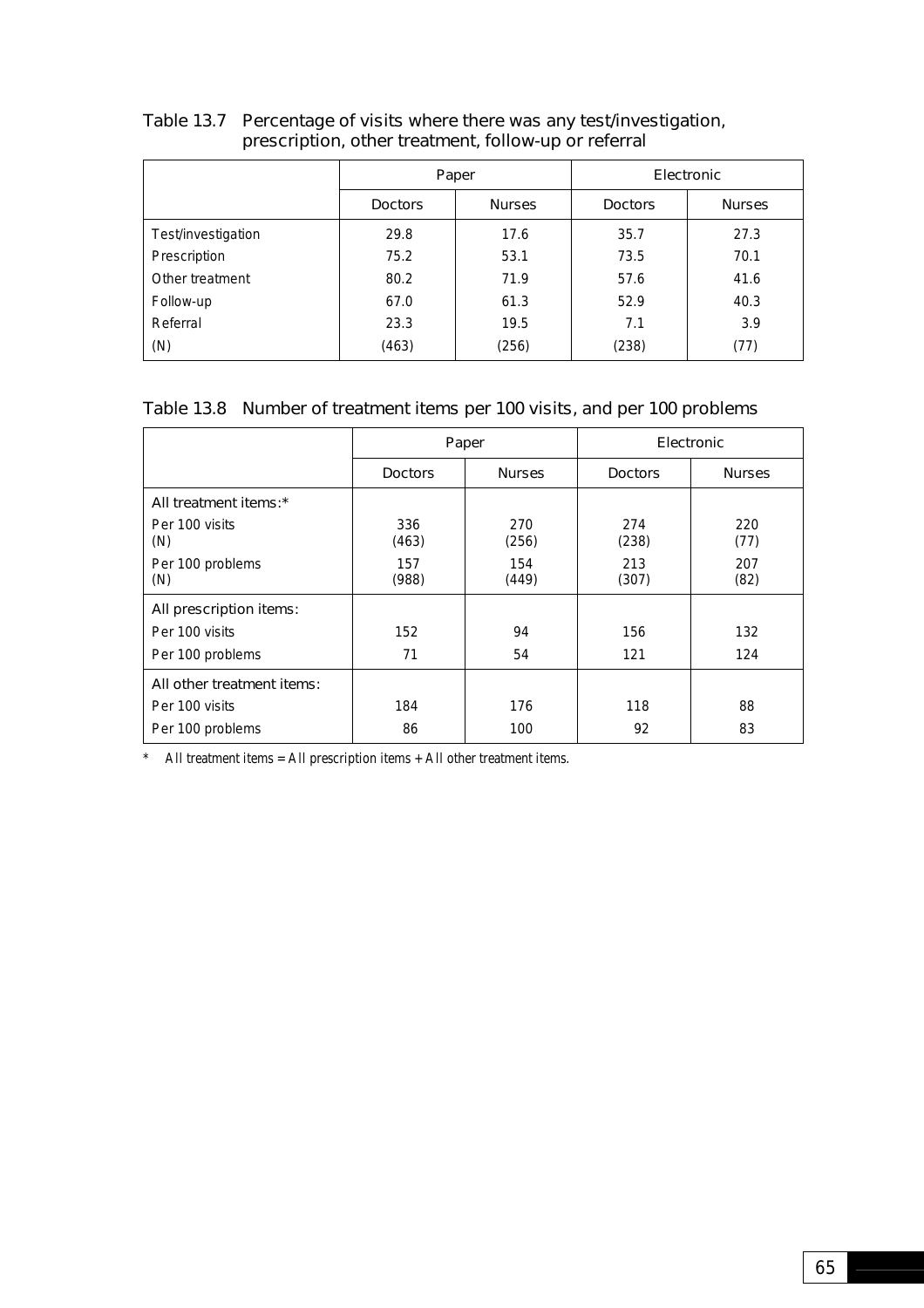# 14 Discussion and Conclusions

### 14.1 Main results

As this report makes no direct comparisons between different types of primary health care, the results presented here must be interpreted alongside the other reports in the series. Also, it is important to remember that this report does not capture the full experience of the community-governed non-profit sector, as more than half the nonprofits sampled in the NatMedCa survey are described in the Mäori report. Nevertheless, the results presented here are notable on a number of accounts.

General practitioners and nurses: GPs working in non-profit practices tended to be female, young, and relatively new to general practice. While more than half were members of the RNZCGP, only just over a third were members of the New Zealand Medical Association. The average age of practice nurses was somewhat older than that of the GPs, but despite this 90% of them had been in practice for less than six years.

Patient sociodemographics: Community-governed non-profits served a young population, 19.4% of whom were Mäori, 34.1% Pacific and 24.0% European, and 66.1% of whom had a Community Services Card. Of patients attending non-profits, 23.2% were not fluent in English, and the majority lived in the 30% of areas ranked as the most deprived by the NZDep2001 index of socio-economic deprivation. These young, low-income and largely non-European populations are highly atypical compared to the New Zealand average. Just over one-fifth of patients were recorded as having poor or very poor social support. Seven and a half percent of patients were new to the practice, one-quarter were new to the practitioner, and for nearly one-tenth the practice was not their usual source of care. The high proportion of patients who were new to the practitioner could be the result of the team-based care offered in many of the community-governed non-profits, transient and mobile populations, limited capacity for same-day appointments or appointments generally (due to lower doctor-to-patient ratios, which have been recorded previously,  $16$  and longer appointment times), or a higher turnover of practitioners.

Utilisation and duration of visits: The mean number of visits to the practice over the previous 12 months was 6.8 for visits to doctors and nurses combined, 6.7 for visits to doctors, and 7.0 for visits to nurses. In total, over one-quarter of patient visits were longer than 20 minutes (18.8% and 41.6% for doctors and nurses respectively), and about half were between 10 and 15 minutes (59.2% and 34.7% for doctors and nurses respectively).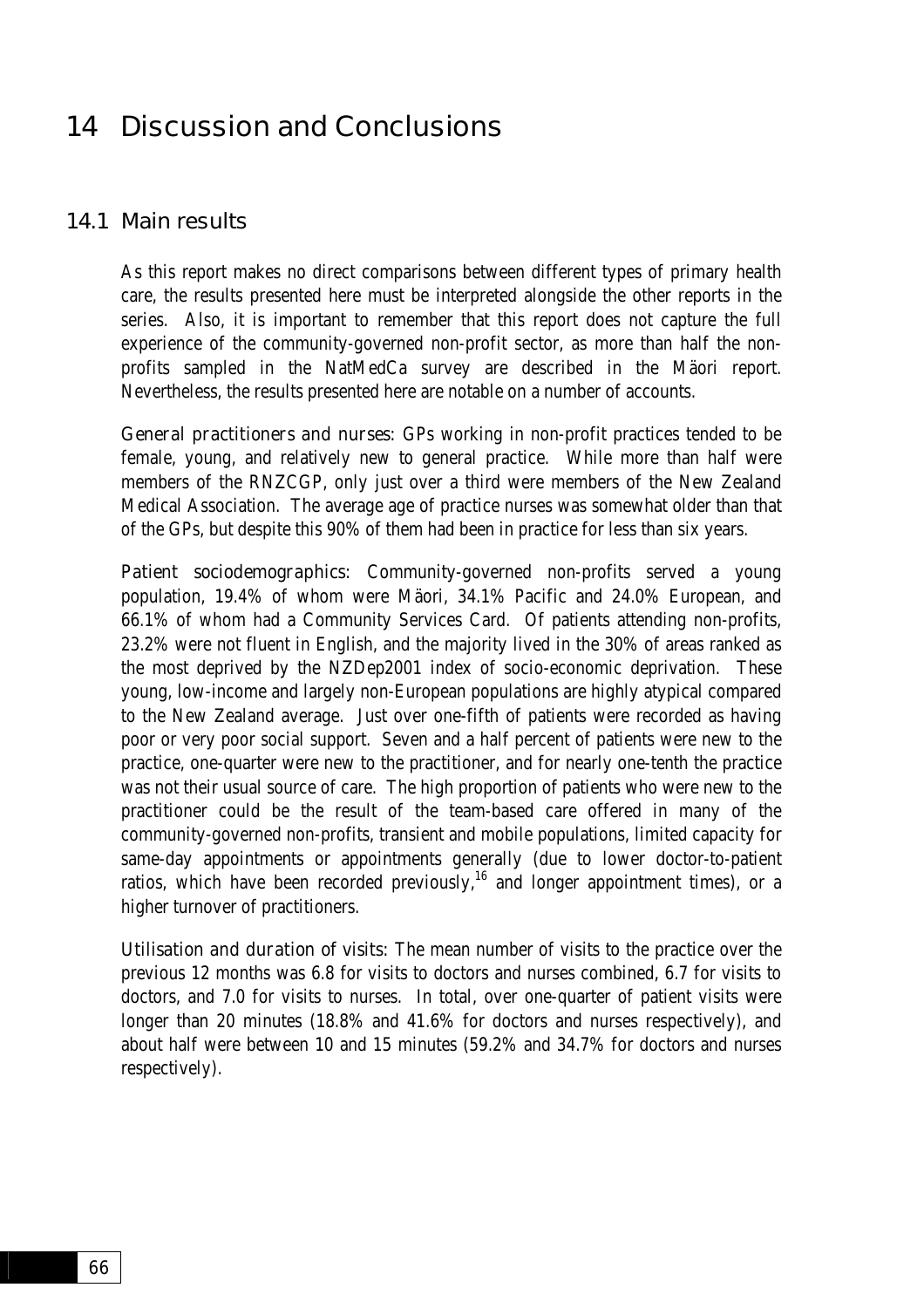Presenting complaints and identified problems: The number of reasons for patient visits increased with age, with females in all age groups having a greater array of presenting problems than males. "Actions" represents a broad grouping of problems that includes preventive procedures, operations/procedures, other therapeutic procedures, administration, and various medications/drug treatments. Actions occur where a practitioner writes an "action" for the "reason" or "diagnosis". Actions represent by far the most common reason for visit (24.2% of reasons), followed by nonspecific symptoms (12.2%), investigations (10.6%) and respiratory symptoms (9.9%). Doctors saw considerably more new problems than did practice nurses (33% of problems vs 24.3% respectively), who dealt with more preventive care than did doctors. In both cases new problems were the most common type of patient visit.

"Problems identified and managed" refers to problems identified and classified by the practitioner, as opposed to those identified by the patient. Most commonly, visits were associated with one problem (39.6%), whereas 10.9% were associated with four problems and 0.6% with no identified problem. Overall the number of problems identified by the practitioner increased with age for both sexes, with a small decrease in the number for the oldest age group (65+ years). Women had more problems identified than did men.

The frequency of types of problems identified was similar − but not identical − to the frequency of reasons for visit, with actions, respiratory and investigations being the most common problems identified. New problems were, overall, more common among females than males, presenting most commonly in both sexes in those aged less than 44 years. For doctors, by far the most frequent type of new problem was respiratory (16.2% of visits), followed by skin problems and infections/parasites. For nurses the most frequent new problem was actions (6.6% of visits), followed by respiratory (5.9% of visits).

Laboratory tests and other investigations: Overall, about a quarter of visits resulted in a test or investigation. Nearly 20% of visits resulted in a laboratory test, which were roughly evenly split between haematology, biochemistry and other lab tests; 1.5% of visits resulted in a radiological investigation, the most common of which was a plain X-ray.

Treatments: A total of 67.3% of patient visits resulted in a prescription (75.2% for doctors and 53.1% for nurses), and 77.2% of visits resulted in some other form of treatment (80.2% for doctors and 71.9% for nurses). The highest proportion of prescription items was for nervous system drugs − principally analgesics (18.5% of script items), followed by anti-bacterials (15.0%) and respiratory and allergy drugs (11.0%). The three most frequently used non-drug treatments were health advice (37.7% of all non-drug treatments), investigation/examination/screening (24.3%) and referral (12.7%).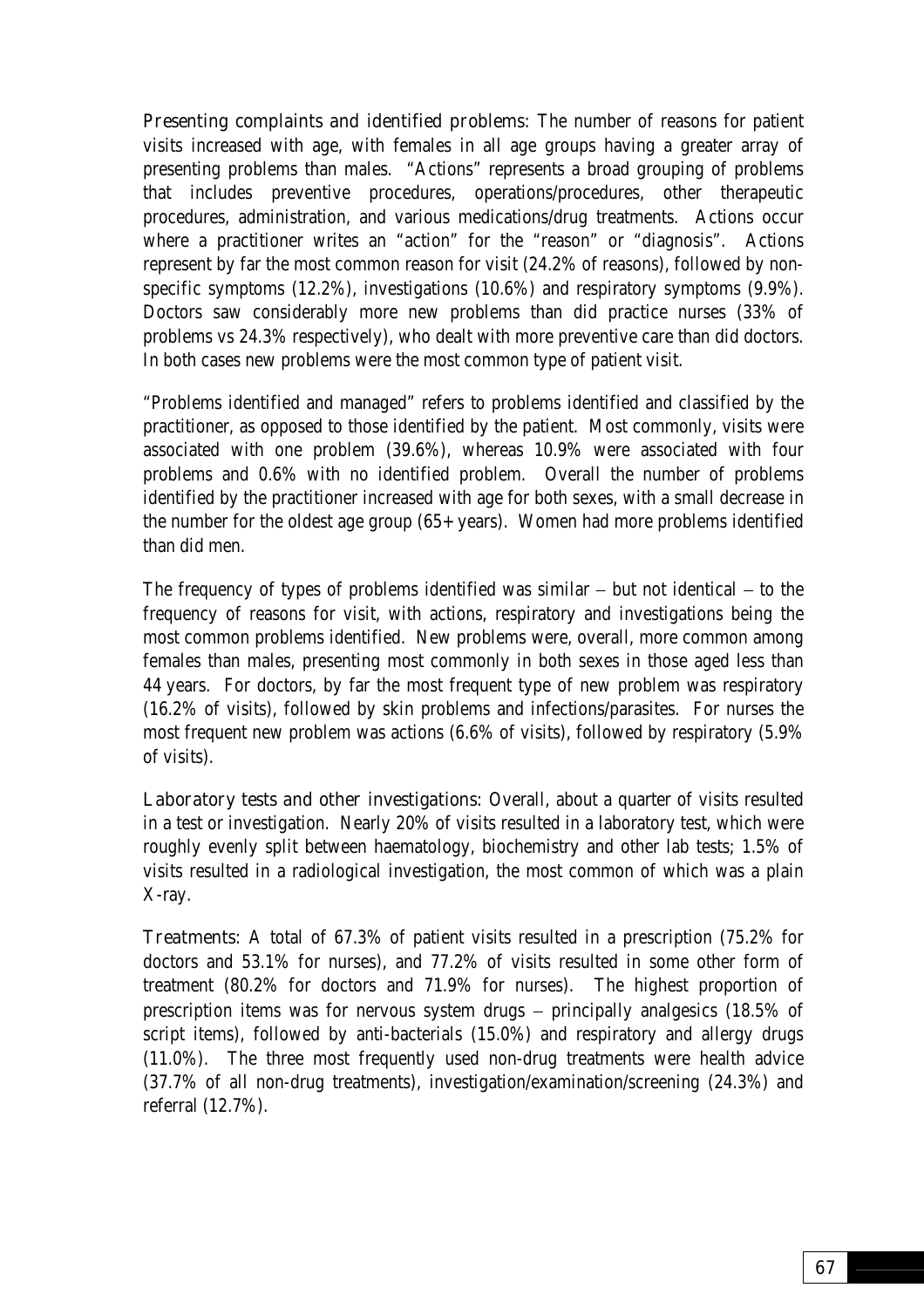Follow-up and referral: Overall, 65% of visits resulted in suggested follow-up within three months, and over one-fifth resulted in some form of referral. Only a small minority of visits (1.8%) resulted in emergency referrals to hospital, 10.7% resulted in referral to medical or surgical specialists, and 8.6% resulted in referrals to non-medical specialists. Among referrals to medical and surgical specialists, gynaecology, ophthalmology, psychiatry and paediatric referrals were the most common. Among non-medical referrals, physiotherapy and nursing were the most frequent. Nursing referrals included a wide range of nursing specialties, including such categories as community nurse, asthma nurse, diabetes nurse and ENT nurse.

## 14.2 Practice nurses

Many of the data presented in this report relate to the work of practice nurses. Practice nurses in community-governed non-profits tend to have a high degree of control of nursing services within their organisation, are responsible for independent caseloads, and have separate appointments. The range of services provided by practice nurses working in union clinics includes patient assessment and treatment, immunisations, antenatal care, cervical screening, counselling, weight-loss programmes, asthma and diabetes management, triage, screening, dressings, and first aid training.<sup>44</sup> While there is a lack of New Zealand research regarding the impact of different doctor-to-patient ratios on staffing configuration, there have been overseas studies that examined the effects of expanding the role of the practice nurse (and substituting some GP services with nurse services), with results that suggest that nurse services are in some respects broadly comparable to those provided by GPs, and are favourably received by patients.<sup>45-53</sup>

## 14.3 Policy implications

The results presented here are largely consistent with theoretical predictions relating to the social role of the non-profit sector. Non-profit organisations predictably fulfil a range of social functions that may be of great use to policy makers and communities. In particular, they have a role catering for the diverse needs of minority populations not catered for by the government and for-profit sectors.

Historical and contemporary policies have favoured private for-profit ownership of primary health care in the UK, the US, Canada, Australia and New Zealand. For the past 10 years successive New Zealand governments have redesigned aspects of the primary health care system in their efforts to better achieve equity and efficiency objectives in health. There has been a tendency in these reforms to take the dominant ownership model − private for-profit ownership − as a constant rather than a design variable. Indeed, an explicit framework for analysing the ownership configuration of primary health care services is largely absent from the health policy debate. There are three principal ownership possibilities worthy of consideration: government ownership,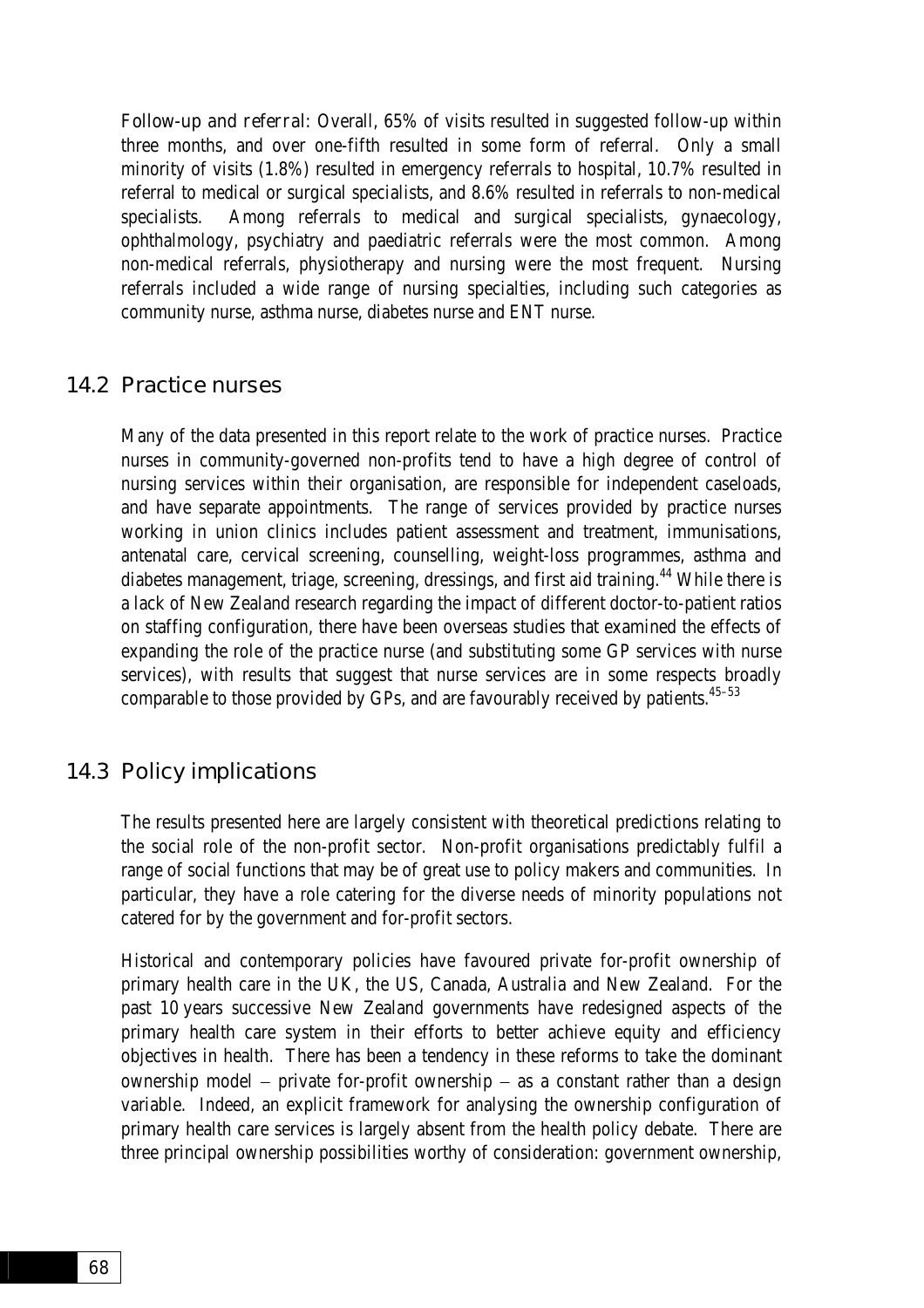private for-profit ownership, and non-profit ownership. The advantages and disadvantages of these different ownership models must be weighed carefully by policy makers.

Non-profit status does not provide any guarantee that an organisation is chiefly concerned with non-profit public-good service. There is diversity in the non-profit sector, just as there is in the for-profit sector. Experience from the US, New Zealand and elsewhere suggests that non-profit status can provide an effective vehicle for the pursuit of business objectives (disguised profit distribution).<sup>7, p.11 20, p.404</sup> Another somewhat intangible problem with the non-profit sector is its characterisation as a convenient solution for government, allowing government to create the impression that "unsolvable" social and political problems are being addressed, thus blunting more extensive policy development and investment.<sup>18, p.114</sup> Extensive involvement of the nonprofit sector also raises potential problems with complex and expensive contracting (especially when public sources provide the funding), and with it the inevitable loosening of direct accountability to government.

# 14.4 Strengths and limitations of the survey

A strength of the NatMedCa study is that the data describe the organisational arrangements of a nationally representative sample of GPs. Bias may have been introduced due to the response rate of GPs in community-governed non-profits of 72.7% for the visits dataset, and 95.5% for the practice and practitioners dataset. The magnitude and direction of any such bias is unknown.

This report is based on data from a relatively small number of practices (six) and practitioners (44). More than half the total number of community-governed non-profits included in the NatMedCa survey were Mäori organisations, and are not described here but in the Mäori report.<sup>1</sup> In order to gain a more complete picture of communitygoverned non-profit primary health care in New Zealand this report should be read alongside the Mäori document.

Further, the majority of practices and practitioners from whom data were collected for this report were from the Wellington region (four out of six practices, and 31 out of 44 practitioners). In reading this report it should therefore also be remembered that the results have a Wellington bias. Community-governed non-profits in other parts of the country may differ in their organisation and visit characteristics.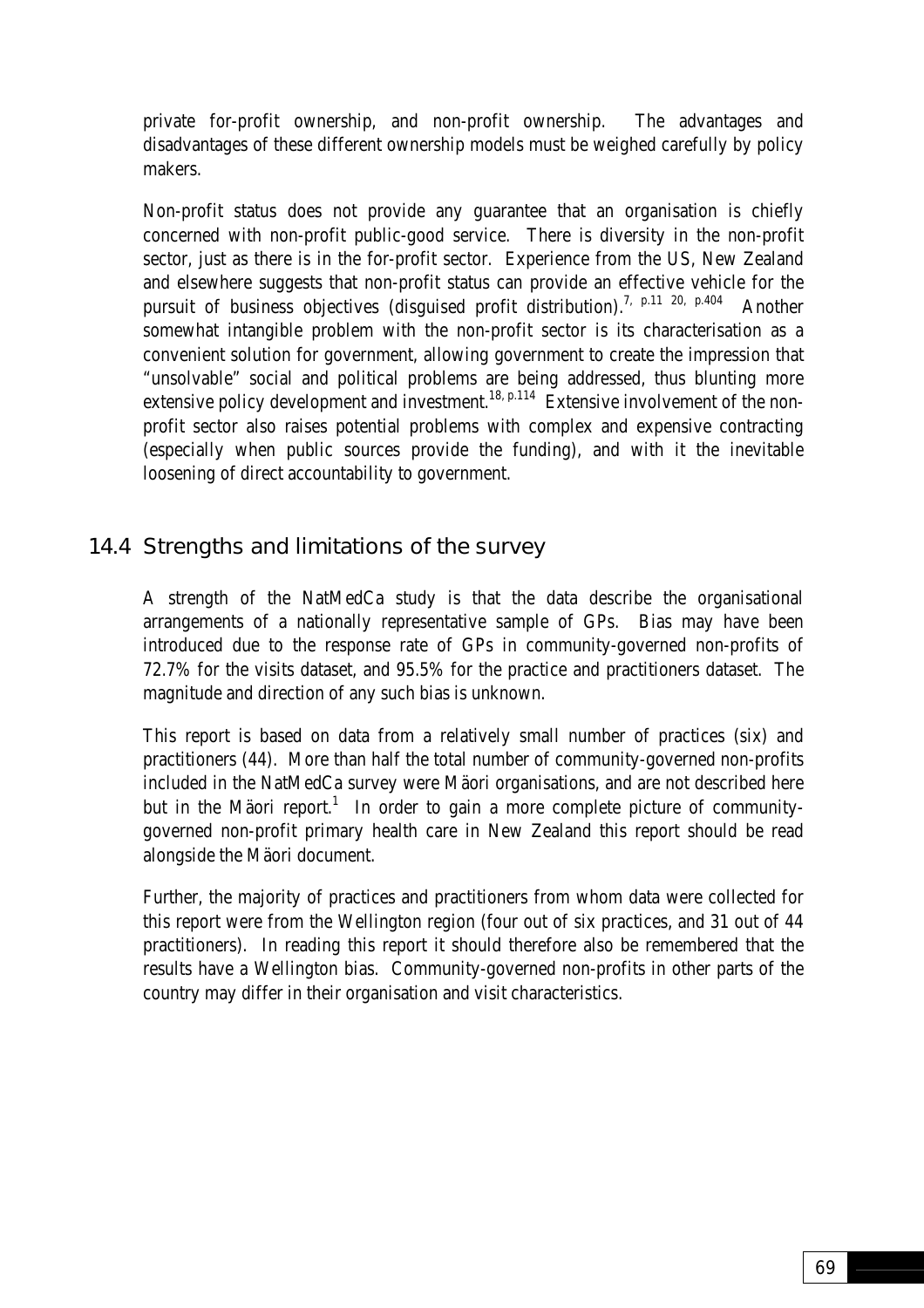NatMedCa was a practitioner- rather than a population-based survey. The data refer to the actual work of primary health care practitioners rather than to population utilisation or to the needs of different populations. As a visits-based study NatMedCa, by its nature, over-represents frequent users. For this reason care must be exercised when generalising results to the general population: the results of this study apply to users of primary health care services rather than to the general population. A further point to note is that social support and rapport were judged by the practitioner rather than by the patient; patient assessment of these factors may differ.

### 14.5 Conclusions

The community-governed non-profits described in this report served a young, low socioeconomic , largely non-European population. Given the organisational and demographic characteristics associated with non-profits, this ownership form deserves further research and detailed policy consideration to explore either its role in providing more extensive coverage for low-income and minority populations, or as a preferred mechanism for providing care to general populations. At the very least, communities, purchasers, primary health care professionals and policy makers should consider experimenting more actively with different ownership arrangements in order to gain sufficient local experience to enable informed choices to be made regarding ownership. The capacity of community-governed non-profit practices to serve diverse ethnic and low-income population groups highlights for communities, policy makers and purchasers the hitherto relatively undeveloped potential of this alternative system of ownership and governance to deliver care for under-served populations, and to shape the purpose and function of primary health care practices.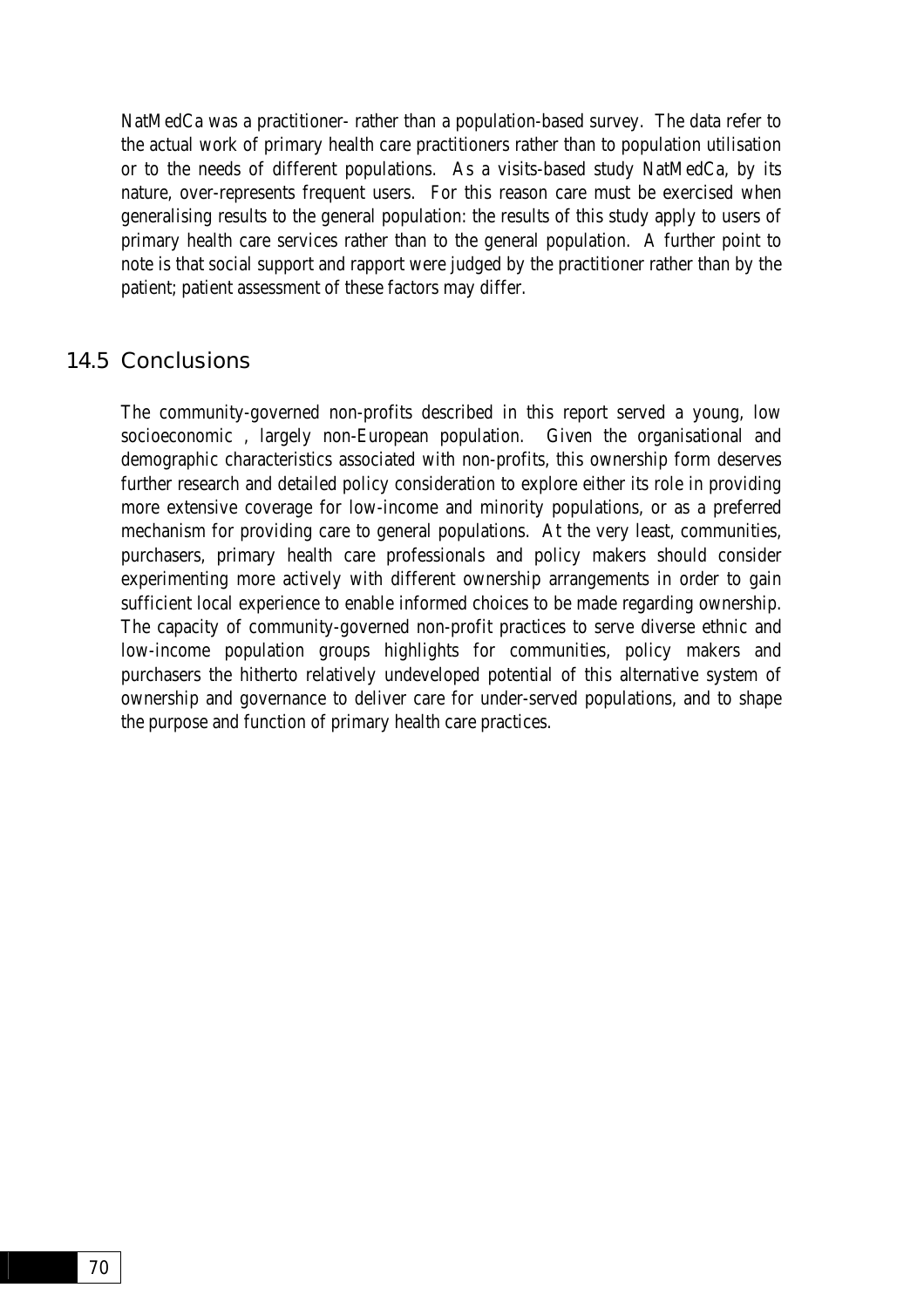# References

- 1. Crengle S, Davis P, Lay-Yee R. *The National Primary Medical Care Survey (NatMedCa): 2001/02 Report 3: Maori Providers: Primary health care delivered by doctors and nurses*. Wellington: Ministry of Health, 2004.
- 2. Starr P. The meaning of privatization. *Yale Law and Policy Review* 1988; 6: 6–41.
- 3. Grierson M. Consumer participation, social workers and community organisations. *Third Sector Review* 1996; 2: 43–55.
- 4. Hansmann H. Economic Theories of Nonprofit Organization. In: Powel W, editor. *The Nonprofit Sector, A Research Handbook*. New Haven: Yale University Press, 1987.
- 5. Salamon L. The new governance and the tools of public action: an introduction. *Fordham Urban Law Journal* 2001; 28(5): 1611–74.
- 6. Gray B. Nonprofit hospitals and the for-profit challenge. *Bulletin of the New York Academy of Medicine* 1990; 66: 366–75.
- 7. Weisbrod B. *The Nonprofit Economy*. Cambridge, Massachusetts: Harvard University Press, 1988.
- 8. Kendall J, Knap M. *The Voluntary Sector in the UK*. Manchester: Manchester University Press, 1996.
- 9. Salamon L, Anheier H. Social origins of civil society: explaining the nonprofit sector cross-nationally. *Voluntas: International Journal of Voluntary and Nonprofit Organizations* 1998; 9: 213–48.
- 10. Crampton P, Starfield B. A case for government ownership of primary care services in New Zealand: weighing the arguments. *International Journal of Health Services* in press.
- 11. Schlesinger M, Gray B, Bradley E. Charity and community: the role of nonprofit ownership in a managed care health system. *Journal of Health Politics, Policy and Law* 1996; 21: 697–751.
- 12. Salamon L. Partners in public service: the scope and theory of government-nonprofit relations. In: Powell W, editor. *The Nonprofit Sector A Research Handbook*. New Haven: Yale University Press, 1987.
- 13. Durie M. *Te Mana, Te Kawanatanga, The Politics of Maori Self-Determination*. Auckland: Auckland University Press, 1998.
- 14. Crampton P, Dowell A, Woodward A. Third sector primary care for vulnerable populations. *Social Science and Medicine* 2001; 53: 1491–502.
- 15. Weisbrod B. Towards a Theory of the Nonprofit Sector. In: Phelps E, editor. *Altruism, Morality and Economic Theory*. New York: Russell Sage, 1975.
- 16. Crampton P, Dowell A, Bowers S. Third sector primary health care in New Zealand. *New Zealand Medical Journal* 2000; 113: 92–6.
- 17. Crampton P. Policies for General Practice. In: Davis P, Ashton T, editors. *Health and Public Policy in New Zealand*. Auckland: Oxford University Press, 2000.
- 18. Seibel W. Organizational Behavior and Organizational Function: Toward a Micro-Macro Theory of the Third Sector. In: Anheier H, Seibel W, editors. *The Third Sector, Comparative Studies of Nonprofit Organizations*. New York: Walter de Gruyter, 1990.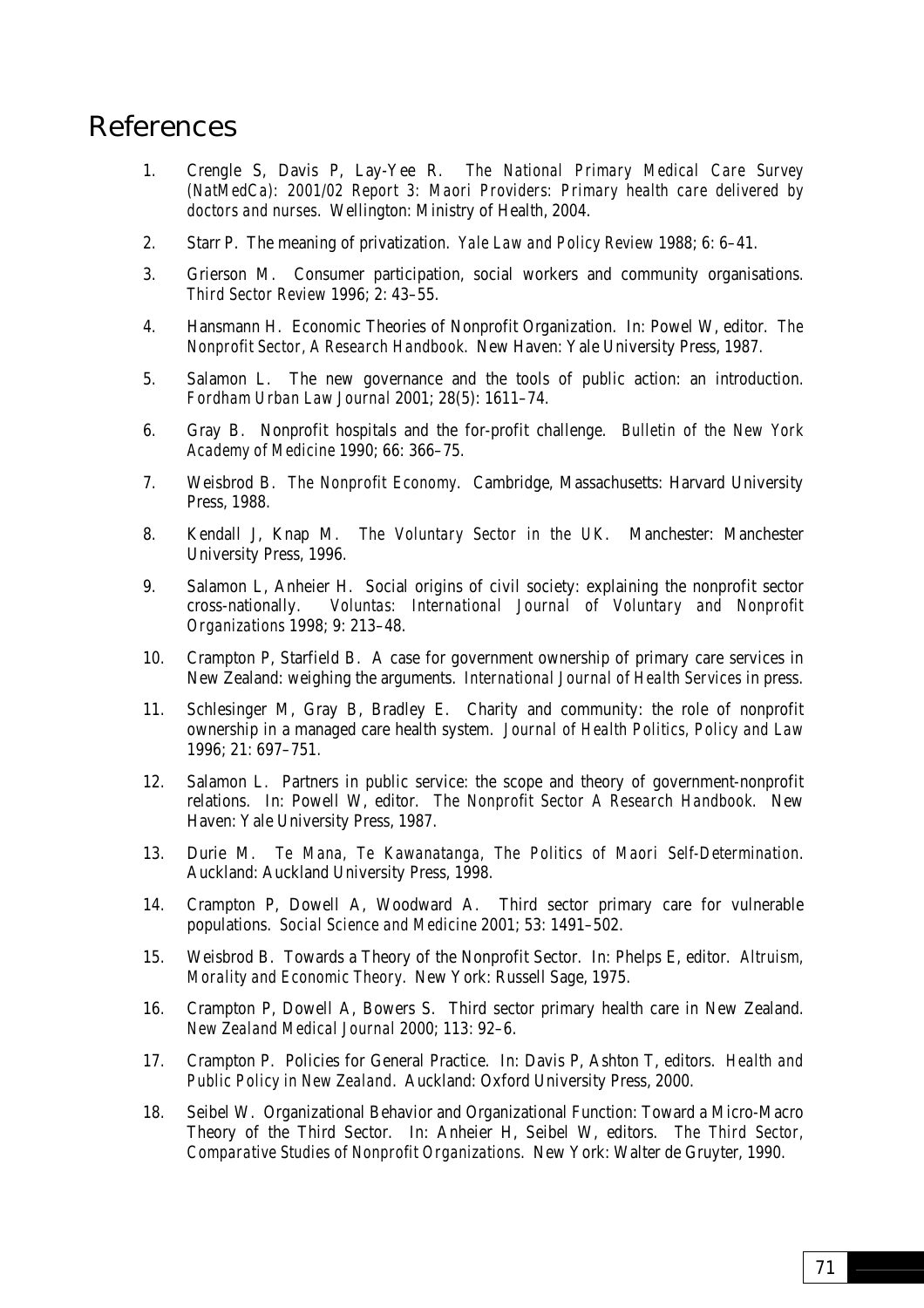- 19. Crampton P, Woodward A, Dowell A. The role of the third sector in providing primarycare services – theoretical and policy issues. *Social Policy Journal of New Zealand* 2001; 17: 1–21.
- 20. James E. The Nonprofit sector in Comparative Perspective. In: Powel W, editor. *The Nonprofit Sector, A Research Handbook*. New Haven: Yale University Press, 1987.
- 21. Schlesinger M, Marmor T, Smithey R. Nonprofit and for-profit medical care: shifting roles and implications for health policy. *Journal of Health Politics, Policy and Law* 1987; 12: 427–55.
- 22. Roelofs J. The third sector as a protective layer for capitalism. *Monthly Review* 1995; 47(4): 16–25.
- 23. Pfeiffer J. International NGOs and primary health care in Mozambique: the need for a new model of collaboration. *Social Science and Medicine* 2003; 56: 725–38.
- 24. Laurell A, Arellano O. Market Commodities and Poor Relief: The World Bank Proposal For Health. In: Navarro V, editor. *The Political Economy of Social Inequalities, Consequences for Health and Quality of Life*. New York: Baywood Publishing Company, 2002: 191–208.
- 25. Crampton P, Dowell A, Woodward A, Salmond C. Utilisation rates in capitated primary care centres serving low income populations. *New Zealand Medical Journal* 2000; 113: 436–8.
- 26. Kemble Welsh G. *Doctor Smith, Hokianga's 'King of The North'*. Auckland: Blackwood and Janet Paul, 1965.
- 27. Minister of Health. *A Health Service For New Zealand*. Wellington: Minister of Health, 1974.
- 28. Marwick J. *Alternatives to GMS: Considering the Issues*. Wellington: Department of Health, 1993.
- 29. Kearns R. The place of health in the health of place: the case of the Hokianga special medical area. *Social Science and Medicine* 1991; 33: 519–30.
- 30. King A. *The Primary Health Care Strategy*. Wellington: Ministry of Health, 2001. http://www.moh.govt.nz/moh.nsf/wpg\_Index/Publications-Index
- 31. St George I. I want to be a union doc. *The New Zealand Family Physician* 1989; Spring: 187.
- 32. Ministry of Health. *Descriptive review of selected primary health care initiatives*. Wellington: Ministry of Health, 1994.
- 33. Shipley J. *Policy Guidelines for Regional Health Authorities, 1995/96*. Wellington: Minister of Health, 1995.
- 34. Crawford M, Rutter D, Manley C, Weaver T, Bhui K, Fulop N, et al. Systematic review of involving patients in the planning and development of health care. *British Medical Journal* 2002; 325: 1263–5.
- 35. Khoury A, Weisman C, Jajoura C. Ownership type and community benefits of women's health centers. *Medical Care Research and Review* 2001; 58: 76–99.
- 36. Kanji N, Kilima P, Lorenz N, Garner P. Quality of primary outpatient services in Dar-es-Salaam: a comparison of government and voluntary services. *Health Policy and Planning* 1995; 10: 186–90.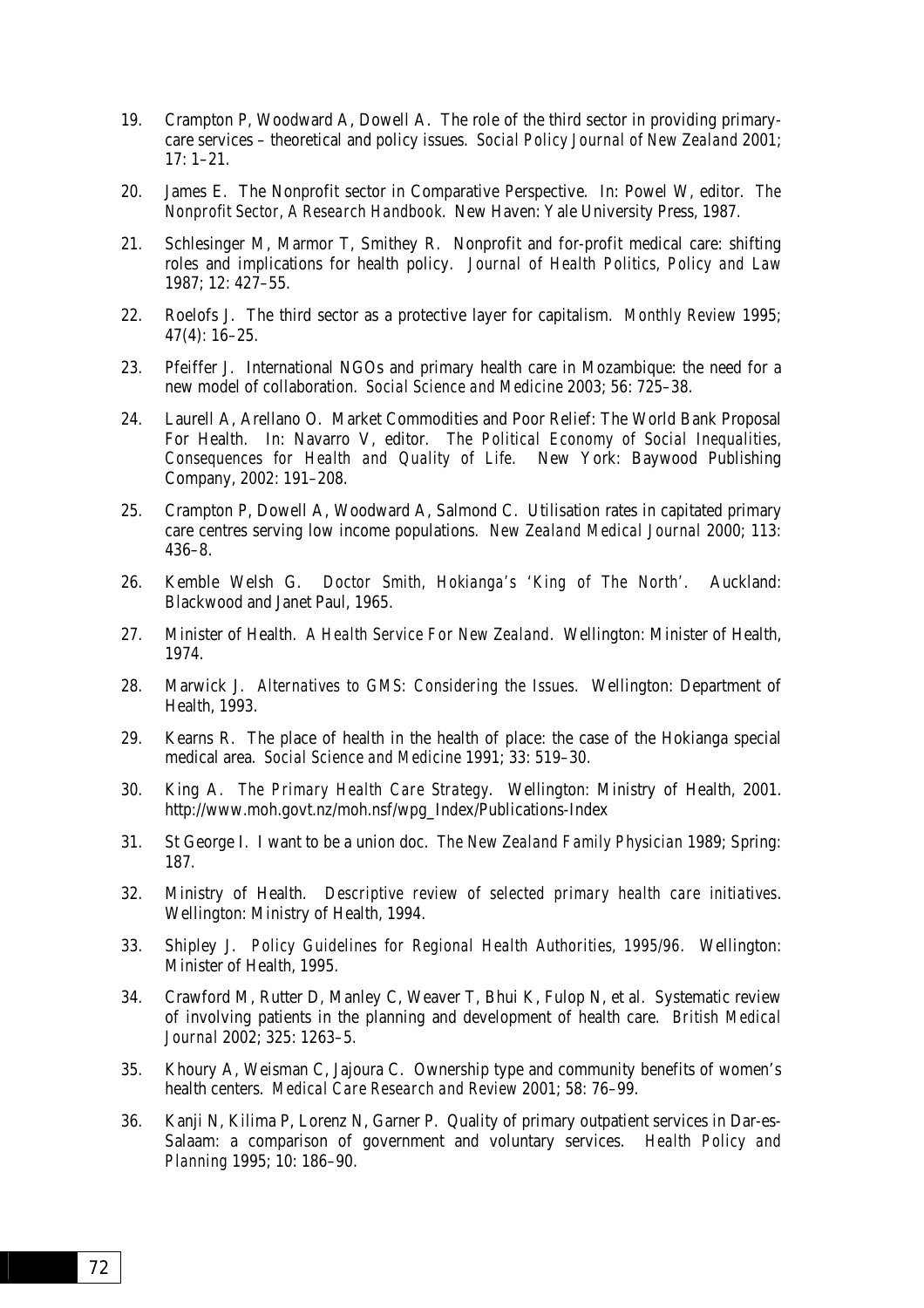- 37. Raymont A, Lay-Yee R, Davis P. *The National Primary Medical Care Survey (NatMedCa): 2001/02. Report 1: Family Doctors: Methodology and description of the activity of private GPs*. Wellington: Ministry of Health, 2004.
- 38. Scott I, Gilmore L, Madarasz J. *CoMedCa Progress Report*. Auckland: University of Auckland, 1980.
- 39. RNZCGP. *A Summary of Management Provided by North Canterbury GPs*. Christchurch: Research Committee, Canterbury Faculty, RNZCGP, 1984.
- 40. McAvoy B, Davis P, Raymont A, Gribben B. The Waikato Medical Care (WaiMedCa) Survey 1991–1992. *New Zealand Medical Journal* 1994; 107 Supplement Part 2: 387–433.
- 41. Salmond C, Crampton P, Sutton F. *Research Report No 8, NZDep96 Index of Deprivation*. Wellington: Health Services Research Centre, 1998.
- 42. Crengle S. *Maori Primary Care Services*. Wellington: National Health Committee, 1999.
- 43. Fleming D. The measurement of morbidity in general practice. *Journal of Epidemiology and Community Health* 1991, 45: 180–3.
- 44. Crampton P. Third sector primary health care in New Zealand: a case study of Health Care Aotearoa [PhD]. University of Otago; 2001.
- 45. Brown S, Grimes D. A meta-analysis of nurse practitioners and nurse midwives in primary health care. *Nursing Research* 1995, 44: 332–9.
- 46 Kinnersley P, Anderson E, Parry K, et al. Randomised controlled trial of nurse practitioner versus general practitioner care for patients requesting "same day" consultations in primary health care. *British Medical Journal* 2000, 320: 1043–8.
- 47. Lattimer V, George S, Thompson F, et al. Safety and effectiveness of nurse telephone consultation in out of hours primary health care: randomised controlled trial. *British Medical Journal* 1998, 317: 1054–9.
- 48. Lenehan C, Watts A. Nurse practitioners in primary health care: here to stay? *British Journal of General Practice* 1994, 44: 291–2.
- 49. Richardson G, Maynard A. *Fewer Doctors? More Nurses? A review of the knowledge base of doctor*−*nurse substitution*. York: University of York; 1995.
- 50. Shum C, Humphreys A, Wheeler D, et al. Nurse management of patients with minor illnesses in general practice: multicentre, randomised controlled trial. *British Medical Journal* 2000, 320: 1038–43.
- 51. Thompson F, George S, Lattimer V, et al. Overnight calls in primary health care: randomised controlled trial of management using nurse telephone consultation. *British Medical Journal* 1999, 319: 1408.
- 52. Venning P, Durie A, Roland M, et al. Randomised controlled trial comparing cost effectiveness of general practitioners and nurse practitioners in primary health care. *British Medical Journal* 2000, 320: 1048–53.
- 53. Horrocks S, Anderson E, Salisbury C. Systematic review of whether nurse practitioners working in primary health care can provide equivalent care to doctors. *British Medical Journal* 2002, 324: 819–23.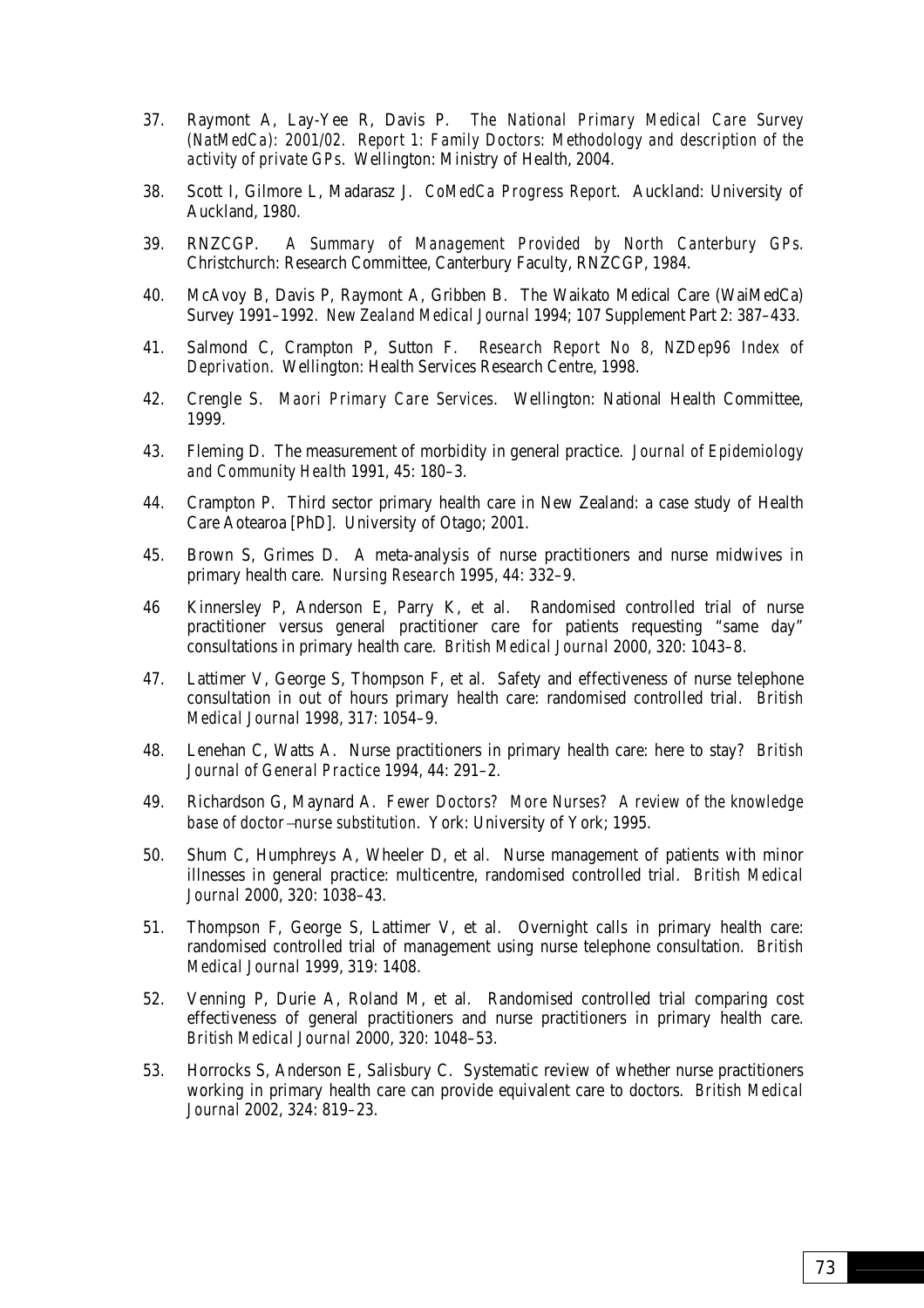|                                                                                                |                                                                                                                            |                                                    |                                   |                                                                           |                                                                                                                   |                                         |                                                |                                                                        |                                           | Please enter address here for patient number 4 | Questionnaire number                                        |                                                                                                                           | <b>Street</b><br>Town/Suburb<br>number  | COMPLETE REPORT FORM                          |                                        |
|------------------------------------------------------------------------------------------------|----------------------------------------------------------------------------------------------------------------------------|----------------------------------------------------|-----------------------------------|---------------------------------------------------------------------------|-------------------------------------------------------------------------------------------------------------------|-----------------------------------------|------------------------------------------------|------------------------------------------------------------------------|-------------------------------------------|------------------------------------------------|-------------------------------------------------------------|---------------------------------------------------------------------------------------------------------------------------|-----------------------------------------|-----------------------------------------------|----------------------------------------|
| Questionnaire Number<br><b>LOG OF VISITS</b>                                                   |                                                                                                                            | $male \square$ female<br>Patient Two<br>Gender     | ᄫ<br>mth<br>day<br>Date of birth: | (see options on cover, tick the space or spaces that apply)<br>Ethnicity: | $\overline{\bullet}$<br>$\overline{\bullet}$<br>$\overline{7}$<br>$1\Box$ $2\Box$ $3\Box$ $4\Box$ $5\Box$ $6\Box$ | $\frac{1}{2}$<br>Com'ty Services Cd yes | $\frac{1}{2}$<br>yes<br>High user card         | female<br><b>Patient Four</b><br>male <b>D</b><br>Gender               | ≿<br>mth<br>day<br>Date of birth:         | $\overline{\blacklozenge}$<br>Ethnicity:       | (see options on cover, tick the space or spaces that apply) | $\overline{\bullet}$<br>$\overline{\bullet}$<br>$\frac{1}{2}$<br>$\frac{1}{2}$<br>$1\Box$ $2\Box$ $3\Box$ $4\Box$ $5\Box$ | Com'ty Services Cd yes $\Box$ no $\Box$ | yes $\sqcup$ no $\sqsubset$<br>High user card | Please complete report for this visit. |
| $\mathbf{\widehat{E}}$<br>National Primary Medical Care Survey<br>Practitioner Study ID Number | Please complete this log for all patients. Fill in the visit form <b>ONLY</b> for the fourth patient.<br><b>Start Here</b> | $male \Box$ female $\Box$<br>Patient One<br>Gender | yr<br>mth<br>Date of birth: day   | (see options on cover, tick the space or spaces that apply)<br>Ethnicity: | $_1$ i $\Box$ $_2$ $\Box$ $_4$ $\Box$ $_5$ $\Box$ $_8$ $\Box$ $_9$ i                                              | Com'ty Services Cd $yes \Box$ no $\Box$ | $yes \bigsqcup no \bigsqcup$<br>High user card | $\mathbf{male} \ \Box$ female $\Box$<br><b>Patient Three</b><br>Gender | $\mathbf{r}$<br>mth<br>Date of birth: day | Ethnicity:                                     | (see options on cover, tick the space or spaces that apply) | $1\Box$ 2 $\Box$ 3 $\Box$ 4 $\Box$ 3 $\Box$ 5 $\Box$ 3 $\Box$ 9 $\Box$ 9 $\Box$                                           | Com'ty Services Cd yes $\Box$ no $\Box$ | $\log \Box$ no $\Box$<br>High user card       |                                        |

Appendix A: Log of Visits

**NATMEDCA**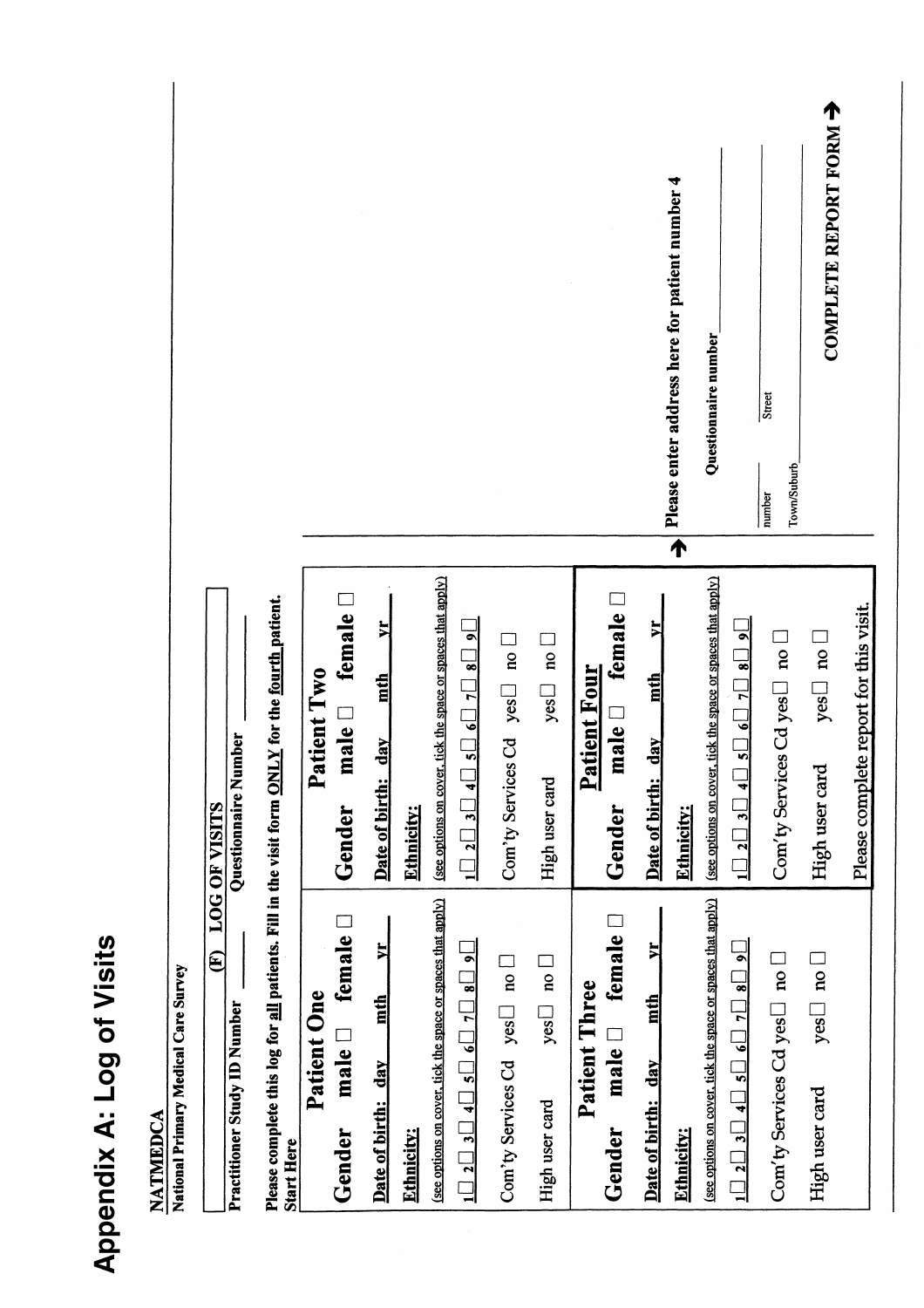| I                             |
|-------------------------------|
| E<br>í                        |
| $\blacksquare$<br>π<br>l<br>L |
|                               |
|                               |

| <b>Practitioner ID Number</b>                                                                                                                                                                                                             | ATMEDCA<br>Z                      |                        | Questionnaire number<br>(G) VISIT REPORT                                                                                                                                                         |                                                                                                                    |
|-------------------------------------------------------------------------------------------------------------------------------------------------------------------------------------------------------------------------------------------|-----------------------------------|------------------------|--------------------------------------------------------------------------------------------------------------------------------------------------------------------------------------------------|--------------------------------------------------------------------------------------------------------------------|
| year<br>month<br>Date of visit - day<br>Н                                                                                                                                                                                                 |                                   | S                      | Was there a hidden agenda apart from the reason(s) for visit?                                                                                                                                    | $\mathbf{a}$<br>yes                                                                                                |
| REASON FOR VISIT (persons own words)                                                                                                                                                                                                      |                                   | ₩                      | How would you assess this person's social circumstances?                                                                                                                                         |                                                                                                                    |
|                                                                                                                                                                                                                                           |                                   |                        | threatening<br>$\frac{1}{2}$<br>average<br>good                                                                                                                                                  | unknown                                                                                                            |
| નં<br>ઌ                                                                                                                                                                                                                                   |                                   | ΙŊ,                    | What is this person's marital status?                                                                                                                                                            | de facto<br>married                                                                                                |
|                                                                                                                                                                                                                                           |                                   |                        | widowed<br>divorced<br>separated L                                                                                                                                                               | never married<br>$\Box$                                                                                            |
| ÷                                                                                                                                                                                                                                         |                                   | Ņ                      | INVESTIGATIONS                                                                                                                                                                                   | <b>DISPOSITION</b>                                                                                                 |
| Please include all issues (well person care, psycho-social difficulties, practitioner<br>$\bullet$                                                                                                                                        |                                   |                        | <b>O</b> Culture<br>ORDERED<br>FBC<br>$\Box$                                                                                                                                                     | Follow-up within 3/12?                                                                                             |
| identified issues etc.) as problems and mention all interventions under treatment<br>(scripts, immunisation, smears, certification, reassurance, counselling etc.)<br>*Please give Drug name, dose, interval, duration as on prescription |                                   |                        | Pap Smear<br><b>DOS</b><br>Fe etc, B12, FA<br>Sed rate                                                                                                                                           | To specialist (enter speciality)<br>$\tilde{a}$<br>no<br>Referred on? yes<br>yes                                   |
| DIAGNOSIS/PROBLEM                                                                                                                                                                                                                         |                                   |                        | Plain X-Ray<br>$\Box$ Contrast etc<br>$\Box$<br><br>Ultrasound<br>Creatinine/urea<br>Serum glucose<br>Liver function                                                                             |                                                                                                                    |
| $long-term FU$<br>short-term FU<br>*Action, treatment, drugs for this problem:<br>$new \sqsubset$<br>Status of problem:                                                                                                                   | Long-term with flare-up           | preventative $\square$ | $\Box$ Spirometry<br>$\Box$ Other<br>Thyroid<br>Lipids                                                                                                                                           | Sent to Acute Assessment<br>Unit or Emergency Dept.<br>$\mathbf{a}$<br>yes                                         |
| <b>DIAGNOSIS/PROBLEM</b><br>٦                                                                                                                                                                                                             |                                   |                        | GENERAL AND EVALUATION (worst problem)<br>Number visits to practice in previous 12 months:<br>Is practice usual source of care?<br>Is person new to practice?<br>Is patient new to practitioner? | $\mathsf{yes} \ \mathsf{\Box} \ \mathsf{no} \ \mathsf{\Box}$<br>$\frac{1}{2}$<br>$yes \Box$ no $\Box$<br>yes       |
| $long-term FU$<br>short-term FU<br>*Action, treatment, drugs for this problem:<br>Status of problem: new                                                                                                                                  | Long-term with flare-up $\square$ | preventative $\Box$    | $\mathsf{CashGMS}\ \square$<br>Has/will person see doctor today?<br>Has/will person see nurse today?<br>Source of payment?<br>Duration of visit?                                                 | shorter $\Box$ average (10-15min) $\Box$ longer $\Box$<br>yes $\Box$ no $\Box$<br>$yes \Box no \Box$<br>ACC $\Box$ |
| DIAGNOSIS/PROBLEM 3                                                                                                                                                                                                                       |                                   |                        | Was patient (child's caregiver) fluent in English?<br>Practitioner perception of urgency of this visit?                                                                                          | $\Box$<br>$\overline{\mathbf{n}}$<br>yes                                                                           |
| long-term FU<br>short-term FU<br>*Action, treatment, drugs for this problem:<br>Status of problem: new                                                                                                                                    | Long-term with flare-up           | preventative $\square$ | $\mathop{\rm minor}\limits\Box$<br>ASAP O<br>life threatening<br>none<br>Extent:<br>Disability?<br>Severity?                                                                                     | this month<br>$\overline{A}$<br>self-limiting<br>today I this week<br>major<br>intermediate $\square$              |
| <b>DIAGNOSIS/PROBLEM</b>                                                                                                                                                                                                                  |                                   |                        | Uncertainty as to diagnosis or management?<br>Type: temporary                                                                                                                                    | $\Box$ permanent $\Box$                                                                                            |
|                                                                                                                                                                                                                                           |                                   |                        | none $\Box$<br>General rapport achieved?                                                                                                                                                         | high $\square$<br>high $\Box$<br>$m$ edium<br>median<br>$\mathop{\sf low}\limits$<br>low                           |
| $long-term FU$<br>short-term $FU$ $\Box$<br>dimensionalismentiam<br>Status of problem: new<br>$+4 \pi^{2}$                                                                                                                                | Long-term with flare-up           | preventative $\square$ |                                                                                                                                                                                                  |                                                                                                                    |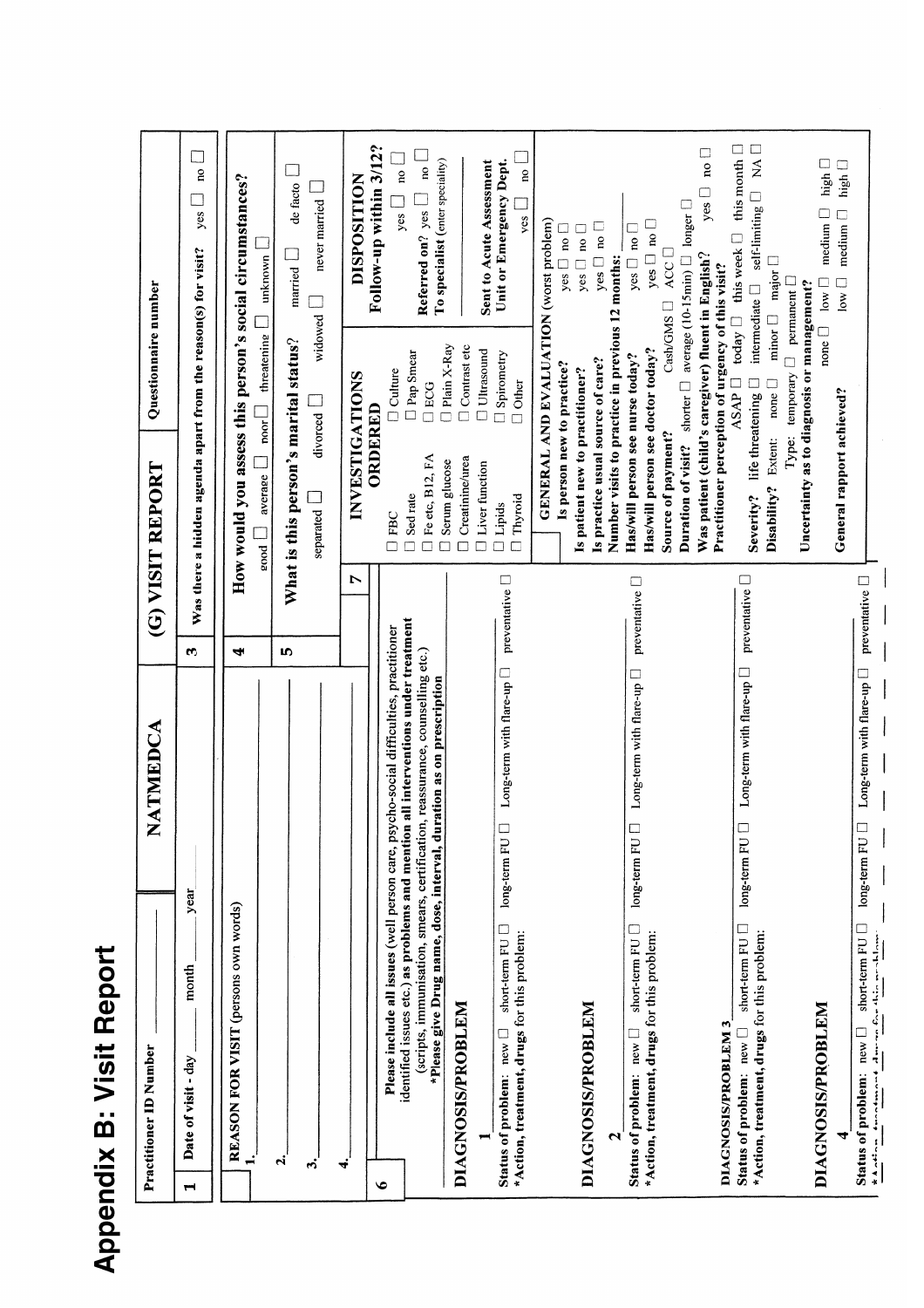# **Appendix C: Practitioner Questionnaire**

| <b>NATMEDCA</b>                                                 |                                                                                                                    |
|-----------------------------------------------------------------|--------------------------------------------------------------------------------------------------------------------|
| <b>National Primary Medical Care Survey</b>                     |                                                                                                                    |
|                                                                 | (C) PRACTITIONER QUESTIONNAIRE                                                                                     |
| Practitioner Study ID number                                    | Practice Study ID Number                                                                                           |
| Medical Practitioners please complete this box                  |                                                                                                                    |
| 1. Age at last birthday (years)                                 | 9. Where did you obtain your medical degree?<br>(a) New Zealand                                                    |
| <b>Gender</b> – Male $\Box$ Female $\Box$                       | (b) Australia                                                                                                      |
| 2.                                                              | (c) United Kingdom                                                                                                 |
| 3. What is your ethnicity:                                      | $(d)$ Asia                                                                                                         |
| (tick the space or spaces that apply to you)                    | (e) North America                                                                                                  |
| (1) New Zealand European $\Box$                                 | $\Box$ (specify)<br>(f) Other                                                                                      |
| (2) Maori<br>$(3)$ Samoan                                       | 10. What are your employment arrangements during regular<br>day-time for your standard office hours?               |
| (4) Cook Island Maori                                           | (b) Salaried $\Box$<br>(a) Self-employed<br>$\Box$                                                                 |
| $(5)$ Tongan                                                    | yes $\Box$ no $\Box$<br>11. (a) Do you provide after hours cover?                                                  |
| $(6)$ Niuean                                                    | (b) If yes, how often do you provide cover on week nights?                                                         |
| (7) Chinese                                                     |                                                                                                                    |
| $(8)$ Indian                                                    | (e.g. 1 in 5 nights)?                                                                                              |
| $(9)$ Other                                                     | (c) If yes, how often do you cover at the weekend?<br>(e.g. 63 hours every 3 weeks)?                               |
| How many years in this practice<br>4.                           |                                                                                                                    |
| <b>Total years in General Practice</b><br>5.                    | 12. What are your after-hours employment arrangements?<br>$\Box$<br>(a) Self-employed<br>(c) Not applicable $\Box$ |
| <b>Post Graduate Qualifications</b><br>6.                       | (b) Salaried                                                                                                       |
| (a) M/FRNZCGP                                                   | 13. (a)Do you provide medical care to rest homes? yes $\square$ no $\square$                                       |
| (b) Overseas M/FRNZCGP equivalent                               | (b) If yes, do you claim GMS for rest home visits?                                                                 |
|                                                                 | yes $\Box$ no $\Box$                                                                                               |
| $\Box$<br>(c) Dip Obs                                           | 14. Number of half days worked per week                                                                            |
| П<br>(d) Dip Anaesth                                            | 15. Average number of day-time patients per week                                                                   |
| $\begin{array}{c} \hline \end{array}$<br>(e) Other<br>(specify) | 16. Do you undertake obstetric deliveries? $y_{\text{es}} \Box$ no $\Box$                                          |
| 7. Are you a member of the NZ Medical                           | 17. (a) Do you provide telephone consultations in place of face-                                                   |
| yes $\Box$ no $\Box$<br><b>Association?</b>                     | to-face consultations?<br>yes $\Box$ no $\Box$                                                                     |
| 8. How many hours per month do you spend on                     | (b) If yes, please estimate the number of hours per week for<br>telephone consultations                            |
| <b>CME/MOPS?</b><br>hours                                       |                                                                                                                    |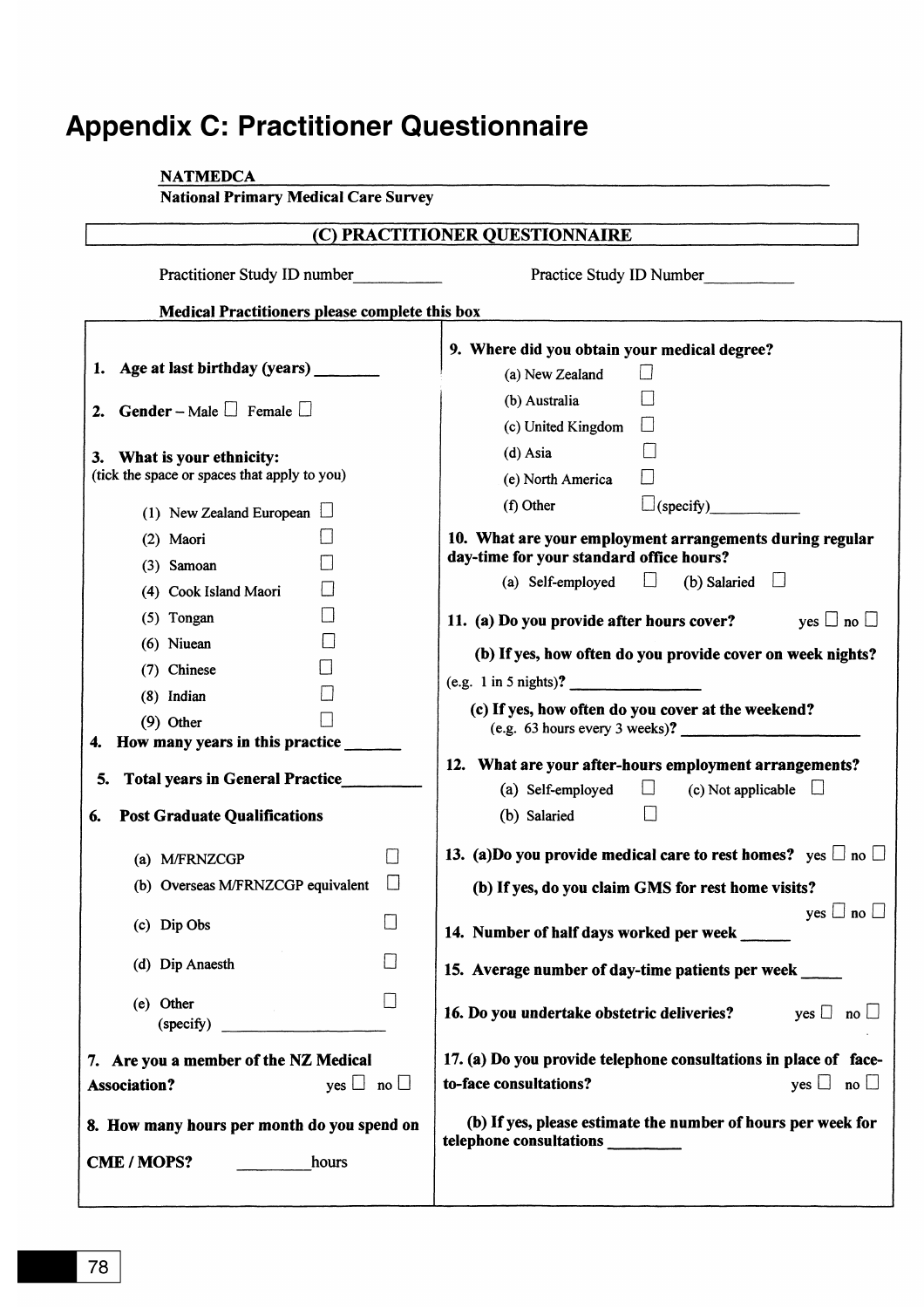# **Appendix D: Nurse Questionnaire**

### **NATMEDCA**

National Primary Medical Care Survey

# (D) NURSE QUESTIONNAIRE

Practitioner Study ID number\_\_\_\_\_\_\_\_\_\_\_

Practice Study ID Number

| 1. Age at last birthday(years)               | 7. How many hours per month do you spend on                           |
|----------------------------------------------|-----------------------------------------------------------------------|
| 2. Gender – Male $\Box$ Female $\Box$        | CME?<br>hours                                                         |
| 3. What is your ethnicity?                   | 8. Are you a member of:                                               |
| (tick the space or spaces that apply to you) | (a) NZNO $\Box$<br>(c) College of Midwives $\Box$                     |
| (1) New Zealand European                     | (b) College of Nursing $\Box$ (d) Other $\Box$ (specify)              |
| (2) Maori                                    | 9. Where did you qualify?                                             |
| $(3)$ Samoan                                 | (a) New Zealand                                                       |
| $\Box$<br>(4) Cook Island Maori              | $\vert \ \ \vert$<br>(b) Australia                                    |
| $\vert \ \vert$<br>$(5)$ Tongan              | (c) United Kingdom                                                    |
| $(6)$ Niuean                                 | (d) Asia                                                              |
| $\vert \ \ \vert$<br>(7) Chinese             | $\sqcup$<br>(e) North America                                         |
| (8) Indian                                   | $\Box$ (specify)<br>(f) Other                                         |
| $(9)$ Other                                  | 10. What are your employment arrangements?                            |
| How many years in this practice?<br>4.       | (a) Self employed/profit sharing $\Box$                               |
| How many years as an Independent<br>5.       | (b) Salaried                                                          |
| Practitioner?                                | 11. Number of half days worked per week?                              |
| <b>What are your Post Graduate</b><br>6.     | 12. Average number of patients per week?                              |
| <b>Qualifications?</b>                       | 13. Are you a Registered Nurse?<br>yes $\Box$<br>$\mathsf{no} \sqcup$ |
| (specify)                                    |                                                                       |
|                                              | 14. Are you a Registered Midwife?<br>yes $\Box$ no $\Box$             |
|                                              |                                                                       |
|                                              |                                                                       |

### Nurses and Midwives please complete this box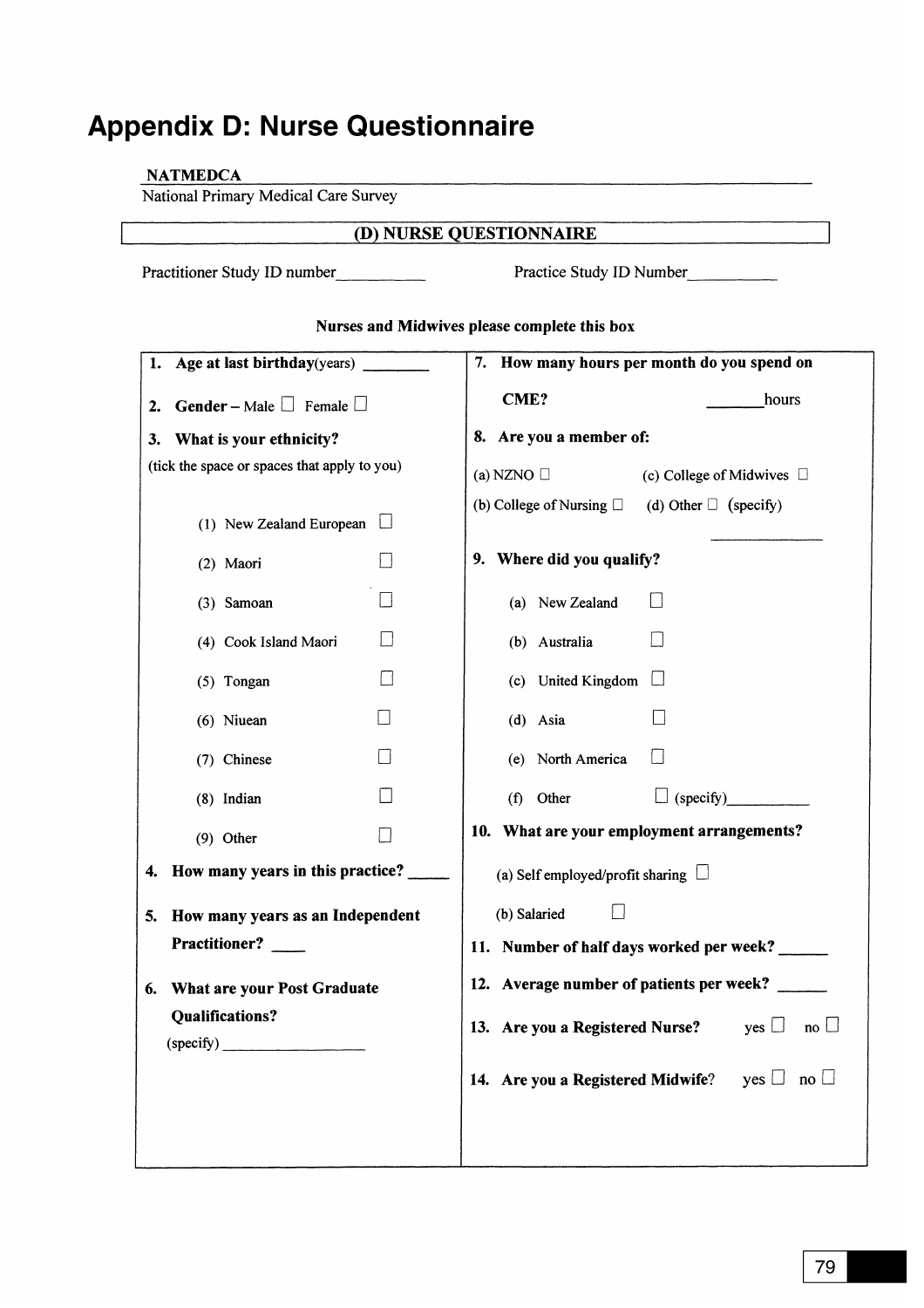# **Appendix E: Practice Nurse Questionnaire**

| <b>National Primary Medical Care Survey</b> |                                           |                  |                                                                                                                   |                          |                 |
|---------------------------------------------|-------------------------------------------|------------------|-------------------------------------------------------------------------------------------------------------------|--------------------------|-----------------|
|                                             |                                           |                  | (E) PRACTICE NURSE SURVEY                                                                                         |                          |                 |
| Practice Nurse Study ID number              |                                           |                  |                                                                                                                   | Practice Study ID Number |                 |
|                                             |                                           |                  | <b>BACKGROUND INFORMATION</b>                                                                                     |                          |                 |
| 1. Age at last birthday (years)             |                                           |                  |                                                                                                                   |                          |                 |
| 2. Gender                                   | male $\Box$                               | female $\square$ |                                                                                                                   |                          |                 |
|                                             |                                           |                  | 3. What is your ethnicity? (tick the space or spaces that apply to you)                                           |                          |                 |
|                                             | (1) New Zealand European $\Box$           |                  |                                                                                                                   |                          |                 |
| (2) Maori                                   |                                           |                  |                                                                                                                   |                          |                 |
| $(3)$ Samoan                                |                                           |                  |                                                                                                                   |                          |                 |
|                                             | (4) Cook Island Maori                     |                  |                                                                                                                   |                          |                 |
| $(5)$ Tongan                                |                                           |                  |                                                                                                                   |                          |                 |
| $(6)$ Niuean                                |                                           |                  |                                                                                                                   |                          |                 |
| (7) Chinese                                 |                                           |                  |                                                                                                                   |                          |                 |
| (8) Indian                                  |                                           |                  |                                                                                                                   |                          |                 |
| $(9)$ Other                                 |                                           |                  |                                                                                                                   |                          |                 |
| 4. What were your initial qualifications?   |                                           |                  |                                                                                                                   |                          |                 |
|                                             |                                           |                  | (a) RGN $\Box$ (b) RGON $\Box$ (c) RCpN $\Box$ (d) EN $\Box$ (e) RM $\Box$ (f) BA/BHSc/BN $\Box$ (g) Other $\Box$ |                          |                 |
|                                             |                                           |                  | 5. Please give any post-graduate qualifications ________________________________                                  |                          |                 |
| 6.                                          |                                           |                  | How long have you worked as a nurse? (approx. full time equivalent years)                                         |                          |                 |
| 7.                                          |                                           |                  | How long have you worked as a practice nurse? (approx. full time equivalent years)                                |                          |                 |
|                                             |                                           |                  | Please indicate if you have a membership in a Professional Organisation.                                          |                          |                 |
| 8.                                          |                                           |                  |                                                                                                                   |                          |                 |
| (a) NZNO $\Box$                             | (b) College of Nursing $\Box$             |                  | (c) Other (please specify)                                                                                        |                          | (d) None $\Box$ |
|                                             |                                           |                  | <b>ACTIVITIES</b>                                                                                                 |                          |                 |
|                                             |                                           |                  | 9. How many hours do you work at the practice in an average week? hrs/wk ______                                   |                          |                 |
|                                             | (use decimals if appropriate eg 2.3 hrs)  |                  | 10. Approximately how many hours do you spend on the following duties in an average week?                         |                          |                 |
|                                             | (a) Direct Patient contact hrs            |                  | (c) Administration                                                                                                | hrs                      |                 |
|                                             | (b) Patient contact by phone ________ hrs |                  | (d) Housekeeping                                                                                                  | hrs                      |                 |
|                                             |                                           |                  | (e) Other duties                                                                                                  | hrs (specify)            |                 |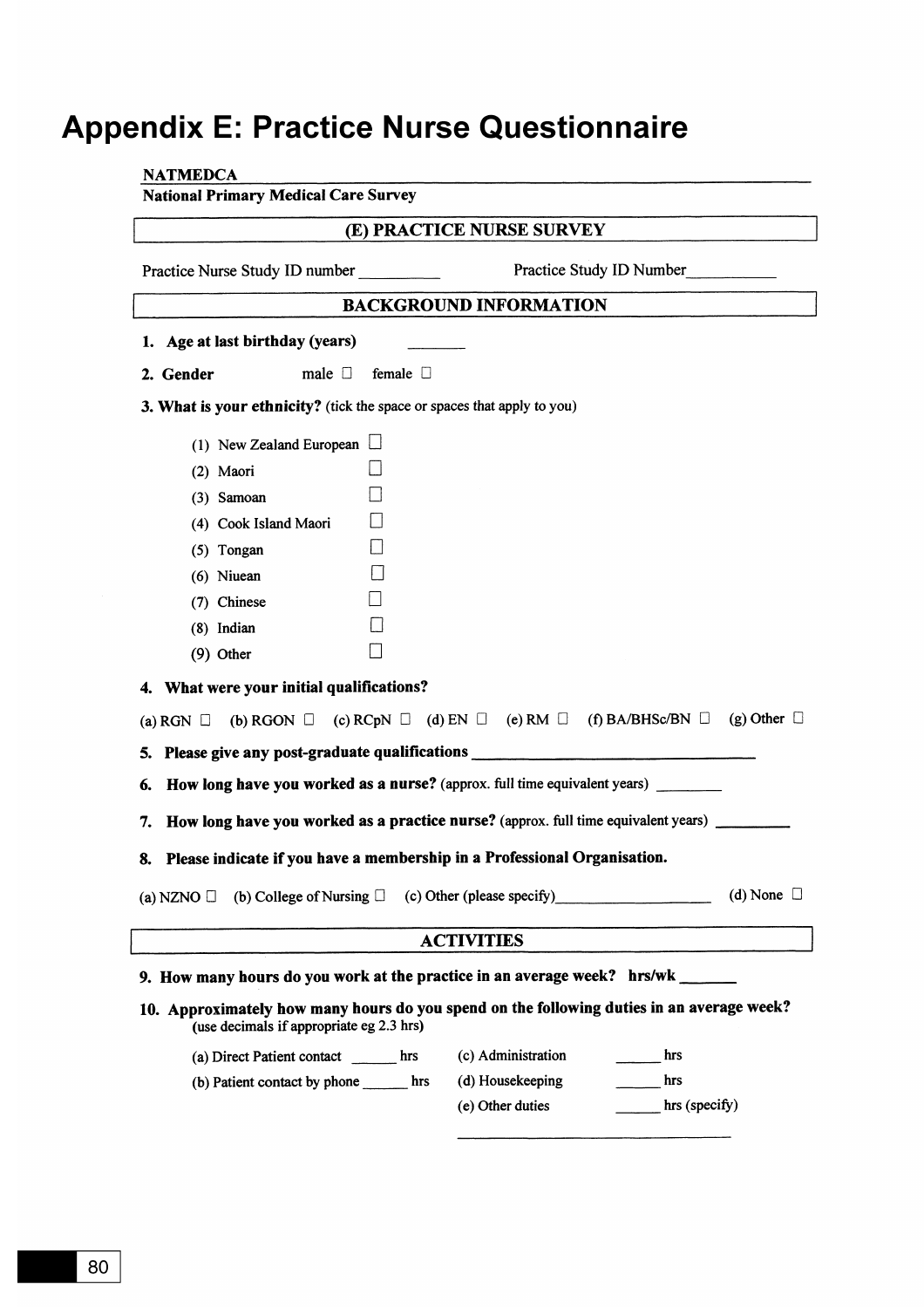| 11. (a) Do your clients make appointments specifically to see you?   | $ves \cup no \cup$                                          |                            |           |  |  |
|----------------------------------------------------------------------|-------------------------------------------------------------|----------------------------|-----------|--|--|
| (b) If yes, how many appointments would you take in an average week? |                                                             |                            |           |  |  |
| 12. How long is usually allocated for a nurse appointment?           | minutes                                                     |                            |           |  |  |
|                                                                      | 13. Does your practice charge a fee for nurse appointments? |                            |           |  |  |
| 14. What practice nurse clinics are offered at your practice?        |                                                             |                            |           |  |  |
| (a) None                                                             |                                                             | (e) Smears                 |           |  |  |
| (b) Hypertension                                                     |                                                             | $(f)$ Asthma               |           |  |  |
| Diabetes<br>(c)                                                      | $\Box$                                                      | (g) Immunisation           |           |  |  |
| (d) Contraception                                                    | □                                                           | (h) Antenatal              |           |  |  |
|                                                                      |                                                             | other<br>$\left( 1\right)$ | (specify) |  |  |

15. Which of the following patient-contact duties do you carry out? (A) and which may be undertaken without *immediate* doctor referral?  $(B)$ 

| <b>ACTIVITY TYPE</b>         | <b>CARRY OUT</b><br>(A) |                | <b>INDEPENDENTLY</b><br><b>(B)</b> |                 |
|------------------------------|-------------------------|----------------|------------------------------------|-----------------|
| $\ddot{\phantom{1}}$         | yes                     | n <sub>o</sub> | yes                                | n <sub>0</sub>  |
| (a) Immunisations            | П                       | П              | П                                  |                 |
| (b) Child Care Advice        | П                       | П              | П                                  | П               |
| (c) Cervical Screening       | $\Box$                  | П              | П                                  | П               |
| (d) Contraception            | П                       | П              | П                                  | П               |
| (e) Dressings                | П                       | П              |                                    | ĪΙ              |
| (f) Suturing                 | П                       | П              | П                                  | П               |
| (g) Counselling              | П                       | П              | П                                  | П               |
| (h) Group Education Activity | П                       | Ι.             |                                    | П               |
| (i) Dietary/Lifestyle Advice | П                       | П              | П                                  |                 |
| (j) Repeat Prescriptions     | П                       | П              | П                                  | Г               |
| (k) Blood Taking             | П                       | П              | П                                  | $\vert \ \vert$ |
| (I) Home Visiting            | $\vert \ \ \vert$       | $\mathbf{I}$   | П                                  |                 |

Many thanks for helping us by completing this questionnaire.

For information on the Survey, phone:

Antony Raymont, Medical Director on 09 483 4555 or 0800 007925, 021 998 118

The contribution of Rose Lightfoot in selecting these questions is acknowledged.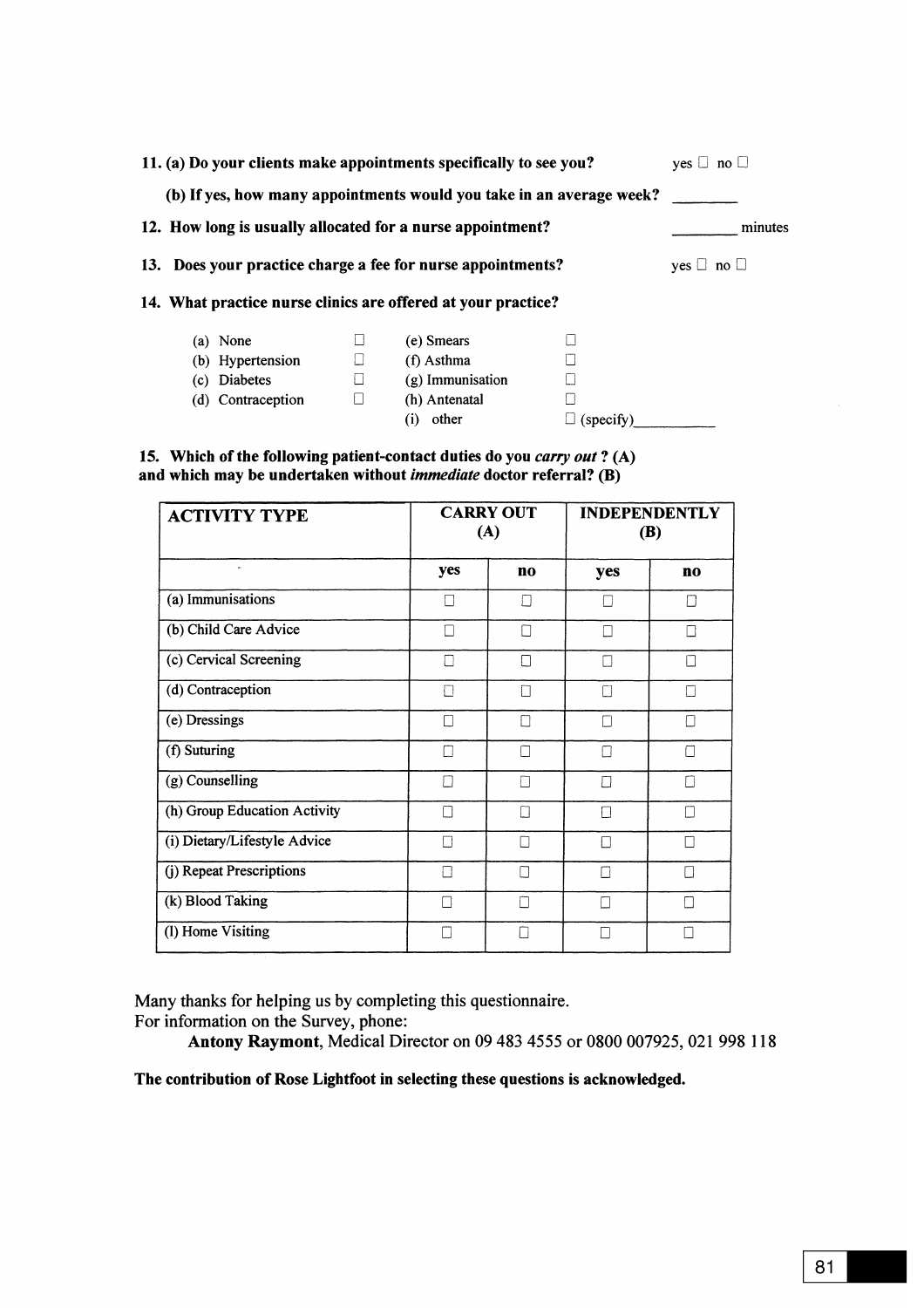# **Appendix F: Practice Questionnaire**

| (A) PRACTICE QUESTIONNAIRE                                                                   |                                      |
|----------------------------------------------------------------------------------------------|--------------------------------------|
| Practice Study ID Number                                                                     | Please tick the appropriate box(es). |
| <b>ACCESS</b>                                                                                |                                      |
| 1. Please indicate the standard day, half days closed, and extra hours the practice is open. |                                      |
| (a) standard day (eg $8.30$ am $- 5.00$ pm)                                                  | Open Close                           |
| (b) half days closed (eg Wed. pm)                                                            |                                      |
| (c) extra hours (eg Thursday evening or Saturday morning)                                    |                                      |
| 2. Does the practice use a booking system?                                                   | yes $\Box$ no $\Box$                 |
| 3. What booking interval is usual?                                                           | minutes                              |
| 4. (a) Do practitioners in the practice make home visits?                                    | yes $\Box$ no $\Box$                 |
| (b) If yes, what is the average number of home visits made per week?                         |                                      |
| 5. What after-hours arrangements does the practice have? (tick all that apply)               |                                      |
| (a) Provides own after-hours cover                                                           | □                                    |
| (b) Member of collective after-hours service                                                 | Ħ                                    |
| (c) Sign out to after-hours service                                                          | П                                    |
| (d) Other                                                                                    | $\Box$ (please specify)              |
| 6. Does the practice/local GP organisation undertake any of the following?                   |                                      |
| (a) Formal community needs assessment                                                        | $yes \Box$<br>$\mathsf{no} \ \Box$   |
| (b) Locality service planning                                                                | yes $\Box$ no $\Box$                 |
| (c) Inter-sectoral case management                                                           | yes $\Box$<br>$\mathsf{no} \sqcup$   |
| <b>SERVICES PROVIDED</b>                                                                     |                                      |
|                                                                                              |                                      |

<u>and the control of the control of the control of</u>  $\begin{array}{c} \begin{array}{c} \begin{array}{c} \begin{array}{c} \end{array} \\ \end{array} \end{array} \end{array} \end{array} \end{array} \begin{array}{c} \begin{array}{c} \begin{array}{c} \end{array} \\ \end{array} \end{array} \end{array} \begin{array}{c} \begin{array}{c} \begin{array}{c} \end{array} \\ \end{array} \end{array} \end{array} \begin{array}{c} \begin{array}{c} \end{array} \end{array} \end{array} \begin{array}{c} \begin{array}{c} \begin{array}{c} \end{array} \end{array} \end{array} \begin{array}{c} \begin{array}{$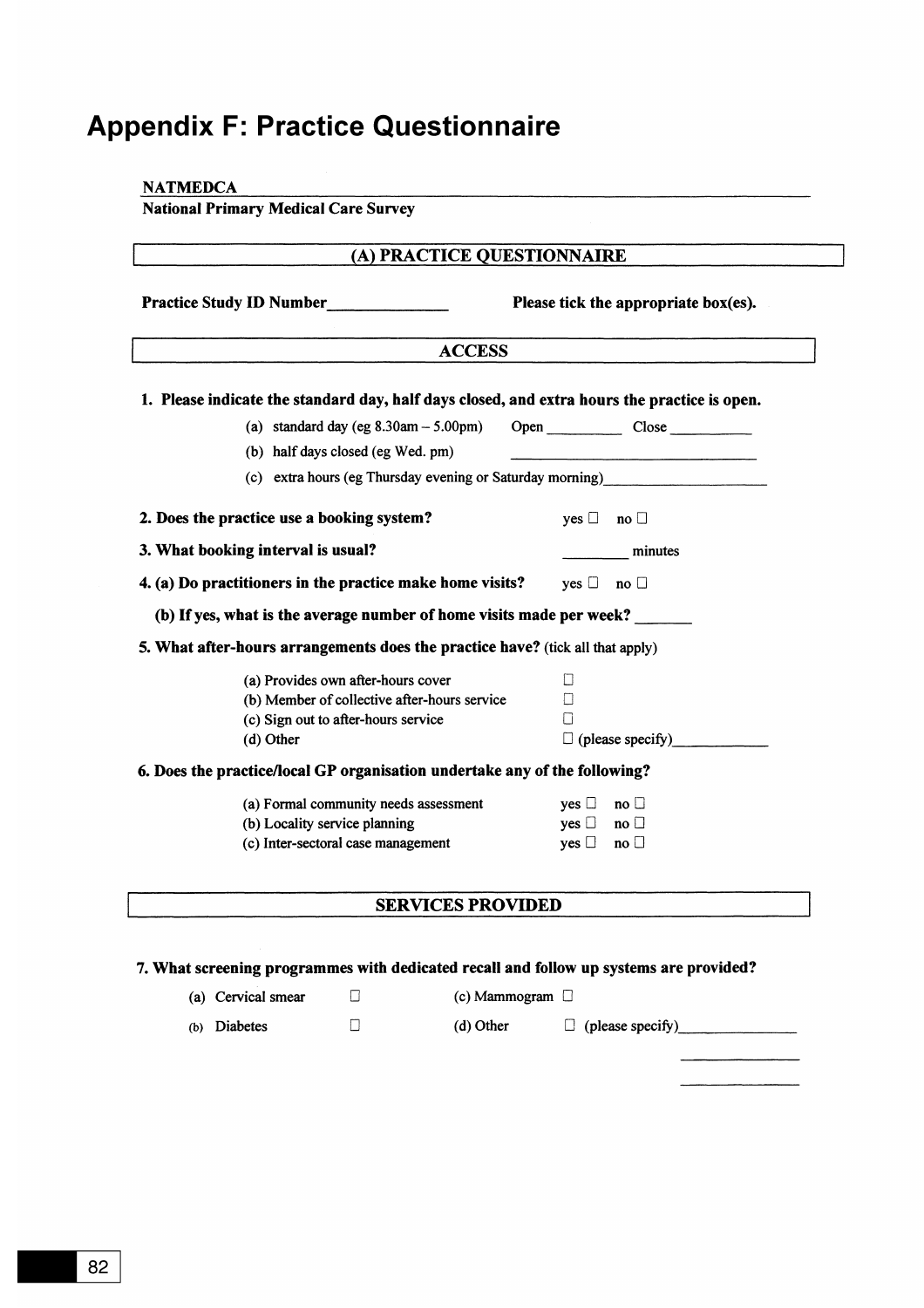# 8. Does the practice provide:<br>(please tick all that apply).

|                                                                                                                                                           | (a) Minor surgery                                                                        | yes $\Box$ no $\Box$ |                                                                               |   |
|-----------------------------------------------------------------------------------------------------------------------------------------------------------|------------------------------------------------------------------------------------------|----------------------|-------------------------------------------------------------------------------|---|
|                                                                                                                                                           | (b) Mental health services                                                               | yes $\Box$ no $\Box$ |                                                                               |   |
|                                                                                                                                                           | (c) Group health promotion                                                               | yes $\Box$ no $\Box$ |                                                                               |   |
| (d)                                                                                                                                                       | Formal counselling services                                                              | yes $\Box$ no $\Box$ |                                                                               |   |
|                                                                                                                                                           | (e) Community worker services                                                            | yes $\Box$ no $\Box$ |                                                                               |   |
| (f)                                                                                                                                                       | Dental health services                                                                   | yes $\Box$ no $\Box$ |                                                                               |   |
|                                                                                                                                                           | (g) Occupational medicine                                                                | yes $\Box$ no $\Box$ |                                                                               |   |
|                                                                                                                                                           | (h) Dedicated adolescent medicine                                                        | yes $\Box$ no $\Box$ |                                                                               |   |
| $\left( i\right)$                                                                                                                                         | Dedicated older persons care                                                             | yes $\Box$ no $\Box$ |                                                                               |   |
| (i)                                                                                                                                                       | Sports medicine                                                                          | yes $\Box$ no $\Box$ |                                                                               |   |
|                                                                                                                                                           | (k) Emergency / accident call out                                                        | yes $\Box$ no $\Box$ |                                                                               |   |
| Other:<br>$\Omega$                                                                                                                                        |                                                                                          | yes $\Box$ no $\Box$ |                                                                               |   |
|                                                                                                                                                           | (If yes, please specify)                                                                 |                      |                                                                               |   |
|                                                                                                                                                           |                                                                                          |                      |                                                                               |   |
|                                                                                                                                                           |                                                                                          |                      |                                                                               |   |
|                                                                                                                                                           | 9. Are maternity services provided by the practice?                                      |                      |                                                                               |   |
| (a) By doctor?                                                                                                                                            |                                                                                          |                      | yes $\Box$ no $\Box$ - If yes, please tick all of the following which apply.  |   |
|                                                                                                                                                           |                                                                                          |                      |                                                                               |   |
| antenatal $\Box$                                                                                                                                          | intrapartum                                                                              |                      | postpartum                                                                    | ⊔ |
| (b) By midwife?                                                                                                                                           |                                                                                          |                      | yes $\Box$ no $\Box$ - If yes, please check all of the following which apply. |   |
| antenatal $\Box$                                                                                                                                          | intrapartum                                                                              | Ш                    | postpartum                                                                    | Ш |
| $(c)$ By nurse?                                                                                                                                           | $yes \Box no \Box$ -                                                                     |                      | If yes, please check all of the following which apply.                        |   |
| antenatal $\Box$                                                                                                                                          | intrapartum                                                                              | $\sqcup$             | postpartum                                                                    | ∐ |
| 10. Does the practice provide independent nursing consultations?<br>yes $\Box$ no $\Box$<br>(patients seen by nurse without same-day doctor consultation) |                                                                                          |                      |                                                                               |   |
| 11.                                                                                                                                                       | (a) Does the practice provide complementary / alternative services? yes $\Box$ no $\Box$ |                      |                                                                               |   |
|                                                                                                                                                           | (b) If yes, please specify                                                               |                      |                                                                               |   |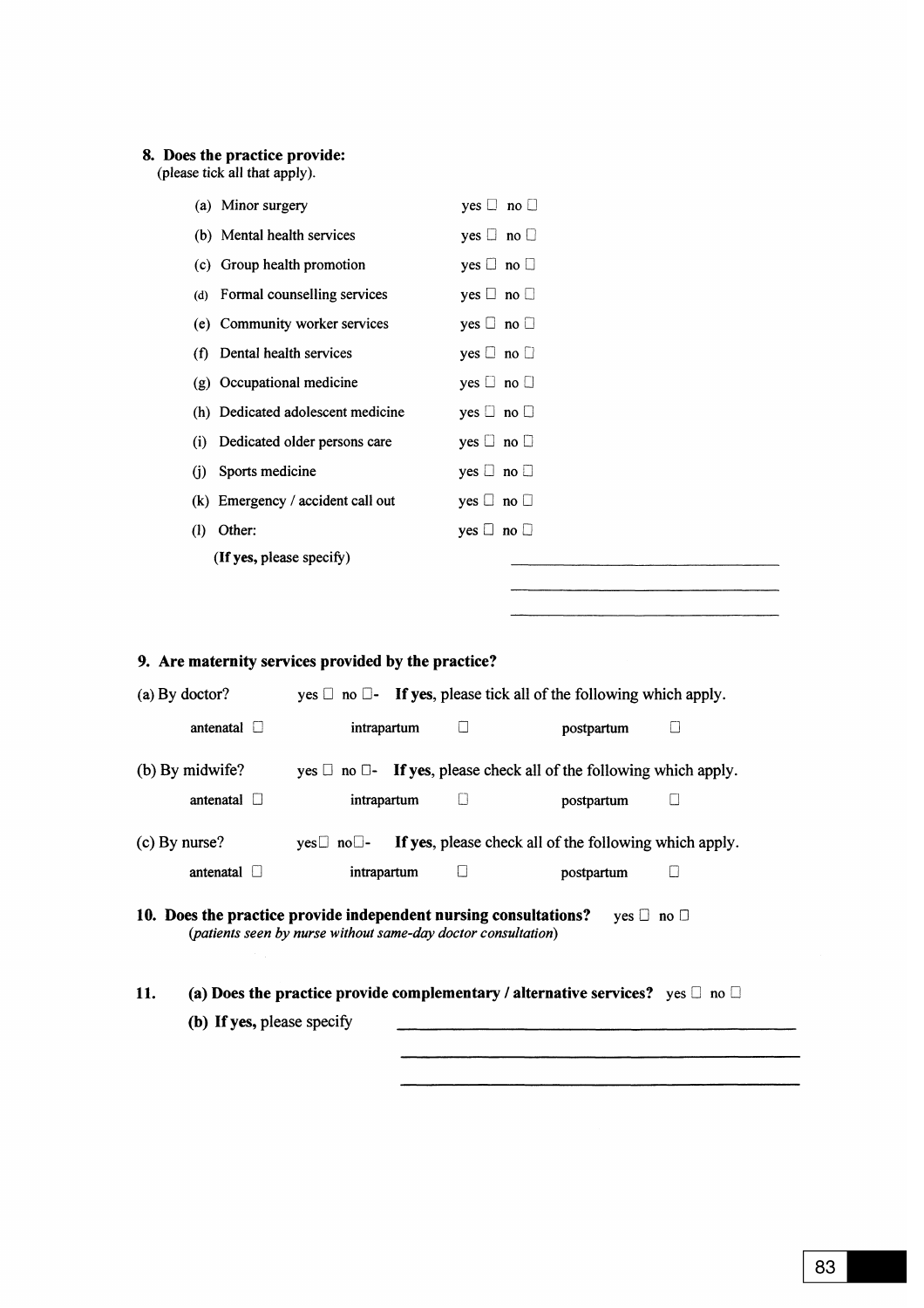#### **EQUIPMENT**

| (a) ECG machine              | $ves \Box no \Box$                       |
|------------------------------|------------------------------------------|
| (b) Equipment for intubation | $ves \Box no \Box$                       |
| (c) Xray facilities          | $ves \sqcup no \sqcup$                   |
| (d) Autoclave                | yes $\Box$ no $\Box$                     |
| (e) Baby Scales              | $ves \Box no \Box$                       |
| (f) Liquid Nitrogen          | $\mathsf{ves} \sqcup \mathsf{no} \sqcup$ |
| $(g)$ Defibrillator          | yes $\Box$ no $\Box$                     |
| (h) Cautery Machine          | $ves \Box no \Box$                       |
| (i) Proctoscope              | $ves \cup no \cup$                       |

### 12. Does the practice have the following equipment on site?

#### **MIX OF PERSONNEL**

#### 13. Please indicate the number of FTE workers in the following categories:

(please use Full Time Equivalents eg  $0.5 = 2.5$  days/week; when one person performs more than one role, please estimate amount of time for each. Rough data is better than none at all!)

| <b>Worker Category</b>  | <b>Number of FTE Staff</b> |
|-------------------------|----------------------------|
| a. Manager              |                            |
| b. Reception staff      |                            |
| c. Administrative staff |                            |
| d. Doctor               |                            |
| e. Nurse                |                            |
| f. Community worker     |                            |
| g. Midwife              |                            |
| h. Other                |                            |
| (specify)               |                            |

#### 14. Please indicate the number of staff according to the following ethnicity categories.

| (a) New Zealand European |  |
|--------------------------|--|
| (b) Maori                |  |
| (c) Samoan               |  |
| (d) Cook Island Maori    |  |
| (e) Tongan               |  |
| (f) Niuean               |  |
| (g) Chinese              |  |
| (h) Indian               |  |

(i) Other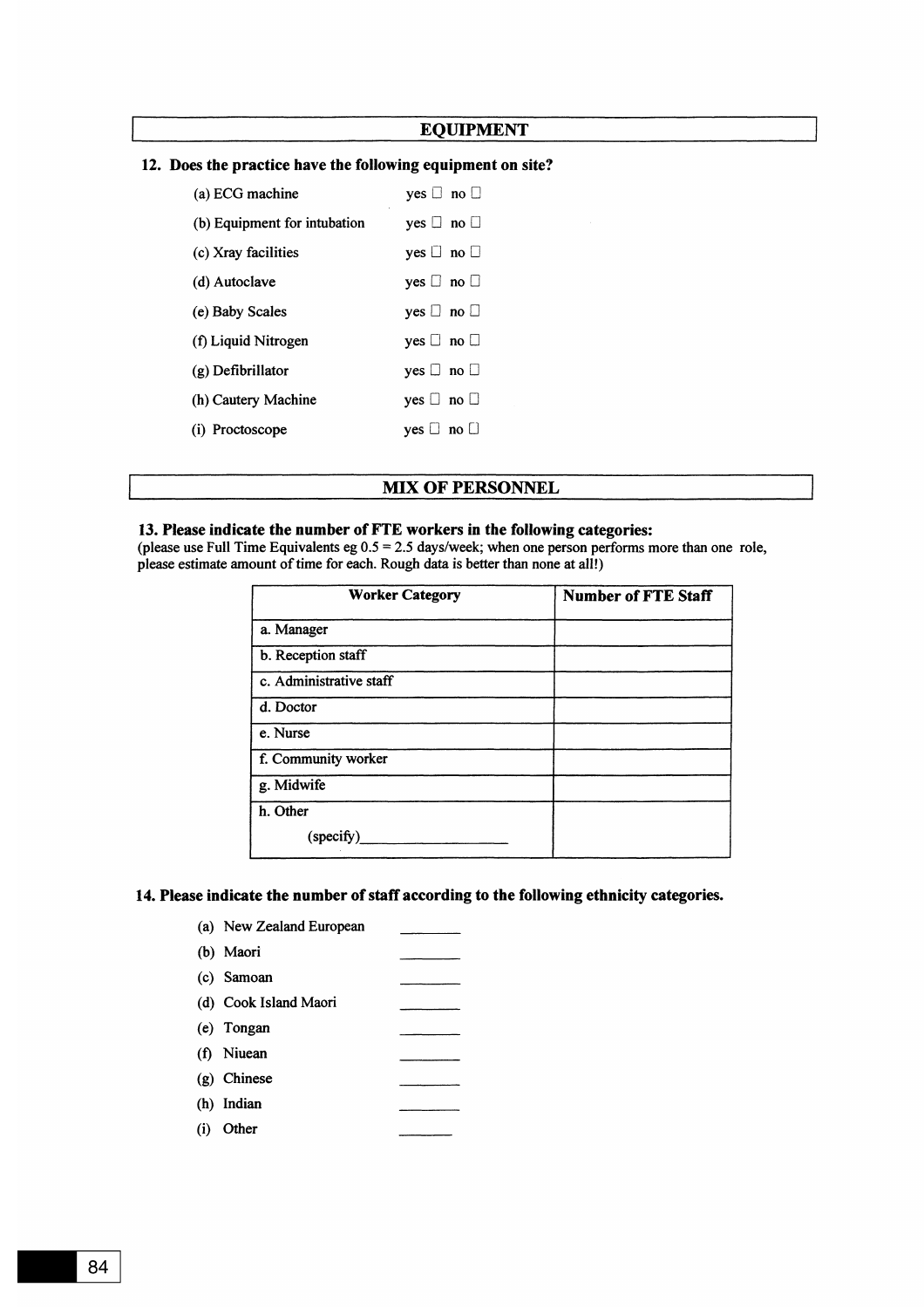## **QUALITY MANAGEMENT**

| 15. Does the practice have a written policy on complaints?                                                            | $ves \Box no \Box$ |                      |
|-----------------------------------------------------------------------------------------------------------------------|--------------------|----------------------|
| 16. Does the practice have a written policy on critical events<br>investigation procedures?                           | $ves \Box$         | $\mathbf{n}$ o       |
| 17. Does the practice have a written training policy for staff?                                                       | $ves \Box$         | $\mathsf{no} \sqcup$ |
| 18. Does the practice have a written development policy for staff?                                                    | $ves \Box$         | $\mathsf{no} \sqcup$ |
| 19. Does the practice have a written policy for ongoing quality<br>management (eg "RNZCGP quality programme, CHASP")? | $ves \Box$         | $\mathsf{no} \sqcup$ |
| 20. Does the practice utilise a formal peer review process?                                                           | $ves \Box$         | $\mathsf{no} \sqcup$ |
| 21. Does the practice utilise evidence-based protocols and / or guidelines?                                           | ves                | $no \Box$            |

### **INFORMATION SYSTEMS**

# 22. Please indicate which of the following information systems are used by the practice?

| (a) Computerised age/sex register   | $\mathsf{ves} \sqcup \mathsf{no} \sqcup$ |                      |
|-------------------------------------|------------------------------------------|----------------------|
| (b) Computerised patient records    | $ves \Box \quad no \Box$                 |                      |
| (c) Family-based records            | $ves \sqcup \text{no} \sqcup$            |                      |
| (d) Computerised disease register   | $ves \Box \quad no \Box$                 |                      |
| (e) Computer-based recall system(s) | $ves \Box$                               | $\mathsf{no} \sqcup$ |

#### 23. What percentage of patients have NHI numbers allocated?

 $\frac{1}{2}$  . The contract of  $\frac{1}{2}$ 

 $\sim$   $\sim$ 

 $\%$ 

### **SITE INFORMATION**

# 24(a). What is the geographical location of the practice?

| 25. Is the practice in the central business district?                                           |  | $\mathbf{n}$ o $\Box$<br>$ves \Box$             |  |  |
|-------------------------------------------------------------------------------------------------|--|-------------------------------------------------|--|--|
| (c). If yes, What is the rural ranking score?<br>score (see enclosed rural ranking score sheet) |  |                                                 |  |  |
| (b). Is the practice in a rural location?                                                       |  | yes $\Box$ no $\Box$ (if no, go to question 25) |  |  |
| $(4)$ Small Town $(\leq 30k$ pop.)                                                              |  |                                                 |  |  |
| (3) Town (30-100k pop.)                                                                         |  |                                                 |  |  |
| $(2)$ City $(100-500k$ pop.)                                                                    |  |                                                 |  |  |
| (1) Large City (Auckland)                                                                       |  |                                                 |  |  |